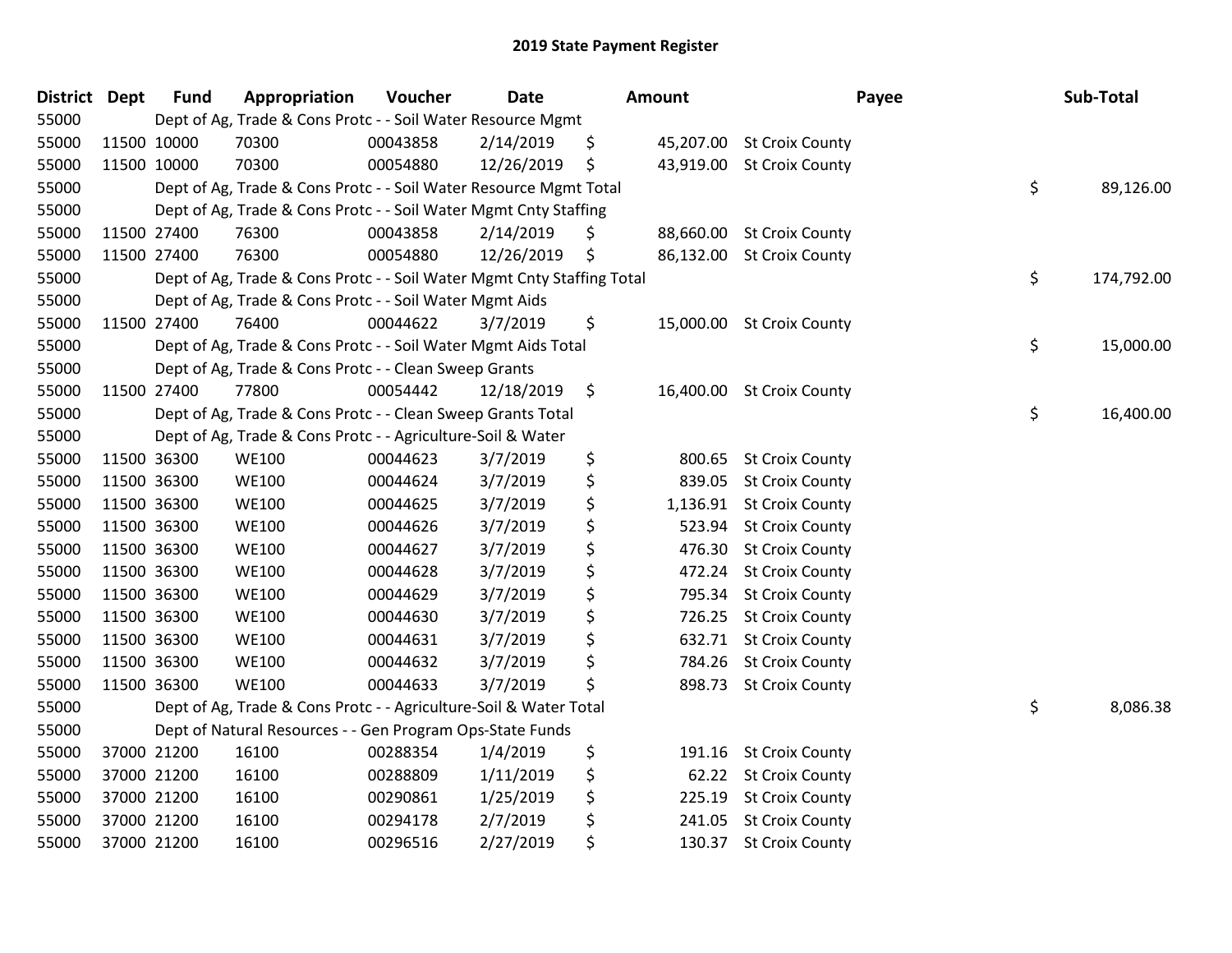| District Dept |             | <b>Fund</b> | Appropriation                                                     | Voucher  | <b>Date</b> | Amount       |                           | Payee | Sub-Total |
|---------------|-------------|-------------|-------------------------------------------------------------------|----------|-------------|--------------|---------------------------|-------|-----------|
| 55000         | 37000 21200 |             | 16100                                                             | 00300258 | 3/8/2019    | \$           | 171.07 St Croix County    |       |           |
| 55000         | 37000 21200 |             | 16100                                                             | 00303781 | 3/21/2019   | \$<br>520.13 | <b>St Croix County</b>    |       |           |
| 55000         | 37000 21200 |             | 16100                                                             | 00306314 | 4/5/2019    | \$<br>192.60 | <b>St Croix County</b>    |       |           |
| 55000         | 37000 21200 |             | 16100                                                             | 00309972 | 4/24/2019   | \$<br>214.09 | <b>St Croix County</b>    |       |           |
| 55000         | 37000 21200 |             | 16100                                                             | 00313156 | 5/15/2019   | \$<br>365.32 | <b>St Croix County</b>    |       |           |
| 55000         | 37000 21200 |             | 16100                                                             | 00325851 | 5/30/2019   | \$<br>378.50 | <b>St Croix County</b>    |       |           |
| 55000         |             |             | Dept of Natural Resources - - Gen Program Ops-State Funds Total   |          |             |              |                           | \$    | 2,691.70  |
| 55000         |             |             | Dept of Natural Resources - - General Program Operations --       |          |             |              |                           |       |           |
| 55000         | 37000 21200 |             | 25400                                                             | 00306997 | 3/27/2019   | \$<br>120.00 | <b>St Croix County</b>    |       |           |
| 55000         | 37000 21200 |             | 25400                                                             | 00318446 | 5/7/2019    | \$<br>90.00  | <b>St Croix County</b>    |       |           |
| 55000         | 37000 21200 |             | 25400                                                             | 00352339 | 8/22/2019   | \$<br>240.00 | <b>St Croix County</b>    |       |           |
| 55000         | 37000 21200 |             | 25400                                                             | 00356381 | 9/10/2019   | \$<br>22.00  | <b>St Croix County</b>    |       |           |
| 55000         |             |             | Dept of Natural Resources - - General Program Operations -- Total |          |             |              |                           | \$    | 472.00    |
| 55000         |             |             | Dept of Natural Resources - - GPO -Federal Funds                  |          |             |              |                           |       |           |
| 55000         | 37000 21200 |             | 38100                                                             | 00307394 | 3/27/2019   | \$           | 12,249.52 St Croix County |       |           |
| 55000         |             |             | Dept of Natural Resources - - GPO -Federal Funds Total            |          |             |              |                           | \$    | 12,249.52 |
| 55000         |             |             | Dept of Natural Resources - - Venison Processing                  |          |             |              |                           |       |           |
| 55000         |             | 37000 21200 | 54900                                                             | 00315094 | 5/17/2019   | \$           | 3,835.00 St Croix County  |       |           |
| 55000         |             |             | Dept of Natural Resources - - Venison Processing Total            |          |             |              |                           | \$    | 3,835.00  |
| 55000         |             |             | Dept of Natural Resources - - Enf A - Boating Enforcement         |          |             |              |                           |       |           |
| 55000         | 37000 21200 |             | 55000                                                             | 00307394 | 3/27/2019   | \$           | 23,067.72 St Croix County |       |           |
| 55000         |             |             | Dept of Natural Resources - - Enf A - Boating Enforcement Total   |          |             |              |                           | \$    | 23,067.72 |
| 55000         |             |             | Dept of Natural Resources - - Enf A - Snow Enforcement            |          |             |              |                           |       |           |
| 55000         |             | 37000 21200 | 55200                                                             | 00359373 | 9/26/2019   | \$           | 3,142.90 St Croix County  |       |           |
| 55000         |             |             | Dept of Natural Resources - - Enf A - Snow Enforcement Total      |          |             |              |                           | \$    | 3,142.90  |
| 55000         |             |             | Dept of Natural Resources - - Wildlife Damage Claims & Abat       |          |             |              |                           |       |           |
| 55000         | 37000 21200 |             | 55300                                                             | 00315094 | 5/17/2019   | \$           | 20,835.11 St Croix County |       |           |
| 55000         |             |             | Dept of Natural Resources - - Wildlife Damage Claims & Abat Total |          |             |              |                           | \$    | 20,835.11 |
| 55000         |             |             | Dept of Natural Resources - - Resaids - County Cons Aids          |          |             |              |                           |       |           |
| 55000         | 37000 21200 |             | 56300                                                             | 00351189 | 8/22/2019   | \$           | 1,988.00 St Croix County  |       |           |
| 55000         |             |             | Dept of Natural Resources - - Resaids - County Cons Aids Total    |          |             |              |                           | \$    | 1,988.00  |
| 55000         |             |             | Dept of Natural Resources - - Ra- Snowmobile Trail Areas          |          |             |              |                           |       |           |
| 55000         | 37000 21200 |             | 57500                                                             | 00291027 | 1/15/2019   | \$           | 16,173.86 St Croix County |       |           |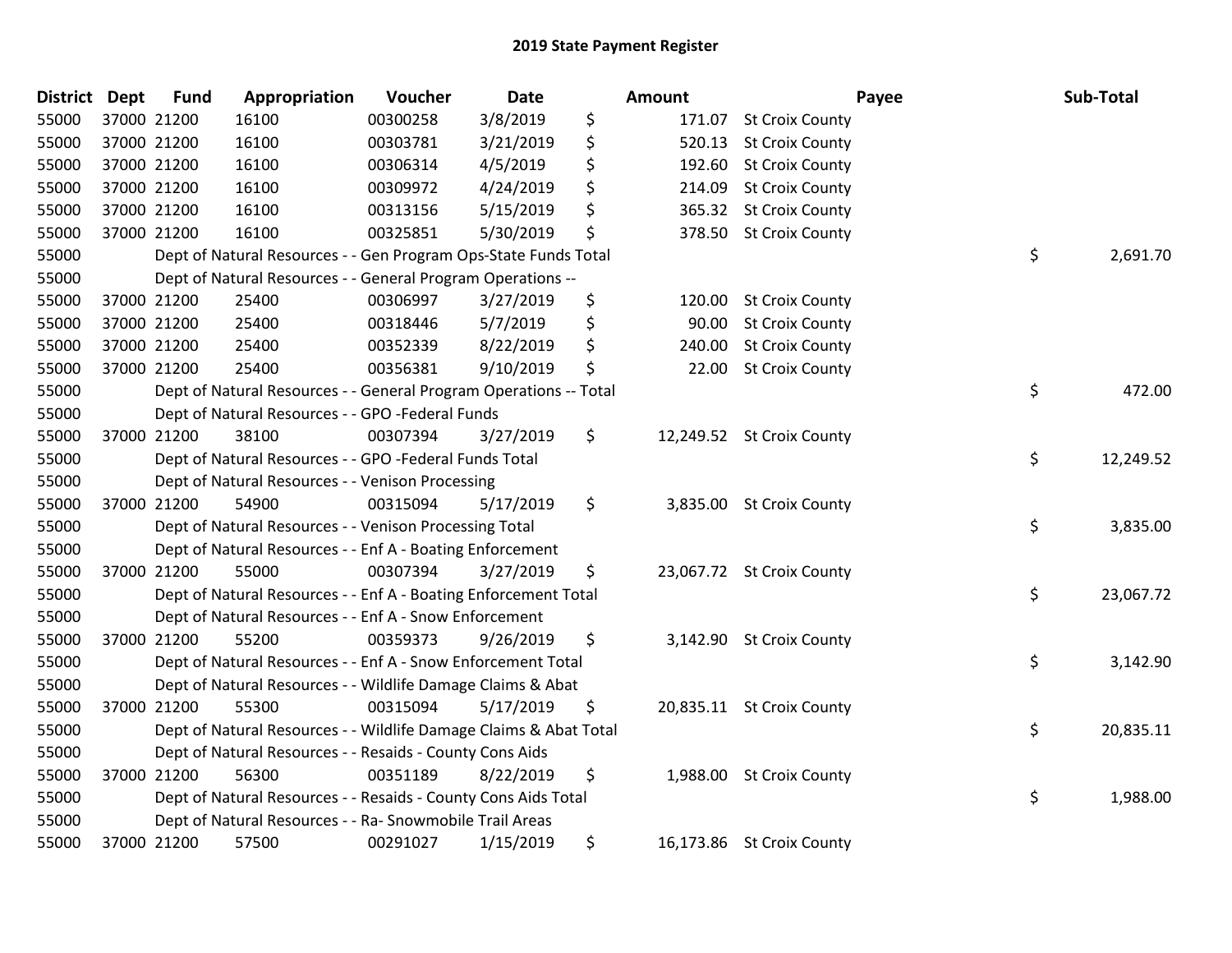| <b>District Dept</b> |             | <b>Fund</b> | Appropriation                                                      | Voucher  | <b>Date</b> |    | Amount     |                            | Payee | Sub-Total  |
|----------------------|-------------|-------------|--------------------------------------------------------------------|----------|-------------|----|------------|----------------------------|-------|------------|
| 55000                | 37000 21200 |             | 57500                                                              | 00360406 | 10/10/2019  | \$ |            | 12,273.68 St Croix County  |       |            |
| 55000                | 37000 21200 |             | 57500                                                              | 00367326 | 10/25/2019  | \$ |            | 32,490.00 St Croix County  |       |            |
| 55000                | 37000 21200 |             | 57500                                                              | 00374705 | 11/27/2019  | S. |            | 32,490.00 St Croix County  |       |            |
| 55000                |             |             | Dept of Natural Resources - - Ra- Snowmobile Trail Areas Total     |          |             |    |            |                            | \$    | 93,427.54  |
| 55000                |             |             | Dept of Natural Resources - - Resaids - Pymt In Lieu Tax Fed       |          |             |    |            |                            |       |            |
| 55000                | 37000 21200 |             | 58400                                                              | 00364676 | 10/23/2019  | \$ | 3,664.00   | <b>St Croix County</b>     |       |            |
| 55000                |             |             | Dept of Natural Resources - - Resaids - Pymt In Lieu Tax Fed Total |          |             |    |            |                            | \$    | 3,664.00   |
| 55000                |             |             | Dept of Natural Resources - - GPO--State Funds                     |          |             |    |            |                            |       |            |
| 55000                | 37000 21200 |             | 86100                                                              | 00354152 | 9/3/2019    | \$ | 3.00       | <b>St Croix County</b>     |       |            |
| 55000                |             |             | Dept of Natural Resources - - GPO--State Funds Total               |          |             |    |            |                            | \$    | 3.00       |
| 55000                |             |             | Dept of Natural Resources - - GPO-Environmental Fund               |          |             |    |            |                            |       |            |
| 55000                | 37000 27400 |             | 46100                                                              | 00307531 | 3/28/2019   | \$ | 30.00      | <b>St Croix County</b>     |       |            |
| 55000                |             |             | Dept of Natural Resources - - GPO-Environmental Fund Total         |          |             |    |            |                            | \$    | 30.00      |
| 55000                |             |             | Dept of Natural Resources - - Fin Asst For Responsible Units       |          |             |    |            |                            |       |            |
| 55000                | 37000 27400 |             | 67000                                                              | 00322675 | 5/22/2019   | \$ |            | 177,037.25 St Croix County |       |            |
| 55000                |             |             | Dept of Natural Resources - - Fin Asst For Responsible Units Total |          |             |    |            |                            | \$    | 177,037.25 |
| 55000                |             |             | Dept of Natural Resources - - Recycling Consolidation Grants       |          |             |    |            |                            |       |            |
| 55000                |             | 37000 27400 | 67300                                                              | 00322675 | 5/22/2019   | \$ |            | 19,919.15 St Croix County  |       |            |
| 55000                |             |             | Dept of Natural Resources - - Recycling Consolidation Grants Total |          |             |    |            |                            | \$    | 19,919.15  |
| 55000                |             |             | Dept of Natural Resources - - Land Acquisition                     |          |             |    |            |                            |       |            |
| 55000                | 37000 36300 |             | <b>TA100</b>                                                       | 00360777 | 10/2/2019   | \$ |            | 30.00 St Croix County      |       |            |
| 55000                |             |             | Dept of Natural Resources - - Land Acquisition Total               |          |             |    |            |                            | \$    | 30.00      |
| 55000                |             |             | Dept of Natural Resources - - GPO - Sd Water Loan Prog, Fed        |          |             |    |            |                            |       |            |
| 55000                | 37000 57300 |             | 48200                                                              | 00300453 | 3/15/2019   | \$ |            | 8,307.50 St Croix County   |       |            |
| 55000                | 37000 57300 |             | 48200                                                              | 00310975 | 4/29/2019   | \$ | 5,005.50   | <b>St Croix County</b>     |       |            |
| 55000                | 37000 57300 |             | 48200                                                              | 00329972 | 7/5/2019    | \$ | 5,005.50   | <b>St Croix County</b>     |       |            |
| 55000                | 37000 57300 |             | 48200                                                              | 00373574 | 11/27/2019  | \$ |            | 5,005.25 St Croix County   |       |            |
| 55000                |             |             | Dept of Natural Resources - - GPO - Sd Water Loan Prog, Fed Total  |          |             |    |            |                            | \$    | 23,323.75  |
| 55000                |             |             | WI Dept of Transportation - - Eldly&Disa Co/Aid Sf                 |          |             |    |            |                            |       |            |
| 55000                | 39500 21100 |             | 16800                                                              | 00340255 | 1/8/2019    | \$ | 164,605.00 | <b>St Croix County</b>     |       |            |
| 55000                |             |             | WI Dept of Transportation - - Eldly&Disa Co/Aid Sf Total           |          |             |    |            |                            | \$    | 164,605.00 |
| 55000                |             |             | WI Dept of Transportation - - Trans Aids To Co.-Sf                 |          |             |    |            |                            |       |            |
| 55000                | 39500 21100 |             | 19000                                                              | 00335827 | 1/7/2019    | \$ |            | 542,025.20 St Croix County |       |            |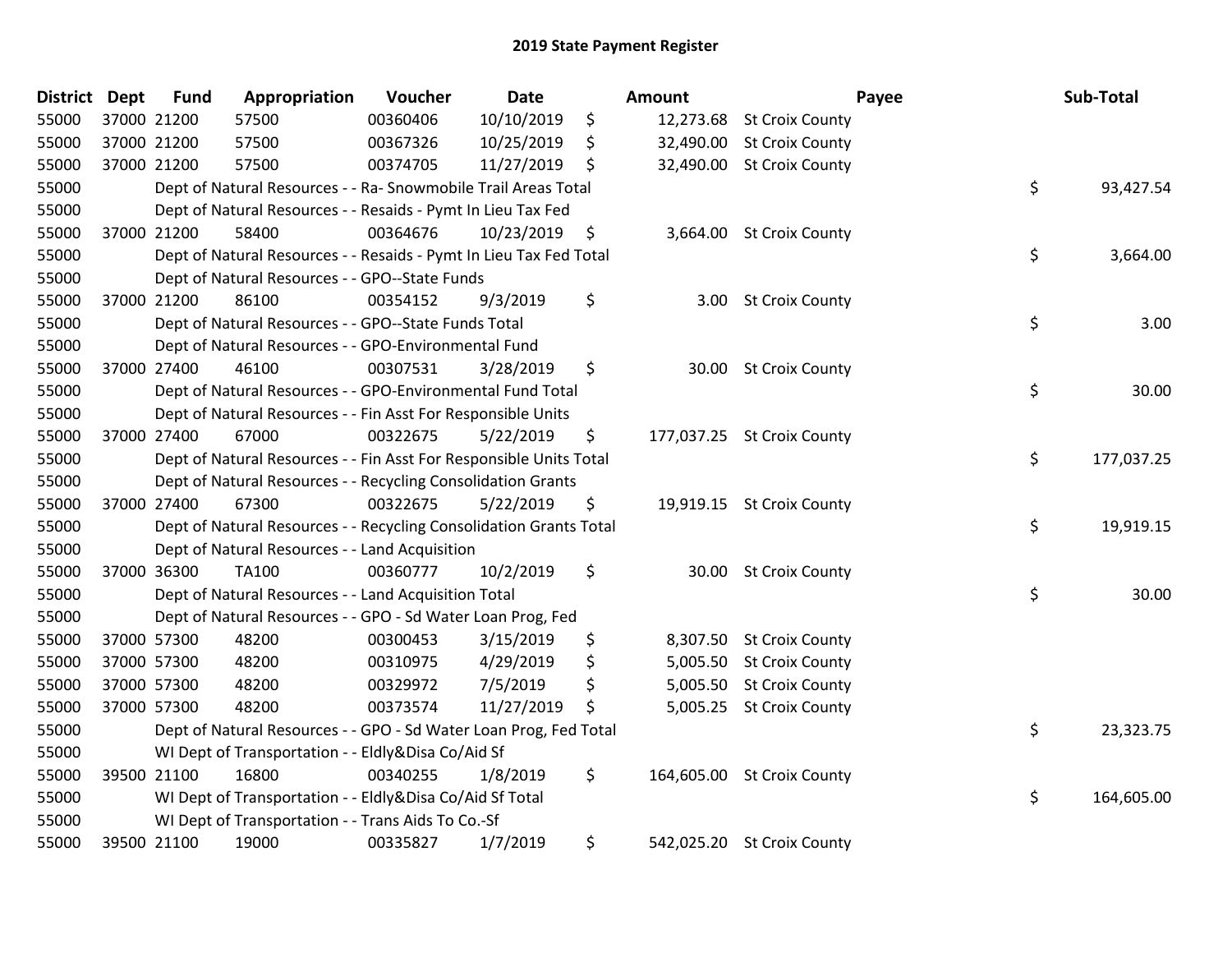| <b>District</b> | <b>Dept</b> | <b>Fund</b> | Appropriation                                            | Voucher  | Date       | <b>Amount</b>      |                            | Payee | Sub-Total    |
|-----------------|-------------|-------------|----------------------------------------------------------|----------|------------|--------------------|----------------------------|-------|--------------|
| 55000           |             | 39500 21100 | 19000                                                    | 00401152 | 7/1/2019   | \$<br>1,084,050.40 | <b>St Croix County</b>     |       |              |
| 55000           |             | 39500 21100 | 19000                                                    | 00443970 | 10/7/2019  | \$                 | 542,025.20 St Croix County |       |              |
| 55000           |             |             | WI Dept of Transportation - - Trans Aids To Co.-Sf Total |          |            |                    |                            | \$    | 2,168,100.80 |
| 55000           |             |             | WI Dept of Transportation - - Local Rds, Grants Sf       |          |            |                    |                            |       |              |
| 55000           |             | 39500 21100 | 27000                                                    | 00470973 | 12/13/2019 | \$<br>162,980.15   | <b>St Croix County</b>     |       |              |
| 55000           |             |             | WI Dept of Transportation - - Local Rds, Grants Sf Total |          |            |                    |                            | \$    | 162,980.15   |
| 55000           |             |             | WI Dept of Transportation - - Loc Trns Facl Implfd       |          |            |                    |                            |       |              |
| 55000           |             | 39500 21100 | 27600                                                    | 00467490 | 12/4/2019  | \$<br>311.07       | <b>St Croix County</b>     |       |              |
| 55000           |             |             | WI Dept of Transportation - - Loc Trns Facl Implfd Total |          |            |                    |                            | \$    | 311.07       |
| 55000           |             |             | WI Dept of Transportation - - Loc Rd Imp Prg St Fd       |          |            |                    |                            |       |              |
| 55000           |             | 39500 21100 | 27800                                                    | 00465339 | 11/29/2019 | \$                 | 7,335.98 St Croix County   |       |              |
| 55000           |             |             | WI Dept of Transportation - - Loc Rd Imp Prg St Fd Total |          |            |                    |                            | \$    | 7,335.98     |
| 55000           |             |             | WI Dept of Transportation - - St Hwy Rehab, Sf           |          |            |                    |                            |       |              |
| 55000           |             | 39500 21100 | 36300                                                    | 00349318 | 2/20/2019  | \$<br>16,535.71    | <b>St Croix County</b>     |       |              |
| 55000           |             | 39500 21100 | 36300                                                    | 00355243 | 2/22/2019  | \$<br>4.00         | <b>St Croix County</b>     |       |              |
| 55000           |             | 39500 21100 | 36300                                                    | 00375206 | 5/10/2019  | \$<br>23.00        | <b>St Croix County</b>     |       |              |
| 55000           |             | 39500 21100 | 36300                                                    | 00424850 | 8/19/2019  | \$<br>30.00        | <b>St Croix County</b>     |       |              |
| 55000           |             | 39500 21100 | 36300                                                    | 00446359 | 10/11/2019 | \$<br>6.00         | <b>St Croix County</b>     |       |              |
| 55000           |             | 39500 21100 | 36300                                                    | 00450357 | 10/17/2019 | \$<br>1,831.49     | <b>St Croix County</b>     |       |              |
| 55000           |             | 39500 21100 | 36300                                                    | 00469295 | 12/10/2019 | \$<br>14.00        | <b>St Croix County</b>     |       |              |
| 55000           |             |             | WI Dept of Transportation - - St Hwy Rehab, Sf Total     |          |            |                    |                            | \$    | 18,444.20    |
| 55000           |             |             | WI Dept of Transportation - - Hwy Mgmt & Opers Sf        |          |            |                    |                            |       |              |
| 55000           |             | 39500 21100 | 36500                                                    | 00349753 | 2/6/2019   | \$<br>572.74       | <b>St Croix County</b>     |       |              |
| 55000           |             | 39500 21100 | 36500                                                    | 00368830 | 4/5/2019   | \$<br>513.00       | <b>St Croix County</b>     |       |              |
| 55000           |             | 39500 21100 | 36500                                                    | 00377910 | 5/17/2019  | \$<br>720.41       | <b>St Croix County</b>     |       |              |
| 55000           |             | 39500 21100 | 36500                                                    | 00377920 | 5/17/2019  | \$<br>513.00       | <b>St Croix County</b>     |       |              |
| 55000           |             | 39500 21100 | 36500                                                    | 00390303 | 6/6/2019   | \$<br>513.00       | <b>St Croix County</b>     |       |              |
| 55000           |             | 39500 21100 | 36500                                                    | 00396933 | 6/24/2019  | \$<br>513.00       | <b>St Croix County</b>     |       |              |
| 55000           |             | 39500 21100 | 36500                                                    | 00418930 | 8/2/2019   | \$<br>459.00       | <b>St Croix County</b>     |       |              |
| 55000           |             | 39500 21100 | 36500                                                    | 00450357 | 10/17/2019 | \$<br>108.47       | <b>St Croix County</b>     |       |              |
| 55000           |             | 39500 21100 | 36500                                                    | 00451199 | 10/21/2019 | \$<br>459.00       | <b>St Croix County</b>     |       |              |
| 55000           |             | 39500 21100 | 36500                                                    | 00462433 | 11/19/2019 | \$<br>459.00       | <b>St Croix County</b>     |       |              |
| 55000           |             | 39500 21100 | 36500                                                    | 00467490 | 12/4/2019  | \$<br>890.14       | <b>St Croix County</b>     |       |              |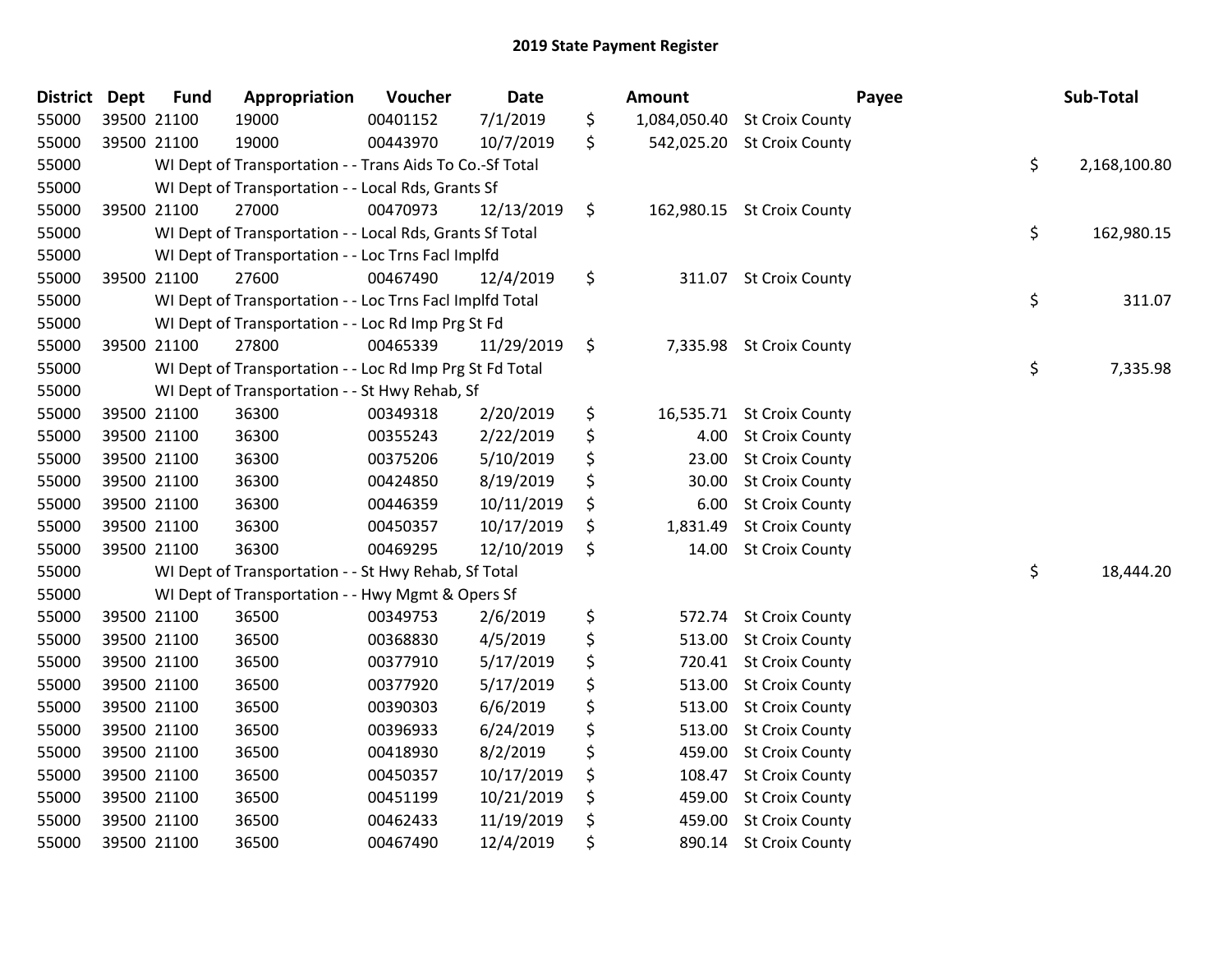| District Dept |             | <b>Fund</b> | Appropriation                                            | Voucher  | <b>Date</b> | Amount           | Payee                      | Sub-Total        |
|---------------|-------------|-------------|----------------------------------------------------------|----------|-------------|------------------|----------------------------|------------------|
| 55000         |             |             | WI Dept of Transportation - - Hwy Mgmt & Opers Sf Total  |          |             |                  |                            | \$<br>5,720.76   |
| 55000         |             |             | WI Dept of Transportation - - Mjr Intrst Bridge Sf       |          |             |                  |                            |                  |
| 55000         | 39500 21100 |             | 36700                                                    | 00375928 | 4/26/2019   | \$               | 173,650.00 St Croix County |                  |
| 55000         | 39500 21100 |             | 36700                                                    | 00391147 | 6/7/2019    | \$               | 200,000.00 St Croix County |                  |
| 55000         |             |             | WI Dept of Transportation - - Mjr Intrst Bridge Sf Total |          |             |                  |                            | \$<br>373,650.00 |
| 55000         |             |             | WI Dept of Transportation - - Routine Maint Sf           |          |             |                  |                            |                  |
| 55000         | 39500 21100 |             | 36800                                                    | 00332565 | 1/3/2019    | \$               | 178,454.32 St Croix County |                  |
| 55000         | 39500 21100 |             | 36800                                                    | 00346793 | 1/30/2019   | \$               | 585.00 St Croix County     |                  |
| 55000         | 39500 21100 |             | 36800                                                    | 00349318 | 2/20/2019   | \$               | 378,308.40 St Croix County |                  |
| 55000         | 39500 21100 |             | 36800                                                    | 00355339 | 2/25/2019   | \$<br>585.00     | <b>St Croix County</b>     |                  |
| 55000         | 39500 21100 |             | 36800                                                    | 00361911 | 3/19/2019   | \$               | 168,127.43 St Croix County |                  |
| 55000         | 39500 21100 |             | 36800                                                    | 00366153 | 4/4/2019    | \$<br>585.00     | <b>St Croix County</b>     |                  |
| 55000         | 39500 21100 |             | 36800                                                    | 00368238 | 4/5/2019    | \$               | 259,618.53 St Croix County |                  |
| 55000         | 39500 21100 |             | 36800                                                    | 00368830 | 4/5/2019    | \$               | 482,848.25 St Croix County |                  |
| 55000         | 39500 21100 |             | 36800                                                    | 00373570 | 4/26/2019   | \$               | 585.00 St Croix County     |                  |
| 55000         | 39500 21100 |             | 36800                                                    | 00377910 | 5/17/2019   | \$               | 529,121.92 St Croix County |                  |
| 55000         | 39500 21100 |             | 36800                                                    | 00380940 | 5/31/2019   | \$<br>585.00     | <b>St Croix County</b>     |                  |
| 55000         | 39500 21100 |             | 36800                                                    | 00385443 | 5/22/2019   | \$               | 328,499.79 St Croix County |                  |
| 55000         | 39500 21100 |             | 36800                                                    | 00391197 | 6/28/2019   | \$<br>585.00     | <b>St Croix County</b>     |                  |
| 55000         | 39500 21100 |             | 36800                                                    | 00396933 | 6/24/2019   | \$<br>234,264.96 | <b>St Croix County</b>     |                  |
| 55000         | 39500 21100 |             | 36800                                                    | 00411540 | 8/1/2019    | \$               | 585.00 St Croix County     |                  |
| 55000         | 39500 21100 |             | 36800                                                    | 00418758 | 7/31/2019   | \$<br>240,888.65 | <b>St Croix County</b>     |                  |
| 55000         | 39500 21100 |             | 36800                                                    | 00424817 | 9/12/2019   | \$               | 585.00 St Croix County     |                  |
| 55000         | 39500 21100 |             | 36800                                                    | 00426653 | 8/22/2019   | \$               | 60,849.42 St Croix County  |                  |
| 55000         | 39500 21100 |             | 36800                                                    | 00433491 | 9/13/2019   | \$               | 129,550.81 St Croix County |                  |
| 55000         | 39500 21100 |             | 36800                                                    | 00438275 | 10/11/2019  | \$               | 585.00 St Croix County     |                  |
| 55000         | 39500 21100 |             | 36800                                                    | 00450357 | 10/17/2019  | \$<br>77,566.93  | <b>St Croix County</b>     |                  |
| 55000         | 39500 21100 |             | 36800                                                    | 00452802 | 11/8/2019   | \$               | 585.00 St Croix County     |                  |
| 55000         | 39500 21100 |             | 36800                                                    | 00460588 | 11/12/2019  | \$<br>47,492.47  | <b>St Croix County</b>     |                  |
| 55000         | 39500 21100 |             | 36800                                                    | 00461959 | 11/15/2019  | \$<br>1,997.33   | <b>St Croix County</b>     |                  |
| 55000         | 39500 21100 |             | 36800                                                    | 00462433 | 11/19/2019  | \$               | 793,058.58 St Croix County |                  |
| 55000         | 39500 21100 |             | 36800                                                    | 00462927 | 11/19/2019  | \$<br>591.63     | <b>St Croix County</b>     |                  |
| 55000         | 39500 21100 |             | 36800                                                    | 00464098 | 12/4/2019   | \$               | 585.00 St Croix County     |                  |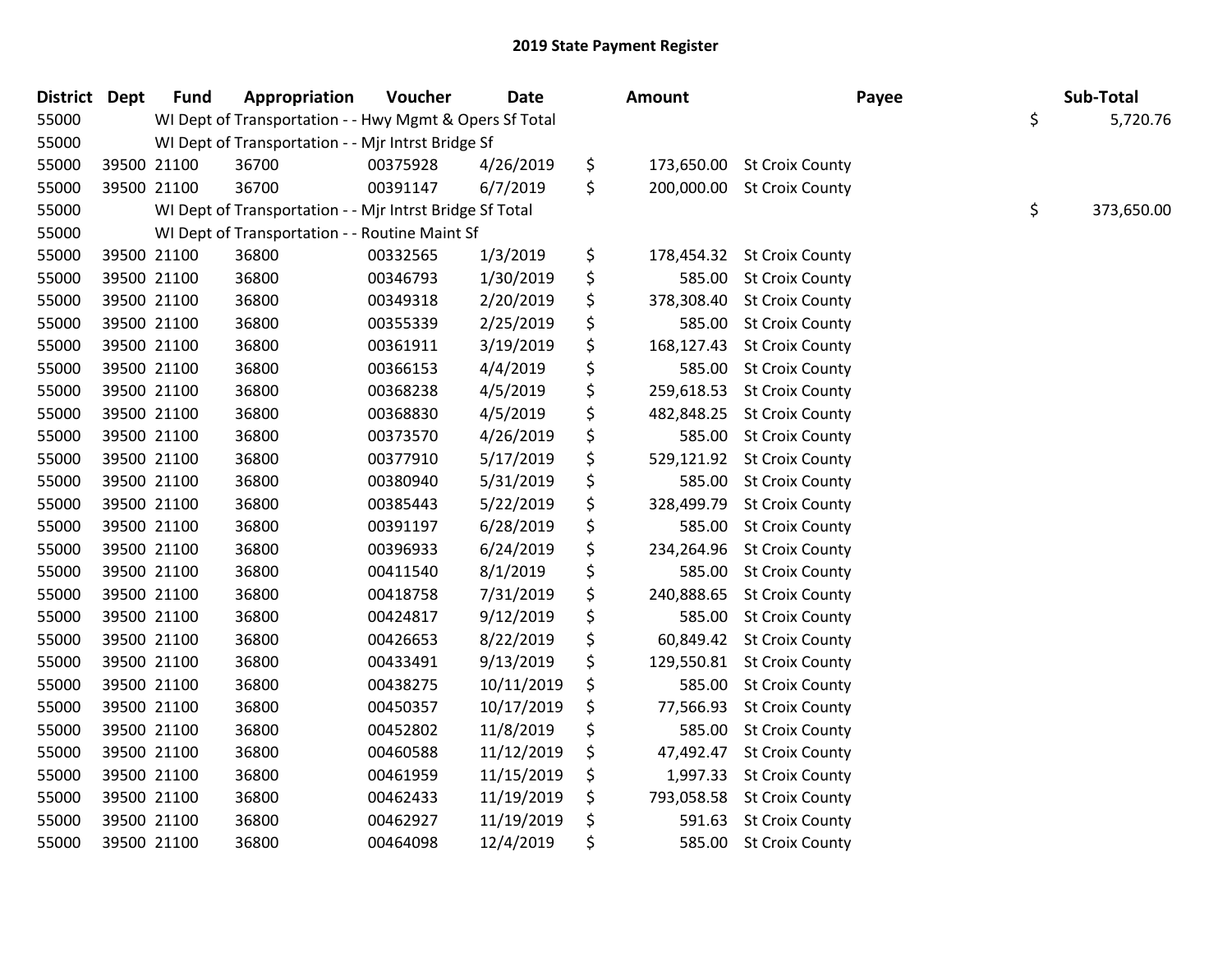| <b>District</b> | <b>Dept</b> | <b>Fund</b> | Appropriation                                                      | Voucher  | <b>Date</b> | <b>Amount</b>  | Payee                      | Sub-Total          |
|-----------------|-------------|-------------|--------------------------------------------------------------------|----------|-------------|----------------|----------------------------|--------------------|
| 55000           | 39500 21100 |             | 36800                                                              | 00467490 | 12/4/2019   | \$             | 133,294.41 St Croix County |                    |
| 55000           | 39500 21100 |             | 36800                                                              | 00473249 | 12/19/2019  | \$             | 95,847.25 St Croix County  |                    |
| 55000           |             |             | WI Dept of Transportation - - Routine Maint Sf Total               |          |             |                |                            | \$<br>4,146,816.08 |
| 55000           |             |             | WI Dept of Transportation - - Hwy Mgmt & Opers Lf                  |          |             |                |                            |                    |
| 55000           | 39500 21100 |             | 37500                                                              | 00385443 | 5/22/2019   | \$<br>260.80   | <b>St Croix County</b>     |                    |
| 55000           |             |             | WI Dept of Transportation - - Hwy Mgmt & Opers Lf Total            |          |             |                |                            | \$<br>260.80       |
| 55000           |             |             | Department of Corrections - - Purchased Services For Offende       |          |             |                |                            |                    |
| 55000           | 41000 10000 |             | 11100                                                              | 00267902 | 2/26/2019   | \$             | 4,279.42 St Croix County   |                    |
| 55000           | 41000 10000 |             | 11100                                                              | 00267914 | 2/26/2019   | \$             | 3,415.00 St Croix County   |                    |
| 55000           | 41000 10000 |             | 11100                                                              | 00274939 | 3/26/2019   | \$             | 3,358.12 St Croix County   |                    |
| 55000           | 41000 10000 |             | 11100                                                              | 00282743 | 4/29/2019   | \$             | 4,235.00 St Croix County   |                    |
| 55000           | 41000 10000 |             | 11100                                                              | 00287261 | 5/21/2019   | \$<br>4,095.23 | <b>St Croix County</b>     |                    |
| 55000           | 41000 10000 |             | 11100                                                              | 00293166 | 6/19/2019   | \$             | 5,975.00 St Croix County   |                    |
| 55000           | 41000 10000 |             | 11100                                                              | 00299151 | 7/17/2019   | \$<br>4,611.04 | <b>St Croix County</b>     |                    |
| 55000           | 41000 10000 |             | 11100                                                              | 00311296 | 9/18/2019   | \$<br>6,560.00 | <b>St Croix County</b>     |                    |
| 55000           | 41000 10000 |             | 11100                                                              | 00319308 | 10/25/2019  | \$<br>6,590.00 | <b>St Croix County</b>     |                    |
| 55000           | 41000 10000 |             | 11100                                                              | 00319388 | 10/25/2019  | \$<br>464.73   | <b>St Croix County</b>     |                    |
| 55000           |             |             | Department of Corrections - - Purchased Services For Offende Total |          |             |                |                            | \$<br>43,583.54    |
| 55000           |             |             | Department of Corrections - - Becky Young Community Correcti       |          |             |                |                            |                    |
| 55000           | 41000 10000 |             | 11200                                                              | 00257775 | 1/3/2019    | \$<br>1,087.50 | <b>St Croix County</b>     |                    |
| 55000           | 41000 10000 |             | 11200                                                              | 00260207 | 1/14/2019   | \$             | 1,387.50 St Croix County   |                    |
| 55000           | 41000 10000 |             | 11200                                                              | 00260209 | 1/14/2019   | \$             | 1,500.00 St Croix County   |                    |
| 55000           | 41000 10000 |             | 11200                                                              | 00260212 | 1/14/2019   | \$             | 1,800.00 St Croix County   |                    |
| 55000           | 41000 10000 |             | 11200                                                              | 00267695 | 2/19/2019   | \$             | 1,537.50 St Croix County   |                    |
| 55000           | 41000 10000 |             | 11200                                                              | 00274394 | 3/21/2019   | \$<br>1,012.50 | <b>St Croix County</b>     |                    |
| 55000           | 41000 10000 |             | 11200                                                              | 00280219 | 4/17/2019   | \$<br>2,025.00 | <b>St Croix County</b>     |                    |
| 55000           | 41000 10000 |             | 11200                                                              | 00287251 | 5/21/2019   | \$<br>2,287.50 | <b>St Croix County</b>     |                    |
| 55000           | 41000 10000 |             | 11200                                                              | 00291957 | 6/12/2019   | \$<br>1,687.50 | <b>St Croix County</b>     |                    |
| 55000           | 41000 10000 |             | 11200                                                              | 00298380 | 7/15/2019   | \$             | 1,500.00 St Croix County   |                    |
| 55000           | 41000 10000 |             | 11200                                                              | 00304209 | 8/15/2019   | \$<br>2,587.50 | <b>St Croix County</b>     |                    |
| 55000           | 41000 10000 |             | 11200                                                              | 00308912 | 9/9/2019    | \$<br>2,625.00 | <b>St Croix County</b>     |                    |
| 55000           | 41000 10000 |             | 11200                                                              | 00319305 | 10/25/2019  | \$<br>2,400.00 | <b>St Croix County</b>     |                    |
| 55000           | 41000 10000 |             | 11200                                                              | 00322853 | 11/12/2019  | \$             | 2,812.50 St Croix County   |                    |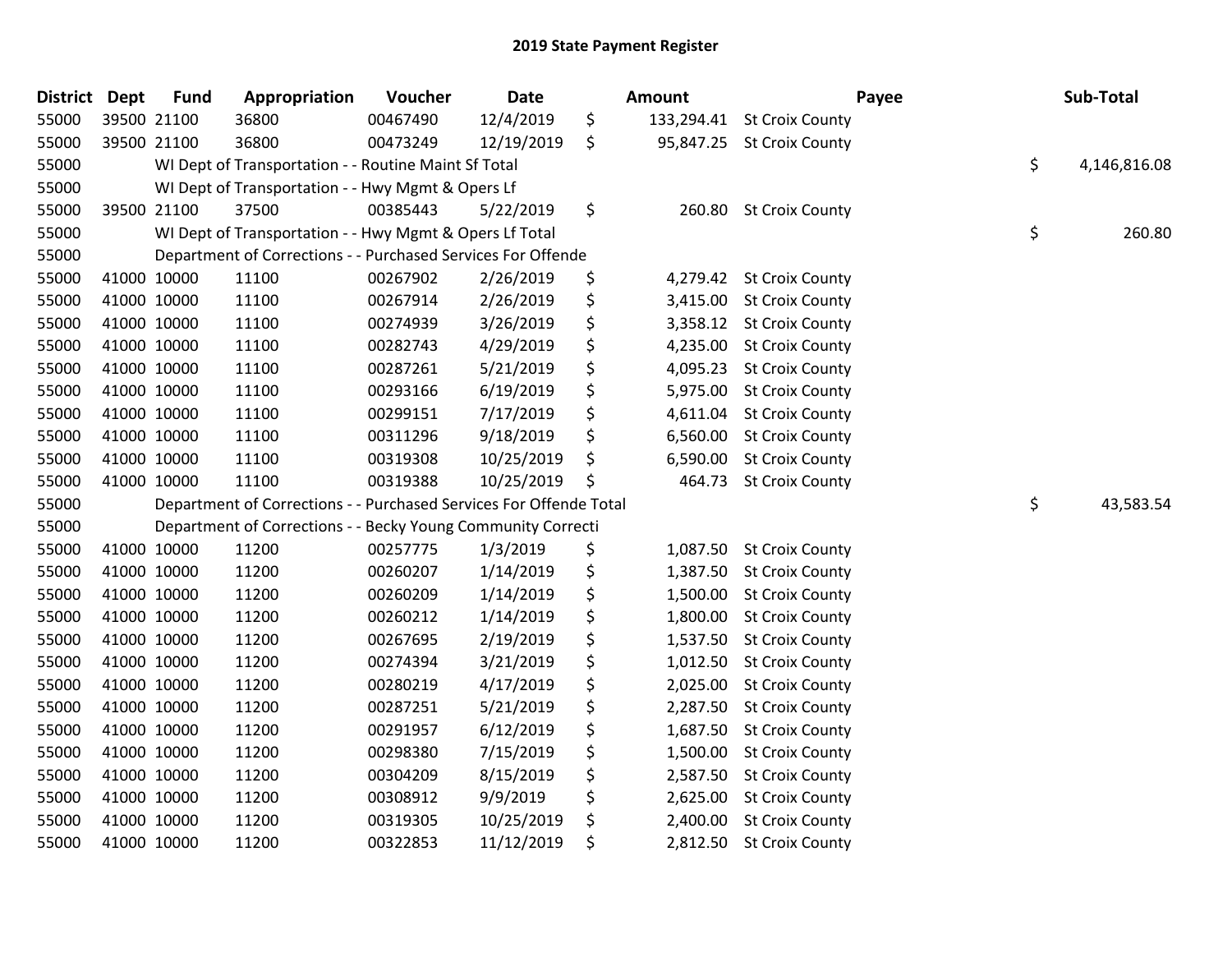| <b>District Dept</b> | <b>Fund</b> | Appropriation                                                      | Voucher  | Date       | <b>Amount</b>   |                          | Payee | Sub-Total        |
|----------------------|-------------|--------------------------------------------------------------------|----------|------------|-----------------|--------------------------|-------|------------------|
| 55000                | 41000 10000 | 11200                                                              | 00330934 | 12/19/2019 | \$              | 1,987.50 St Croix County |       |                  |
| 55000                |             | Department of Corrections - - Becky Young Community Correcti Total |          |            |                 |                          |       | \$<br>28,237.50  |
| 55000                |             | Department of Corrections - - Corrections Contracts And Agre       |          |            |                 |                          |       |                  |
| 55000                | 41000 10000 | 11400                                                              | 00259738 | 1/14/2019  | \$<br>5,995.42  | <b>St Croix County</b>   |       |                  |
| 55000                | 41000 10000 | 11400                                                              | 00260622 | 1/16/2019  | \$<br>4,219.72  | <b>St Croix County</b>   |       |                  |
| 55000                | 41000 10000 | 11400                                                              | 00260681 | 1/16/2019  | \$<br>51.46     | <b>St Croix County</b>   |       |                  |
| 55000                | 41000 10000 | 11400                                                              | 00261612 | 1/23/2019  | \$<br>9,571.56  | <b>St Croix County</b>   |       |                  |
| 55000                | 41000 10000 | 11400                                                              | 00262968 | 1/28/2019  | \$<br>11,629.96 | <b>St Croix County</b>   |       |                  |
| 55000                | 41000 10000 | 11400                                                              | 00268744 | 2/26/2019  | \$<br>11,784.34 | <b>St Croix County</b>   |       |                  |
| 55000                | 41000 10000 | 11400                                                              | 00275155 | 3/28/2019  | \$<br>5,094.54  | <b>St Croix County</b>   |       |                  |
| 55000                | 41000 10000 | 11400                                                              | 00275528 | 3/28/2019  | \$<br>6,360.00  | <b>St Croix County</b>   |       |                  |
| 55000                | 41000 10000 | 11400                                                              | 00275531 | 3/28/2019  | \$<br>1,920.00  | <b>St Croix County</b>   |       |                  |
| 55000                | 41000 10000 | 11400                                                              | 00275534 | 3/29/2019  | \$<br>7,440.00  | <b>St Croix County</b>   |       |                  |
| 55000                | 41000 10000 | 11400                                                              | 00280101 | 4/17/2019  | \$<br>1,749.64  | <b>St Croix County</b>   |       |                  |
| 55000                | 41000 10000 | 11400                                                              | 00280733 | 5/17/2019  | \$<br>6,660.00  | <b>St Croix County</b>   |       |                  |
| 55000                | 41000 10000 | 11400                                                              | 00286643 | 5/20/2019  | \$<br>2,830.30  | <b>St Croix County</b>   |       |                  |
| 55000                | 41000 10000 | 11400                                                              | 00289264 | 5/31/2019  | \$<br>8,340.00  | <b>St Croix County</b>   |       |                  |
| 55000                | 41000 10000 | 11400                                                              | 00291785 | 6/13/2019  | \$<br>4,271.18  | <b>St Croix County</b>   |       |                  |
| 55000                | 41000 10000 | 11400                                                              | 00295828 | 7/8/2019   | \$<br>6,900.00  | <b>St Croix County</b>   |       |                  |
| 55000                | 41000 10000 | 11400                                                              | 00297311 | 7/10/2019  | \$<br>1,801.10  | <b>St Croix County</b>   |       |                  |
| 55000                | 41000 10000 | 11400                                                              | 00297514 | 7/18/2019  | \$<br>3,600.00  | <b>St Croix County</b>   |       |                  |
| 55000                | 41000 10000 | 11400                                                              | 00300836 | 7/29/2019  | \$<br>154.38    | <b>St Croix County</b>   |       |                  |
| 55000                | 41000 10000 | 11400                                                              | 00300837 | 7/29/2019  | \$<br>1,543.80  | <b>St Croix County</b>   |       |                  |
| 55000                | 41000 10000 | 11400                                                              | 00303831 | 8/15/2019  | \$<br>2,212.78  | <b>St Croix County</b>   |       |                  |
| 55000                | 41000 10000 | 11400                                                              | 00307146 | 8/30/2019  | \$<br>1,260.00  | <b>St Croix County</b>   |       |                  |
| 55000                | 41000 10000 | 11400                                                              | 00308361 | 9/6/2019   | \$<br>6,895.64  | <b>St Croix County</b>   |       |                  |
| 55000                | 41000 10000 | 11400                                                              | 00313197 | 9/30/2019  | \$<br>5,712.06  | <b>St Croix County</b>   |       |                  |
| 55000                | 41000 10000 | 11400                                                              | 00317872 | 10/25/2019 | \$<br>1,620.00  | <b>St Croix County</b>   |       |                  |
| 55000                | 41000 10000 | 11400                                                              | 00320313 | 10/31/2019 | \$<br>5,814.98  | <b>St Croix County</b>   |       |                  |
| 55000                | 41000 10000 | 11400                                                              | 00324523 | 11/22/2019 | \$<br>240.00    | <b>St Croix County</b>   |       |                  |
| 55000                | 41000 10000 | 11400                                                              | 00325766 | 11/27/2019 | \$<br>13,533.98 | <b>St Croix County</b>   |       |                  |
| 55000                | 41000 10000 | 11400                                                              | 00330068 | 12/23/2019 | \$<br>4,140.00  | <b>St Croix County</b>   |       |                  |
| 55000                |             | Department of Corrections - - Corrections Contracts And Agre Total |          |            |                 |                          |       | \$<br>143,346.84 |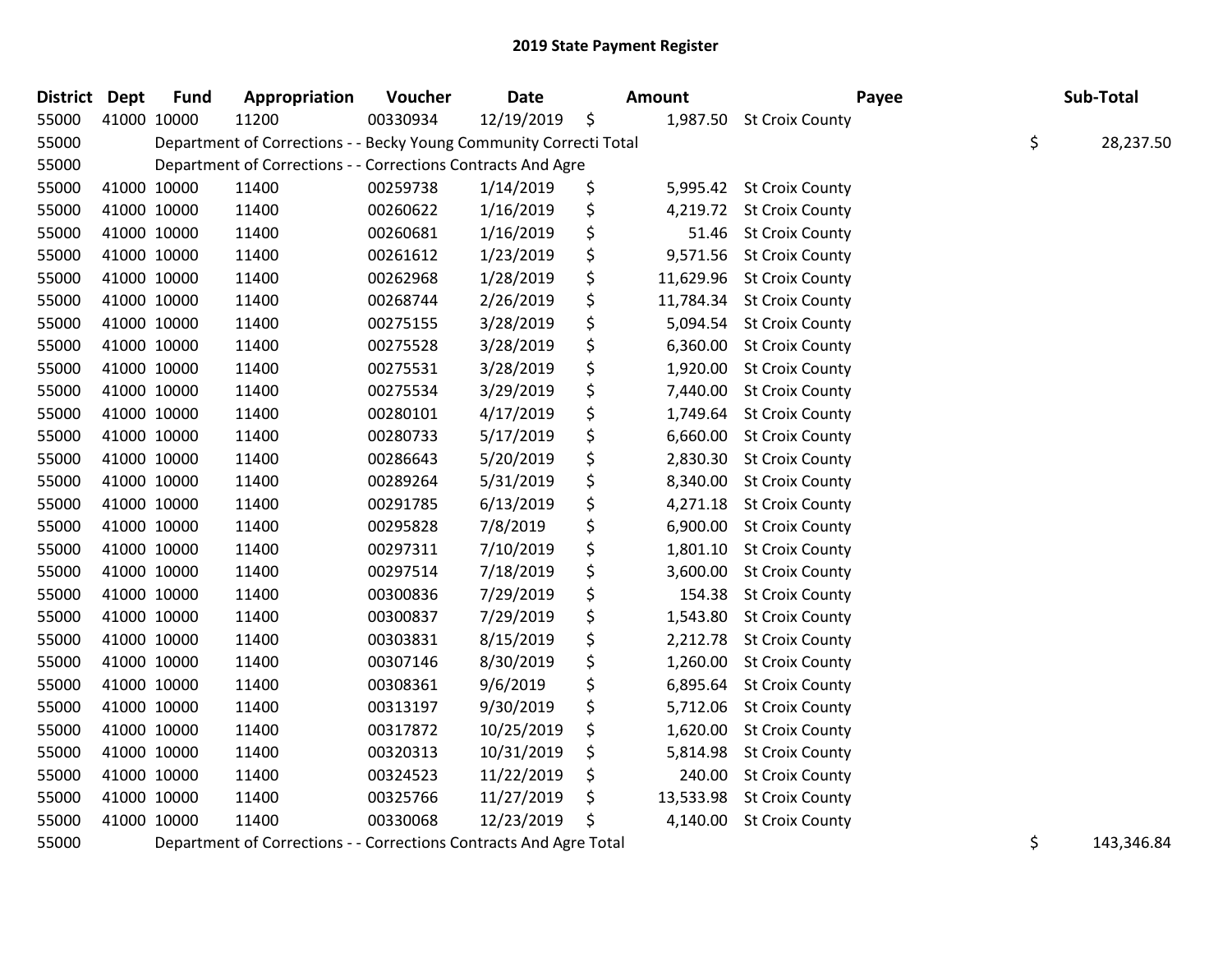| District Dept | <b>Fund</b> | Appropriation                                                          | Voucher  | <b>Date</b> | Amount           | Payee                                                                                                         | Sub-Total          |
|---------------|-------------|------------------------------------------------------------------------|----------|-------------|------------------|---------------------------------------------------------------------------------------------------------------|--------------------|
| 55000         |             |                                                                        |          |             |                  | Department of Corrections - - Reimbursing Counties For Probation, Extended Supervision And Parole Holds       |                    |
| 55000         | 41000 10000 | 11600                                                                  | 00320819 | 11/4/2019   | \$               | 55,993.66 St Croix County                                                                                     |                    |
| 55000         |             |                                                                        |          |             |                  | Department of Corrections - - Reimbursing Counties For Probation, Extended Supervision And Parole Holds Total | \$<br>55,993.66    |
| 55000         |             | Department of Corrections - - Probation, Parole And Extended           |          |             |                  |                                                                                                               |                    |
| 55000         | 41000 10000 | 18700                                                                  | 00320819 | 11/4/2019   | \$               | 23,486.34 St Croix County                                                                                     |                    |
| 55000         |             | Department of Corrections - - Probation, Parole And Extended Total     |          |             |                  |                                                                                                               | \$<br>23,486.34    |
| 55000         |             | Department of Health Services - - State/Federal Aids                   |          |             |                  |                                                                                                               |                    |
| 55000         | 43500 10000 | 00000                                                                  | 90906    | 1/2/2019    | \$<br>25,432.00  | <b>St Croix County</b>                                                                                        |                    |
| 55000         | 43500 10000 | 00000                                                                  | 90909    | 3/1/2019    | \$               | 181,057.00 St Croix County                                                                                    |                    |
| 55000         | 43500 10000 | 00000                                                                  | 90910    | 4/1/2019    | \$<br>83,739.00  | <b>St Croix County</b>                                                                                        |                    |
| 55000         | 43500 10000 | 00000                                                                  | 90911    | 5/1/2019    | \$<br>150,017.00 | <b>St Croix County</b>                                                                                        |                    |
| 55000         | 43500 10000 | 00000                                                                  | 90913    | 6/3/2019    | \$<br>695,715.00 | <b>St Croix County</b>                                                                                        |                    |
| 55000         | 43500 10000 | 00000                                                                  | 90914    | 6/17/2019   | \$<br>411,586.00 | <b>St Croix County</b>                                                                                        |                    |
| 55000         | 43500 10000 | 00000                                                                  | 92000    | 7/1/2019    | \$<br>751,909.00 | <b>St Croix County</b>                                                                                        |                    |
| 55000         | 43500 10000 | 00000                                                                  | 92001    | 8/1/2019    | \$<br>246,254.00 | <b>St Croix County</b>                                                                                        |                    |
| 55000         | 43500 10000 | 00000                                                                  | 92002    | 9/3/2019    | \$<br>393,806.00 | <b>St Croix County</b>                                                                                        |                    |
| 55000         | 43500 10000 | 00000                                                                  | 92003    | 10/1/2019   | \$<br>152,313.00 | <b>St Croix County</b>                                                                                        |                    |
| 55000         | 43500 10000 | 00000                                                                  | 92004    | 11/1/2019   | \$<br>146,596.00 | <b>St Croix County</b>                                                                                        |                    |
| 55000         | 43500 10000 | 00000                                                                  | 92005    | 12/2/2019   | \$<br>144,336.00 | <b>St Croix County</b>                                                                                        |                    |
| 55000         |             | Department of Health Services - - State/Federal Aids Total             |          |             |                  |                                                                                                               | \$<br>3,382,760.00 |
| 55000         |             | Department of Health Services - - Public Health Dispensaries And       |          |             |                  |                                                                                                               |                    |
| 55000         | 43500 10000 | 10700                                                                  | 00269694 | 3/21/2019   | \$               | 75.52 St Croix County                                                                                         |                    |
| 55000         | 43500 10000 | 10700                                                                  | 00281269 | 5/24/2019   | \$               | 75.52 St Croix County                                                                                         |                    |
| 55000         | 43500 10000 | 10700                                                                  | 00281270 | 5/24/2019   | \$<br>273.80     | <b>St Croix County</b>                                                                                        |                    |
| 55000         | 43500 10000 | 10700                                                                  | 00291115 | 6/28/2019   | \$<br>94.50      | <b>St Croix County</b>                                                                                        |                    |
| 55000         | 43500 10000 | 10700                                                                  | 00291221 | 7/5/2019    | \$<br>155.17     | <b>St Croix County</b>                                                                                        |                    |
| 55000         | 43500 10000 | 10700                                                                  | 00311355 | 9/27/2019   | \$<br>113.38     | <b>St Croix County</b>                                                                                        |                    |
| 55000         | 43500 10000 | 10700                                                                  | 00311357 | 9/27/2019   | \$<br>94.40      | <b>St Croix County</b>                                                                                        |                    |
| 55000         | 43500 10000 | 10700                                                                  | 00312791 | 10/3/2019   | \$<br>147.15     | <b>St Croix County</b>                                                                                        |                    |
| 55000         |             | Department of Health Services - - Public Health Dispensaries And Total |          |             |                  |                                                                                                               | \$<br>1,029.44     |
| 55000         |             | Department of Health Services - - Federal Project Aids                 |          |             |                  |                                                                                                               |                    |
| 55000         | 43500 10000 | 15000                                                                  | 00271991 | 3/21/2019   | \$<br>558.30     | <b>St Croix County</b>                                                                                        |                    |
| 55000         |             | Department of Health Services - - Federal Project Aids Total           |          |             |                  |                                                                                                               | \$<br>558.30       |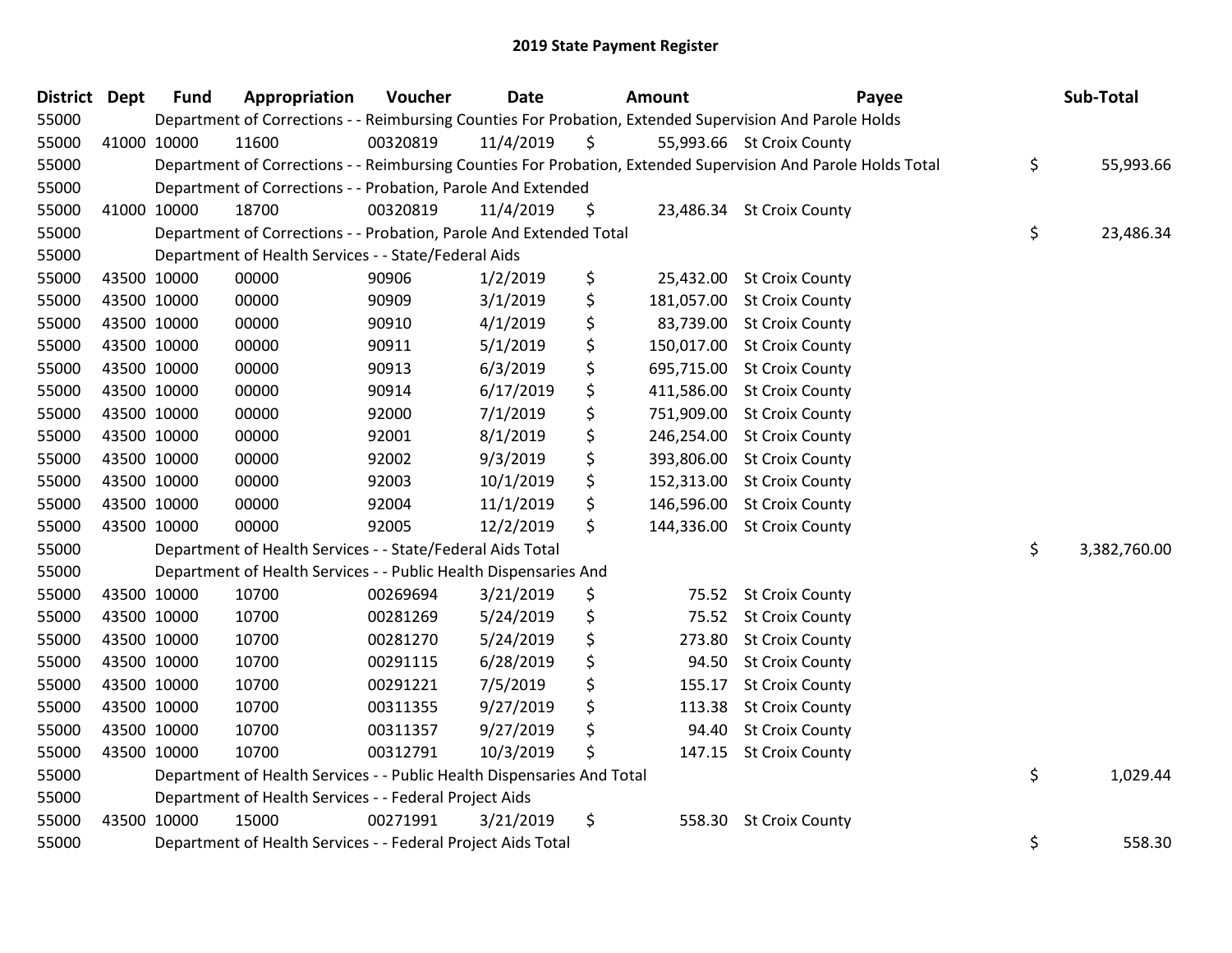| <b>District</b> | <b>Dept</b> | <b>Fund</b> | Appropriation                                                          | Voucher  | <b>Date</b> | Amount |          | Payee                    | Sub-Total       |
|-----------------|-------------|-------------|------------------------------------------------------------------------|----------|-------------|--------|----------|--------------------------|-----------------|
| 55000           |             |             | Department of Health Services - - General Program Operations           |          |             |        |          |                          |                 |
| 55000           |             | 43500 10000 | 40100                                                                  | 00256322 | 1/10/2019   | \$     |          | 1.50 St Croix County     |                 |
| 55000           |             | 43500 10000 | 40100                                                                  | 00269785 | 3/13/2019   | \$     | 1.50     | <b>St Croix County</b>   |                 |
| 55000           |             | 43500 10000 | 40100                                                                  | 00271320 | 3/20/2019   | \$     | 1.50     | <b>St Croix County</b>   |                 |
| 55000           |             | 43500 10000 | 40100                                                                  | 00274555 | 4/3/2019    | \$     | 1.50     | <b>St Croix County</b>   |                 |
| 55000           |             | 43500 10000 | 40100                                                                  | 00305054 | 8/21/2019   | \$     | 1.50     | <b>St Croix County</b>   |                 |
| 55000           |             | 43500 10000 | 40100                                                                  | 00314501 | 10/2/2019   | \$     | 1.50     | <b>St Croix County</b>   |                 |
| 55000           |             | 43500 10000 | 40100                                                                  | 00319219 | 10/24/2019  | \$     | 1.50     | <b>St Croix County</b>   |                 |
| 55000           |             |             | Department of Health Services - - General Program Operations Total     |          |             |        |          |                          | \$<br>10.50     |
| 55000           |             |             | Department of Health Services - - Medical Assistance State Admin       |          |             |        |          |                          |                 |
| 55000           |             | 43500 10000 | 44000                                                                  | 00256322 | 1/10/2019   | \$     |          | 1.50 St Croix County     |                 |
| 55000           |             | 43500 10000 | 44000                                                                  | 00269785 | 3/13/2019   | \$     | 1.50     | <b>St Croix County</b>   |                 |
| 55000           |             | 43500 10000 | 44000                                                                  | 00271320 | 3/20/2019   | \$     | 1.50     | <b>St Croix County</b>   |                 |
| 55000           |             | 43500 10000 | 44000                                                                  | 00274555 | 4/3/2019    | \$     | 1.50     | <b>St Croix County</b>   |                 |
| 55000           |             | 43500 10000 | 44000                                                                  | 00305054 | 8/21/2019   | \$     | 1.50     | <b>St Croix County</b>   |                 |
| 55000           |             | 43500 10000 | 44000                                                                  | 00314501 | 10/2/2019   | \$     | 1.50     | <b>St Croix County</b>   |                 |
| 55000           |             | 43500 10000 | 44000                                                                  | 00319219 | 10/24/2019  | Ś      | 1.50     | <b>St Croix County</b>   |                 |
| 55000           |             |             | Department of Health Services - - Medical Assistance State Admin Total |          |             |        |          |                          | \$<br>10.50     |
| 55000           |             |             | Department of Health Services - - Federal Aid, Medical Assistanc       |          |             |        |          |                          |                 |
| 55000           |             | 43500 10000 | 45400                                                                  | 00272043 | 4/5/2019    | \$     | 2,441.25 | <b>St Croix County</b>   |                 |
| 55000           |             | 43500 10000 | 45400                                                                  | 00274204 | 4/19/2019   | \$     | 2,047.50 | <b>St Croix County</b>   |                 |
| 55000           |             | 43500 10000 | 45400                                                                  | 00278812 | 5/3/2019    | \$     |          | 315.00 St Croix County   |                 |
| 55000           |             | 43500 10000 | 45400                                                                  | 00280622 | 5/17/2019   | \$     | 1,575.00 | <b>St Croix County</b>   |                 |
| 55000           |             | 43500 10000 | 45400                                                                  | 00290998 | 6/17/2019   | \$     | 1,260.00 | <b>St Croix County</b>   |                 |
| 55000           |             | 43500 10000 | 45400                                                                  | 00307649 | 9/6/2019    | \$     | 2,292.50 | <b>St Croix County</b>   |                 |
| 55000           |             | 43500 10000 | 45400                                                                  | 00312609 | 9/26/2019   | \$     |          | 2,947.50 St Croix County |                 |
| 55000           |             |             | Department of Health Services - - Federal Aid, Medical Assistanc Total |          |             |        |          |                          | \$<br>12,878.75 |
| 55000           |             |             | Department of Health Services - - Nursing Facility Resident Prot       |          |             |        |          |                          |                 |
| 55000           |             | 43500 10000 | 62100                                                                  | 00272043 | 4/5/2019    | \$     |          | 2,441.25 St Croix County |                 |
| 55000           |             | 43500 10000 | 62100                                                                  | 00274204 | 4/19/2019   | \$     | 2,047.50 | <b>St Croix County</b>   |                 |
| 55000           |             | 43500 10000 | 62100                                                                  | 00278812 | 5/3/2019    | \$     | 315.00   | <b>St Croix County</b>   |                 |
| 55000           |             | 43500 10000 | 62100                                                                  | 00280622 | 5/17/2019   | \$     | 1,575.00 | <b>St Croix County</b>   |                 |
| 55000           |             | 43500 10000 | 62100                                                                  | 00290998 | 6/17/2019   | \$     | 1,260.00 | <b>St Croix County</b>   |                 |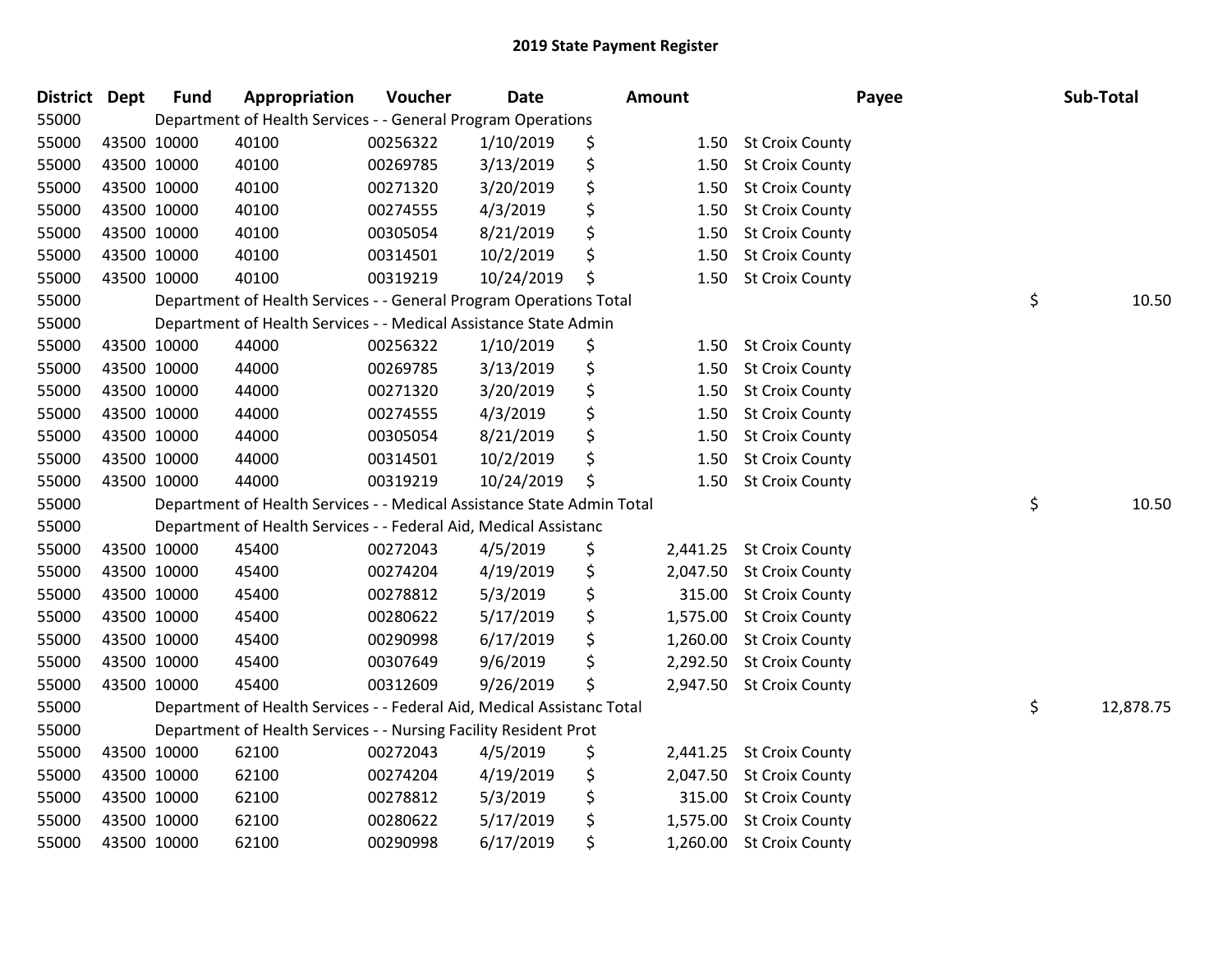| <b>District</b> | <b>Dept</b> | <b>Fund</b> | Appropriation                                                          | Voucher  | Date       |    | Amount     | Payee                      | Sub-Total       |
|-----------------|-------------|-------------|------------------------------------------------------------------------|----------|------------|----|------------|----------------------------|-----------------|
| 55000           | 43500 10000 |             | 62100                                                                  | 00307649 | 9/6/2019   | \$ | 2,292.50   | <b>St Croix County</b>     |                 |
| 55000           |             | 43500 10000 | 62100                                                                  | 00312609 | 9/26/2019  | \$ | 2,947.50   | <b>St Croix County</b>     |                 |
| 55000           | 43500 10000 |             | 62100                                                                  | 00324904 | 11/18/2019 | \$ |            | 1,785.00 St Croix County   |                 |
| 55000           |             |             | Department of Health Services - - Nursing Facility Resident Prot Total |          |            |    |            |                            | \$<br>14,663.75 |
| 55000           |             |             | Department of Health Services - - Medical Assistance State Admin       |          |            |    |            |                            |                 |
| 55000           |             | 43500 10000 | 64000                                                                  | 00324904 | 11/18/2019 | -Ş | 1,785.00   | <b>St Croix County</b>     |                 |
| 55000           |             |             | Department of Health Services - - Medical Assistance State Admin Total |          |            |    |            |                            | \$<br>1,785.00  |
| 55000           |             |             | Department of Health Services - - Administrative And Support-Fis       |          |            |    |            |                            |                 |
| 55000           |             | 43500 10000 | 82100                                                                  | 00254284 | 1/2/2019   | \$ | 5.00       | <b>St Croix County</b>     |                 |
| 55000           | 43500 10000 |             | 82100                                                                  | 00325135 | 11/21/2019 | \$ | 5.00       | <b>St Croix County</b>     |                 |
| 55000           |             |             | Department of Health Services - - Administrative And Support-Fis Total |          |            |    |            |                            | \$<br>10.00     |
| 55000           |             |             | Dept of Children and Families - - Fees For Administrative Servic       |          |            |    |            |                            |                 |
| 55000           | 43700 10000 |             | 23100                                                                  | 00049881 | 2/5/2019   | \$ | 30.00      | <b>St Croix County</b>     |                 |
| 55000           | 43700 10000 |             | 23100                                                                  | 00054501 | 4/30/2019  | \$ | 85.00      | <b>St Croix County</b>     |                 |
| 55000           | 43700 10000 |             | 23100                                                                  | 00058423 | 7/26/2019  | \$ | 80.00      | <b>St Croix County</b>     |                 |
| 55000           |             | 43700 10000 | 23100                                                                  | 00062316 | 10/31/2019 | \$ | 120.00     | <b>St Croix County</b>     |                 |
| 55000           |             |             | Dept of Children and Families - - Fees For Administrative Servic Total |          |            |    |            |                            | \$<br>315.00    |
| 55000           |             |             | Dept of Children and Families - - General Aids                         |          |            |    |            |                            |                 |
| 55000           |             | 43700 10000 | 99000                                                                  | 00048552 | 1/7/2019   | \$ | 14,557.90  | <b>St Croix County</b>     |                 |
| 55000           | 43700 10000 |             | 99000                                                                  | 00049439 | 2/1/2019   | \$ | 165,360.09 | <b>St Croix County</b>     |                 |
| 55000           |             | 43700 10000 | 99000                                                                  | 00049506 | 2/5/2019   | \$ | 21,256.20  | <b>St Croix County</b>     |                 |
| 55000           | 43700 10000 |             | 99000                                                                  | 00049676 | 2/5/2019   | \$ | 511.40     | <b>St Croix County</b>     |                 |
| 55000           | 43700 10000 |             | 99000                                                                  | 00049748 | 2/5/2019   | \$ | 225.00     | <b>St Croix County</b>     |                 |
| 55000           | 43700 10000 |             | 99000                                                                  | 00050971 | 3/6/2019   | \$ | 10,984.00  | <b>St Croix County</b>     |                 |
| 55000           | 43700 10000 |             | 99000                                                                  | 00050972 | 3/5/2019   | \$ | 496.25     | <b>St Croix County</b>     |                 |
| 55000           |             | 43700 10000 | 99000                                                                  | 00051598 | 3/20/2019  | \$ | 356.10     | <b>St Croix County</b>     |                 |
| 55000           | 43700 10000 |             | 99000                                                                  | 00051809 | 3/22/2019  | \$ | 47,234.97  | <b>St Croix County</b>     |                 |
| 55000           | 43700 10000 |             | 99000                                                                  | 00052803 | 4/4/2019   | \$ | 5,059.69   | <b>St Croix County</b>     |                 |
| 55000           | 43700 10000 |             | 99000                                                                  | 00052903 | 4/5/2019   | \$ | 1,768.24   | <b>St Croix County</b>     |                 |
| 55000           | 43700 10000 |             | 99000                                                                  | 00053640 | 4/23/2019  | \$ | 11,271.77  | <b>St Croix County</b>     |                 |
| 55000           | 43700 10000 |             | 99000                                                                  | 00053943 | 4/30/2019  | \$ | 4,118.05   | <b>St Croix County</b>     |                 |
| 55000           | 43700 10000 |             | 99000                                                                  | 00054026 | 4/30/2019  | \$ | 210,051.35 | <b>St Croix County</b>     |                 |
| 55000           | 43700 10000 |             | 99000                                                                  | 00054556 | 5/1/2019   | \$ |            | 376,144.28 St Croix County |                 |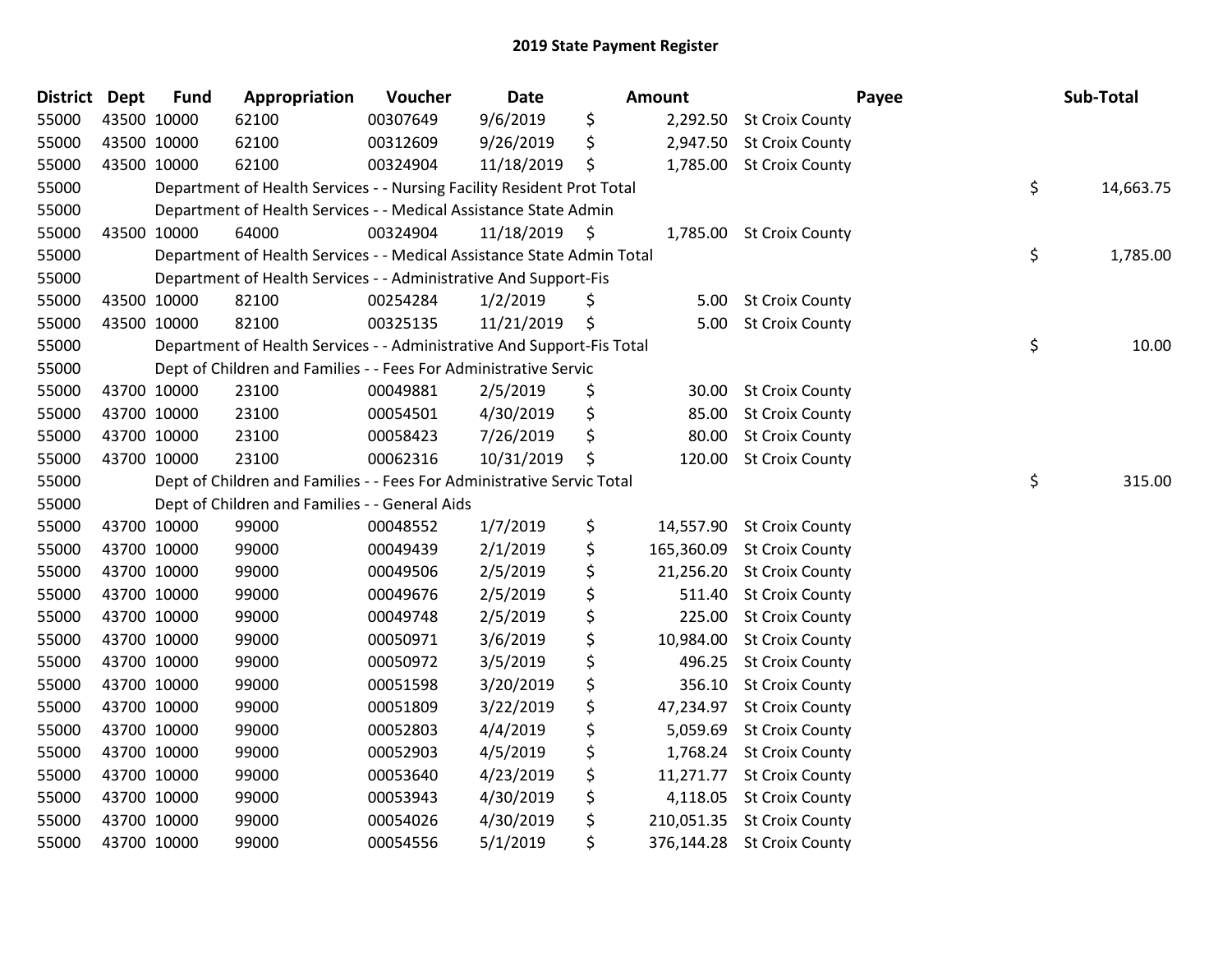| <b>District Dept</b> |             | <b>Fund</b> | Appropriation                                        | Voucher  | <b>Date</b> | Amount           | Payee                    | Sub-Total          |
|----------------------|-------------|-------------|------------------------------------------------------|----------|-------------|------------------|--------------------------|--------------------|
| 55000                | 43700 10000 |             | 99000                                                | 00054692 | 5/6/2019    | \$<br>102,641.72 | <b>St Croix County</b>   |                    |
| 55000                | 43700 10000 |             | 99000                                                | 00056127 | 6/5/2019    | \$<br>14,194.05  | <b>St Croix County</b>   |                    |
| 55000                | 43700 10000 |             | 99000                                                | 00056886 | 6/24/2019   | \$<br>110.49     | <b>St Croix County</b>   |                    |
| 55000                | 43700 10000 |             | 99000                                                | 00057263 | 7/1/2019    | \$               | 5,633.56 St Croix County |                    |
| 55000                | 43700 10000 |             | 99000                                                | 00057390 | 7/5/2019    | \$<br>26,409.94  | <b>St Croix County</b>   |                    |
| 55000                |             | 43700 10000 | 99000                                                | 00057856 | 7/16/2019   | \$<br>7,447.45   | <b>St Croix County</b>   |                    |
| 55000                |             | 43700 10000 | 99000                                                | 00058157 | 7/25/2019   | \$<br>2,711.80   | <b>St Croix County</b>   |                    |
| 55000                |             | 43700 10000 | 99000                                                | 00058498 | 7/30/2019   | \$<br>165,613.47 | <b>St Croix County</b>   |                    |
| 55000                | 43700 10000 |             | 99000                                                | 00058527 | 7/30/2019   | \$<br>81.95      | <b>St Croix County</b>   |                    |
| 55000                | 43700 10000 |             | 99000                                                | 00058717 | 8/6/2019    | \$<br>39,966.00  | <b>St Croix County</b>   |                    |
| 55000                | 43700 10000 |             | 99000                                                | 00058805 | 8/5/2019    | \$<br>16,667.12  | <b>St Croix County</b>   |                    |
| 55000                | 43700 10000 |             | 99000                                                | 00059926 | 9/5/2019    | \$<br>34,289.07  | <b>St Croix County</b>   |                    |
| 55000                |             | 43700 10000 | 99000                                                | 00060371 | 9/18/2019   | \$<br>690,357.33 | <b>St Croix County</b>   |                    |
| 55000                | 43700 10000 |             | 99000                                                | 00060808 | 9/27/2019   | \$<br>1,307.00   | <b>St Croix County</b>   |                    |
| 55000                | 43700 10000 |             | 99000                                                | 00060809 | 9/27/2019   | \$<br>1,081.54   | <b>St Croix County</b>   |                    |
| 55000                | 43700 10000 |             | 99000                                                | 00061188 | 10/7/2019   | \$<br>32,372.52  | <b>St Croix County</b>   |                    |
| 55000                | 43700 10000 |             | 99000                                                | 00061997 | 10/30/2019  | \$<br>170,614.45 | <b>St Croix County</b>   |                    |
| 55000                |             | 43700 10000 | 99000                                                | 00062412 | 11/5/2019   | \$<br>24,614.60  | <b>St Croix County</b>   |                    |
| 55000                | 43700 10000 |             | 99000                                                | 00062571 | 11/8/2019   | \$<br>41,649.32  | <b>St Croix County</b>   |                    |
| 55000                | 43700 10000 |             | 99000                                                | 00063578 | 12/5/2019   | \$<br>22,498.25  | <b>St Croix County</b>   |                    |
| 55000                | 43700 10000 |             | 99000                                                | 00063657 | 12/5/2019   | \$<br>548.50     | <b>St Croix County</b>   |                    |
| 55000                |             |             | Dept of Children and Families - - General Aids Total |          |             |                  |                          | \$<br>2,270,205.42 |
| 55000                |             |             | Dept of Workforce Development - - Ui Admin Fed       |          |             |                  |                          |                    |
| 55000                |             | 44500 10000 | 15100                                                | 00204063 | 1/3/2019    | \$<br>70.00      | <b>St Croix County</b>   |                    |
| 55000                |             | 44500 10000 | 15100                                                | 00208802 | 2/4/2019    | \$<br>55.00      | <b>St Croix County</b>   |                    |
| 55000                | 44500 10000 |             | 15100                                                | 00213504 | 3/4/2019    | \$<br>40.00      | <b>St Croix County</b>   |                    |
| 55000                | 44500 10000 |             | 15100                                                | 00218434 | 4/2/2019    | \$<br>40.00      | <b>St Croix County</b>   |                    |
| 55000                |             | 44500 10000 | 15100                                                | 00223392 | 5/2/2019    | \$<br>70.00      | <b>St Croix County</b>   |                    |
| 55000                | 44500 10000 |             | 15100                                                | 00228678 | 6/4/2019    | \$<br>30.00      | <b>St Croix County</b>   |                    |
| 55000                | 44500 10000 |             | 15100                                                | 00233367 | 7/2/2019    | \$<br>35.00      | <b>St Croix County</b>   |                    |
| 55000                | 44500 10000 |             | 15100                                                | 00238736 | 8/2/2019    | \$<br>75.00      | <b>St Croix County</b>   |                    |
| 55000                | 44500 10000 |             | 15100                                                | 00244440 | 9/4/2019    | \$<br>95.00      | <b>St Croix County</b>   |                    |
| 55000                |             | 44500 10000 | 15100                                                | 00249276 | 10/2/2019   | \$<br>50.00      | <b>St Croix County</b>   |                    |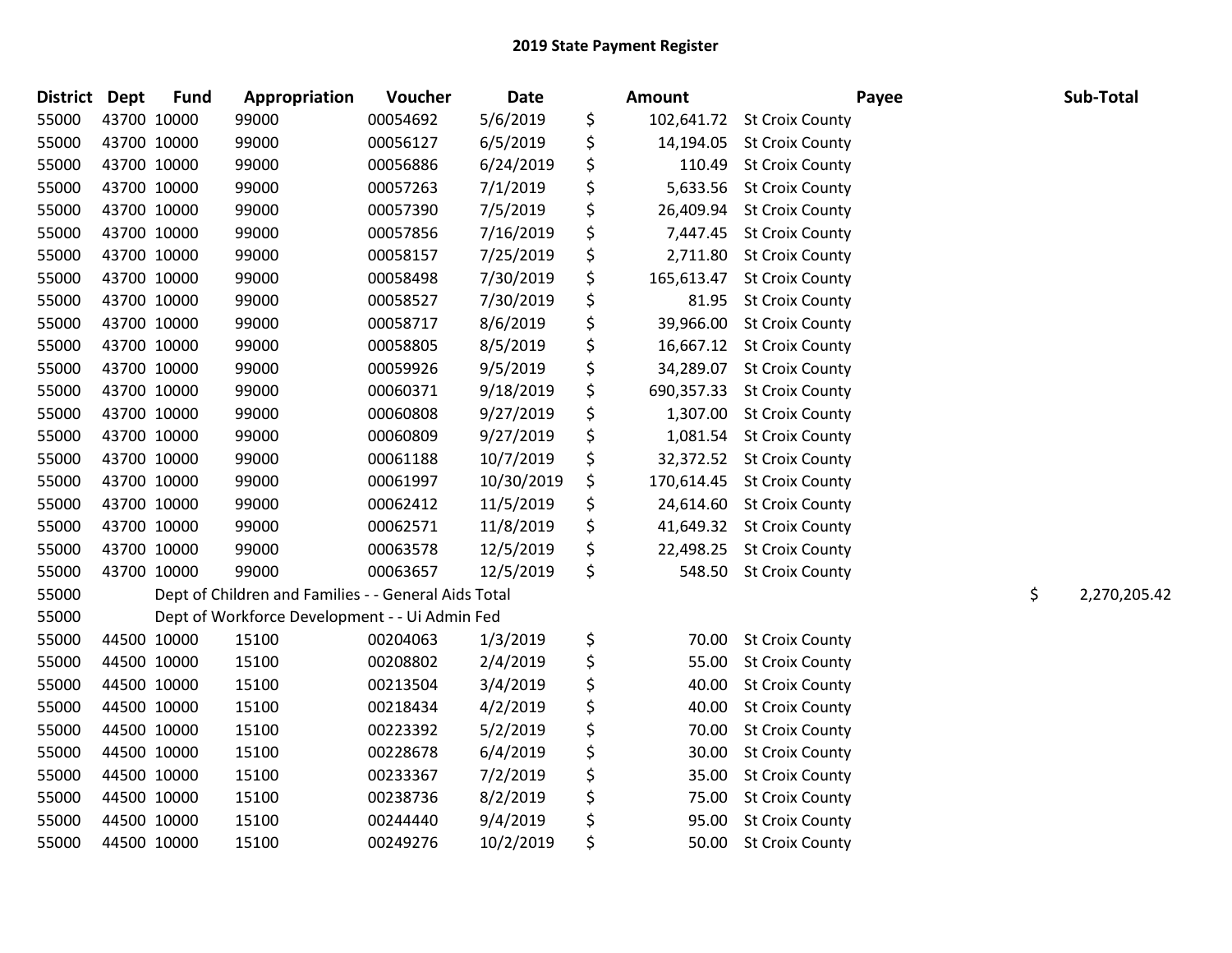| <b>District</b> | <b>Dept</b> | <b>Fund</b> | Appropriation                                                         | Voucher  | Date       | Amount          | Payee                     | Sub-Total       |
|-----------------|-------------|-------------|-----------------------------------------------------------------------|----------|------------|-----------------|---------------------------|-----------------|
| 55000           | 44500 10000 |             | 15100                                                                 | 00255663 | 11/4/2019  | \$<br>120.00    | <b>St Croix County</b>    |                 |
| 55000           | 44500 10000 |             | 15100                                                                 | 00261226 | 12/3/2019  | \$<br>65.00     | <b>St Croix County</b>    |                 |
| 55000           | 44500 10000 |             | 15100                                                                 | 00263371 | 12/16/2019 | \$<br>60.00     | <b>St Croix County</b>    |                 |
| 55000           |             |             | Dept of Workforce Development - - Ui Admin Fed Total                  |          |            |                 |                           | \$<br>805.00    |
| 55000           |             |             | Dept of Workforce Development - - Wc Ops Uninsured Emplyr Admin       |          |            |                 |                           |                 |
| 55000           | 44500 22700 |             | 17700                                                                 | 00217316 | 3/28/2019  | \$<br>35.00     | <b>St Croix County</b>    |                 |
| 55000           | 44500 22700 |             | 17700                                                                 | 00217318 | 3/28/2019  | \$<br>40.00     | <b>St Croix County</b>    |                 |
| 55000           |             |             | Dept of Workforce Development - - Wc Ops Uninsured Emplyr Admin Total |          |            |                 |                           | \$<br>75.00     |
| 55000           |             |             | Department of Justice - - Drug Trafficking Resp Grants                |          |            |                 |                           |                 |
| 55000           | 45500 10000 |             | 20800                                                                 | 00063923 | 4/29/2019  | \$<br>4,250.00  | <b>St Croix County</b>    |                 |
| 55000           | 45500 10000 |             | 20800                                                                 | 00072544 | 10/8/2019  | \$<br>23,008.00 | <b>St Croix County</b>    |                 |
| 55000           |             |             | Department of Justice - - Drug Trafficking Resp Grants Total          |          |            |                 |                           | \$<br>27,258.00 |
| 55000           |             |             | Department of Justice - - Crime Laboratories, Dna                     |          |            |                 |                           |                 |
| 55000           | 45500 10000 |             | 22100                                                                 | 00068600 | 7/22/2019  | \$<br>4,680.00  | <b>St Croix County</b>    |                 |
| 55000           |             |             | Department of Justice - - Crime Laboratories, Dna Total               |          |            |                 |                           | \$<br>4,680.00  |
| 55000           |             |             | Department of Justice - - Drug Crimes Enforcement, Local              |          |            |                 |                           |                 |
| 55000           | 45500 10000 |             | 22500                                                                 | 00060431 | 2/27/2019  | \$              | 23,097.00 St Croix County |                 |
| 55000           |             |             | Department of Justice - - Drug Crimes Enforcement, Local Total        |          |            |                 |                           | \$<br>23,097.00 |
| 55000           |             |             | Department of Justice - - Law Enforcement Train, Local                |          |            |                 |                           |                 |
| 55000           | 45500 10000 |             | 23100                                                                 | 00070268 | 8/22/2019  | \$<br>4,908.54  | <b>St Croix County</b>    |                 |
| 55000           | 45500 10000 |             | 23100                                                                 | 00071252 | 9/17/2019  | \$<br>4,001.48  | <b>St Croix County</b>    |                 |
| 55000           | 45500 10000 |             | 23100                                                                 | 00072096 | 10/2/2019  | \$<br>4,220.90  | <b>St Croix County</b>    |                 |
| 55000           | 45500 10000 |             | 23100                                                                 | 00074580 | 11/12/2019 | \$<br>12,160.00 | <b>St Croix County</b>    |                 |
| 55000           |             |             | Department of Justice - - Law Enforcement Train, Local Total          |          |            |                 |                           | \$<br>25,290.92 |
| 55000           |             |             | Department of Justice - - Federal Aid, State Operations               |          |            |                 |                           |                 |
| 55000           | 45500 10000 |             | 24100                                                                 | 00060685 | 2/28/2019  | \$<br>2,599.00  | <b>St Croix County</b>    |                 |
| 55000           |             |             | Department of Justice - - Federal Aid, State Operations Total         |          |            |                 |                           | \$<br>2,599.00  |
| 55000           |             |             | Department of Justice - - Federal Aid, Local Assistance               |          |            |                 |                           |                 |
| 55000           | 45500 10000 |             | 25100                                                                 | 00059677 | 2/19/2019  | \$              | 26,806.41 St Croix County |                 |
| 55000           | 45500 10000 |             | 25100                                                                 | 00061849 | 3/21/2019  | \$              | 3,123.82 St Croix County  |                 |
| 55000           | 45500 10000 |             | 25100                                                                 | 00063644 | 4/26/2019  | \$<br>1,026.58  | <b>St Croix County</b>    |                 |
| 55000           | 45500 10000 |             | 25100                                                                 | 00064441 | 5/10/2019  | \$<br>23.45     | <b>St Croix County</b>    |                 |
| 55000           | 45500 10000 |             | 25100                                                                 | 00065399 | 5/31/2019  | \$              | 4,777.26 St Croix County  |                 |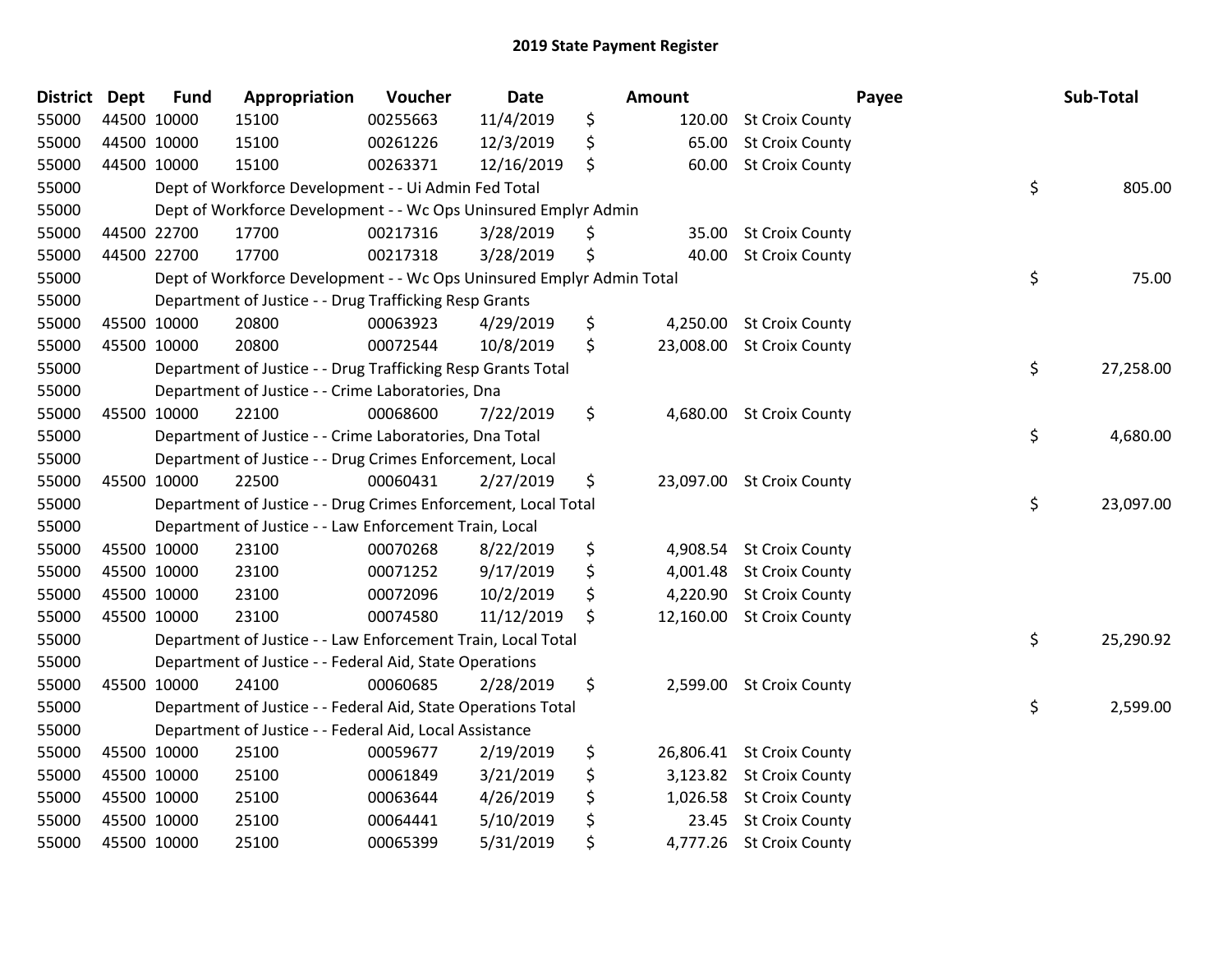| <b>District Dept</b> |             | <b>Fund</b> | Appropriation                                                         | Voucher  | <b>Date</b> | Amount          | Payee                     | Sub-Total        |
|----------------------|-------------|-------------|-----------------------------------------------------------------------|----------|-------------|-----------------|---------------------------|------------------|
| 55000                | 45500 10000 |             | 25100                                                                 | 00066780 | 6/24/2019   | \$<br>2,968.57  | <b>St Croix County</b>    |                  |
| 55000                | 45500 10000 |             | 25100                                                                 | 00069247 | 8/5/2019    | \$<br>6,962.16  | <b>St Croix County</b>    |                  |
| 55000                | 45500 10000 |             | 25100                                                                 | 00069412 | 8/5/2019    | \$<br>533.18    | <b>St Croix County</b>    |                  |
| 55000                | 45500 10000 |             | 25100                                                                 | 00069825 | 8/9/2019    | \$<br>12,297.69 | <b>St Croix County</b>    |                  |
| 55000                | 45500 10000 |             | 25100                                                                 | 00070716 | 9/4/2019    | \$<br>3,161.62  | <b>St Croix County</b>    |                  |
| 55000                | 45500 10000 |             | 25100                                                                 | 00071378 | 9/17/2019   | \$<br>11,229.28 | <b>St Croix County</b>    |                  |
| 55000                | 45500 10000 |             | 25100                                                                 | 00073290 | 10/21/2019  | \$<br>1,637.26  | <b>St Croix County</b>    |                  |
| 55000                | 45500 10000 |             | 25100                                                                 | 00073320 | 10/21/2019  | \$<br>16,333.41 | <b>St Croix County</b>    |                  |
| 55000                | 45500 10000 |             | 25100                                                                 | 00076579 | 12/23/2019  | \$<br>4,431.84  | <b>St Croix County</b>    |                  |
| 55000                | 45500 10000 |             | 25100                                                                 | 00077203 | 12/26/2019  | \$<br>6,197.35  | <b>St Croix County</b>    |                  |
| 55000                |             |             | Department of Justice - - Federal Aid, Local Assistance Total         |          |             |                 |                           | \$<br>101,509.88 |
| 55000                |             |             | Department of Justice - - Alt Prosecution Alcohol Drugs               |          |             |                 |                           |                  |
| 55000                | 45500 10000 |             | 27100                                                                 | 00059597 | 2/12/2019   | \$              | 49,324.00 St Croix County |                  |
| 55000                | 45500 10000 |             | 27100                                                                 | 00064953 | 5/15/2019   | \$<br>32,647.00 | <b>St Croix County</b>    |                  |
| 55000                | 45500 10000 |             | 27100                                                                 | 00069315 | 8/5/2019    | \$<br>34,546.00 | <b>St Croix County</b>    |                  |
| 55000                |             | 45500 10000 | 27100                                                                 | 00074139 | 11/5/2019   | \$<br>38,659.40 | <b>St Croix County</b>    |                  |
| 55000                |             |             | Department of Justice - - Alt Prosecution Alcohol Drugs Total         |          |             |                 |                           | \$<br>155,176.40 |
| 55000                |             |             | Department of Justice - - Crime Victim Witness Assist                 |          |             |                 |                           |                  |
| 55000                | 45500 10000 |             | 53200                                                                 | 00060598 | 2/28/2019   | \$              | 66,076.21 St Croix County |                  |
| 55000                | 45500 10000 |             | 53200                                                                 | 00068357 | 7/18/2019   | \$<br>79,492.44 | <b>St Croix County</b>    |                  |
| 55000                |             |             | Department of Justice - - Crime Victim Witness Assist Total           |          |             |                 |                           | \$<br>145,568.65 |
| 55000                |             |             | Department of Justice - - Federal Aid, Victim Assistance              |          |             |                 |                           |                  |
| 55000                | 45500 10000 |             | 54200                                                                 | 00062914 | 4/5/2019    | \$              | 10,433.00 St Croix County |                  |
| 55000                | 45500 10000 |             | 54200                                                                 | 00064726 | 5/13/2019   | \$<br>10,433.00 | <b>St Croix County</b>    |                  |
| 55000                | 45500 10000 |             | 54200                                                                 | 00069371 | 8/5/2019    | \$<br>10,433.00 | <b>St Croix County</b>    |                  |
| 55000                | 45500 10000 |             | 54200                                                                 | 00074010 | 10/31/2019  | \$<br>10,430.00 | <b>St Croix County</b>    |                  |
| 55000                | 45500 10000 |             | 54200                                                                 | 00075231 | 11/25/2019  | \$<br>7,000.00  | <b>St Croix County</b>    |                  |
| 55000                |             |             | Department of Justice - - Federal Aid, Victim Assistance Total        |          |             |                 |                           | \$<br>48,729.00  |
| 55000                |             |             | Department of Military Affairs - - Emergency Response Equipment       |          |             |                 |                           |                  |
| 55000                | 46500 10000 |             | 30800                                                                 | 00054846 | 1/17/2019   | \$<br>1,615.41  | <b>St Croix County</b>    |                  |
| 55000                | 46500 10000 |             | 30800                                                                 | 00069783 | 11/22/2019  | \$<br>1,495.03  | <b>St Croix County</b>    |                  |
| 55000                |             |             | Department of Military Affairs - - Emergency Response Equipment Total |          |             |                 |                           | \$<br>3,110.44   |
| 55000                |             |             | Department of Military Affairs - - Federal Aid, Local Assistance      |          |             |                 |                           |                  |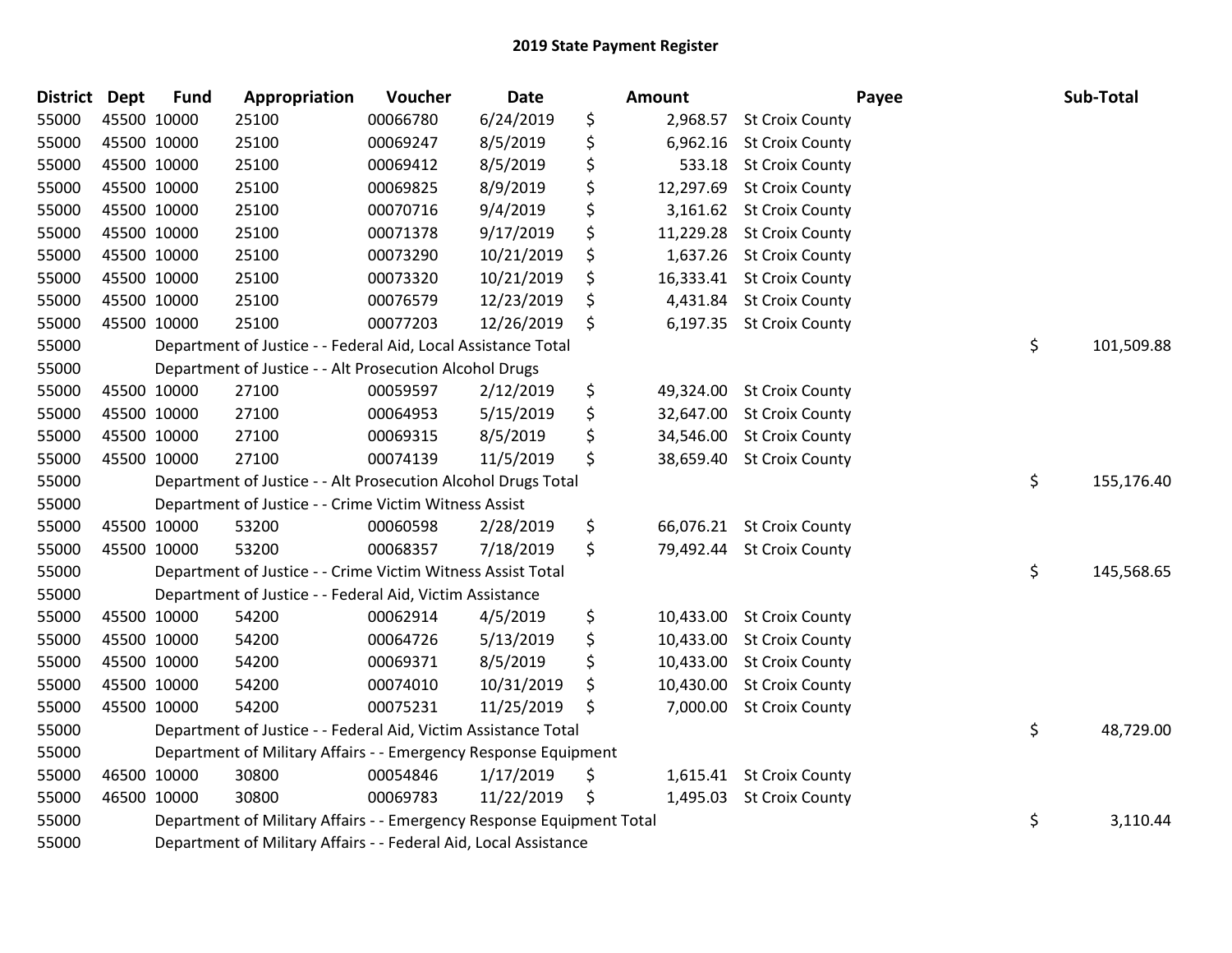| District | Dept | <b>Fund</b> | Appropriation                                                           | Voucher  | <b>Date</b> |     | <b>Amount</b> | Payee                     | Sub-Total       |
|----------|------|-------------|-------------------------------------------------------------------------|----------|-------------|-----|---------------|---------------------------|-----------------|
| 55000    |      | 46500 10000 | 34200                                                                   | 00055564 | 1/31/2019   | \$  | 29,833.08     | <b>St Croix County</b>    |                 |
| 55000    |      | 46500 10000 | 34200                                                                   | 00059155 | 4/17/2019   | \$  | 35,604.00     | <b>St Croix County</b>    |                 |
| 55000    |      | 46500 10000 | 34200                                                                   | 00061995 | 6/10/2019   | \$  |               | 11,254.52 St Croix County |                 |
| 55000    |      | 46500 10000 | 34200                                                                   | 00066872 | 9/16/2019   | \$  |               | 255.21 St Croix County    |                 |
| 55000    |      |             | Department of Military Affairs - - Federal Aid, Local Assistance Total  |          |             |     |               |                           | \$<br>76,946.81 |
| 55000    |      |             | Department of Military Affairs - - St Emerg Response Bd Grant Pif       |          |             |     |               |                           |                 |
| 55000    |      | 46500 27200 | 36400                                                                   | 00055498 | 1/31/2019   | \$  |               | 10,423.47 St Croix County |                 |
| 55000    |      |             | Department of Military Affairs - - St Emerg Response Bd Grant Pif Total |          |             |     |               |                           | \$<br>10,423.47 |
| 55000    |      |             | Department of Veterans Affairs - - Grants To Counties                   |          |             |     |               |                           |                 |
| 55000    |      | 48500 15200 | 12700                                                                   | 00060717 | 2/22/2019   | \$  |               | 1,300.00 St Croix County  |                 |
| 55000    |      |             | Department of Veterans Affairs - - Grants To Counties Total             |          |             |     |               |                           | \$<br>1,300.00  |
| 55000    |      |             | Department of Veterans Affairs - - County Grants                        |          |             |     |               |                           |                 |
| 55000    |      | 48500 58200 | 26700                                                                   | 00060717 | 2/22/2019   | \$  |               | 5,850.00 St Croix County  |                 |
| 55000    |      |             | Department of Veterans Affairs - - County Grants Total                  |          |             |     |               |                           | \$<br>5,850.00  |
| 55000    |      |             | Department of Veterans Affairs - - Veterans Transportation Grant        |          |             |     |               |                           |                 |
| 55000    |      | 48500 58200 | 28000                                                                   | 00074104 | 12/10/2019  | -\$ |               | 3,575.88 St Croix County  |                 |
| 55000    |      |             | Department of Veterans Affairs - - Veterans Transportation Grant Total  |          |             |     |               |                           | \$<br>3,575.88  |
| 55000    |      |             | Department of Veterans Affairs - - County Grants                        |          |             |     |               |                           |                 |
| 55000    |      | 48500 58300 | 37000                                                                   | 00060717 | 2/22/2019   | \$  | 5,850.00      | <b>St Croix County</b>    |                 |
| 55000    |      |             | Department of Veterans Affairs - - County Grants Total                  |          |             |     |               |                           | \$<br>5,850.00  |
| 55000    |      |             | Department of Administration - - Federal Aid, Local Assistance          |          |             |     |               |                           |                 |
| 55000    |      | 50500 10000 | 15500                                                                   | 00096019 | 1/28/2019   | \$  |               | 233.95 St Croix County    |                 |
| 55000    |      | 50500 10000 | 15500                                                                   | 00098071 | 2/28/2019   | \$  |               | 5,672.65 St Croix County  |                 |
| 55000    |      | 50500 10000 | 15500                                                                   | 00099635 | 3/28/2019   | \$  | 2,255.08      | <b>St Croix County</b>    |                 |
| 55000    |      | 50500 10000 | 15500                                                                   | 00100665 | 4/15/2019   | \$  | 2,961.43      | <b>St Croix County</b>    |                 |
| 55000    |      | 50500 10000 | 15500                                                                   | 00103218 | 5/28/2019   | \$  | 4,245.44      | <b>St Croix County</b>    |                 |
| 55000    |      | 50500 10000 | 15500                                                                   | 00105031 | 6/28/2019   | \$  | 2,299.19      | <b>St Croix County</b>    |                 |
| 55000    |      | 50500 10000 | 15500                                                                   | 00107932 | 8/30/2019   | \$  | 1,059.38      | <b>St Croix County</b>    |                 |
| 55000    |      | 50500 10000 | 15500                                                                   | 00110007 | 10/1/2019   | \$  | 486.47        | <b>St Croix County</b>    |                 |
| 55000    |      | 50500 10000 | 15500                                                                   | 00112575 | 11/15/2019  | \$  | 650.56        | <b>St Croix County</b>    |                 |
| 55000    |      |             | Department of Administration - - Federal Aid, Local Assistance Total    |          |             |     |               |                           | \$<br>19,864.15 |
| 55000    |      |             | Department of Administration - - Low-Income Assistance Grants           |          |             |     |               |                           |                 |
| 55000    |      | 50500 23500 | 37100                                                                   | 00096019 | 1/28/2019   | \$  | 5,584.13      | <b>St Croix County</b>    |                 |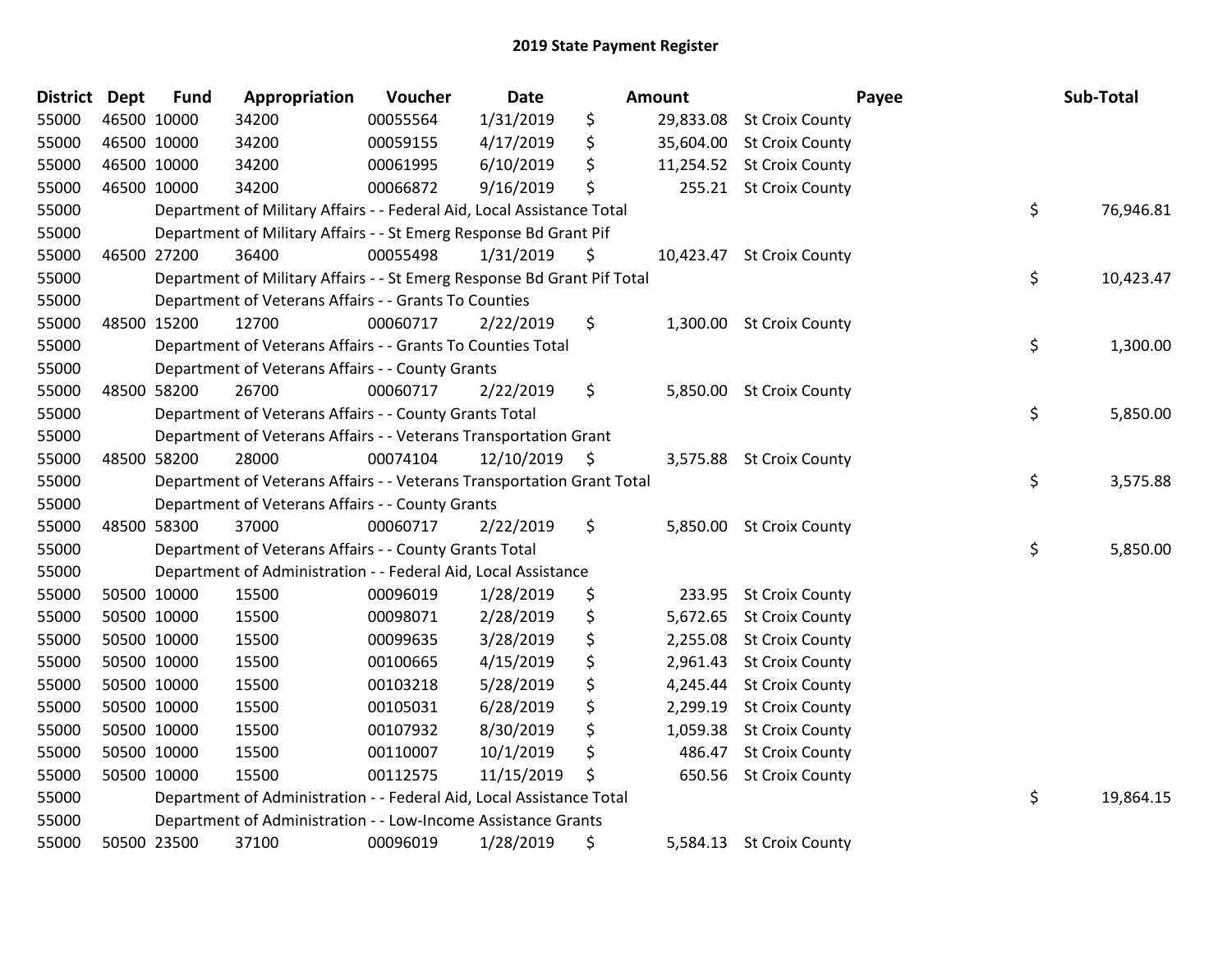| District Dept |             | <b>Fund</b> | Appropriation                                                         | Voucher  | Date       | <b>Amount</b>   | Payee                  | Sub-Total       |
|---------------|-------------|-------------|-----------------------------------------------------------------------|----------|------------|-----------------|------------------------|-----------------|
| 55000         | 50500 23500 |             | 37100                                                                 | 00098071 | 2/28/2019  | \$<br>664.24    | <b>St Croix County</b> |                 |
| 55000         | 50500 23500 |             | 37100                                                                 | 00099635 | 3/28/2019  | \$<br>1,658.57  | <b>St Croix County</b> |                 |
| 55000         | 50500 23500 |             | 37100                                                                 | 00100665 | 4/15/2019  | \$<br>937.76    | <b>St Croix County</b> |                 |
| 55000         | 50500 23500 |             | 37100                                                                 | 00105031 | 6/28/2019  | \$<br>878.11    | <b>St Croix County</b> |                 |
| 55000         | 50500 23500 |             | 37100                                                                 | 00107932 | 8/30/2019  | \$<br>2,272.59  | <b>St Croix County</b> |                 |
| 55000         | 50500 23500 |             | 37100                                                                 | 00110007 | 10/1/2019  | \$<br>68.85     | <b>St Croix County</b> |                 |
| 55000         | 50500 23500 |             | 37100                                                                 | 00112575 | 11/15/2019 | \$<br>1,254.78  | <b>St Croix County</b> |                 |
| 55000         | 50500 23500 |             | 37100                                                                 | 00113479 | 12/2/2019  | \$<br>4,185.97  | <b>St Croix County</b> |                 |
| 55000         | 50500 23500 |             | 37100                                                                 | 00115163 | 12/31/2019 | \$<br>6,421.54  | <b>St Croix County</b> |                 |
| 55000         |             |             | Department of Administration - - Low-Income Assistance Grants Total   |          |            |                 |                        | \$<br>23,926.54 |
| 55000         |             |             | Department of Administration - - Land Information Program; Loca       |          |            |                 |                        |                 |
| 55000         |             | 50500 26900 | 17300                                                                 | 00095181 | 1/17/2019  | \$<br>1,000.00  | <b>St Croix County</b> |                 |
| 55000         | 50500 26900 |             | 17300                                                                 | 00101948 | 5/8/2019   | \$<br>25,000.00 | <b>St Croix County</b> |                 |
| 55000         |             |             | Department of Administration - - Land Information Program; Loca Total |          |            |                 |                        | \$<br>26,000.00 |
| 55000         |             |             | Public Defender Board - - Appellate Representation                    |          |            |                 |                        |                 |
| 55000         | 55000 10000 |             | 10200                                                                 | 00187113 | 3/14/2019  | \$<br>14.43     | <b>St Croix County</b> |                 |
| 55000         |             |             | Public Defender Board - - Appellate Representation Total              |          |            |                 |                        | \$<br>14.43     |
| 55000         |             |             | Public Defender Board - - Trial Representation                        |          |            |                 |                        |                 |
| 55000         | 55000 10000 |             | 10300                                                                 | 00185676 | 3/14/2019  | \$<br>10.00     | <b>St Croix County</b> |                 |
| 55000         | 55000 10000 |             | 10300                                                                 | 00186503 | 3/8/2019   | \$<br>159.50    | <b>St Croix County</b> |                 |
| 55000         | 55000 10000 |             | 10300                                                                 | 00190578 | 5/1/2019   | \$<br>4.20      | <b>St Croix County</b> |                 |
| 55000         |             |             | Public Defender Board - - Trial Representation Total                  |          |            |                 |                        | \$<br>173.70    |
| 55000         |             |             | Public Defender Board - - Transcript, Discovery And Int               |          |            |                 |                        |                 |
| 55000         | 55000 10000 |             | 10600                                                                 | 00180554 | 2/7/2019   | \$<br>19.80     | <b>St Croix County</b> |                 |
| 55000         | 55000 10000 |             | 10600                                                                 | 00189637 | 4/3/2019   | \$<br>75.15     | <b>St Croix County</b> |                 |
| 55000         | 55000 10000 |             | 10600                                                                 | 00191509 | 4/18/2019  | \$<br>1,985.27  | <b>St Croix County</b> |                 |
| 55000         | 55000 10000 |             | 10600                                                                 | 00193363 | 5/3/2019   | \$<br>15.00     | <b>St Croix County</b> |                 |
| 55000         | 55000 10000 |             | 10600                                                                 | 00193364 | 5/3/2019   | \$<br>6.90      | <b>St Croix County</b> |                 |
| 55000         | 55000 10000 |             | 10600                                                                 | 00193505 | 5/7/2019   | \$<br>7.00      | <b>St Croix County</b> |                 |
| 55000         | 55000 10000 |             | 10600                                                                 | 00196232 | 5/21/2019  | \$<br>5.65      | <b>St Croix County</b> |                 |
| 55000         | 55000 10000 |             | 10600                                                                 | 00197507 | 5/30/2019  | \$<br>3,154.40  | <b>St Croix County</b> |                 |
| 55000         | 55000 10000 |             | 10600                                                                 | 00197508 | 5/30/2019  | \$<br>16.05     | <b>St Croix County</b> |                 |
| 55000         | 55000 10000 |             | 10600                                                                 | 00197509 | 5/30/2019  | \$<br>$5.00$    | <b>St Croix County</b> |                 |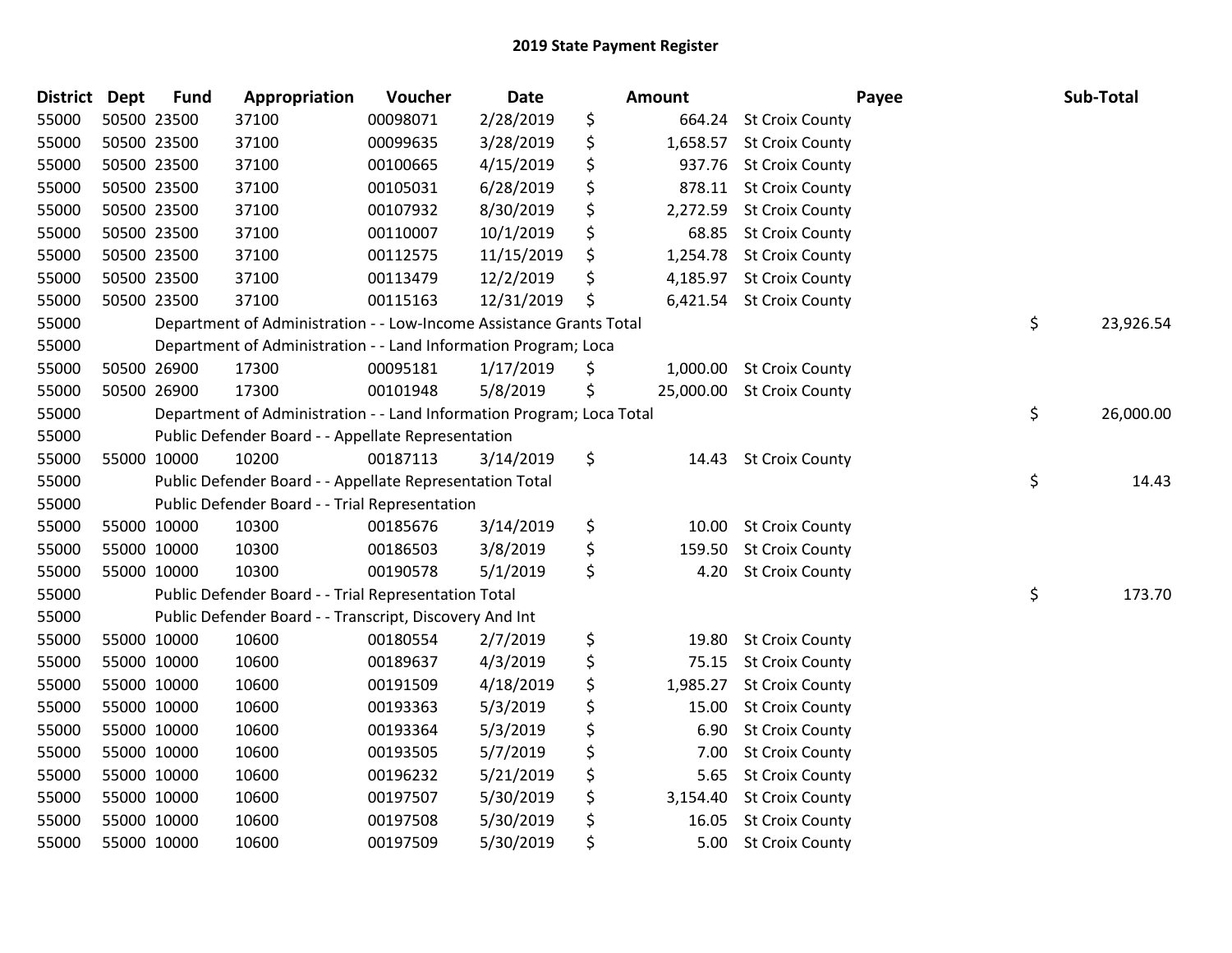| <b>District</b> | <b>Dept</b> | <b>Fund</b> | Appropriation                                                 | Voucher  | <b>Date</b> | <b>Amount</b>  |                            | Payee | Sub-Total  |
|-----------------|-------------|-------------|---------------------------------------------------------------|----------|-------------|----------------|----------------------------|-------|------------|
| 55000           |             | 55000 10000 | 10600                                                         | 00205955 | 7/18/2019   | \$<br>42.40    | <b>St Croix County</b>     |       |            |
| 55000           |             | 55000 10000 | 10600                                                         | 00206027 | 7/18/2019   | \$<br>107.40   | <b>St Croix County</b>     |       |            |
| 55000           | 55000 10000 |             | 10600                                                         | 00206479 | 7/19/2019   | \$<br>5.00     | <b>St Croix County</b>     |       |            |
| 55000           |             | 55000 10000 | 10600                                                         | 00213931 | 9/16/2019   | \$<br>3,058.10 | <b>St Croix County</b>     |       |            |
| 55000           | 55000 10000 |             | 10600                                                         | 00213932 | 9/16/2019   | \$<br>10.20    | <b>St Croix County</b>     |       |            |
| 55000           |             | 55000 10000 | 10600                                                         | 00216628 | 10/7/2019   | \$<br>3.25     | <b>St Croix County</b>     |       |            |
| 55000           |             | 55000 10000 | 10600                                                         | 00219367 | 10/28/2019  | \$<br>85.80    | <b>St Croix County</b>     |       |            |
| 55000           |             | 55000 10000 | 10600                                                         | 00223664 | 11/25/2019  | \$<br>36.75    | <b>St Croix County</b>     |       |            |
| 55000           |             | 55000 10000 | 10600                                                         | 00227707 | 12/23/2019  | \$<br>7.00     | <b>St Croix County</b>     |       |            |
| 55000           | 55000 10000 |             | 10600                                                         | 00227708 | 12/23/2019  | \$<br>3,881.40 | <b>St Croix County</b>     |       |            |
| 55000           |             |             | Public Defender Board - - Transcript, Discovery And Int Total |          |             |                |                            | \$    | 12,527.52  |
| 55000           |             |             | Department of Revenue - - Warrants and Satisfactions          |          |             |                |                            |       |            |
| 55000           |             | 56600 10000 | 10100                                                         | 00119849 | 2/1/2019    | \$<br>545.00   | <b>St Croix County</b>     |       |            |
| 55000           |             | 56600 10000 | 10100                                                         | 00133123 | 5/10/2019   | \$<br>595.00   | <b>St Croix County</b>     |       |            |
| 55000           |             | 56600 10000 | 10100                                                         | 00142423 | 8/7/2019    | \$<br>745.00   | <b>St Croix County</b>     |       |            |
| 55000           |             | 56600 10000 | 10100                                                         | 00145763 | 9/18/2019   | \$<br>210.50   | <b>St Croix County</b>     |       |            |
| 55000           |             | 56600 10000 | 10100                                                         | 00146139 | 9/20/2019   | \$<br>60.00    | <b>St Croix County</b>     |       |            |
| 55000           |             | 56600 10000 | 10100                                                         | 00149891 | 11/6/2019   | \$<br>60.00    | <b>St Croix County</b>     |       |            |
| 55000           |             | 56600 10000 | 10100                                                         | 00150205 | 11/13/2019  | \$<br>825.00   | <b>St Croix County</b>     |       |            |
| 55000           |             | 56600 10000 | 10100                                                         | 00152667 | 12/18/2019  | \$<br>210.50   | <b>St Croix County</b>     |       |            |
| 55000           |             |             | Department of Revenue - - Warrants and Satisfactions Total    |          |             |                |                            | \$    | 3,251.00   |
| 55000           |             |             | Circuit Courts - - Circuit Court Costs                        |          |             |                |                            |       |            |
| 55000           |             | 62500 10000 | 10500                                                         | 00001259 | 1/17/2019   | \$             | 155,511.34 St Croix County |       |            |
| 55000           |             | 62500 10000 | 10500                                                         | 00001466 | 7/5/2019    | \$<br>9,954.00 | <b>St Croix County</b>     |       |            |
| 55000           |             | 62500 10000 | 10500                                                         | 00001573 | 8/1/2019    | \$             | 238,385.00 St Croix County |       |            |
| 55000           |             |             | Circuit Courts - - Circuit Court Costs Total                  |          |             |                |                            | \$    | 403,850.34 |
| 55000           |             |             | Supreme Court - - General Program Operations                  |          |             |                |                            |       |            |
| 55000           |             | 68000 10000 | 20100                                                         | 00004732 | 1/25/2019   | \$<br>1,337.08 | <b>St Croix County</b>     |       |            |
| 55000           |             | 68000 10000 | 20100                                                         | 00004808 | 2/1/2019    | \$<br>28.84    | <b>St Croix County</b>     |       |            |
| 55000           |             | 68000 10000 | 20100                                                         | 00005104 | 2/25/2019   | \$<br>1,337.08 | <b>St Croix County</b>     |       |            |
| 55000           |             | 68000 10000 | 20100                                                         | 00005303 | 3/29/2019   | \$<br>21.24    | <b>St Croix County</b>     |       |            |
| 55000           |             | 68000 10000 | 20100                                                         | 00005320 | 3/21/2019   | \$<br>1,337.08 | <b>St Croix County</b>     |       |            |
| 55000           |             | 68000 10000 | 20100                                                         | 00005651 | 5/1/2019    | \$             | 12.56 St Croix County      |       |            |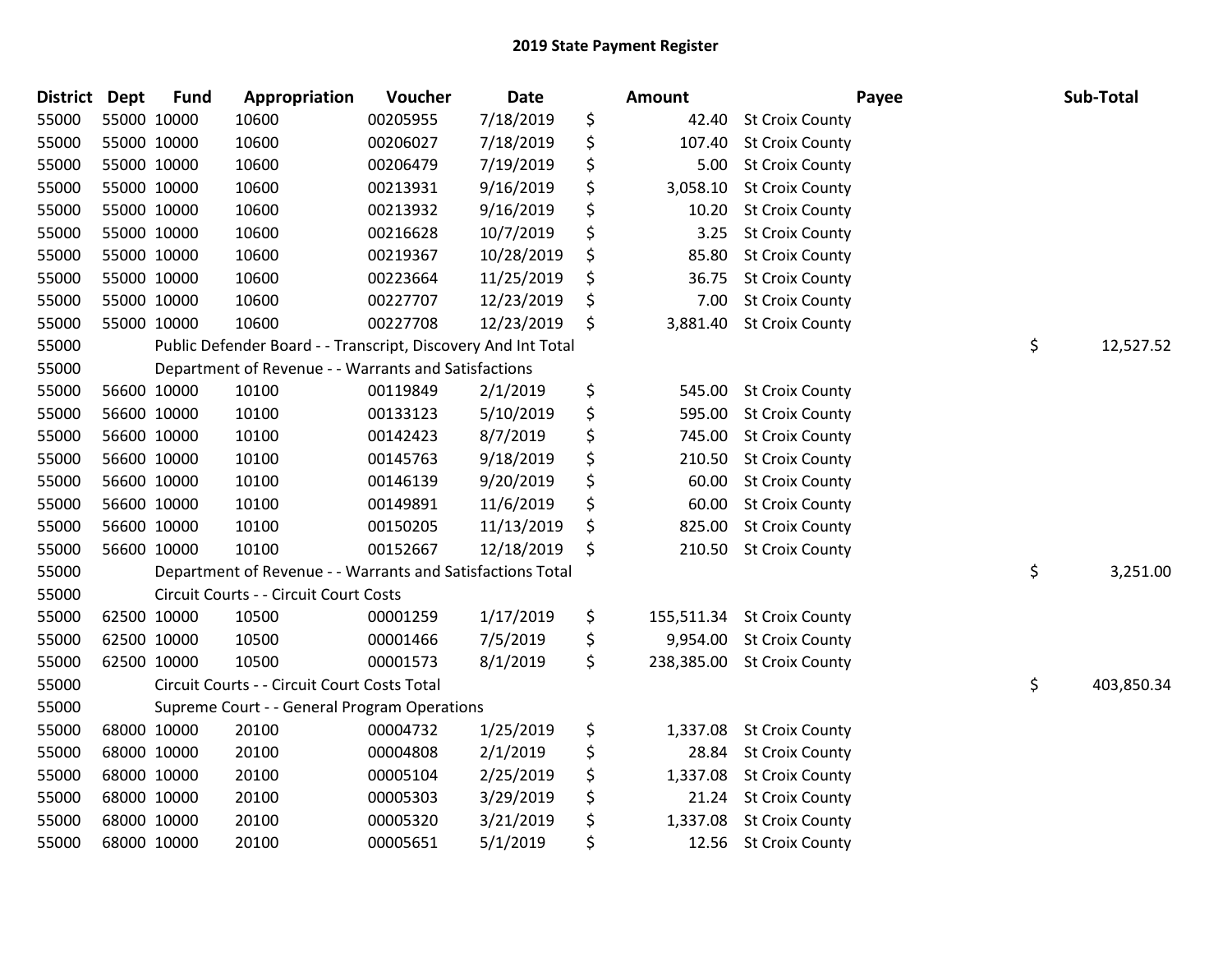| <b>District</b> | <b>Dept</b> | <b>Fund</b> | Appropriation                                                    | Voucher  | Date       | <b>Amount</b>    |                            | Payee | Sub-Total  |
|-----------------|-------------|-------------|------------------------------------------------------------------|----------|------------|------------------|----------------------------|-------|------------|
| 55000           | 68000 10000 |             | 20100                                                            | 00005874 | 4/25/2019  | \$<br>1,337.08   | <b>St Croix County</b>     |       |            |
| 55000           | 68000 10000 |             | 20100                                                            | 00006093 | 5/31/2019  | \$<br>36.32      | <b>St Croix County</b>     |       |            |
| 55000           | 68000 10000 |             | 20100                                                            | 00006158 | 5/28/2019  | \$<br>1,337.08   | <b>St Croix County</b>     |       |            |
| 55000           | 68000 10000 |             | 20100                                                            | 00006406 | 7/1/2019   | \$<br>24.28      | <b>St Croix County</b>     |       |            |
| 55000           | 68000 10000 |             | 20100                                                            | 00006750 | 7/31/2019  | \$<br>29.60      | <b>St Croix County</b>     |       |            |
| 55000           | 68000 10000 |             | 20100                                                            | 00007002 | 7/25/2019  | \$<br>1,337.08   | <b>St Croix County</b>     |       |            |
| 55000           | 68000 10000 |             | 20100                                                            | 00007145 | 8/30/2019  | \$<br>38.00      | <b>St Croix County</b>     |       |            |
| 55000           | 68000 10000 |             | 20100                                                            | 00007222 | 8/26/2019  | \$<br>1,357.08   | <b>St Croix County</b>     |       |            |
| 55000           | 68000 10000 |             | 20100                                                            | 00007513 | 9/26/2019  | \$<br>1,357.08   | <b>St Croix County</b>     |       |            |
| 55000           | 68000 10000 |             | 20100                                                            | 00007746 | 10/25/2019 | \$<br>1,357.08   | <b>St Croix County</b>     |       |            |
| 55000           | 68000 10000 |             | 20100                                                            | 00008215 | 11/29/2019 | \$<br>12.84      | <b>St Croix County</b>     |       |            |
| 55000           | 68000 10000 |             | 20100                                                            | 00008227 | 11/25/2019 | \$<br>1,357.08   | <b>St Croix County</b>     |       |            |
| 55000           | 68000 10000 |             | 20100                                                            | 00008638 | 12/26/2019 | \$<br>1,357.08   | <b>St Croix County</b>     |       |            |
| 55000           |             |             | Supreme Court - - General Program Operations Total               |          |            |                  |                            | \$    | 15,011.56  |
| 55000           |             |             | Supreme Court - - Office Of Lawyer Regulation                    |          |            |                  |                            |       |            |
| 55000           |             | 68000 10000 | 33300                                                            | 00004968 | 2/13/2019  | \$<br>60.00      | <b>St Croix County</b>     |       |            |
| 55000           | 68000 10000 |             | 33300                                                            | 00005224 | 3/15/2019  | \$<br>60.00      | <b>St Croix County</b>     |       |            |
| 55000           | 68000 10000 |             | 33300                                                            | 00005937 | 5/3/2019   | \$<br>60.00      | <b>St Croix County</b>     |       |            |
| 55000           | 68000 10000 |             | 33300                                                            | 00006700 | 7/19/2019  | \$<br>60.00      | <b>St Croix County</b>     |       |            |
| 55000           | 68000 10000 |             | 33300                                                            | 00006977 | 8/9/2019   | \$<br>60.00      | <b>St Croix County</b>     |       |            |
| 55000           | 68000 10000 |             | 33300                                                            | 00007349 | 9/13/2019  | \$<br>60.00      | <b>St Croix County</b>     |       |            |
| 55000           | 68000 10000 |             | 33300                                                            | 00008401 | 12/18/2019 | \$<br>60.00      | <b>St Croix County</b>     |       |            |
| 55000           |             |             | Supreme Court - - Office Of Lawyer Regulation Total              |          |            |                  |                            | \$    | 420.00     |
| 55000           |             |             | Shared Revenue and Tax Relief - - County And Municipal Aid       |          |            |                  |                            |       |            |
| 55000           | 83500 10000 |             | 10500                                                            | 00049696 | 7/22/2019  | \$<br>55,819.40  | <b>St Croix County</b>     |       |            |
| 55000           | 83500 10000 |             | 10500                                                            | 00053994 | 11/18/2019 | \$<br>316,309.94 | <b>St Croix County</b>     |       |            |
| 55000           |             |             | Shared Revenue and Tax Relief - - County And Municipal Aid Total |          |            |                  |                            | \$    | 372,129.34 |
| 55000           |             |             | Shared Revenue and Tax Relief - - Exempt Computer Aid            |          |            |                  |                            |       |            |
| 55000           | 83500 10000 |             | 10900                                                            | 00045424 | 7/22/2019  | \$<br>43,346.32  | <b>St Croix County</b>     |       |            |
| 55000           |             |             | Shared Revenue and Tax Relief - - Exempt Computer Aid Total      |          |            |                  |                            | \$    | 43,346.32  |
| 55000           |             |             | Shared Revenue and Tax Relief - - Utility Aid                    |          |            |                  |                            |       |            |
| 55000           | 83500 10000 |             | 11000                                                            | 00049696 | 7/22/2019  | \$               | 23,335.84 St Croix County  |       |            |
| 55000           | 83500 10000 |             | 11000                                                            | 00053994 | 11/18/2019 | \$               | 130,996.84 St Croix County |       |            |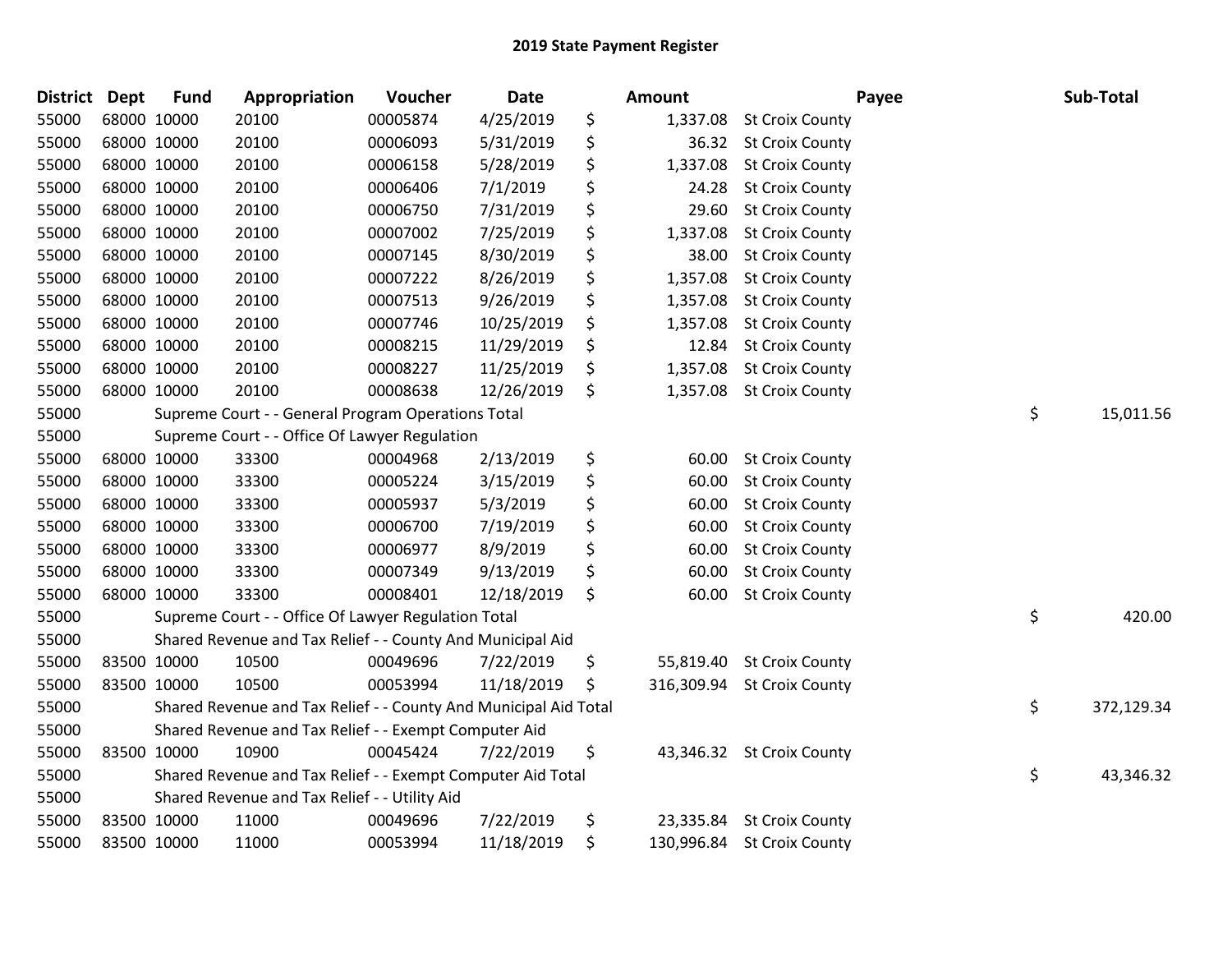| District Dept | Fund        | Appropriation                                                         | Voucher  | Date      |     | <b>Amount</b> | Payee                        |   | Sub-Total     |
|---------------|-------------|-----------------------------------------------------------------------|----------|-----------|-----|---------------|------------------------------|---|---------------|
| 55000         |             | Shared Revenue and Tax Relief - - Utility Aid Total                   |          |           |     |               |                              | s | 154,332.68    |
| 55000         |             | Shared Revenue and Tax Relief - - Personal Property Aid               |          |           |     |               |                              |   |               |
| 55000         | 83500 10000 | 11100                                                                 | 00039947 | 5/6/2019  | Ś.  |               | 153,497.12 St Croix County   |   |               |
| 55000         |             | Shared Revenue and Tax Relief - - Personal Property Aid Total         |          |           |     |               |                              |   | 153,497.12    |
| 55000         |             | Shared Revenue and Tax Relief - - School Lvy Tx/First Dollar Cr       |          |           |     |               |                              |   |               |
| 55000         | 83500 10000 | 30200                                                                 | 00045331 | 7/22/2019 | \$. | 16,394,176.14 | <b>St Croix County</b>       |   |               |
| 55000         | 83500 10000 | 30200                                                                 | 00048214 | 7/22/2019 | \$. |               | 2,379,161.52 St Croix County |   |               |
| 55000         |             | Shared Revenue and Tax Relief - - School Lvy Tx/First Dollar Cr Total |          |           |     |               |                              |   | 18,773,337.66 |
| 55000         |             | Shared Revenue and Tax Relief - - Lottery & Gaming Credit             |          |           |     |               |                              |   |               |
| 55000         | 83500 52100 | 36300                                                                 | 00038700 | 3/25/2019 | S.  | 4,103,066.07  | <b>St Croix County</b>       |   |               |
| 55000         |             | Shared Revenue and Tax Relief - - Lottery & Gaming Credit Total       |          |           |     |               |                              |   | 4,103,066.07  |
| 55000 Total   |             |                                                                       |          |           |     |               |                              |   | 38,462,814.28 |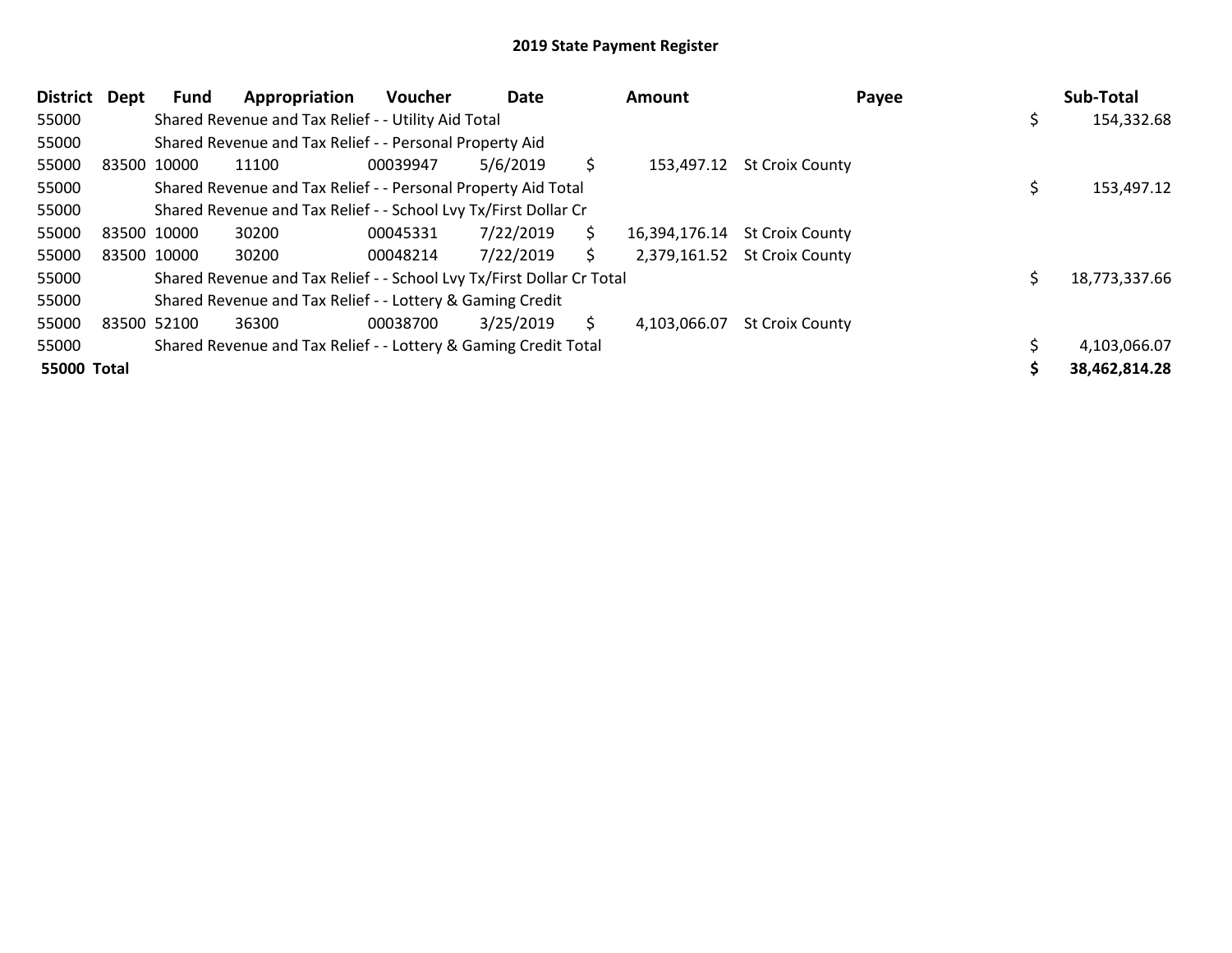| <b>District</b> | Dept | <b>Fund</b> | Appropriation                                                      | Voucher  | <b>Date</b> | <b>Amount</b>   | Payee            | Sub-Total        |
|-----------------|------|-------------|--------------------------------------------------------------------|----------|-------------|-----------------|------------------|------------------|
| 55002           |      |             | Dept of Safety & Prof Services - - Fire Dues Distribution          |          |             |                 |                  |                  |
| 55002           |      | 16500 10000 | 22500                                                              | 00030699 | 7/17/2019   | \$<br>3,624.16  | Baldwin, Town of |                  |
| 55002           |      |             | Dept of Safety & Prof Services - - Fire Dues Distribution Total    |          |             |                 |                  | \$<br>3,624.16   |
| 55002           |      |             | Dept of Natural Resources - - Aids In Lieu Of Taxes - Gener        |          |             |                 |                  |                  |
| 55002           |      | 37000 10000 | 50300                                                              | 00314755 | 4/19/2019   | \$<br>41.15     | Baldwin, Town of |                  |
| 55002           |      |             | Dept of Natural Resources - - Aids In Lieu Of Taxes - Gener Total  |          |             |                 |                  | \$<br>41.15      |
| 55002           |      |             | Dept of Natural Resources - - Resaids - Cnty Forst, Cl & Mfl       |          |             |                 |                  |                  |
| 55002           |      | 37000 21200 | 57100                                                              | 00333158 | 6/21/2019   | \$<br>44.80     | Baldwin, Town of |                  |
| 55002           |      |             | Dept of Natural Resources - - Resaids - Cnty Forst, CI & Mfl Total |          |             |                 |                  | \$<br>44.80      |
| 55002           |      |             | WI Dept of Transportation - - Trns Aids To Mnc.-Sf                 |          |             |                 |                  |                  |
| 55002           |      | 39500 21100 | 19100                                                              | 00337217 | 1/7/2019    | \$<br>31,487.02 | Baldwin, Town of |                  |
| 55002           |      | 39500 21100 | 19100                                                              | 00364531 | 4/1/2019    | \$<br>31,487.02 | Baldwin, Town of |                  |
| 55002           |      | 39500 21100 | 19100                                                              | 00402540 | 7/1/2019    | \$<br>31,487.02 | Baldwin, Town of |                  |
| 55002           |      | 39500 21100 | 19100                                                              | 00445358 | 10/7/2019   | \$<br>31,487.02 | Baldwin, Town of |                  |
| 55002           |      |             | WI Dept of Transportation - - Trns Aids To Mnc.-Sf Total           |          |             |                 |                  | \$<br>125,948.08 |
| 55002           |      |             | Elections Commission - - 2018 Hava Election Security               |          |             |                 |                  |                  |
| 55002           |      | 51000 22000 | 18200                                                              | 00002178 | 10/30/2019  | \$<br>1,200.00  | Baldwin, Town of |                  |
| 55002           |      |             | Elections Commission - - 2018 Hava Election Security Total         |          |             |                 |                  | \$<br>1,200.00   |
| 55002           |      |             | Shared Revenue and Tax Relief - - County And Municipal Aid         |          |             |                 |                  |                  |
| 55002           |      | 83500 10000 | 10500                                                              | 00049663 | 7/22/2019   | \$<br>5,796.70  | Baldwin, Town of |                  |
| 55002           |      | 83500 10000 | 10500                                                              | 00053961 | 11/18/2019  | \$<br>32,847.95 | Baldwin, Town of |                  |
| 55002           |      |             | Shared Revenue and Tax Relief - - County And Municipal Aid Total   |          |             |                 |                  | \$<br>38,644.65  |
| 55002           |      |             | Shared Revenue and Tax Relief - - Exempt Computer Aid              |          |             |                 |                  |                  |
| 55002           |      | 83500 10000 | 10900                                                              | 00046722 | 7/22/2019   | \$<br>107.04    | Baldwin, Town of |                  |
| 55002           |      |             | Shared Revenue and Tax Relief - - Exempt Computer Aid Total        |          |             |                 |                  | \$<br>107.04     |
| 55002           |      |             | Shared Revenue and Tax Relief - - Utility Aid                      |          |             |                 |                  |                  |
| 55002           |      | 83500 10000 | 11000                                                              | 00049663 | 7/22/2019   | \$<br>1,135.36  | Baldwin, Town of |                  |
| 55002           |      | 83500 10000 | 11000                                                              | 00053961 | 11/18/2019  | \$<br>7,139.25  | Baldwin, Town of |                  |
| 55002           |      |             | Shared Revenue and Tax Relief - - Utility Aid Total                |          |             |                 |                  | \$<br>8,274.61   |
| 55002           |      |             | Shared Revenue and Tax Relief - - Personal Property Aid            |          |             |                 |                  |                  |
| 55002           |      | 83500 10000 | 11100                                                              | 00041298 | 5/6/2019    | \$<br>1,270.08  | Baldwin, Town of |                  |
| 55002           |      |             | Shared Revenue and Tax Relief - - Personal Property Aid Total      |          |             |                 |                  | \$<br>1,270.08   |
| 55002           |      |             | Shared Revenue and Tax Relief - - Payments For Municipal Svcs      |          |             |                 |                  |                  |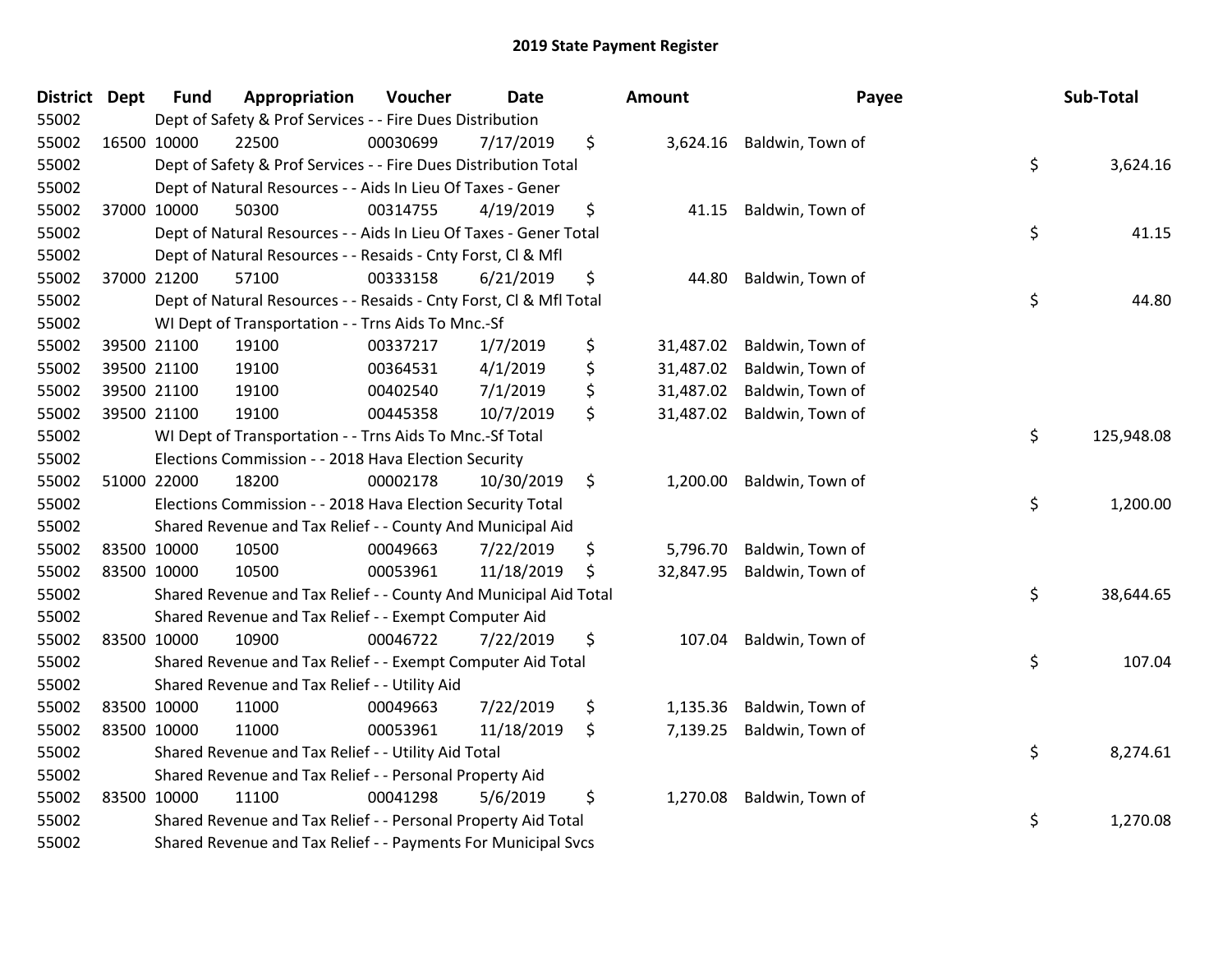| District Dept |             | Fund | Appropriation                                                       | <b>Voucher</b> | <b>Date</b> |   | Amount | Payee                  | Sub-Total  |
|---------------|-------------|------|---------------------------------------------------------------------|----------------|-------------|---|--------|------------------------|------------|
| 55002         | 83500 10000 |      | 50100                                                               | 00037979       | 1/31/2019   | S |        | 92.68 Baldwin, Town of |            |
| 55002         |             |      | Shared Revenue and Tax Relief - - Payments For Municipal Svcs Total |                |             |   |        |                        | 92.68      |
| 55002 Total   |             |      |                                                                     |                |             |   |        |                        | 179,247.25 |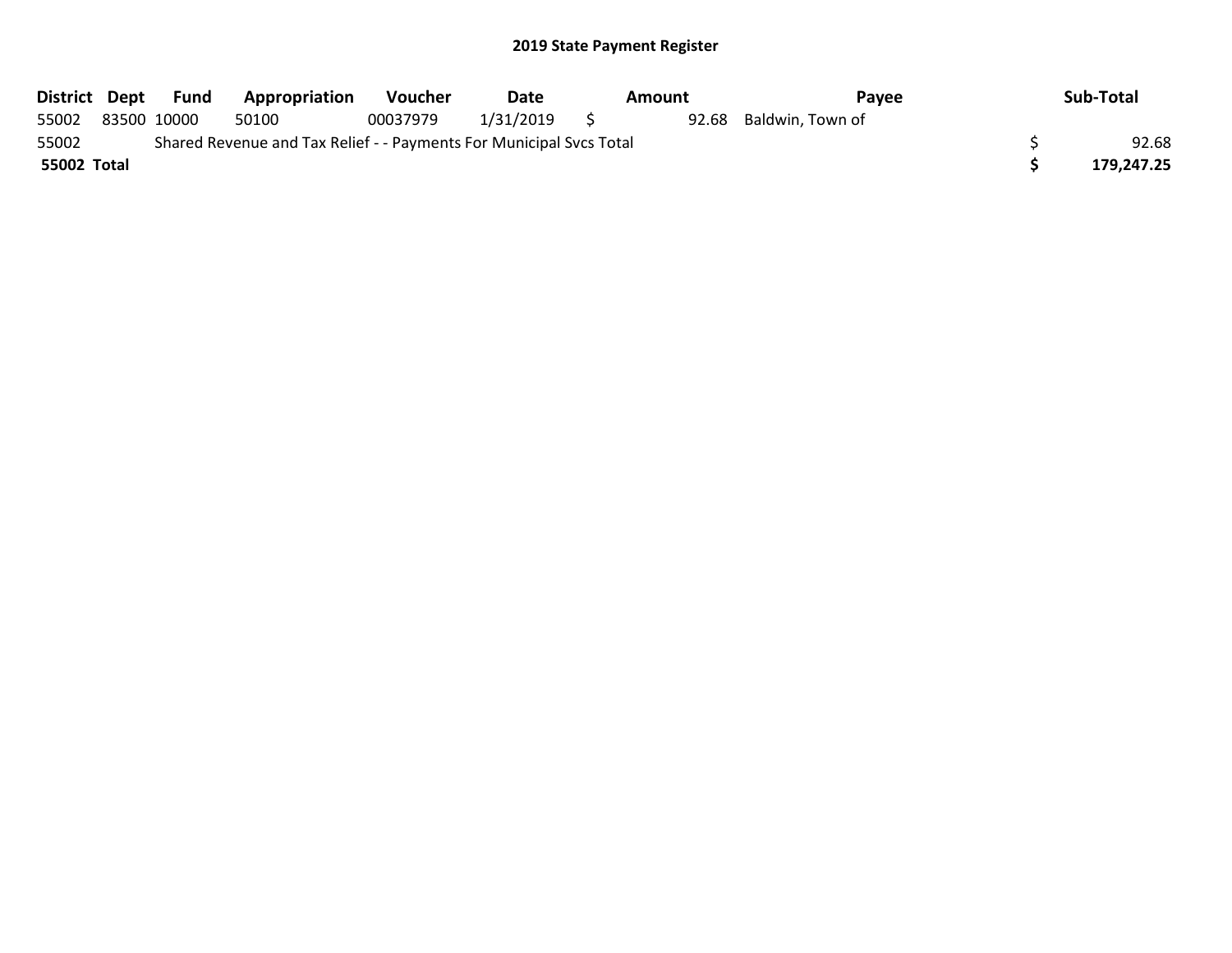| <b>District</b> | <b>Dept</b> | <b>Fund</b> | Appropriation                                                      | Voucher  | <b>Date</b> | <b>Amount</b>   |                         | Payee | Sub-Total  |
|-----------------|-------------|-------------|--------------------------------------------------------------------|----------|-------------|-----------------|-------------------------|-------|------------|
| 55004           |             |             | Dept of Safety & Prof Services - - Fire Dues Distribution          |          |             |                 |                         |       |            |
| 55004           | 16500 10000 |             | 22500                                                              | 00030748 | 7/17/2019   | \$              | 3,321.63 Cady, Town of  |       |            |
| 55004           |             |             | Dept of Safety & Prof Services - - Fire Dues Distribution Total    |          |             |                 |                         | \$    | 3,321.63   |
| 55004           |             |             | Dept of Natural Resources - - Resaids - Cnty Forst, Cl & Mfl       |          |             |                 |                         |       |            |
| 55004           |             | 37000 21200 | 57100                                                              | 00333159 | 6/21/2019   | \$<br>332.76    | Cady, Town of           |       |            |
| 55004           |             |             | Dept of Natural Resources - - Resaids - Cnty Forst, Cl & Mfl Total |          |             |                 |                         | \$    | 332.76     |
| 55004           |             |             | Dept of Natural Resources - - Fin Asst For Responsible Units       |          |             |                 |                         |       |            |
| 55004           |             | 37000 27400 | 67000                                                              | 00323098 | 5/22/2019   | \$              | 1,503.76 Cady, Town of  |       |            |
| 55004           |             |             | Dept of Natural Resources - - Fin Asst For Responsible Units Total |          |             |                 |                         | \$    | 1,503.76   |
| 55004           |             |             | WI Dept of Transportation - - Trns Aids To Mnc.-Sf                 |          |             |                 |                         |       |            |
| 55004           |             | 39500 21100 | 19100                                                              | 00337218 | 1/7/2019    | \$<br>27,431.69 | Cady, Town of           |       |            |
| 55004           |             | 39500 21100 | 19100                                                              | 00364532 | 4/1/2019    | \$<br>27,431.69 | Cady, Town of           |       |            |
| 55004           | 39500 21100 |             | 19100                                                              | 00402541 | 7/1/2019    | \$<br>27,431.69 | Cady, Town of           |       |            |
| 55004           | 39500 21100 |             | 19100                                                              | 00445359 | 10/7/2019   | \$<br>27,431.70 | Cady, Town of           |       |            |
| 55004           |             |             | WI Dept of Transportation - - Trns Aids To Mnc.-Sf Total           |          |             |                 |                         | \$    | 109,726.77 |
| 55004           |             |             | WI Dept of Transportation - - Hwy Mgmt & Opers Sf                  |          |             |                 |                         |       |            |
| 55004           |             | 39500 21100 | 36500                                                              | 00380776 | 5/9/2019    | \$<br>500.00    | Cady, Town of           |       |            |
| 55004           |             | 39500 21100 | 36500                                                              | 00426940 | 8/22/2019   | \$<br>500.00    | Cady, Town of           |       |            |
| 55004           |             | 39500 21100 | 36500                                                              | 00426943 | 8/22/2019   | \$<br>500.00    | Cady, Town of           |       |            |
| 55004           | 39500 21100 |             | 36500                                                              | 00453478 | 10/25/2019  | \$<br>500.00    | Cady, Town of           |       |            |
| 55004           |             |             | WI Dept of Transportation - - Hwy Mgmt & Opers Sf Total            |          |             |                 |                         | \$    | 2,000.00   |
| 55004           |             |             | Elections Commission - - 2018 Hava Election Security               |          |             |                 |                         |       |            |
| 55004           | 51000 22000 |             | 18200                                                              | 00002822 | 11/21/2019  | \$              | 1,200.00 Cady, Town of  |       |            |
| 55004           |             |             | Elections Commission - - 2018 Hava Election Security Total         |          |             |                 |                         | \$    | 1,200.00   |
| 55004           |             |             | Shared Revenue and Tax Relief - - County And Municipal Aid         |          |             |                 |                         |       |            |
| 55004           | 83500 10000 |             | 10500                                                              | 00049664 | 7/22/2019   | \$<br>3,275.05  | Cady, Town of           |       |            |
| 55004           | 83500 10000 |             | 10500                                                              | 00053962 | 11/18/2019  | \$              | 18,558.62 Cady, Town of |       |            |
| 55004           |             |             | Shared Revenue and Tax Relief - - County And Municipal Aid Total   |          |             |                 |                         | \$    | 21,833.67  |
| 55004           |             |             | Shared Revenue and Tax Relief - - Exempt Computer Aid              |          |             |                 |                         |       |            |
| 55004           | 83500 10000 |             | 10900                                                              | 00046723 | 7/22/2019   | \$<br>149.66    | Cady, Town of           |       |            |
| 55004           |             |             | Shared Revenue and Tax Relief - - Exempt Computer Aid Total        |          |             |                 |                         | \$    | 149.66     |
| 55004           |             |             | Shared Revenue and Tax Relief - - Utility Aid                      |          |             |                 |                         |       |            |
| 55004           | 83500 10000 |             | 11000                                                              | 00049664 | 7/22/2019   | \$              | 71.52 Cady, Town of     |       |            |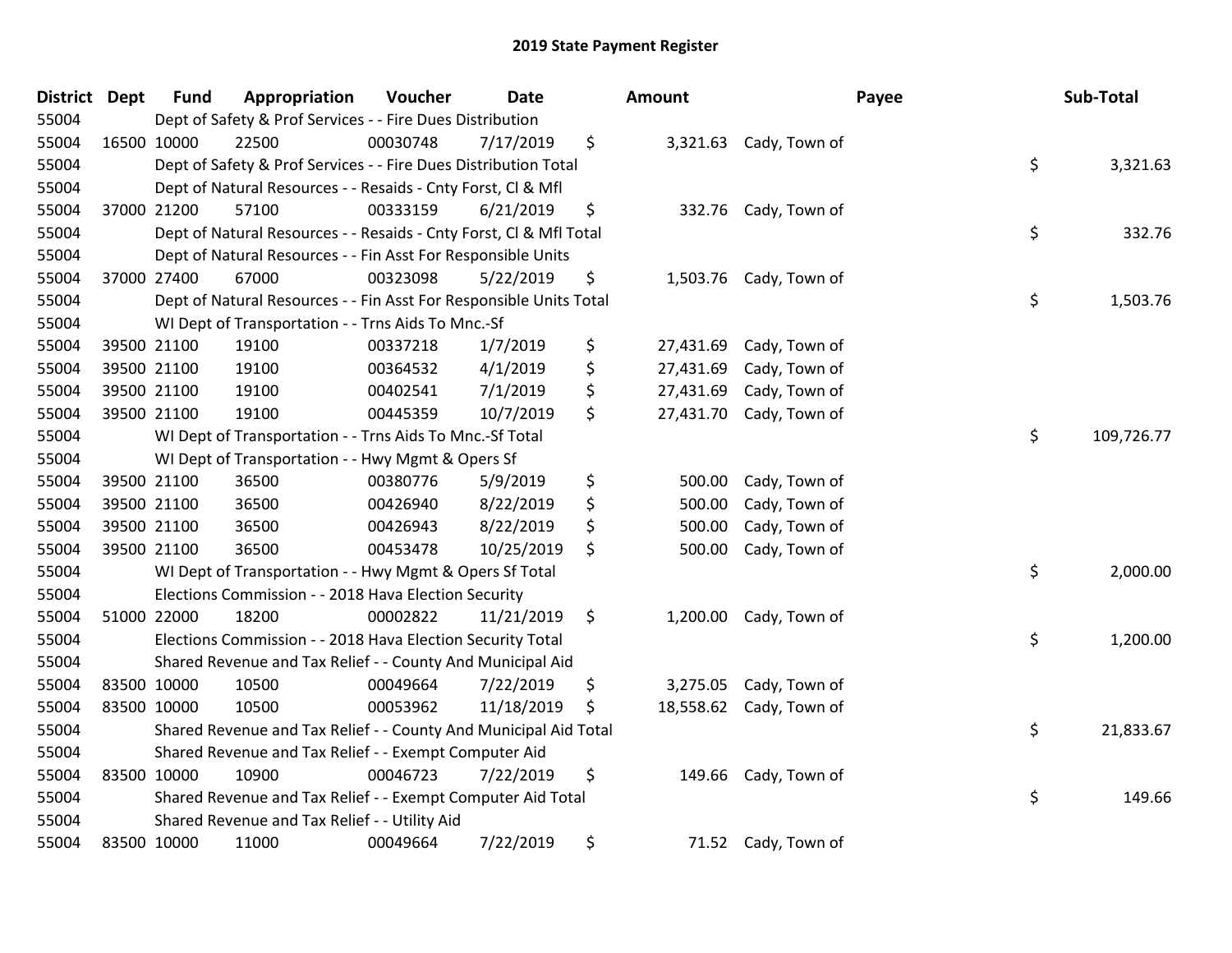| District Dept | Fund        | Appropriation                                                 | Voucher  | Date       | Amount |                      | <b>Pavee</b> | Sub-Total  |
|---------------|-------------|---------------------------------------------------------------|----------|------------|--------|----------------------|--------------|------------|
| 55004         | 83500 10000 | 11000                                                         | 00053962 | 11/18/2019 | 418.57 | Cady, Town of        |              |            |
| 55004         |             | Shared Revenue and Tax Relief - - Utility Aid Total           |          |            |        |                      |              | 490.09     |
| 55004         |             | Shared Revenue and Tax Relief - - Personal Property Aid       |          |            |        |                      |              |            |
| 55004         | 83500 10000 | 11100                                                         | 00041299 | 5/6/2019   |        | 433.24 Cady, Town of |              |            |
| 55004         |             | Shared Revenue and Tax Relief - - Personal Property Aid Total |          |            |        |                      |              | 433.24     |
| 55004 Total   |             |                                                               |          |            |        |                      |              | 140,991.58 |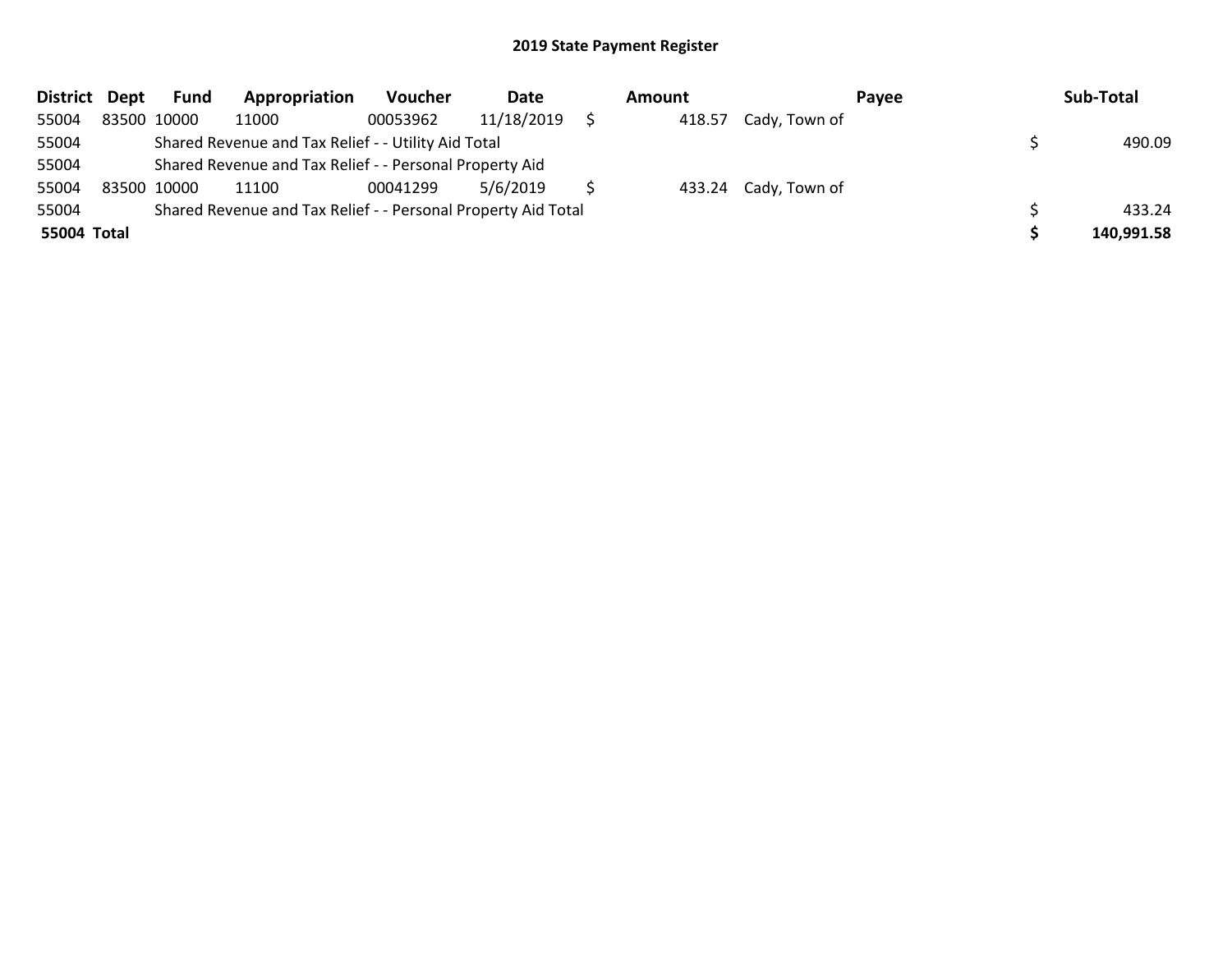| District Dept |             | <b>Fund</b> | Appropriation                                                      | Voucher  | <b>Date</b> | <b>Amount</b>   |                         | Payee | Sub-Total |
|---------------|-------------|-------------|--------------------------------------------------------------------|----------|-------------|-----------------|-------------------------|-------|-----------|
| 55006         |             |             | Dept of Safety & Prof Services - - Fire Dues Distribution          |          |             |                 |                         |       |           |
| 55006         | 16500 10000 |             | 22500                                                              | 00031023 | 7/17/2019   | \$              | 2,303.50 Town Of Cylon  |       |           |
| 55006         |             |             | Dept of Safety & Prof Services - - Fire Dues Distribution Total    |          |             |                 |                         | \$    | 2,303.50  |
| 55006         |             |             | Dept of Natural Resources - - Aids In Lieu Of Taxes - Gener        |          |             |                 |                         |       |           |
| 55006         | 37000 10000 |             | 50300                                                              | 00298289 | 2/14/2019   | \$<br>13,995.44 | Town Of Cylon           |       |           |
| 55006         |             | 37000 10000 | 50300                                                              | 00313769 | 4/19/2019   | \$<br>1,678.56  | Town Of Cylon           |       |           |
| 55006         |             |             | Dept of Natural Resources - - Aids In Lieu Of Taxes - Gener Total  |          |             |                 |                         | \$    | 15,674.00 |
| 55006         |             |             | Dept of Natural Resources - - Resaids - Cnty Forst, Cl & Mfl       |          |             |                 |                         |       |           |
| 55006         |             | 37000 21200 | 57100                                                              | 00333160 | 6/21/2019   | \$              | 123.40 Town Of Cylon    |       |           |
| 55006         |             |             | Dept of Natural Resources - - Resaids - Cnty Forst, Cl & Mfl Total |          |             |                 |                         | \$    | 123.40    |
| 55006         |             |             | Dept of Natural Resources - - Aids In Lieu Of Taxes - Sum S        |          |             |                 |                         |       |           |
| 55006         |             | 37000 21200 | 57900                                                              | 00313768 | 4/19/2019   | \$              | 20.80 Town Of Cylon     |       |           |
| 55006         |             |             | Dept of Natural Resources - - Aids In Lieu Of Taxes - Sum S Total  |          |             |                 |                         | \$    | 20.80     |
| 55006         |             |             | Dept of Natural Resources - - Fin Asst For Responsible Units       |          |             |                 |                         |       |           |
| 55006         | 37000 27400 |             | 67000                                                              | 00323170 | 5/22/2019   | \$              | 3,079.07 Town Of Cylon  |       |           |
| 55006         |             |             | Dept of Natural Resources - - Fin Asst For Responsible Units Total |          |             |                 |                         | \$    | 3,079.07  |
| 55006         |             |             | WI Dept of Transportation - - Trns Aids To Mnc.-Sf                 |          |             |                 |                         |       |           |
| 55006         |             | 39500 21100 | 19100                                                              | 00337219 | 1/7/2019    | \$              | 22,283.39 Town Of Cylon |       |           |
| 55006         |             | 39500 21100 | 19100                                                              | 00364533 | 4/1/2019    | \$<br>22,283.39 | Town Of Cylon           |       |           |
| 55006         |             | 39500 21100 | 19100                                                              | 00402542 | 7/1/2019    | \$<br>22,283.39 | Town Of Cylon           |       |           |
| 55006         |             | 39500 21100 | 19100                                                              | 00445360 | 10/7/2019   | \$              | 22,283.42 Town Of Cylon |       |           |
| 55006         |             |             | WI Dept of Transportation - - Trns Aids To Mnc.-Sf Total           |          |             |                 |                         | \$    | 89,133.59 |
| 55006         |             |             | WI Dept of Transportation - - Hwy Mgmt & Opers Sf                  |          |             |                 |                         |       |           |
| 55006         | 39500 21100 |             | 36500                                                              | 00346726 | 1/29/2019   | \$<br>500.00    | Town Of Cylon           |       |           |
| 55006         |             |             | WI Dept of Transportation - - Hwy Mgmt & Opers Sf Total            |          |             |                 |                         | \$    | 500.00    |
| 55006         |             |             | Elections Commission - - General Program Ops, GPR                  |          |             |                 |                         |       |           |
| 55006         | 51000 10000 |             | 10100                                                              | 00001518 | 1/25/2019   | \$              | 103.56 Town Of Cylon    |       |           |
| 55006         |             |             | Elections Commission - - General Program Ops, GPR Total            |          |             |                 |                         | \$    | 103.56    |
| 55006         |             |             | Shared Revenue and Tax Relief - - County And Municipal Aid         |          |             |                 |                         |       |           |
| 55006         | 83500 10000 |             | 10500                                                              | 00049665 | 7/22/2019   | \$              | 3,019.71 Town Of Cylon  |       |           |
| 55006         | 83500 10000 |             | 10500                                                              | 00053963 | 11/18/2019  | \$              | 17,111.68 Town Of Cylon |       |           |
| 55006         |             |             | Shared Revenue and Tax Relief - - County And Municipal Aid Total   |          |             |                 |                         | \$    | 20,131.39 |
| 55006         |             |             | Shared Revenue and Tax Relief - - Exempt Computer Aid              |          |             |                 |                         |       |           |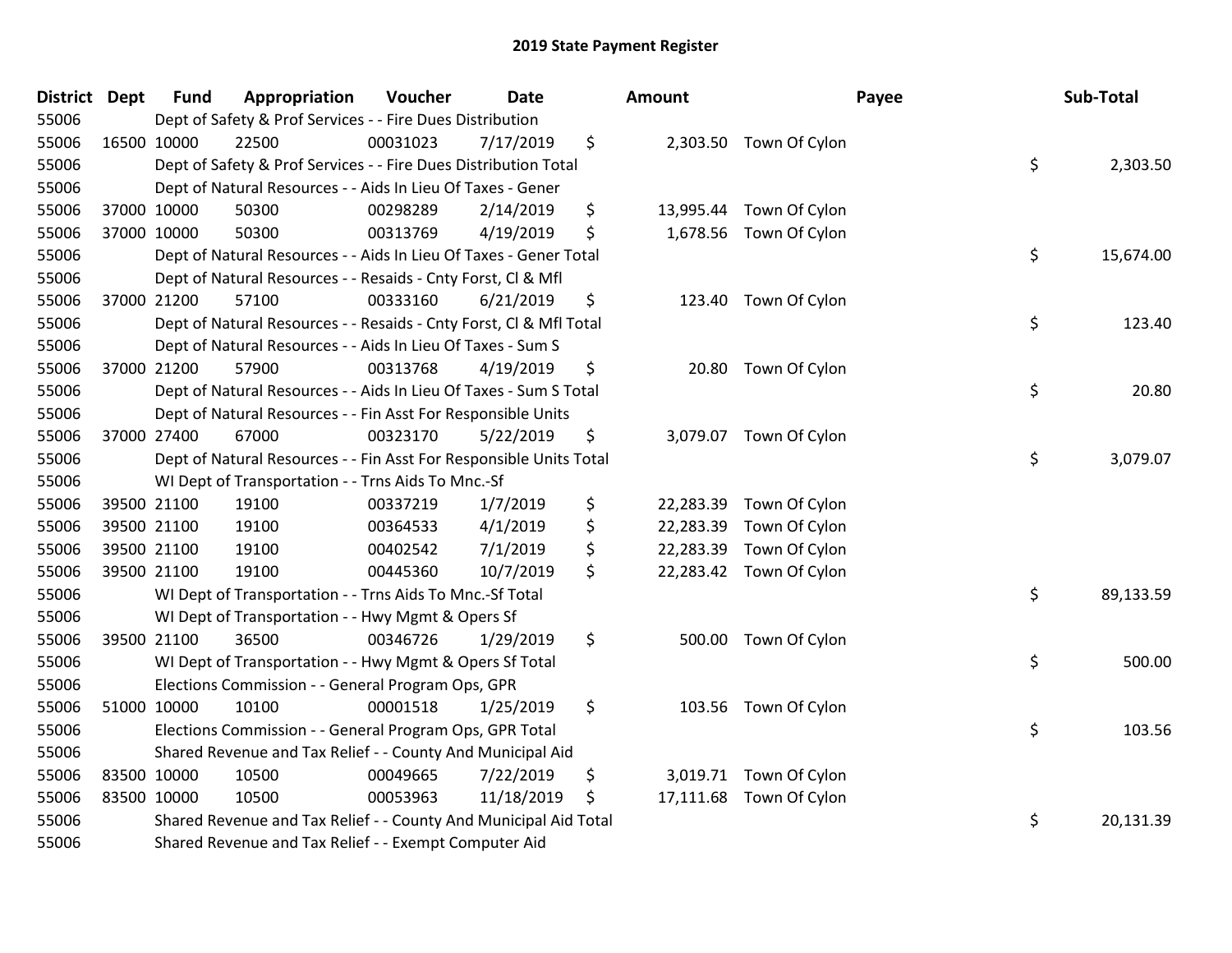| <b>District</b> | Dept        | Fund        | Appropriation                                                 | <b>Voucher</b> | Date       |    | <b>Amount</b> |               | Payee | Sub-Total  |
|-----------------|-------------|-------------|---------------------------------------------------------------|----------------|------------|----|---------------|---------------|-------|------------|
| 55006           |             | 83500 10000 | 10900                                                         | 00046724       | 7/22/2019  | \$ | 64.43         | Town Of Cylon |       |            |
| 55006           |             |             | Shared Revenue and Tax Relief - - Exempt Computer Aid Total   |                |            |    |               |               |       | 64.43      |
| 55006           |             |             | Shared Revenue and Tax Relief - - Utility Aid                 |                |            |    |               |               |       |            |
| 55006           | 83500 10000 |             | 11000                                                         | 00049665       | 7/22/2019  | S. | 34.03         | Town Of Cylon |       |            |
| 55006           |             | 83500 10000 | 11000                                                         | 00053963       | 11/18/2019 | S  | 199.15        | Town Of Cylon |       |            |
| 55006           |             |             | Shared Revenue and Tax Relief - - Utility Aid Total           |                |            |    |               |               |       | 233.18     |
| 55006           |             |             | Shared Revenue and Tax Relief - - Personal Property Aid       |                |            |    |               |               |       |            |
| 55006           |             | 83500 10000 | 11100                                                         | 00041300       | 5/6/2019   | \$ | 26.32         | Town Of Cylon |       |            |
| 55006           |             |             | Shared Revenue and Tax Relief - - Personal Property Aid Total |                |            |    |               |               |       | 26.32      |
| 55006 Total     |             |             |                                                               |                |            |    |               |               |       | 131,393.24 |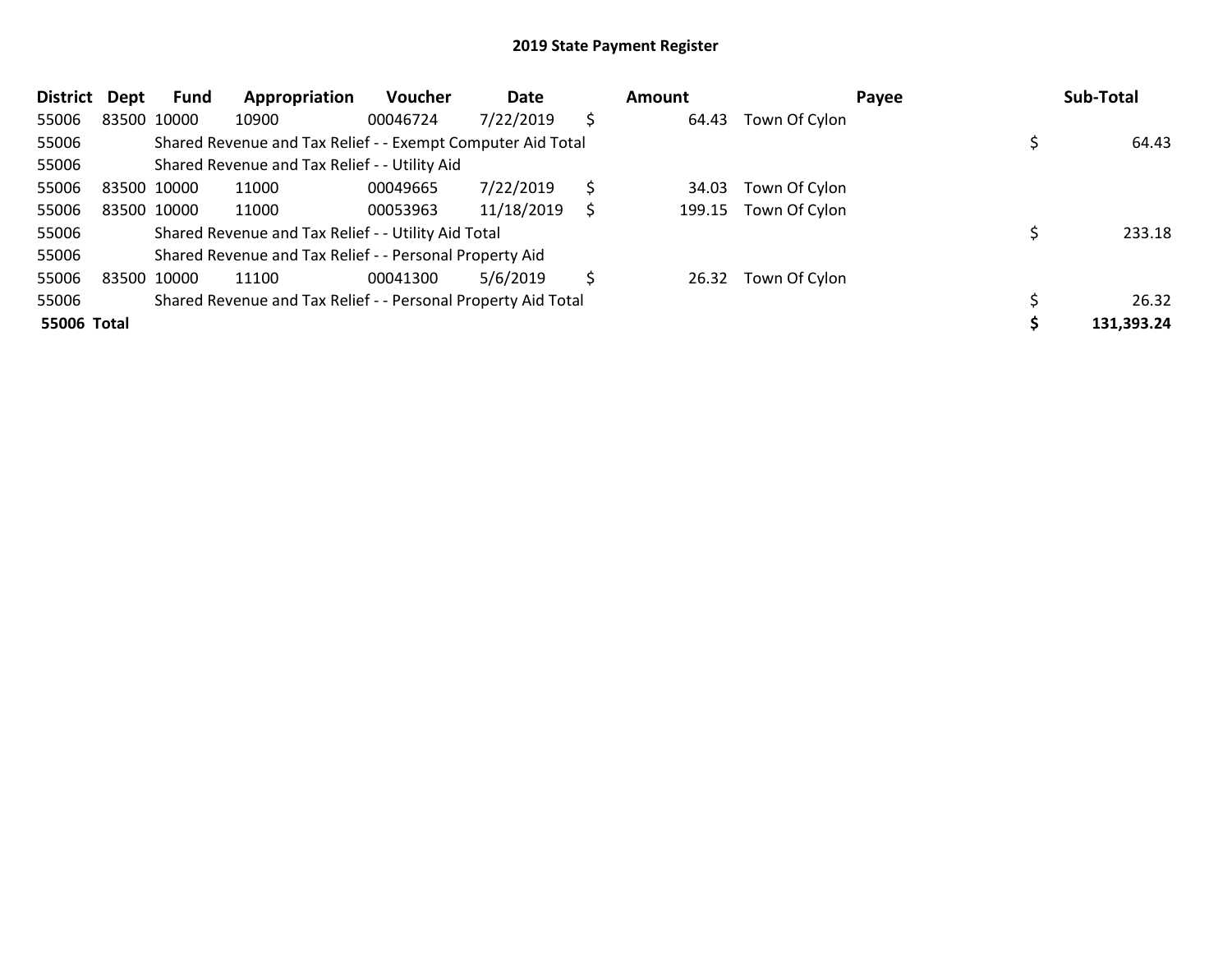| 55008<br>Dept of Safety & Prof Services - - Fire Dues Distribution<br>\$<br>55008<br>16500 10000<br>22500<br>00031743<br>7/18/2019<br>4,878.90 Town Of Eau Galle<br>\$<br>55008<br>Dept of Safety & Prof Services - - Fire Dues Distribution Total<br>55008<br>Dept of Natural Resources - - Resaids - Cnty Forst, Cl & Mfl<br>\$<br>37000 21200<br>57100<br>00333161<br>6/21/2019<br><b>Town Of Eau Galle</b><br>55008<br>342.05<br>\$<br>55008<br>Dept of Natural Resources - - Resaids - Cnty Forst, CI & Mfl Total<br>55008<br>WI Dept of Transportation - - Trns Aids To Mnc.-Sf<br>\$<br>55008<br>19100<br>00337220<br>1/7/2019<br><b>Town Of Eau Galle</b><br>39500 21100<br>28,721.75<br>\$<br>55008<br>39500 21100<br>4/1/2019<br><b>Town Of Eau Galle</b><br>19100<br>00364534<br>28,721.75<br>\$<br>28,721.75 Town Of Eau Galle<br>55008<br>39500 21100<br>19100<br>7/1/2019<br>00402543<br>\$<br>19100<br>28,721.76 Town Of Eau Galle<br>55008<br>39500 21100<br>00445361<br>10/7/2019<br>\$<br>55008<br>WI Dept of Transportation - - Trns Aids To Mnc.-Sf Total<br>55008<br>Elections Commission - - 2018 Hava Election Security<br>55008<br>51000 22000<br>18200<br>11/15/2019<br><b>Town Of Eau Galle</b><br>00002646<br>\$<br>1,200.00<br>\$<br>55008<br>Elections Commission - - 2018 Hava Election Security Total<br>55008<br>Shared Revenue and Tax Relief - - County And Municipal Aid<br>55008<br>10500<br>00049666<br>\$<br>Town Of Eau Galle<br>83500 10000<br>7/22/2019<br>2,260.86<br>55008<br>83500 10000<br>10500<br>11/18/2019<br>12,811.57 Town Of Eau Galle<br>00053964<br>\$<br>\$<br>55008<br>Shared Revenue and Tax Relief - - County And Municipal Aid Total<br>55008<br>Shared Revenue and Tax Relief - - Exempt Computer Aid<br>\$<br><b>Town Of Eau Galle</b><br>55008<br>83500 10000<br>10900<br>00046725<br>7/22/2019<br>1.03<br>\$<br>55008<br>Shared Revenue and Tax Relief - - Exempt Computer Aid Total<br>55008<br>Shared Revenue and Tax Relief - - Utility Aid<br>\$<br><b>Town Of Eau Galle</b><br>55008<br>83500 10000<br>11000<br>00049666<br>7/22/2019<br>39.58<br>\$<br><b>Town Of Eau Galle</b><br>55008<br>83500 10000<br>11000<br>00053964<br>11/18/2019<br>231.66<br>\$<br>55008<br>Shared Revenue and Tax Relief - - Utility Aid Total<br>55008<br>Shared Revenue and Tax Relief - - Personal Property Aid<br>11100<br>Town Of Eau Galle<br>55008<br>83500 10000<br>00041301<br>5/6/2019<br>\$<br>612.81<br>Shared Revenue and Tax Relief - - Personal Property Aid Total<br>\$<br>55008<br>\$<br><b>55008 Total</b> | District Dept | Fund | Appropriation | Voucher | Date | <b>Amount</b> | Payee | Sub-Total  |
|-------------------------------------------------------------------------------------------------------------------------------------------------------------------------------------------------------------------------------------------------------------------------------------------------------------------------------------------------------------------------------------------------------------------------------------------------------------------------------------------------------------------------------------------------------------------------------------------------------------------------------------------------------------------------------------------------------------------------------------------------------------------------------------------------------------------------------------------------------------------------------------------------------------------------------------------------------------------------------------------------------------------------------------------------------------------------------------------------------------------------------------------------------------------------------------------------------------------------------------------------------------------------------------------------------------------------------------------------------------------------------------------------------------------------------------------------------------------------------------------------------------------------------------------------------------------------------------------------------------------------------------------------------------------------------------------------------------------------------------------------------------------------------------------------------------------------------------------------------------------------------------------------------------------------------------------------------------------------------------------------------------------------------------------------------------------------------------------------------------------------------------------------------------------------------------------------------------------------------------------------------------------------------------------------------------------------------------------------------------------------------------------------------------------------------------------------------------------------------------------------------------------------------------------------------------------------------|---------------|------|---------------|---------|------|---------------|-------|------------|
|                                                                                                                                                                                                                                                                                                                                                                                                                                                                                                                                                                                                                                                                                                                                                                                                                                                                                                                                                                                                                                                                                                                                                                                                                                                                                                                                                                                                                                                                                                                                                                                                                                                                                                                                                                                                                                                                                                                                                                                                                                                                                                                                                                                                                                                                                                                                                                                                                                                                                                                                                                               |               |      |               |         |      |               |       |            |
|                                                                                                                                                                                                                                                                                                                                                                                                                                                                                                                                                                                                                                                                                                                                                                                                                                                                                                                                                                                                                                                                                                                                                                                                                                                                                                                                                                                                                                                                                                                                                                                                                                                                                                                                                                                                                                                                                                                                                                                                                                                                                                                                                                                                                                                                                                                                                                                                                                                                                                                                                                               |               |      |               |         |      |               |       |            |
|                                                                                                                                                                                                                                                                                                                                                                                                                                                                                                                                                                                                                                                                                                                                                                                                                                                                                                                                                                                                                                                                                                                                                                                                                                                                                                                                                                                                                                                                                                                                                                                                                                                                                                                                                                                                                                                                                                                                                                                                                                                                                                                                                                                                                                                                                                                                                                                                                                                                                                                                                                               |               |      |               |         |      |               |       | 4,878.90   |
|                                                                                                                                                                                                                                                                                                                                                                                                                                                                                                                                                                                                                                                                                                                                                                                                                                                                                                                                                                                                                                                                                                                                                                                                                                                                                                                                                                                                                                                                                                                                                                                                                                                                                                                                                                                                                                                                                                                                                                                                                                                                                                                                                                                                                                                                                                                                                                                                                                                                                                                                                                               |               |      |               |         |      |               |       |            |
|                                                                                                                                                                                                                                                                                                                                                                                                                                                                                                                                                                                                                                                                                                                                                                                                                                                                                                                                                                                                                                                                                                                                                                                                                                                                                                                                                                                                                                                                                                                                                                                                                                                                                                                                                                                                                                                                                                                                                                                                                                                                                                                                                                                                                                                                                                                                                                                                                                                                                                                                                                               |               |      |               |         |      |               |       |            |
|                                                                                                                                                                                                                                                                                                                                                                                                                                                                                                                                                                                                                                                                                                                                                                                                                                                                                                                                                                                                                                                                                                                                                                                                                                                                                                                                                                                                                                                                                                                                                                                                                                                                                                                                                                                                                                                                                                                                                                                                                                                                                                                                                                                                                                                                                                                                                                                                                                                                                                                                                                               |               |      |               |         |      |               |       | 342.05     |
|                                                                                                                                                                                                                                                                                                                                                                                                                                                                                                                                                                                                                                                                                                                                                                                                                                                                                                                                                                                                                                                                                                                                                                                                                                                                                                                                                                                                                                                                                                                                                                                                                                                                                                                                                                                                                                                                                                                                                                                                                                                                                                                                                                                                                                                                                                                                                                                                                                                                                                                                                                               |               |      |               |         |      |               |       |            |
|                                                                                                                                                                                                                                                                                                                                                                                                                                                                                                                                                                                                                                                                                                                                                                                                                                                                                                                                                                                                                                                                                                                                                                                                                                                                                                                                                                                                                                                                                                                                                                                                                                                                                                                                                                                                                                                                                                                                                                                                                                                                                                                                                                                                                                                                                                                                                                                                                                                                                                                                                                               |               |      |               |         |      |               |       |            |
|                                                                                                                                                                                                                                                                                                                                                                                                                                                                                                                                                                                                                                                                                                                                                                                                                                                                                                                                                                                                                                                                                                                                                                                                                                                                                                                                                                                                                                                                                                                                                                                                                                                                                                                                                                                                                                                                                                                                                                                                                                                                                                                                                                                                                                                                                                                                                                                                                                                                                                                                                                               |               |      |               |         |      |               |       |            |
|                                                                                                                                                                                                                                                                                                                                                                                                                                                                                                                                                                                                                                                                                                                                                                                                                                                                                                                                                                                                                                                                                                                                                                                                                                                                                                                                                                                                                                                                                                                                                                                                                                                                                                                                                                                                                                                                                                                                                                                                                                                                                                                                                                                                                                                                                                                                                                                                                                                                                                                                                                               |               |      |               |         |      |               |       |            |
|                                                                                                                                                                                                                                                                                                                                                                                                                                                                                                                                                                                                                                                                                                                                                                                                                                                                                                                                                                                                                                                                                                                                                                                                                                                                                                                                                                                                                                                                                                                                                                                                                                                                                                                                                                                                                                                                                                                                                                                                                                                                                                                                                                                                                                                                                                                                                                                                                                                                                                                                                                               |               |      |               |         |      |               |       |            |
|                                                                                                                                                                                                                                                                                                                                                                                                                                                                                                                                                                                                                                                                                                                                                                                                                                                                                                                                                                                                                                                                                                                                                                                                                                                                                                                                                                                                                                                                                                                                                                                                                                                                                                                                                                                                                                                                                                                                                                                                                                                                                                                                                                                                                                                                                                                                                                                                                                                                                                                                                                               |               |      |               |         |      |               |       | 114,887.01 |
|                                                                                                                                                                                                                                                                                                                                                                                                                                                                                                                                                                                                                                                                                                                                                                                                                                                                                                                                                                                                                                                                                                                                                                                                                                                                                                                                                                                                                                                                                                                                                                                                                                                                                                                                                                                                                                                                                                                                                                                                                                                                                                                                                                                                                                                                                                                                                                                                                                                                                                                                                                               |               |      |               |         |      |               |       |            |
|                                                                                                                                                                                                                                                                                                                                                                                                                                                                                                                                                                                                                                                                                                                                                                                                                                                                                                                                                                                                                                                                                                                                                                                                                                                                                                                                                                                                                                                                                                                                                                                                                                                                                                                                                                                                                                                                                                                                                                                                                                                                                                                                                                                                                                                                                                                                                                                                                                                                                                                                                                               |               |      |               |         |      |               |       |            |
|                                                                                                                                                                                                                                                                                                                                                                                                                                                                                                                                                                                                                                                                                                                                                                                                                                                                                                                                                                                                                                                                                                                                                                                                                                                                                                                                                                                                                                                                                                                                                                                                                                                                                                                                                                                                                                                                                                                                                                                                                                                                                                                                                                                                                                                                                                                                                                                                                                                                                                                                                                               |               |      |               |         |      |               |       | 1,200.00   |
|                                                                                                                                                                                                                                                                                                                                                                                                                                                                                                                                                                                                                                                                                                                                                                                                                                                                                                                                                                                                                                                                                                                                                                                                                                                                                                                                                                                                                                                                                                                                                                                                                                                                                                                                                                                                                                                                                                                                                                                                                                                                                                                                                                                                                                                                                                                                                                                                                                                                                                                                                                               |               |      |               |         |      |               |       |            |
|                                                                                                                                                                                                                                                                                                                                                                                                                                                                                                                                                                                                                                                                                                                                                                                                                                                                                                                                                                                                                                                                                                                                                                                                                                                                                                                                                                                                                                                                                                                                                                                                                                                                                                                                                                                                                                                                                                                                                                                                                                                                                                                                                                                                                                                                                                                                                                                                                                                                                                                                                                               |               |      |               |         |      |               |       |            |
|                                                                                                                                                                                                                                                                                                                                                                                                                                                                                                                                                                                                                                                                                                                                                                                                                                                                                                                                                                                                                                                                                                                                                                                                                                                                                                                                                                                                                                                                                                                                                                                                                                                                                                                                                                                                                                                                                                                                                                                                                                                                                                                                                                                                                                                                                                                                                                                                                                                                                                                                                                               |               |      |               |         |      |               |       |            |
|                                                                                                                                                                                                                                                                                                                                                                                                                                                                                                                                                                                                                                                                                                                                                                                                                                                                                                                                                                                                                                                                                                                                                                                                                                                                                                                                                                                                                                                                                                                                                                                                                                                                                                                                                                                                                                                                                                                                                                                                                                                                                                                                                                                                                                                                                                                                                                                                                                                                                                                                                                               |               |      |               |         |      |               |       | 15,072.43  |
|                                                                                                                                                                                                                                                                                                                                                                                                                                                                                                                                                                                                                                                                                                                                                                                                                                                                                                                                                                                                                                                                                                                                                                                                                                                                                                                                                                                                                                                                                                                                                                                                                                                                                                                                                                                                                                                                                                                                                                                                                                                                                                                                                                                                                                                                                                                                                                                                                                                                                                                                                                               |               |      |               |         |      |               |       |            |
|                                                                                                                                                                                                                                                                                                                                                                                                                                                                                                                                                                                                                                                                                                                                                                                                                                                                                                                                                                                                                                                                                                                                                                                                                                                                                                                                                                                                                                                                                                                                                                                                                                                                                                                                                                                                                                                                                                                                                                                                                                                                                                                                                                                                                                                                                                                                                                                                                                                                                                                                                                               |               |      |               |         |      |               |       |            |
|                                                                                                                                                                                                                                                                                                                                                                                                                                                                                                                                                                                                                                                                                                                                                                                                                                                                                                                                                                                                                                                                                                                                                                                                                                                                                                                                                                                                                                                                                                                                                                                                                                                                                                                                                                                                                                                                                                                                                                                                                                                                                                                                                                                                                                                                                                                                                                                                                                                                                                                                                                               |               |      |               |         |      |               |       | 1.03       |
|                                                                                                                                                                                                                                                                                                                                                                                                                                                                                                                                                                                                                                                                                                                                                                                                                                                                                                                                                                                                                                                                                                                                                                                                                                                                                                                                                                                                                                                                                                                                                                                                                                                                                                                                                                                                                                                                                                                                                                                                                                                                                                                                                                                                                                                                                                                                                                                                                                                                                                                                                                               |               |      |               |         |      |               |       |            |
|                                                                                                                                                                                                                                                                                                                                                                                                                                                                                                                                                                                                                                                                                                                                                                                                                                                                                                                                                                                                                                                                                                                                                                                                                                                                                                                                                                                                                                                                                                                                                                                                                                                                                                                                                                                                                                                                                                                                                                                                                                                                                                                                                                                                                                                                                                                                                                                                                                                                                                                                                                               |               |      |               |         |      |               |       |            |
|                                                                                                                                                                                                                                                                                                                                                                                                                                                                                                                                                                                                                                                                                                                                                                                                                                                                                                                                                                                                                                                                                                                                                                                                                                                                                                                                                                                                                                                                                                                                                                                                                                                                                                                                                                                                                                                                                                                                                                                                                                                                                                                                                                                                                                                                                                                                                                                                                                                                                                                                                                               |               |      |               |         |      |               |       |            |
|                                                                                                                                                                                                                                                                                                                                                                                                                                                                                                                                                                                                                                                                                                                                                                                                                                                                                                                                                                                                                                                                                                                                                                                                                                                                                                                                                                                                                                                                                                                                                                                                                                                                                                                                                                                                                                                                                                                                                                                                                                                                                                                                                                                                                                                                                                                                                                                                                                                                                                                                                                               |               |      |               |         |      |               |       | 271.24     |
|                                                                                                                                                                                                                                                                                                                                                                                                                                                                                                                                                                                                                                                                                                                                                                                                                                                                                                                                                                                                                                                                                                                                                                                                                                                                                                                                                                                                                                                                                                                                                                                                                                                                                                                                                                                                                                                                                                                                                                                                                                                                                                                                                                                                                                                                                                                                                                                                                                                                                                                                                                               |               |      |               |         |      |               |       |            |
|                                                                                                                                                                                                                                                                                                                                                                                                                                                                                                                                                                                                                                                                                                                                                                                                                                                                                                                                                                                                                                                                                                                                                                                                                                                                                                                                                                                                                                                                                                                                                                                                                                                                                                                                                                                                                                                                                                                                                                                                                                                                                                                                                                                                                                                                                                                                                                                                                                                                                                                                                                               |               |      |               |         |      |               |       |            |
|                                                                                                                                                                                                                                                                                                                                                                                                                                                                                                                                                                                                                                                                                                                                                                                                                                                                                                                                                                                                                                                                                                                                                                                                                                                                                                                                                                                                                                                                                                                                                                                                                                                                                                                                                                                                                                                                                                                                                                                                                                                                                                                                                                                                                                                                                                                                                                                                                                                                                                                                                                               |               |      |               |         |      |               |       | 612.81     |
|                                                                                                                                                                                                                                                                                                                                                                                                                                                                                                                                                                                                                                                                                                                                                                                                                                                                                                                                                                                                                                                                                                                                                                                                                                                                                                                                                                                                                                                                                                                                                                                                                                                                                                                                                                                                                                                                                                                                                                                                                                                                                                                                                                                                                                                                                                                                                                                                                                                                                                                                                                               |               |      |               |         |      |               |       | 137,265.47 |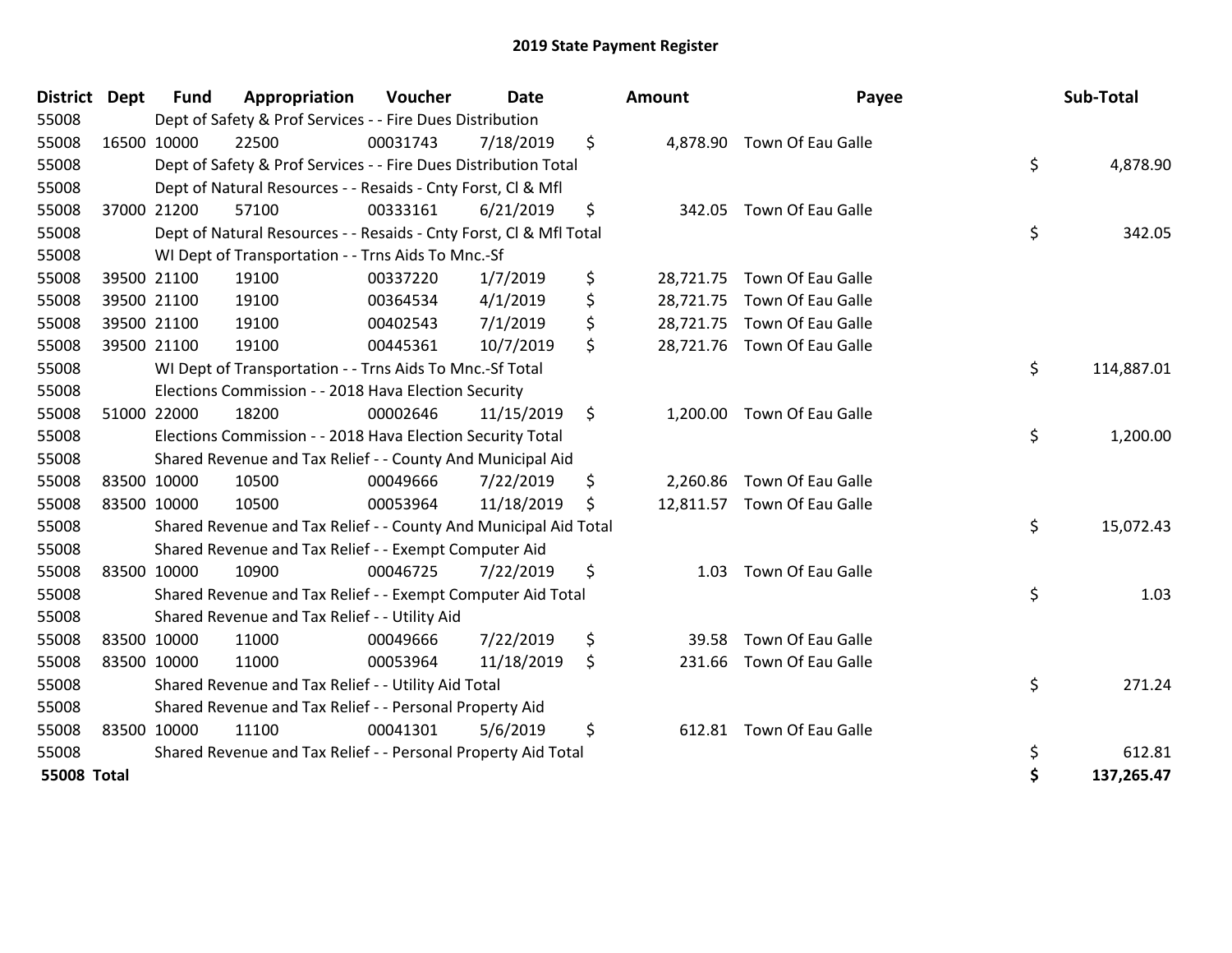| District Dept      |             | <b>Fund</b> | Appropriation                                                      | Voucher  | Date       | Amount       | Payee                     | Sub-Total        |
|--------------------|-------------|-------------|--------------------------------------------------------------------|----------|------------|--------------|---------------------------|------------------|
| 55010              |             |             | Dept of Safety & Prof Services - - Fire Dues Distribution          |          |            |              |                           |                  |
| 55010              |             | 16500 10000 | 22500                                                              | 00030991 | 7/17/2019  | \$           | 2,409.51 Town Of Emerald  |                  |
| 55010              |             |             | Dept of Safety & Prof Services - - Fire Dues Distribution Total    |          |            |              |                           | \$<br>2,409.51   |
| 55010              |             |             | Dept of Natural Resources - - Aids In Lieu Of Taxes - Gener        |          |            |              |                           |                  |
| 55010              |             | 37000 10000 | 50300                                                              | 00298257 | 2/14/2019  | \$           | 7,729.61 Town Of Emerald  |                  |
| 55010              |             |             | Dept of Natural Resources - - Aids In Lieu Of Taxes - Gener Total  |          |            |              |                           | \$<br>7,729.61   |
| 55010              |             |             | Dept of Natural Resources - - Resaids - Cnty Forst, Cl & Mfl       |          |            |              |                           |                  |
| 55010              |             | 37000 21200 | 57100                                                              | 00333162 | 6/21/2019  | \$           | 78.44 Town Of Emerald     |                  |
| 55010              |             |             | Dept of Natural Resources - - Resaids - Cnty Forst, Cl & Mfl Total |          |            |              |                           | \$<br>78.44      |
| 55010              |             |             | WI Dept of Transportation - - Trns Aids To Mnc.-Sf                 |          |            |              |                           |                  |
| 55010              |             | 39500 21100 | 19100                                                              | 00337221 | 1/7/2019   | \$           | 27,742.26 Town Of Emerald |                  |
| 55010              |             | 39500 21100 | 19100                                                              | 00364535 | 4/1/2019   | \$           | 27,742.26 Town Of Emerald |                  |
| 55010              |             | 39500 21100 | 19100                                                              | 00402544 | 7/1/2019   | \$           | 27,742.26 Town Of Emerald |                  |
| 55010              |             | 39500 21100 | 19100                                                              | 00445362 | 10/7/2019  | \$           | 27,742.27 Town Of Emerald |                  |
| 55010              |             |             | WI Dept of Transportation - - Trns Aids To Mnc.-Sf Total           |          |            |              |                           | \$<br>110,969.05 |
| 55010              |             |             | Elections Commission - - 2018 Hava Election Security               |          |            |              |                           |                  |
| 55010              |             | 51000 22000 | 18200                                                              | 00002752 | 11/20/2019 | \$           | 1,200.00 Town Of Emerald  |                  |
| 55010              |             |             | Elections Commission - - 2018 Hava Election Security Total         |          |            |              |                           | \$<br>1,200.00   |
| 55010              |             |             | Shared Revenue and Tax Relief - - County And Municipal Aid         |          |            |              |                           |                  |
| 55010              | 83500 10000 |             | 10500                                                              | 00049667 | 7/22/2019  | \$           | 4,255.70 Town Of Emerald  |                  |
| 55010              | 83500 10000 |             | 10500                                                              | 00053965 | 11/18/2019 | \$           | 24,115.65 Town Of Emerald |                  |
| 55010              |             |             | Shared Revenue and Tax Relief - - County And Municipal Aid Total   |          |            |              |                           | \$<br>28,371.35  |
| 55010              |             |             | Shared Revenue and Tax Relief - - Exempt Computer Aid              |          |            |              |                           |                  |
| 55010              |             | 83500 10000 | 10900                                                              | 00046726 | 7/22/2019  | \$           | 6.24 Town Of Emerald      |                  |
| 55010              |             |             | Shared Revenue and Tax Relief - - Exempt Computer Aid Total        |          |            |              |                           | \$<br>6.24       |
| 55010              |             |             | Shared Revenue and Tax Relief - - Utility Aid                      |          |            |              |                           |                  |
| 55010              | 83500 10000 |             | 11000                                                              | 00049667 | 7/22/2019  | \$<br>58.72  | Town Of Emerald           |                  |
| 55010              | 83500 10000 |             | 11000                                                              | 00053965 | 11/18/2019 | \$<br>343.68 | Town Of Emerald           |                  |
| 55010              |             |             | Shared Revenue and Tax Relief - - Utility Aid Total                |          |            |              |                           | \$<br>402.40     |
| 55010              |             |             | Shared Revenue and Tax Relief - - Personal Property Aid            |          |            |              |                           |                  |
| 55010              |             | 83500 10000 | 11100                                                              | 00041302 | 5/6/2019   | \$           | 89.12 Town Of Emerald     |                  |
| 55010              |             |             | Shared Revenue and Tax Relief - - Personal Property Aid Total      |          |            |              |                           | \$<br>89.12      |
| <b>55010 Total</b> |             |             |                                                                    |          |            |              |                           | \$<br>151,255.72 |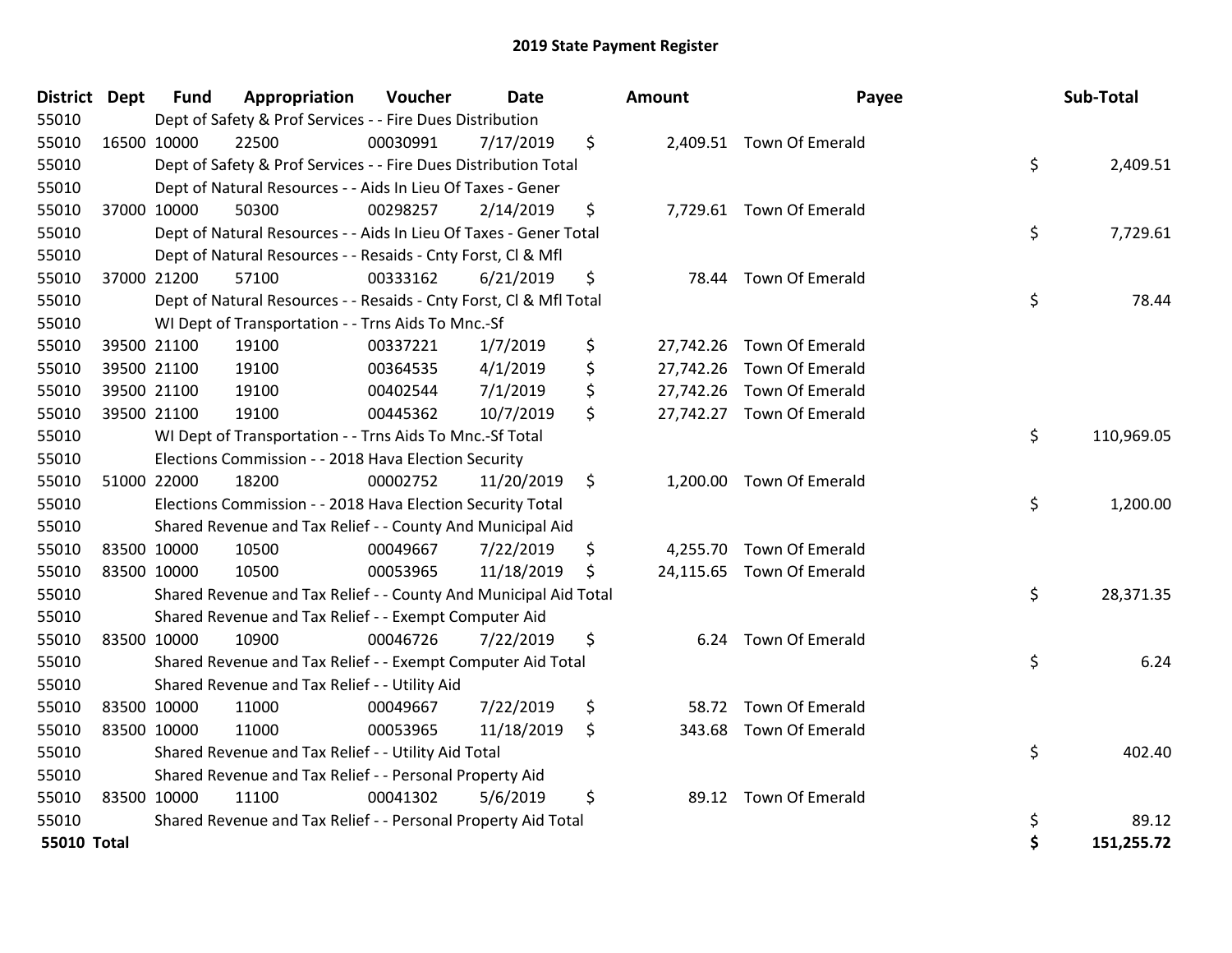| District Dept      | <b>Fund</b> | Appropriation                                                      | Voucher  | <b>Date</b> | <b>Amount</b>   | Payee                          | Sub-Total        |
|--------------------|-------------|--------------------------------------------------------------------|----------|-------------|-----------------|--------------------------------|------------------|
| 55012              |             | Dept of Safety & Prof Services - - Fire Dues Distribution          |          |             |                 |                                |                  |
| 55012              | 16500 10000 | 22500                                                              | 00030817 | 7/17/2019   | \$              | 3,014.87 Town of Erin Prairie  |                  |
| 55012              |             | Dept of Safety & Prof Services - - Fire Dues Distribution Total    |          |             |                 |                                | \$<br>3,014.87   |
| 55012              |             | Dept of Natural Resources - - Aids In Lieu Of Taxes - Gener        |          |             |                 |                                |                  |
| 55012              | 37000 10000 | 50300                                                              | 00298330 | 2/14/2019   | \$<br>16,892.12 | Town of Erin Prairie           |                  |
| 55012              | 37000 10000 | 50300                                                              | 00314112 | 4/19/2019   | \$<br>129.50    | Town of Erin Prairie           |                  |
| 55012              |             | Dept of Natural Resources - - Aids In Lieu Of Taxes - Gener Total  |          |             |                 |                                | \$<br>17,021.62  |
| 55012              |             | Dept of Natural Resources - - Resaids - Cnty Forst, Cl & Mfl       |          |             |                 |                                |                  |
| 55012              | 37000 21200 | 57100                                                              | 00333163 | 6/21/2019   | \$<br>164.92    | Town of Erin Prairie           |                  |
| 55012              |             | Dept of Natural Resources - - Resaids - Cnty Forst, CI & Mfl Total |          |             |                 |                                | \$<br>164.92     |
| 55012              |             | WI Dept of Transportation - - Trns Aids To Mnc.-Sf                 |          |             |                 |                                |                  |
| 55012              | 39500 21100 | 19100                                                              | 00337222 | 1/7/2019    | \$              | 27,873.65 Town of Erin Prairie |                  |
| 55012              | 39500 21100 | 19100                                                              | 00364536 | 4/1/2019    | \$              | 27,873.65 Town of Erin Prairie |                  |
| 55012              | 39500 21100 | 19100                                                              | 00402545 | 7/1/2019    | \$              | 27,873.65 Town of Erin Prairie |                  |
| 55012              | 39500 21100 | 19100                                                              | 00445363 | 10/7/2019   | \$              | 27,873.68 Town of Erin Prairie |                  |
| 55012              |             | WI Dept of Transportation - - Trns Aids To Mnc.-Sf Total           |          |             |                 |                                | \$<br>111,494.63 |
| 55012              |             | Elections Commission - - 2018 Hava Election Security               |          |             |                 |                                |                  |
| 55012              | 51000 22000 | 18200                                                              | 00002678 | 11/18/2019  | \$              | 1,200.00 Town of Erin Prairie  |                  |
| 55012              |             | Elections Commission - - 2018 Hava Election Security Total         |          |             |                 |                                | \$<br>1,200.00   |
| 55012              |             | Shared Revenue and Tax Relief - - County And Municipal Aid         |          |             |                 |                                |                  |
| 55012              | 83500 10000 | 10500                                                              | 00049668 | 7/22/2019   | \$<br>1,379.34  | Town of Erin Prairie           |                  |
| 55012              | 83500 10000 | 10500                                                              | 00053966 | 11/18/2019  | \$              | 7,816.28 Town of Erin Prairie  |                  |
| 55012              |             | Shared Revenue and Tax Relief - - County And Municipal Aid Total   |          |             |                 |                                | \$<br>9,195.62   |
| 55012              |             | Shared Revenue and Tax Relief - - Utility Aid                      |          |             |                 |                                |                  |
| 55012              | 83500 10000 | 11000                                                              | 00049668 | 7/22/2019   | \$<br>30.44     | Town of Erin Prairie           |                  |
| 55012              | 83500 10000 | 11000                                                              | 00053966 | 11/18/2019  | \$<br>173.89    | Town of Erin Prairie           |                  |
| 55012              |             | Shared Revenue and Tax Relief - - Utility Aid Total                |          |             |                 |                                | \$<br>204.33     |
| 55012              |             | Shared Revenue and Tax Relief - - Personal Property Aid            |          |             |                 |                                |                  |
| 55012              | 83500 10000 | 11100                                                              | 00041303 | 5/6/2019    | \$<br>3.26      | Town of Erin Prairie           |                  |
| 55012              |             | Shared Revenue and Tax Relief - - Personal Property Aid Total      |          |             |                 |                                | \$<br>3.26       |
| <b>55012 Total</b> |             |                                                                    |          |             |                 |                                | \$<br>142,299.25 |

| nount     | Payee                       | Sub-Total        |
|-----------|-----------------------------|------------------|
| 3,014.87  | Town of Erin Prairie        | \$<br>3,014.87   |
| 16,892.12 | Town of Erin Prairie        |                  |
|           | 129.50 Town of Erin Prairie |                  |
|           |                             | \$<br>17,021.62  |
| 164.92    | Town of Erin Prairie        |                  |
|           |                             | \$<br>164.92     |
| 27,873.65 | Town of Erin Prairie        |                  |
| 27,873.65 | Town of Erin Prairie        |                  |
| 27,873.65 | Town of Erin Prairie        |                  |
| 27,873.68 | Town of Erin Prairie        |                  |
|           |                             | \$<br>111,494.63 |
| 1,200.00  | Town of Erin Prairie        | \$<br>1,200.00   |
|           |                             |                  |
| 1,379.34  | Town of Erin Prairie        |                  |
| 7,816.28  | Town of Erin Prairie        |                  |
|           |                             | \$<br>9,195.62   |
|           | 30.44 Town of Erin Prairie  |                  |
| 173.89    | Town of Erin Prairie        |                  |
|           |                             | \$<br>204.33     |
| 3.26      | Town of Erin Prairie        |                  |
|           |                             | \$<br>3.26       |
|           |                             | \$<br>142,299.25 |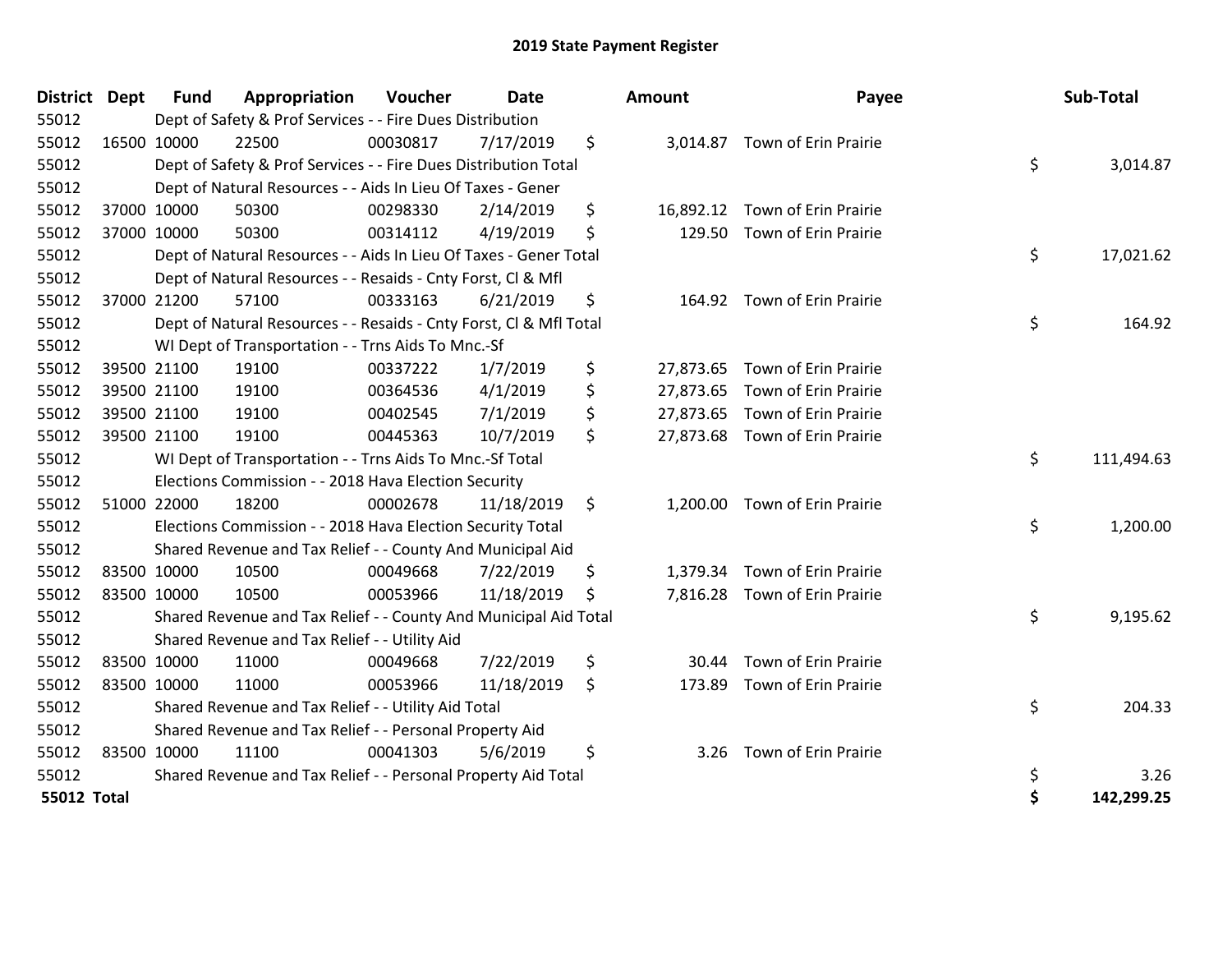| District           | <b>Dept</b> | <b>Fund</b> | Appropriation                                                         | Voucher  | <b>Date</b> | <b>Amount</b>   |                           | Payee | Sub-Total  |
|--------------------|-------------|-------------|-----------------------------------------------------------------------|----------|-------------|-----------------|---------------------------|-------|------------|
| 55014              |             |             | Dept of Safety & Prof Services - - Fire Dues Distribution             |          |             |                 |                           |       |            |
| 55014              |             | 16500 10000 | 22500                                                                 | 00031156 | 7/17/2019   | \$              | 1,876.10 Forest, Town of  |       |            |
| 55014              |             |             | Dept of Safety & Prof Services - - Fire Dues Distribution Total       |          |             |                 |                           | \$    | 1,876.10   |
| 55014              |             |             | Dept of Natural Resources - - Resaids - Cnty Forst, Cl & Mfl          |          |             |                 |                           |       |            |
| 55014              |             | 37000 21200 | 57100                                                                 | 00333164 | 6/21/2019   | \$<br>326.55    | Forest, Town of           |       |            |
| 55014              |             |             | Dept of Natural Resources - - Resaids - Cnty Forst, Cl & Mfl Total    |          |             |                 |                           | \$    | 326.55     |
| 55014              |             |             | Dept of Natural Resources - - Fin Asst For Responsible Units          |          |             |                 |                           |       |            |
| 55014              |             | 37000 27400 | 67000                                                                 | 00322795 | 5/22/2019   | \$              | 554.73 Forest, Town of    |       |            |
| 55014              |             |             | Dept of Natural Resources - - Fin Asst For Responsible Units Total    |          |             |                 |                           | \$    | 554.73     |
| 55014              |             |             | WI Dept of Transportation - - Trns Aids To Mnc.-Sf                    |          |             |                 |                           |       |            |
| 55014              |             | 39500 21100 | 19100                                                                 | 00337223 | 1/7/2019    | \$<br>27,622.81 | Forest, Town of           |       |            |
| 55014              |             | 39500 21100 | 19100                                                                 | 00364537 | 4/1/2019    | \$<br>27,622.81 | Forest, Town of           |       |            |
| 55014              |             | 39500 21100 | 19100                                                                 | 00402546 | 7/1/2019    | \$<br>27,622.81 | Forest, Town of           |       |            |
| 55014              |             | 39500 21100 | 19100                                                                 | 00445364 | 10/7/2019   | \$              | 27,622.82 Forest, Town of |       |            |
| 55014              |             |             | WI Dept of Transportation - - Trns Aids To Mnc.-Sf Total              |          |             |                 |                           | \$    | 110,491.25 |
| 55014              |             |             | Elections Commission - - General Program Ops, GPR                     |          |             |                 |                           |       |            |
| 55014              |             | 51000 10000 | 10100                                                                 | 00001653 | 2/12/2019   | \$              | 138.15 Forest, Town of    |       |            |
| 55014              |             |             | Elections Commission - - General Program Ops, GPR Total               |          |             |                 |                           | \$    | 138.15     |
| 55014              |             |             | Shared Revenue and Tax Relief - - Expenditure Restraint Program       |          |             |                 |                           |       |            |
| 55014              |             | 83500 10000 | 10100                                                                 | 00049669 | 7/22/2019   | \$              | 200.48 Forest, Town of    |       |            |
| 55014              |             |             | Shared Revenue and Tax Relief - - Expenditure Restraint Program Total |          |             |                 |                           | \$    | 200.48     |
| 55014              |             |             | Shared Revenue and Tax Relief - - County And Municipal Aid            |          |             |                 |                           |       |            |
| 55014              |             | 83500 10000 | 10500                                                                 | 00049669 | 7/22/2019   | \$<br>4,622.50  | Forest, Town of           |       |            |
| 55014              |             | 83500 10000 | 10500                                                                 | 00053967 | 11/18/2019  | \$<br>26,194.16 | Forest, Town of           |       |            |
| 55014              |             |             | Shared Revenue and Tax Relief - - County And Municipal Aid Total      |          |             |                 |                           | \$    | 30,816.66  |
| 55014              |             |             | Shared Revenue and Tax Relief - - Exempt Computer Aid                 |          |             |                 |                           |       |            |
| 55014              |             | 83500 10000 | 10900                                                                 | 00046727 | 7/22/2019   | \$<br>33.26     | Forest, Town of           |       |            |
| 55014              |             |             | Shared Revenue and Tax Relief - - Exempt Computer Aid Total           |          |             |                 |                           | \$    | 33.26      |
| 55014              |             |             | Shared Revenue and Tax Relief - - Personal Property Aid               |          |             |                 |                           |       |            |
| 55014              |             | 83500 10000 | 11100                                                                 | 00041304 | 5/6/2019    | \$              | 1,283.24 Forest, Town of  |       |            |
| 55014              |             |             | Shared Revenue and Tax Relief - - Personal Property Aid Total         |          |             |                 |                           | \$    | 1,283.24   |
| <b>55014 Total</b> |             |             |                                                                       |          |             |                 |                           | \$    | 145,720.42 |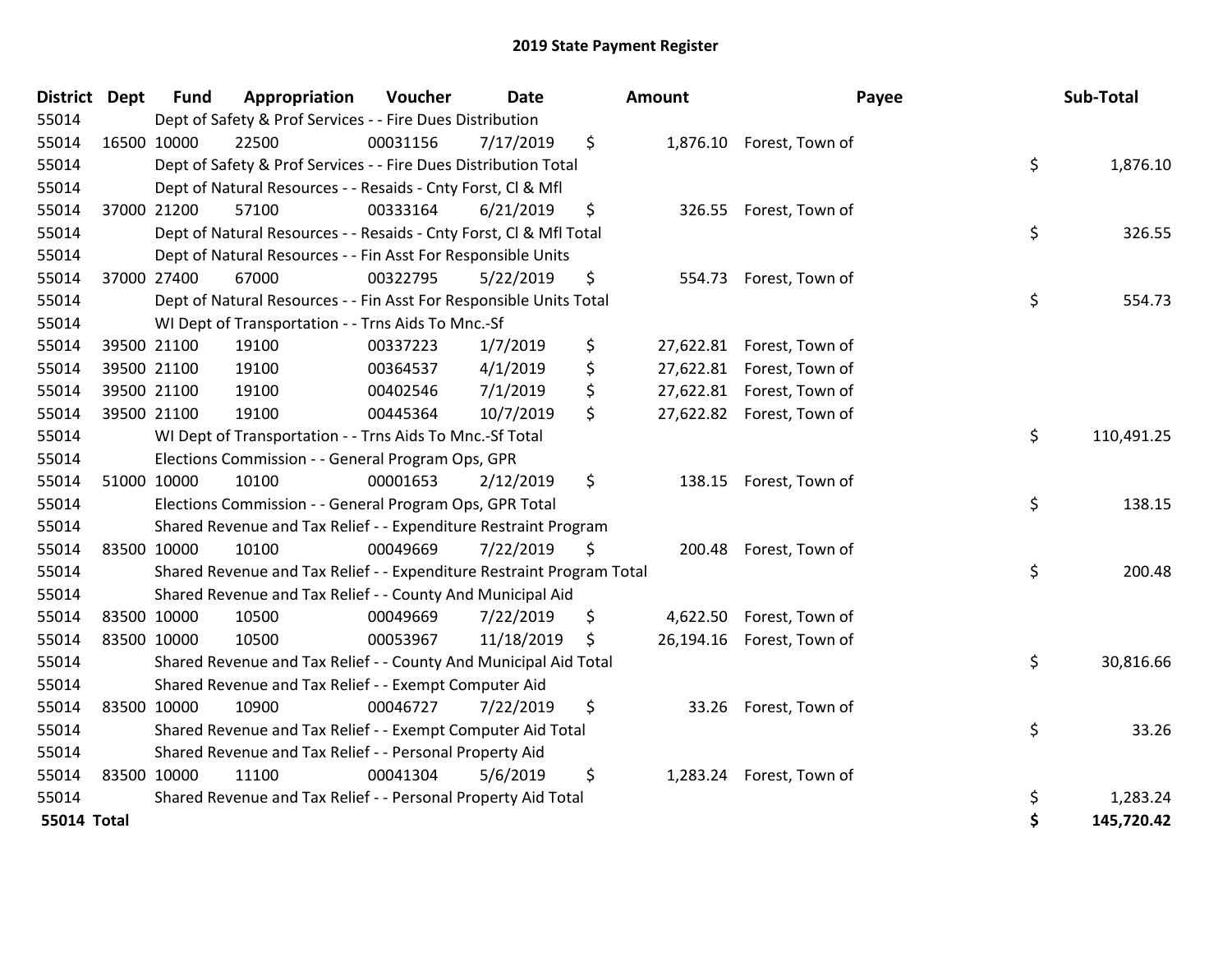| District Dept |             | <b>Fund</b> | Appropriation                                                         | Voucher  | Date       | Amount      | Payee                      | Sub-Total        |
|---------------|-------------|-------------|-----------------------------------------------------------------------|----------|------------|-------------|----------------------------|------------------|
| 55016         |             |             | Dept of Safety & Prof Services - - Fire Dues Distribution             |          |            |             |                            |                  |
| 55016         | 16500 10000 |             | 22500                                                                 | 00031010 | 7/17/2019  | \$          | 2,351.79 Town Of Glenwood  |                  |
| 55016         |             |             | Dept of Safety & Prof Services - - Fire Dues Distribution Total       |          |            |             |                            | \$<br>2,351.79   |
| 55016         |             |             | Dept of Natural Resources - - Resaids - Cnty Forst, Cl & Mfl          |          |            |             |                            |                  |
| 55016         | 37000 21200 |             | 57100                                                                 | 00333165 | 6/21/2019  | \$          | 208.36 Town Of Glenwood    |                  |
| 55016         |             |             | Dept of Natural Resources - - Resaids - Cnty Forst, Cl & Mfl Total    |          |            |             |                            | \$<br>208.36     |
| 55016         |             |             | WI Dept of Transportation - - Trns Aids To Mnc.-Sf                    |          |            |             |                            |                  |
| 55016         |             | 39500 21100 | 19100                                                                 | 00337224 | 1/7/2019   | \$          | 27,670.59 Town Of Glenwood |                  |
| 55016         | 39500 21100 |             | 19100                                                                 | 00364538 | 4/1/2019   | \$          | 27,670.59 Town Of Glenwood |                  |
| 55016         |             | 39500 21100 | 19100                                                                 | 00402547 | 7/1/2019   | \$          | 27,670.59 Town Of Glenwood |                  |
| 55016         |             | 39500 21100 | 19100                                                                 | 00445365 | 10/7/2019  | \$          | 27,670.60 Town Of Glenwood |                  |
| 55016         |             |             | WI Dept of Transportation - - Trns Aids To Mnc.-Sf Total              |          |            |             |                            | \$<br>110,682.37 |
| 55016         |             |             | Elections Commission - - 2018 Hava Election Security                  |          |            |             |                            |                  |
| 55016         | 51000 22000 |             | 18200                                                                 | 00002384 | 11/13/2019 | \$          | 1,200.00 Town Of Glenwood  |                  |
| 55016         |             |             | Elections Commission - - 2018 Hava Election Security Total            |          |            |             |                            | \$<br>1,200.00   |
| 55016         |             |             | Shared Revenue and Tax Relief - - Expenditure Restraint Program       |          |            |             |                            |                  |
| 55016         | 83500 10000 |             | 10100                                                                 | 00049670 | 7/22/2019  | \$          | 3,736.50 Town Of Glenwood  |                  |
| 55016         |             |             | Shared Revenue and Tax Relief - - Expenditure Restraint Program Total |          |            |             |                            | \$<br>3,736.50   |
| 55016         |             |             | Shared Revenue and Tax Relief - - County And Municipal Aid            |          |            |             |                            |                  |
| 55016         | 83500 10000 |             | 10500                                                                 | 00049670 | 7/22/2019  | \$          | 5,815.24 Town Of Glenwood  |                  |
| 55016         | 83500 10000 |             | 10500                                                                 | 00053968 | 11/18/2019 | \$          | 32,953.04 Town Of Glenwood |                  |
| 55016         |             |             | Shared Revenue and Tax Relief - - County And Municipal Aid Total      |          |            |             |                            | \$<br>38,768.28  |
| 55016         |             |             | Shared Revenue and Tax Relief - - Exempt Computer Aid                 |          |            |             |                            |                  |
| 55016         | 83500 10000 |             | 10900                                                                 | 00046728 | 7/22/2019  | \$<br>5.19  | Town Of Glenwood           |                  |
| 55016         |             |             | Shared Revenue and Tax Relief - - Exempt Computer Aid Total           |          |            |             |                            | \$<br>5.19       |
| 55016         |             |             | Shared Revenue and Tax Relief - - Utility Aid                         |          |            |             |                            |                  |
| 55016         | 83500 10000 |             | 11000                                                                 | 00049670 | 7/22/2019  | \$<br>41.25 | Town Of Glenwood           |                  |
| 55016         | 83500 10000 |             | 11000                                                                 | 00053968 | 11/18/2019 | \$          | 241.40 Town Of Glenwood    |                  |
| 55016         |             |             | Shared Revenue and Tax Relief - - Utility Aid Total                   |          |            |             |                            | \$<br>282.65     |
| 55016         |             |             | Shared Revenue and Tax Relief - - Personal Property Aid               |          |            |             |                            |                  |
| 55016         | 83500 10000 |             | 11100                                                                 | 00041305 | 5/6/2019   | \$          | 138.91 Town Of Glenwood    |                  |
| 55016         |             |             | Shared Revenue and Tax Relief - - Personal Property Aid Total         |          |            |             |                            | \$<br>138.91     |
| 55016 Total   |             |             |                                                                       |          |            |             |                            | \$<br>157,374.05 |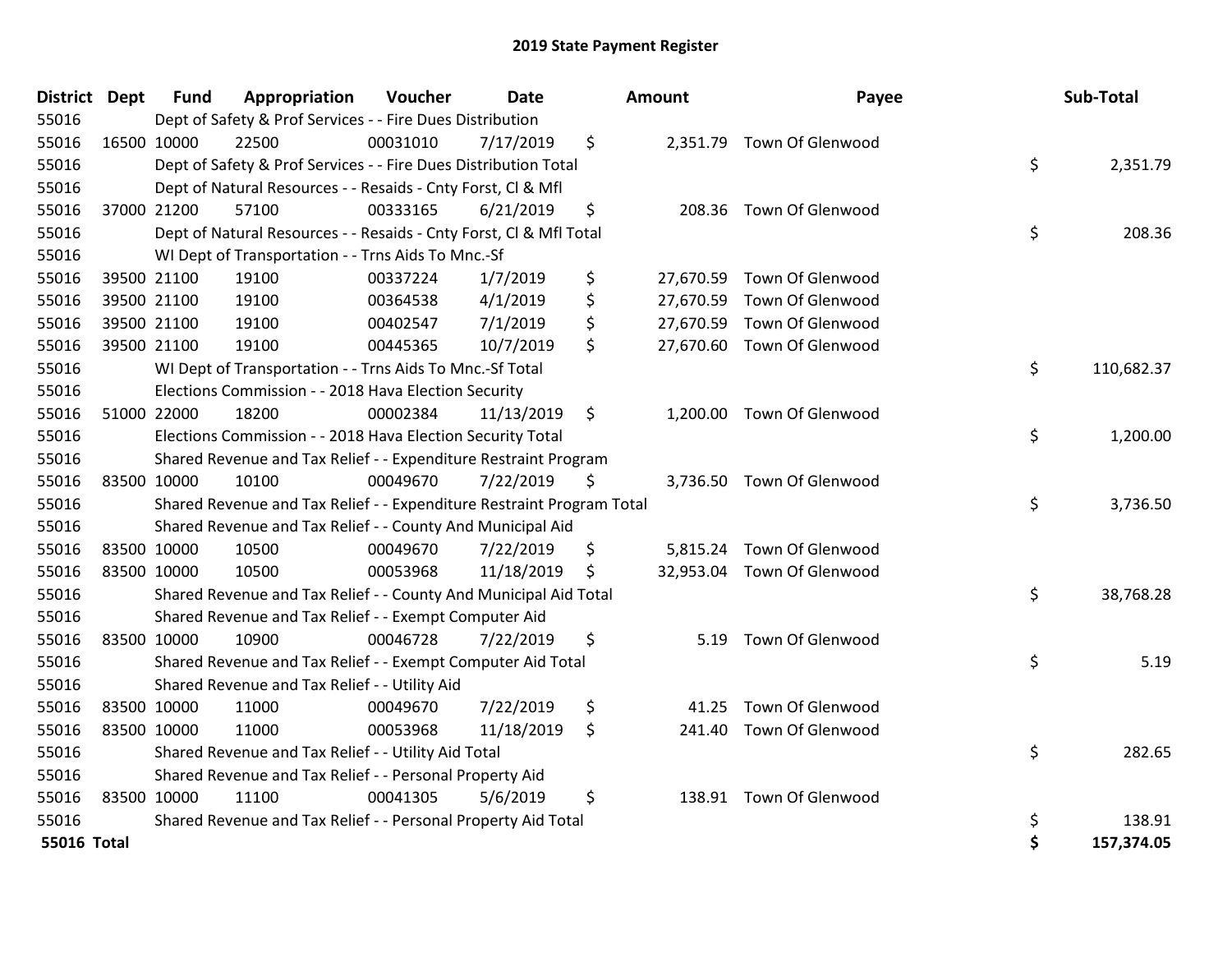| District           | <b>Dept</b> | <b>Fund</b> | Appropriation                                                      | Voucher  | <b>Date</b> | <b>Amount</b>   | Payee                     | Sub-Total        |
|--------------------|-------------|-------------|--------------------------------------------------------------------|----------|-------------|-----------------|---------------------------|------------------|
| 55018              |             |             | Dept of Safety & Prof Services - - Fire Dues Distribution          |          |             |                 |                           |                  |
| 55018              | 16500 10000 |             | 22500                                                              | 00030185 | 7/16/2019   | \$              | 10,118.37 Town Of Hammond |                  |
| 55018              |             |             | Dept of Safety & Prof Services - - Fire Dues Distribution Total    |          |             |                 |                           | \$<br>10,118.37  |
| 55018              |             |             | Dept of Natural Resources - - Resaids - Cnty Forst, CI & Mfl       |          |             |                 |                           |                  |
| 55018              | 37000 21200 |             | 57100                                                              | 00333166 | 6/21/2019   | \$<br>35.94     | <b>Town Of Hammond</b>    |                  |
| 55018              |             |             | Dept of Natural Resources - - Resaids - Cnty Forst, CI & Mfl Total |          |             |                 |                           | \$<br>35.94      |
| 55018              |             |             | WI Dept of Transportation - - Trns Aids To Mnc.-Sf                 |          |             |                 |                           |                  |
| 55018              | 39500 21100 |             | 19100                                                              | 00337225 | 1/7/2019    | \$<br>35,339.28 | <b>Town Of Hammond</b>    |                  |
| 55018              | 39500 21100 |             | 19100                                                              | 00364539 | 4/1/2019    | \$<br>35,339.28 | <b>Town Of Hammond</b>    |                  |
| 55018              | 39500 21100 |             | 19100                                                              | 00402548 | 7/1/2019    | \$              | 35,339.28 Town Of Hammond |                  |
| 55018              | 39500 21100 |             | 19100                                                              | 00445366 | 10/7/2019   | \$              | 35,339.29 Town Of Hammond |                  |
| 55018              |             |             | WI Dept of Transportation - - Trns Aids To Mnc.-Sf Total           |          |             |                 |                           | \$<br>141,357.13 |
| 55018              |             |             | Shared Revenue and Tax Relief - - County And Municipal Aid         |          |             |                 |                           |                  |
| 55018              | 83500 10000 |             | 10500                                                              | 00049671 | 7/22/2019   | \$<br>1,597.79  | <b>Town Of Hammond</b>    |                  |
| 55018              | 83500 10000 |             | 10500                                                              | 00053969 | 11/18/2019  | \$              | 9,054.16 Town Of Hammond  |                  |
| 55018              |             |             | Shared Revenue and Tax Relief - - County And Municipal Aid Total   |          |             |                 |                           | \$<br>10,651.95  |
| 55018              |             |             | Shared Revenue and Tax Relief - - Exempt Computer Aid              |          |             |                 |                           |                  |
| 55018              | 83500 10000 |             | 10900                                                              | 00046729 | 7/22/2019   | \$<br>38.45     | Town Of Hammond           |                  |
| 55018              |             |             | Shared Revenue and Tax Relief - - Exempt Computer Aid Total        |          |             |                 |                           | \$<br>38.45      |
| 55018              |             |             | Shared Revenue and Tax Relief - - Utility Aid                      |          |             |                 |                           |                  |
| 55018              |             | 83500 10000 | 11000                                                              | 00049671 | 7/22/2019   | \$<br>6.20      | Town Of Hammond           |                  |
| 55018              |             |             | Shared Revenue and Tax Relief - - Utility Aid Total                |          |             |                 |                           | \$<br>6.20       |
| 55018              |             |             | Shared Revenue and Tax Relief - - Personal Property Aid            |          |             |                 |                           |                  |
| 55018              | 83500 10000 |             | 11100                                                              | 00041306 | 5/6/2019    | \$<br>930.19    | <b>Town Of Hammond</b>    |                  |
| 55018              |             |             | Shared Revenue and Tax Relief - - Personal Property Aid Total      |          |             |                 |                           | \$<br>930.19     |
| <b>55018 Total</b> |             |             |                                                                    |          |             |                 |                           | \$<br>163,138.23 |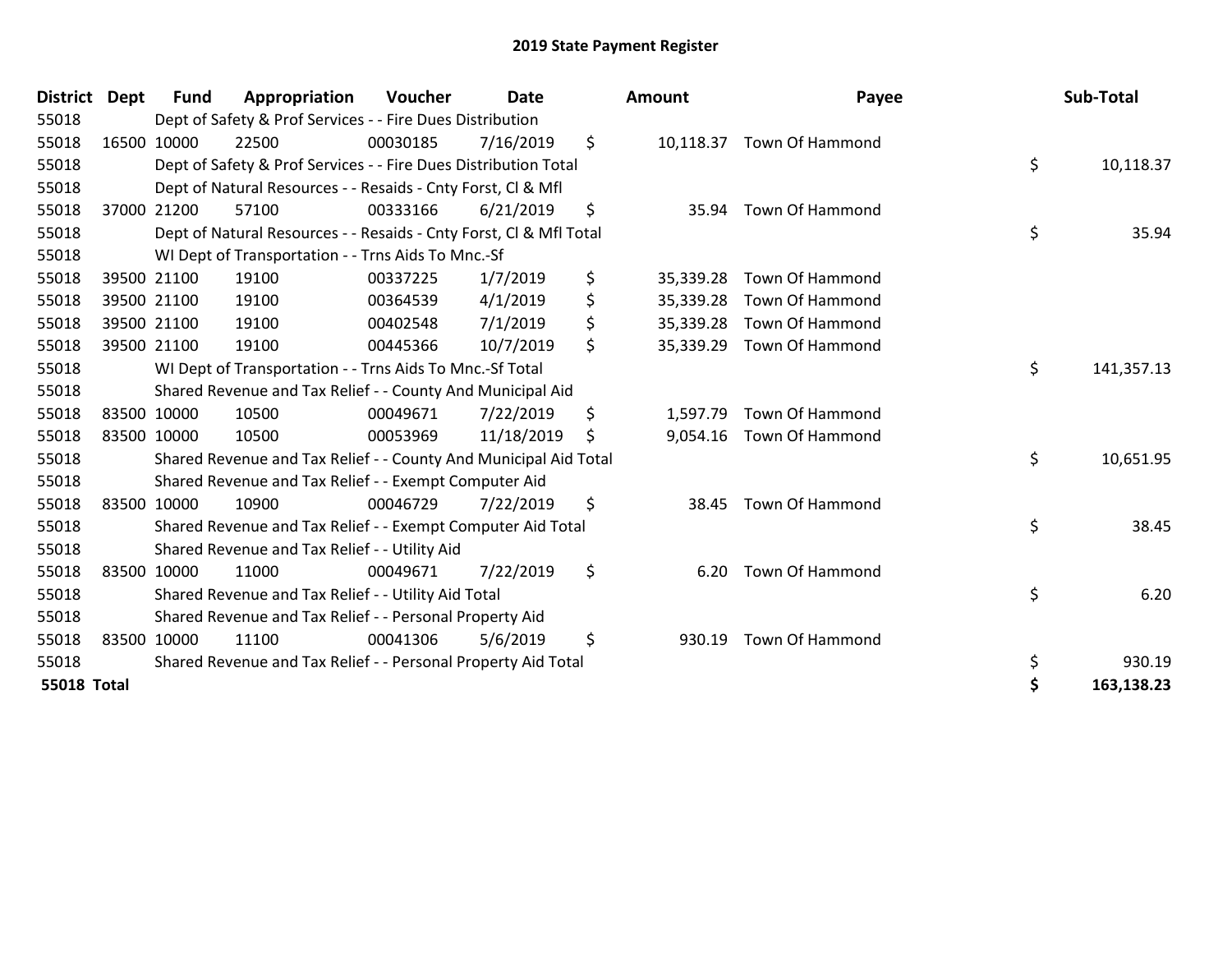| <b>District Dept</b> |             | <b>Fund</b> | Appropriation                                                      | Voucher  | Date       | Amount         | Payee                    | Sub-Total        |
|----------------------|-------------|-------------|--------------------------------------------------------------------|----------|------------|----------------|--------------------------|------------------|
| 55020                |             |             | Dept of Safety & Prof Services - - Fire Dues Distribution          |          |            |                |                          |                  |
| 55020                | 16500 10000 |             | 22500                                                              | 00029901 | 7/12/2019  | \$             | 46,389.76 Town Of Hudson |                  |
| 55020                |             |             | Dept of Safety & Prof Services - - Fire Dues Distribution Total    |          |            |                |                          | \$<br>46,389.76  |
| 55020                |             |             | Dept of Natural Resources - - Aids In Lieu Of Taxes - Gener        |          |            |                |                          |                  |
| 55020                | 37000 10000 |             | 50300                                                              | 00298407 | 2/14/2019  | \$             | 23,484.82 Town Of Hudson |                  |
| 55020                | 37000 10000 |             | 50300                                                              | 00314906 | 4/19/2019  | \$             | 1,138.01 Town Of Hudson  |                  |
| 55020                |             |             | Dept of Natural Resources - - Aids In Lieu Of Taxes - Gener Total  |          |            |                |                          | \$<br>24,622.83  |
| 55020                |             |             | Dept of Natural Resources - - Resaids - Cnty Forst, Cl & Mfl       |          |            |                |                          |                  |
| 55020                | 37000 21200 |             | 57100                                                              | 00333167 | 6/21/2019  | \$             | 32.45 Town Of Hudson     |                  |
| 55020                |             |             | Dept of Natural Resources - - Resaids - Cnty Forst, Cl & Mfl Total |          |            |                |                          | \$<br>32.45      |
| 55020                |             |             | Dept of Natural Resources - - Aids In Lieu Of Taxes - Sum S        |          |            |                |                          |                  |
| 55020                | 37000 21200 |             | 57900                                                              | 00314905 | 4/19/2019  | \$             | 56.67 Town Of Hudson     |                  |
| 55020                |             |             | Dept of Natural Resources - - Aids In Lieu Of Taxes - Sum S Total  |          |            |                |                          | \$<br>56.67      |
| 55020                |             |             | WI Dept of Transportation - - Trns Aids To Mnc.-Sf                 |          |            |                |                          |                  |
| 55020                | 39500 21100 |             | 19100                                                              | 00337226 | 1/7/2019   | \$             | 59,133.72 Town Of Hudson |                  |
| 55020                | 39500 21100 |             | 19100                                                              | 00364540 | 4/1/2019   | \$             | 59,133.72 Town Of Hudson |                  |
| 55020                | 39500 21100 |             | 19100                                                              | 00402549 | 7/1/2019   | \$             | 59,133.72 Town Of Hudson |                  |
| 55020                | 39500 21100 |             | 19100                                                              | 00445367 | 10/7/2019  | \$             | 59,133.73 Town Of Hudson |                  |
| 55020                |             |             | WI Dept of Transportation - - Trns Aids To Mnc.-Sf Total           |          |            |                |                          | \$<br>236,534.89 |
| 55020                |             |             | Elections Commission - - 2018 Hava Election Security               |          |            |                |                          |                  |
| 55020                | 51000 22000 |             | 18200                                                              | 00002478 | 11/14/2019 | \$             | 1,100.00 Town Of Hudson  |                  |
| 55020                |             |             | Elections Commission - - 2018 Hava Election Security Total         |          |            |                |                          | \$<br>1,100.00   |
| 55020                |             |             | Shared Revenue and Tax Relief - - County And Municipal Aid         |          |            |                |                          |                  |
| 55020                |             | 83500 10000 | 10500                                                              | 00049672 | 7/22/2019  | \$             | 9,714.11 Town Of Hudson  |                  |
| 55020                | 83500 10000 |             | 10500                                                              | 00053970 | 11/18/2019 | \$             | 55,046.64 Town Of Hudson |                  |
| 55020                |             |             | Shared Revenue and Tax Relief - - County And Municipal Aid Total   |          |            |                |                          | \$<br>64,760.75  |
| 55020                |             |             | Shared Revenue and Tax Relief - - Exempt Computer Aid              |          |            |                |                          |                  |
| 55020                |             | 83500 10000 | 10900                                                              | 00046730 | 7/22/2019  | \$             | 297.22 Town Of Hudson    |                  |
| 55020                |             |             | Shared Revenue and Tax Relief - - Exempt Computer Aid Total        |          |            |                |                          | \$<br>297.22     |
| 55020                |             |             | Shared Revenue and Tax Relief - - Utility Aid                      |          |            |                |                          |                  |
| 55020                | 83500 10000 |             | 11000                                                              | 00049672 | 7/22/2019  | \$             | 903.50 Town Of Hudson    |                  |
| 55020                | 83500 10000 |             | 11000                                                              | 00053970 | 11/18/2019 | \$<br>9,184.28 | Town Of Hudson           |                  |
| 55020                |             |             | Shared Revenue and Tax Relief - - Utility Aid Total                |          |            |                |                          | \$<br>10,087.78  |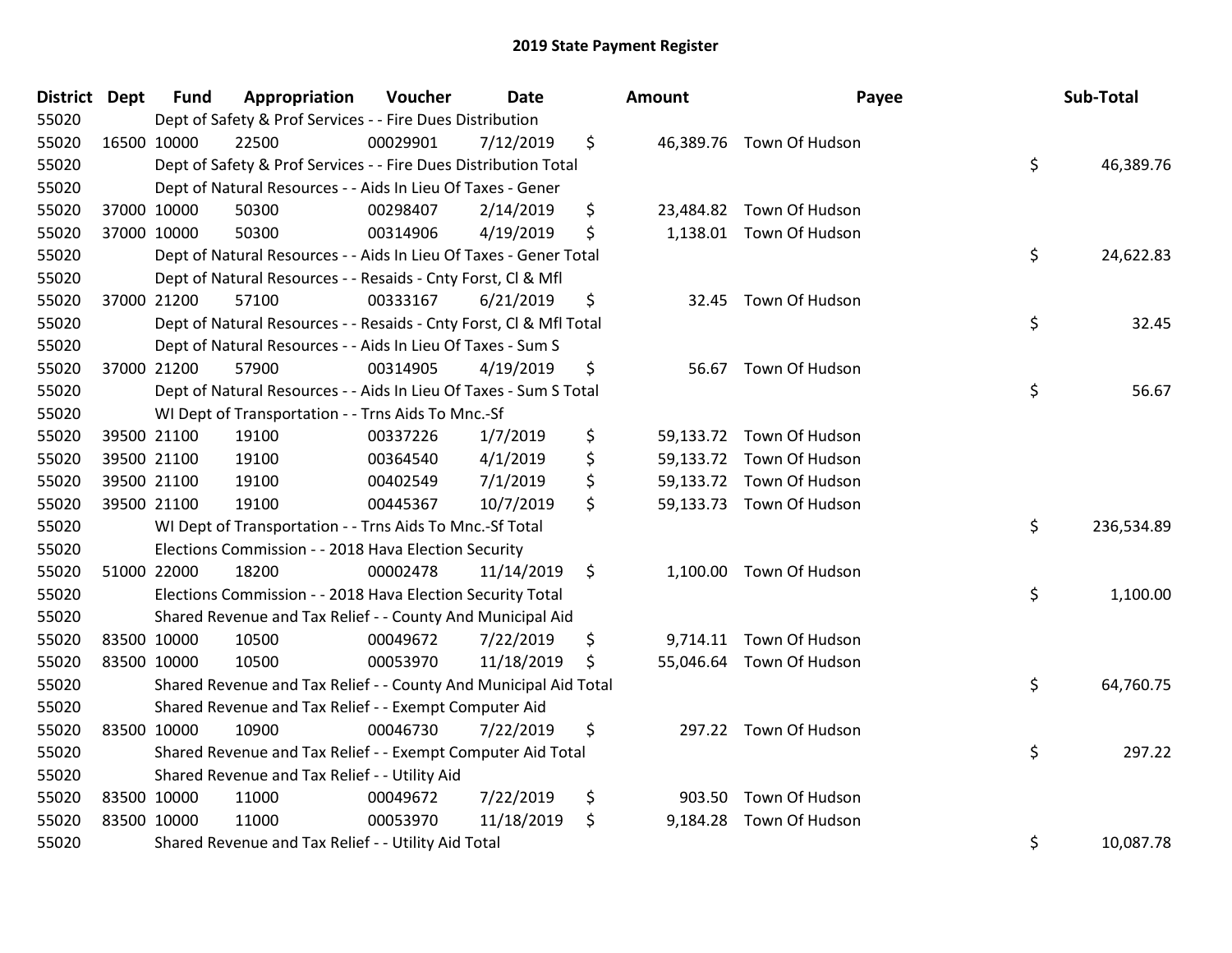| District Dept | Fund        | Appropriation                                                       | Voucher  | Date      | <b>Amount</b> | Payee                   | Sub-Total  |
|---------------|-------------|---------------------------------------------------------------------|----------|-----------|---------------|-------------------------|------------|
| 55020         |             | Shared Revenue and Tax Relief - - Personal Property Aid             |          |           |               |                         |            |
| 55020         | 83500 10000 | 11100                                                               | 00041307 | 5/6/2019  |               | 3,512.62 Town Of Hudson |            |
| 55020         |             | Shared Revenue and Tax Relief - - Personal Property Aid Total       |          |           |               |                         | 3,512.62   |
| 55020         |             | Shared Revenue and Tax Relief - - Payments For Municipal Svcs       |          |           |               |                         |            |
| 55020         | 83500 10000 | 50100                                                               | 00038007 | 1/31/2019 | 311.89        | Town Of Hudson          |            |
| 55020         |             | Shared Revenue and Tax Relief - - Payments For Municipal Svcs Total |          |           |               |                         | 311.89     |
| 55020 Total   |             |                                                                     |          |           |               |                         | 387,706.86 |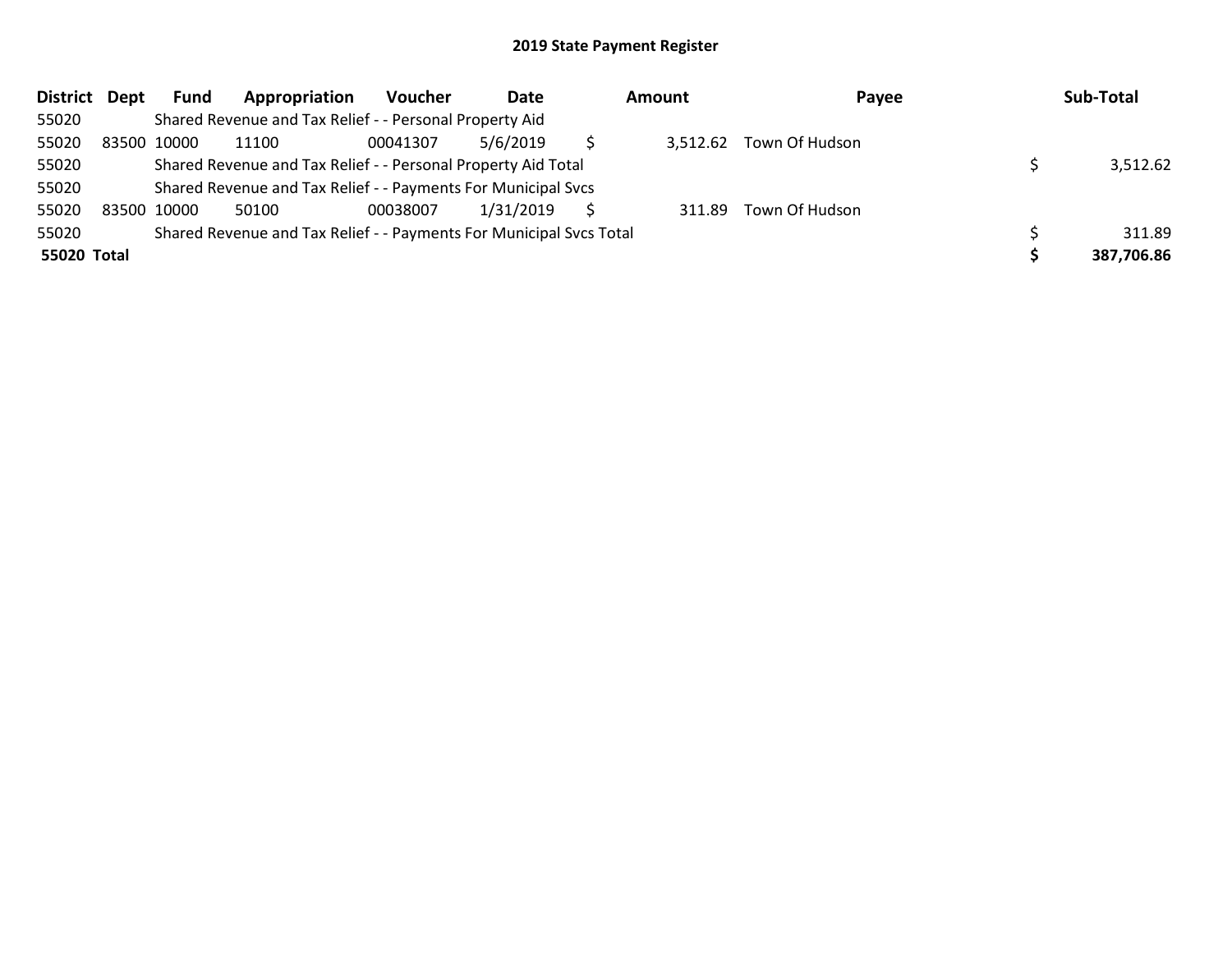| <b>District Dept</b> | Fund        | Appropriation                                                      | Voucher  | <b>Date</b> | <b>Amount</b>   | Payee                          | <b>Sub-Total</b> |
|----------------------|-------------|--------------------------------------------------------------------|----------|-------------|-----------------|--------------------------------|------------------|
| 55022                |             | Dept of Safety & Prof Services - - Fire Dues Distribution          |          |             |                 |                                |                  |
| 55022                | 16500 10000 | 22500                                                              | 00030236 | 7/16/2019   | \$              | 8,982.78 Town Of Kinnickinnic  |                  |
| 55022                |             | Dept of Safety & Prof Services - - Fire Dues Distribution Total    |          |             |                 |                                | \$<br>8,982.78   |
| 55022                |             | Dept of Natural Resources - - Aids In Lieu Of Taxes - Gener        |          |             |                 |                                |                  |
| 55022                | 37000 10000 | 50300                                                              | 00298302 | 2/14/2019   | \$<br>38,488.39 | Town Of Kinnickinnic           |                  |
| 55022                | 37000 10000 | 50300                                                              | 00313836 | 4/19/2019   | \$<br>180.30    | Town Of Kinnickinnic           |                  |
| 55022                |             | Dept of Natural Resources - - Aids In Lieu Of Taxes - Gener Total  |          |             |                 |                                | \$<br>38,668.69  |
| 55022                |             | Dept of Natural Resources - - Taxes & Assessmts-Conserv Fund       |          |             |                 |                                |                  |
| 55022                | 37000 21200 | 16900                                                              | 00293583 | 1/25/2019   | \$              | 33.17 Town Of Kinnickinnic     |                  |
| 55022                |             | Dept of Natural Resources - - Taxes & Assessmts-Conserv Fund Total |          |             |                 |                                | \$<br>33.17      |
| 55022                |             | Dept of Natural Resources - - Resaids - Cnty Forst, CI & Mfl       |          |             |                 |                                |                  |
| 55022                | 37000 21200 | 57100                                                              | 00333168 | 6/21/2019   | \$              | 167.31 Town Of Kinnickinnic    |                  |
| 55022                |             | Dept of Natural Resources - - Resaids - Cnty Forst, Cl & Mfl Total |          |             |                 |                                | \$<br>167.31     |
| 55022                |             | Dept of Natural Resources - - Aids In Lieu Of Taxes - Sum S        |          |             |                 |                                |                  |
| 55022                | 37000 21200 | 57900                                                              | 00313837 | 4/19/2019   | \$<br>8.30      | <b>Town Of Kinnickinnic</b>    |                  |
| 55022                |             | Dept of Natural Resources - - Aids In Lieu Of Taxes - Sum S Total  |          |             |                 |                                | \$<br>8.30       |
| 55022                |             | WI Dept of Transportation - - Trns Aids To Mnc.-Sf                 |          |             |                 |                                |                  |
| 55022                | 39500 21100 | 19100                                                              | 00337227 | 1/7/2019    | \$              | 26,093.85 Town Of Kinnickinnic |                  |
| 55022                | 39500 21100 | 19100                                                              | 00364541 | 4/1/2019    | \$              | 26,093.85 Town Of Kinnickinnic |                  |
| 55022                | 39500 21100 | 19100                                                              | 00402550 | 7/1/2019    | \$              | 26,093.85 Town Of Kinnickinnic |                  |
| 55022                | 39500 21100 | 19100                                                              | 00445368 | 10/7/2019   | \$              | 26,093.86 Town Of Kinnickinnic |                  |
| 55022                |             | WI Dept of Transportation - - Trns Aids To Mnc.-Sf Total           |          |             |                 |                                | \$<br>104,375.41 |
| 55022                |             | Elections Commission - - 2018 Hava Election Security               |          |             |                 |                                |                  |
| 55022                | 51000 22000 | 18200                                                              | 00002550 | 11/15/2019  | \$<br>100.00    | Town Of Kinnickinnic           |                  |
| 55022                |             | Elections Commission - - 2018 Hava Election Security Total         |          |             |                 |                                | \$<br>100.00     |
| 55022                |             | Shared Revenue and Tax Relief - - County And Municipal Aid         |          |             |                 |                                |                  |
| 55022                | 83500 10000 | 10500                                                              | 00049673 | 7/22/2019   | \$<br>2,490.64  | Town Of Kinnickinnic           |                  |
| 55022                | 83500 10000 | 10500                                                              | 00053971 | 11/18/2019  | \$              | 14,113.62 Town Of Kinnickinnic |                  |
| 55022                |             | Shared Revenue and Tax Relief - - County And Municipal Aid Total   |          |             |                 |                                | \$<br>16,604.26  |
| 55022                |             | Shared Revenue and Tax Relief - - Exempt Computer Aid              |          |             |                 |                                |                  |
| 55022                | 83500 10000 | 10900                                                              | 00046731 | 7/22/2019   | \$<br>4.16      | Town Of Kinnickinnic           |                  |
| 55022                |             | Shared Revenue and Tax Relief - - Exempt Computer Aid Total        |          |             |                 |                                | \$<br>4.16       |
| 55022                |             | Shared Revenue and Tax Relief - - Utility Aid                      |          |             |                 |                                |                  |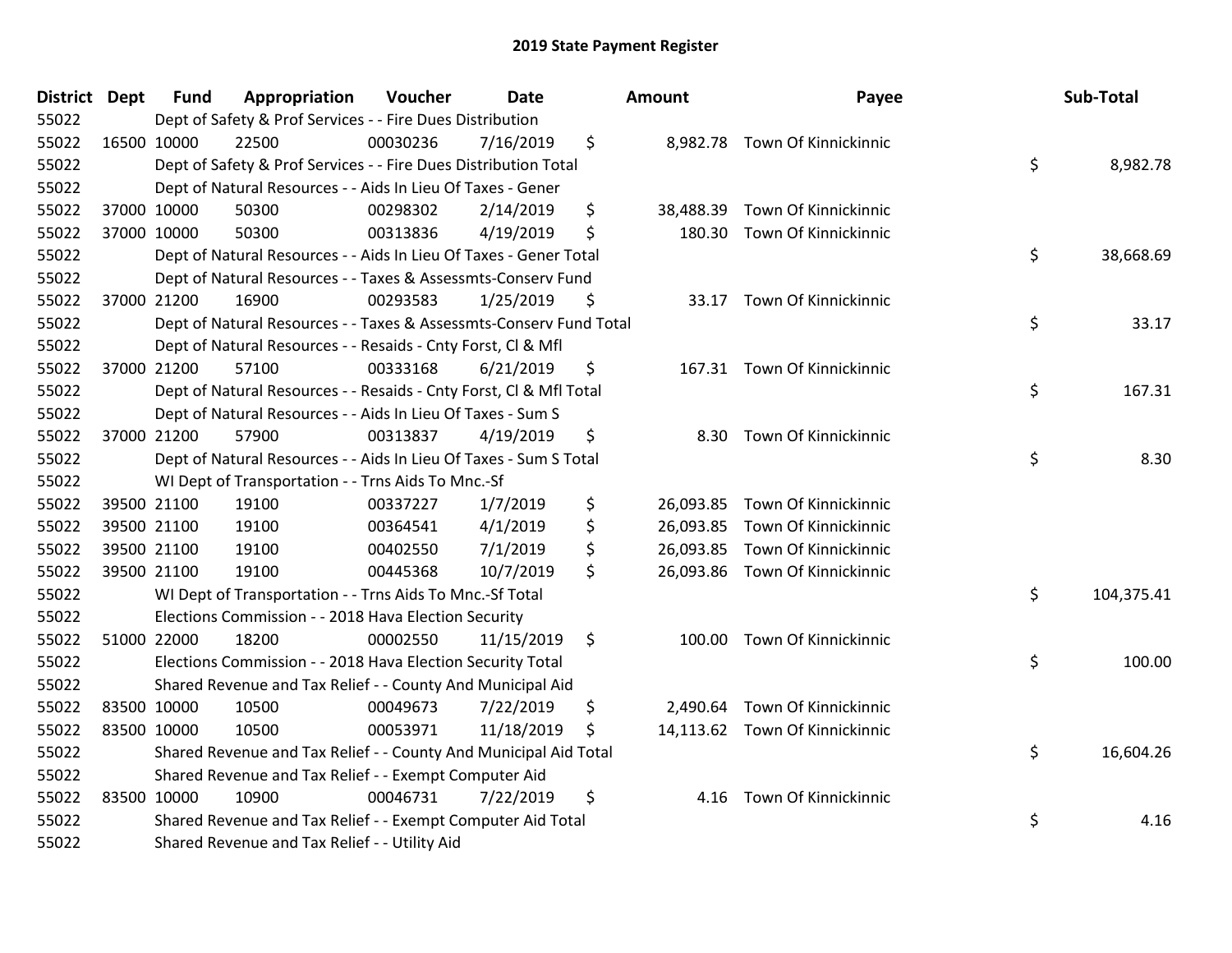| <b>District</b> | Dept        | Fund | Appropriation                                                 | Voucher  | Date       | Amount | Pavee                       | Sub-Total  |
|-----------------|-------------|------|---------------------------------------------------------------|----------|------------|--------|-----------------------------|------------|
| 55022           | 83500 10000 |      | 11000                                                         | 00049673 | 7/22/2019  | 116.12 | Town Of Kinnickinnic        |            |
| 55022           | 83500 10000 |      | 11000                                                         | 00053971 | 11/18/2019 | 677.38 | Town Of Kinnickinnic        |            |
| 55022           |             |      | Shared Revenue and Tax Relief - - Utility Aid Total           |          |            |        |                             | 793.50     |
| 55022           |             |      | Shared Revenue and Tax Relief - - Personal Property Aid       |          |            |        |                             |            |
| 55022           | 83500 10000 |      | 11100                                                         | 00041308 | 5/6/2019   |        | 103.76 Town Of Kinnickinnic |            |
| 55022           |             |      | Shared Revenue and Tax Relief - - Personal Property Aid Total |          |            |        |                             | 103.76     |
| 55022 Total     |             |      |                                                               |          |            |        |                             | 169,841.34 |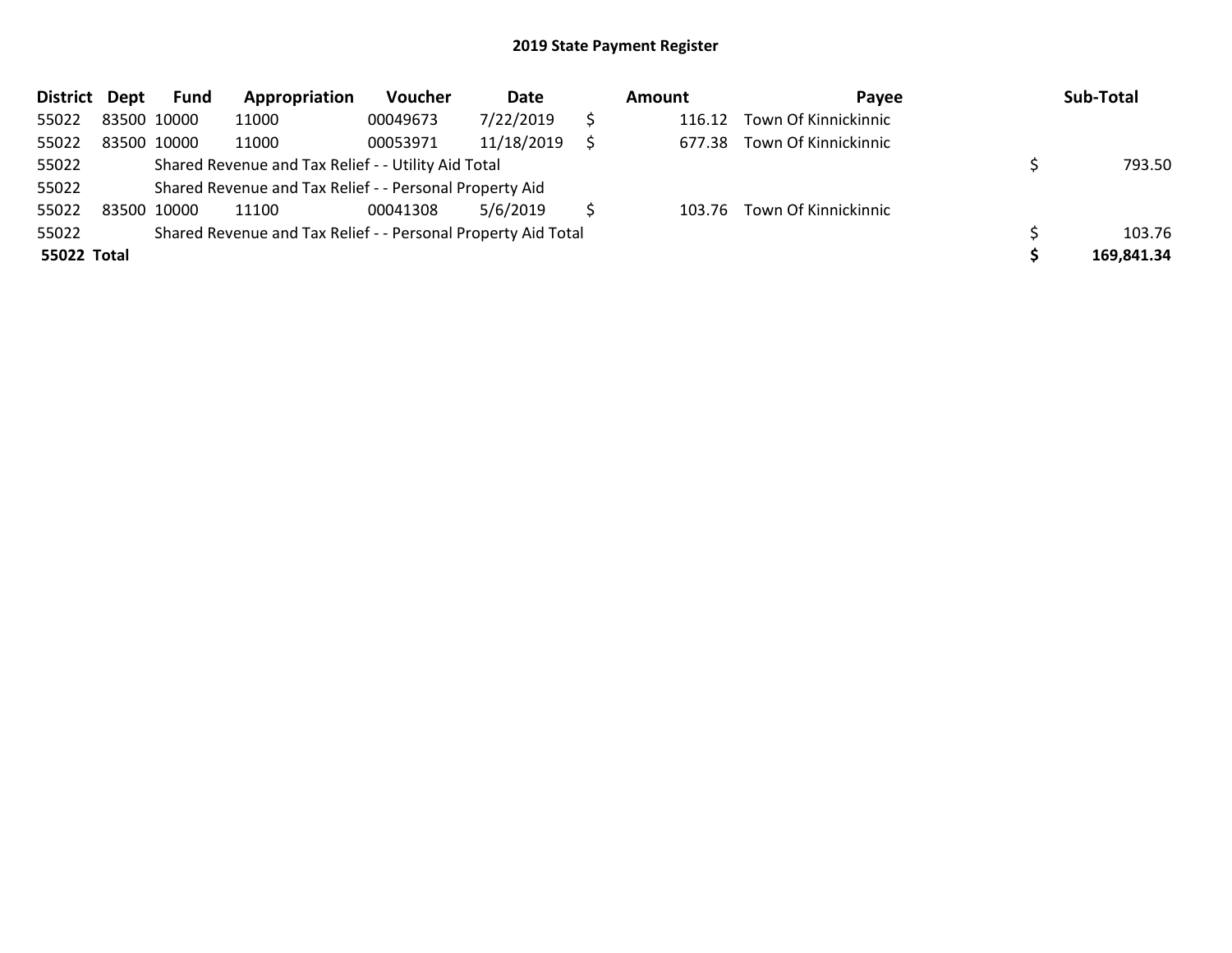| District Dept |       | Fund        | Appropriation                                                      | <b>Voucher</b> | <b>Date</b> |    | <b>Amount</b> | Payee                             | Sub-Total       |
|---------------|-------|-------------|--------------------------------------------------------------------|----------------|-------------|----|---------------|-----------------------------------|-----------------|
| 55024         |       |             | Dept of Safety & Prof Services - - Fire Dues Distribution          |                |             |    |               |                                   |                 |
| 55024         |       | 16500 10000 | 22500                                                              | 00030996       | 7/17/2019   | \$ | 2,389.35      | Town Of Pleasant Valley           |                 |
| 55024         |       |             | Dept of Safety & Prof Services - - Fire Dues Distribution Total    |                |             |    |               |                                   | \$<br>2,389.35  |
| 55024         |       |             | Dept of Natural Resources - - Aids In Lieu Of Taxes - Gener        |                |             |    |               |                                   |                 |
| 55024         | 37000 | 10000       | 50300                                                              | 00304399       | 3/13/2019   | \$ | 3,222.09      | Town Of Pleasant Valley           |                 |
| 55024         |       |             | Dept of Natural Resources - - Aids In Lieu Of Taxes - Gener Total  |                |             |    |               |                                   | \$<br>3,222.09  |
| 55024         |       |             | Dept of Natural Resources - - Resaids - Cnty Forst, CI & Mfl       |                |             |    |               |                                   |                 |
| 55024         |       | 37000 21200 | 57100                                                              | 00333169       | 6/21/2019   | \$ | 31.20         | Town Of Pleasant Valley           |                 |
| 55024         |       |             | Dept of Natural Resources - - Resaids - Cnty Forst, CI & Mfl Total |                |             |    |               |                                   | \$<br>31.20     |
| 55024         |       |             | WI Dept of Transportation - - Trns Aids To Mnc.-Sf                 |                |             |    |               |                                   |                 |
| 55024         |       | 39500 21100 | 19100                                                              | 00337228       | 1/7/2019    | \$ | 11,616.51     | Town Of Pleasant Valley           |                 |
| 55024         |       | 39500 21100 | 19100                                                              | 00364542       | 4/1/2019    | \$ | 11,616.51     | Town Of Pleasant Valley           |                 |
| 55024         |       | 39500 21100 | 19100                                                              | 00402551       | 7/1/2019    | \$ | 11,616.51     | Town Of Pleasant Valley           |                 |
| 55024         |       | 39500 21100 | 19100                                                              | 00445369       | 10/7/2019   | \$ |               | 11,616.52 Town Of Pleasant Valley |                 |
| 55024         |       |             | WI Dept of Transportation - - Trns Aids To Mnc.-Sf Total           |                |             |    |               |                                   | \$<br>46,466.05 |
| 55024         |       |             | Elections Commission - - 2018 Hava Election Security               |                |             |    |               |                                   |                 |
| 55024         |       | 51000 22000 | 18200                                                              | 00002888       | 11/22/2019  | \$ | 1,200.00      | Town Of Pleasant Valley           |                 |
| 55024         |       |             | Elections Commission - - 2018 Hava Election Security Total         |                |             |    |               |                                   | \$<br>1,200.00  |
| 55024         |       |             | Shared Revenue and Tax Relief - - County And Municipal Aid         |                |             |    |               |                                   |                 |
| 55024         |       | 83500 10000 | 10500                                                              | 00049674       | 7/22/2019   | \$ | 1,950.97      | Town Of Pleasant Valley           |                 |
| 55024         |       | 83500 10000 | 10500                                                              | 00053972       | 11/18/2019  | S  | 11,055.48     | Town Of Pleasant Valley           |                 |
| 55024         |       |             | Shared Revenue and Tax Relief - - County And Municipal Aid Total   |                |             |    |               |                                   | \$<br>13,006.45 |
| 55024         |       |             | Shared Revenue and Tax Relief - - Exempt Computer Aid              |                |             |    |               |                                   |                 |
| 55024         | 83500 | 10000       | 10900                                                              | 00046732       | 7/22/2019   | \$ | 1.03          | Town Of Pleasant Valley           |                 |
| 55024         |       |             | Shared Revenue and Tax Relief - - Exempt Computer Aid Total        |                |             |    |               |                                   | \$<br>1.03      |
| 55024 Total   |       |             |                                                                    |                |             |    |               |                                   | 66.316.17       |

| District    | Dept        | <b>Fund</b>                                                        | Appropriation                                               | Voucher  | <b>Date</b> |     | <b>Amount</b> | Payee                             |    | Sub-Total |
|-------------|-------------|--------------------------------------------------------------------|-------------------------------------------------------------|----------|-------------|-----|---------------|-----------------------------------|----|-----------|
| 55024       |             | Dept of Safety & Prof Services - - Fire Dues Distribution          |                                                             |          |             |     |               |                                   |    |           |
| 55024       |             | 16500 10000                                                        | 22500                                                       | 00030996 | 7/17/2019   | \$  |               | 2,389.35 Town Of Pleasant Valley  |    |           |
| 55024       |             | Dept of Safety & Prof Services - - Fire Dues Distribution Total    |                                                             |          |             |     |               |                                   | \$ | 2,389.35  |
| 55024       |             | Dept of Natural Resources - - Aids In Lieu Of Taxes - Gener        |                                                             |          |             |     |               |                                   |    |           |
| 55024       |             | 37000 10000                                                        | 50300                                                       | 00304399 | 3/13/2019   | \$  |               | 3,222.09 Town Of Pleasant Valley  |    |           |
| 55024       |             | Dept of Natural Resources - - Aids In Lieu Of Taxes - Gener Total  |                                                             |          |             |     |               |                                   |    | 3,222.09  |
| 55024       |             | Dept of Natural Resources - - Resaids - Cnty Forst, CI & Mfl       |                                                             |          |             |     |               |                                   |    |           |
| 55024       |             | 37000 21200                                                        | 57100                                                       | 00333169 | 6/21/2019   | \$. | 31.20         | Town Of Pleasant Valley           |    |           |
| 55024       |             | Dept of Natural Resources - - Resaids - Cnty Forst, CI & Mfl Total |                                                             |          |             |     |               |                                   |    | 31.20     |
| 55024       |             |                                                                    | WI Dept of Transportation - - Trns Aids To Mnc.-Sf          |          |             |     |               |                                   |    |           |
| 55024       |             | 39500 21100                                                        | 19100                                                       | 00337228 | 1/7/2019    | \$  |               | 11,616.51 Town Of Pleasant Valley |    |           |
| 55024       |             | 39500 21100                                                        | 19100                                                       | 00364542 | 4/1/2019    | \$  |               | 11,616.51 Town Of Pleasant Valley |    |           |
| 55024       |             | 39500 21100                                                        | 19100                                                       | 00402551 | 7/1/2019    | \$  |               | 11,616.51 Town Of Pleasant Valley |    |           |
| 55024       |             | 39500 21100                                                        | 19100                                                       | 00445369 | 10/7/2019   | \$  |               | 11,616.52 Town Of Pleasant Valley | \$ |           |
| 55024       |             | WI Dept of Transportation - - Trns Aids To Mnc.-Sf Total           |                                                             |          |             |     |               |                                   |    | 46,466.05 |
| 55024       |             | Elections Commission - - 2018 Hava Election Security               |                                                             |          |             |     |               |                                   |    |           |
| 55024       |             | 51000 22000                                                        | 18200                                                       | 00002888 | 11/22/2019  | Ŝ.  | 1,200.00      | Town Of Pleasant Valley           |    |           |
| 55024       |             |                                                                    | Elections Commission - - 2018 Hava Election Security Total  |          |             |     |               |                                   | \$ | 1,200.00  |
| 55024       |             | Shared Revenue and Tax Relief - - County And Municipal Aid         |                                                             |          |             |     |               |                                   |    |           |
| 55024       |             | 83500 10000                                                        | 10500                                                       | 00049674 | 7/22/2019   | \$  | 1,950.97      | Town Of Pleasant Valley           |    |           |
| 55024       | 83500 10000 |                                                                    | 10500                                                       | 00053972 | 11/18/2019  |     |               | 11,055.48 Town Of Pleasant Valley | \$ |           |
| 55024       |             | Shared Revenue and Tax Relief - - County And Municipal Aid Total   |                                                             |          |             |     |               |                                   |    | 13,006.45 |
| 55024       |             | Shared Revenue and Tax Relief - - Exempt Computer Aid              |                                                             |          |             |     |               |                                   |    |           |
| 55024       |             | 83500 10000                                                        | 10900                                                       | 00046732 | 7/22/2019   | \$  | 1.03          | Town Of Pleasant Valley           |    |           |
| 55024       |             |                                                                    | Shared Revenue and Tax Relief - - Exempt Computer Aid Total |          |             |     |               |                                   | \$ | 1.03      |
| 55024 Total |             |                                                                    |                                                             |          |             |     |               |                                   |    | 66,316.17 |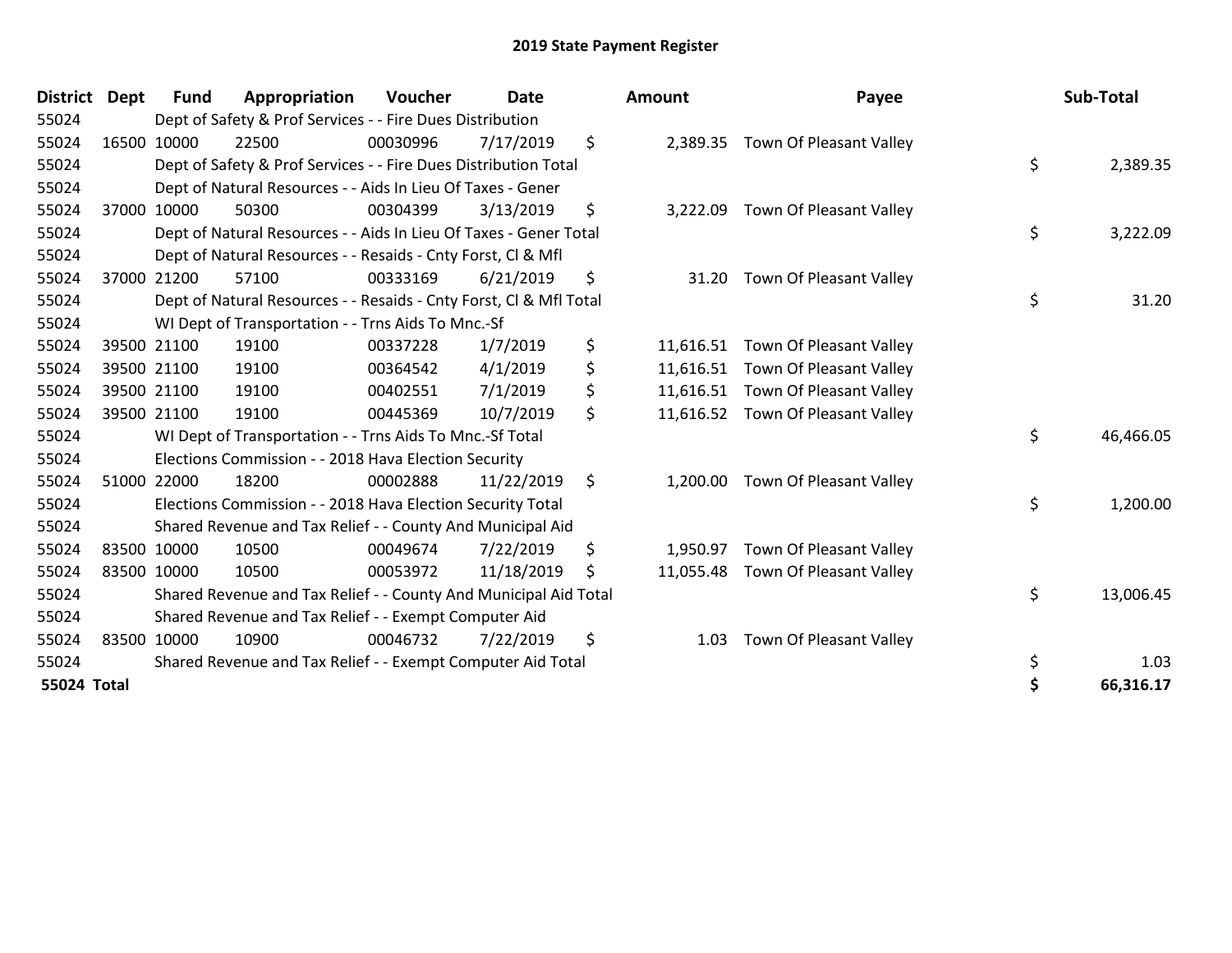| <b>District</b> | <b>Dept</b> | <b>Fund</b>                                                            | Appropriation                                                            | Voucher  | <b>Date</b> |    | Amount    | Payee             |           | Sub-Total  |
|-----------------|-------------|------------------------------------------------------------------------|--------------------------------------------------------------------------|----------|-------------|----|-----------|-------------------|-----------|------------|
| 55026           |             | Dept of Safety & Prof Services - - Fire Dues Distribution              |                                                                          |          |             |    |           |                   |           |            |
| 55026           |             | 16500 10000                                                            | 22500                                                                    | 00030040 | 7/15/2019   | \$ | 17,389.34 | Richmond, Town of |           |            |
| 55026           |             | \$<br>Dept of Safety & Prof Services - - Fire Dues Distribution Total  |                                                                          |          |             |    |           |                   |           | 17,389.34  |
| 55026           |             | Dept of Natural Resources - - Aids In Lieu Of Taxes - Gener            |                                                                          |          |             |    |           |                   |           |            |
| 55026           |             | 37000 10000                                                            | 50300                                                                    | 00298395 | 2/14/2019   | \$ | 5,584.82  | Richmond, Town of |           |            |
| 55026           |             | 37000 10000                                                            | 50300                                                                    | 00314738 | 4/19/2019   | \$ | 124.38    | Richmond, Town of |           |            |
| 55026           |             | Dept of Natural Resources - - Aids In Lieu Of Taxes - Gener Total      |                                                                          |          |             |    |           |                   | \$        | 5,709.20   |
| 55026           |             |                                                                        | Dept of Natural Resources - - Resaids - Cnty Forst, Cl & Mfl             |          |             |    |           |                   |           |            |
| 55026           |             | 37000 21200                                                            | 57100                                                                    | 00333170 | 6/21/2019   | \$ | 20.10     | Richmond, Town of |           |            |
| 55026           |             |                                                                        | \$<br>Dept of Natural Resources - - Resaids - Cnty Forst, Cl & Mfl Total |          |             |    |           |                   |           | 20.10      |
| 55026           |             |                                                                        | WI Dept of Transportation - - Trns Aids To Mnc.-Sf                       |          |             |    |           |                   |           |            |
| 55026           |             | 39500 21100                                                            | 19100                                                                    | 00337229 | 1/7/2019    | \$ | 40,141.17 | Richmond, Town of |           |            |
| 55026           |             | 39500 21100                                                            | 19100                                                                    | 00364543 | 4/1/2019    | \$ | 40,141.17 | Richmond, Town of |           |            |
| 55026           |             | 39500 21100                                                            | 19100                                                                    | 00402552 | 7/1/2019    | \$ | 40,141.17 | Richmond, Town of |           |            |
| 55026           |             | 39500 21100                                                            | 19100                                                                    | 00445370 | 10/7/2019   | \$ | 40,141.18 | Richmond, Town of |           |            |
| 55026           |             | WI Dept of Transportation - - Trns Aids To Mnc.-Sf Total               |                                                                          |          |             |    |           |                   | \$        | 160,564.69 |
| 55026           |             |                                                                        | Elections Commission - - 2018 Hava Election Security                     |          |             |    |           |                   |           |            |
| 55026           |             | 51000 22000                                                            | 18200                                                                    | 00002763 | 11/20/2019  | \$ | 1,200.00  | Richmond, Town of |           |            |
| 55026           |             |                                                                        | Elections Commission - - 2018 Hava Election Security Total               |          |             |    |           |                   | \$        | 1,200.00   |
| 55026           |             | Shared Revenue and Tax Relief - - County And Municipal Aid             |                                                                          |          |             |    |           |                   |           |            |
| 55026           |             | 83500 10000                                                            | 10500                                                                    | 00049675 | 7/22/2019   | \$ | 3,503.89  | Richmond, Town of |           |            |
| 55026           |             | 83500 10000                                                            | 10500                                                                    | 00053973 | 11/18/2019  | \$ | 19,855.36 | Richmond, Town of |           |            |
| 55026           |             | \$<br>Shared Revenue and Tax Relief - - County And Municipal Aid Total |                                                                          |          |             |    |           |                   | 23,359.25 |            |
| 55026           |             | Shared Revenue and Tax Relief - - Exempt Computer Aid                  |                                                                          |          |             |    |           |                   |           |            |
| 55026           |             | 83500 10000                                                            | 10900                                                                    | 00046733 | 7/22/2019   | \$ | 71.70     | Richmond, Town of |           |            |
| 55026           |             | Shared Revenue and Tax Relief - - Exempt Computer Aid Total            |                                                                          |          |             |    |           | \$                | 71.70     |            |
| 55026           |             | Shared Revenue and Tax Relief - - Utility Aid                          |                                                                          |          |             |    |           |                   |           |            |
| 55026           |             | 83500 10000                                                            | 11000                                                                    | 00049675 | 7/22/2019   | \$ | 346.70    | Richmond, Town of |           |            |
| 55026           |             | 83500 10000                                                            | 11000                                                                    | 00053973 | 11/18/2019  | \$ | 2,029.24  | Richmond, Town of |           |            |
| 55026           |             | Shared Revenue and Tax Relief - - Utility Aid Total                    |                                                                          |          |             |    |           |                   | \$        | 2,375.94   |
| 55026           |             | Shared Revenue and Tax Relief - - Personal Property Aid                |                                                                          |          |             |    |           |                   |           |            |
| 55026           |             | 83500 10000                                                            | 11100                                                                    | 00041309 | 5/6/2019    | \$ | 554.42    | Richmond, Town of |           |            |
| 55026           |             | Shared Revenue and Tax Relief - - Personal Property Aid Total          |                                                                          |          |             |    |           | \$                | 554.42    |            |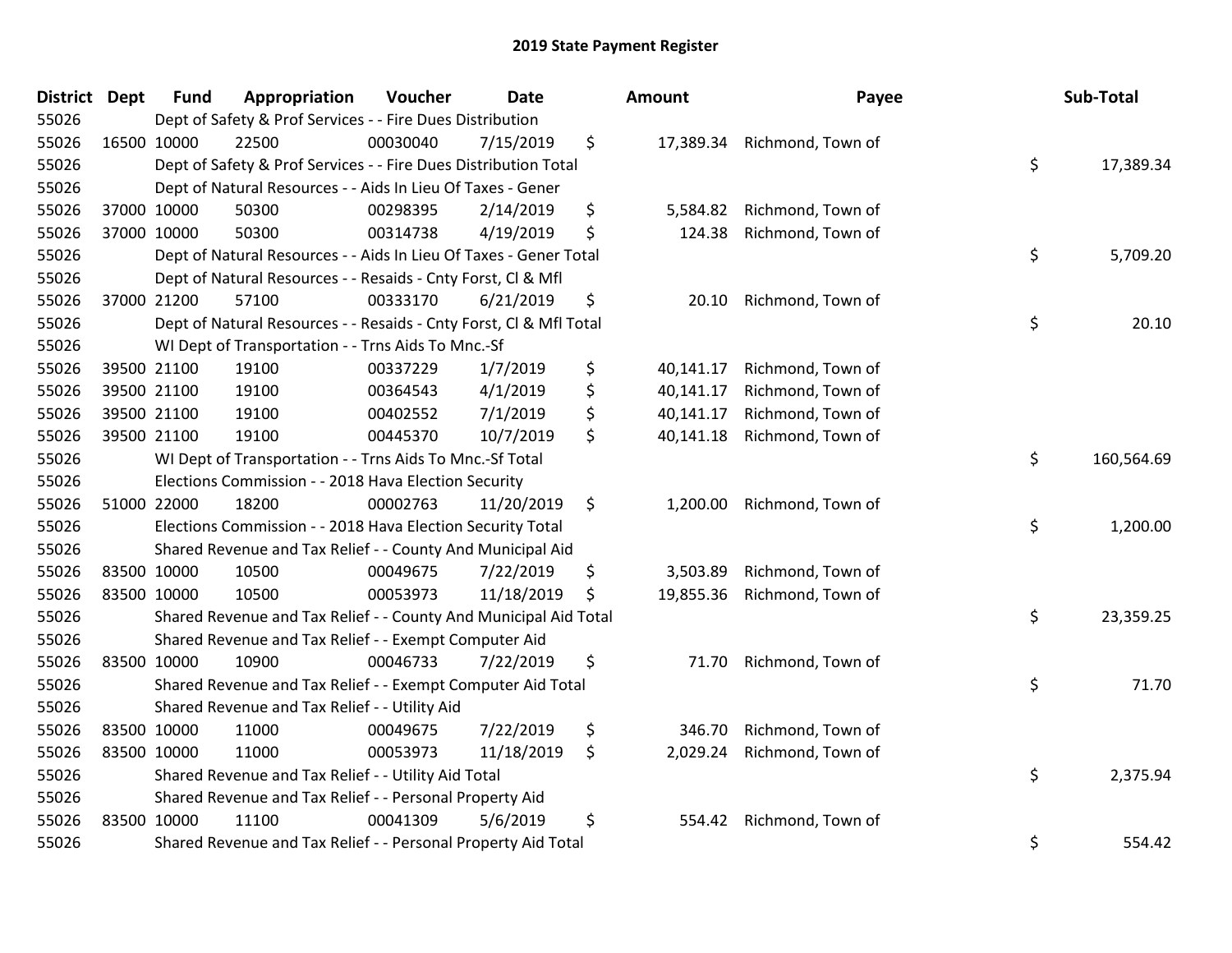| District Dept | Fund        | Appropriation                                                   | Voucher  | Date      | Amount | Payee                      | Sub-Total  |
|---------------|-------------|-----------------------------------------------------------------|----------|-----------|--------|----------------------------|------------|
| 55026         |             | Shared Revenue and Tax Relief - - Lottery & Gaming Credit       |          |           |        |                            |            |
| 55026         | 83500 52100 | 36300                                                           | 00038472 | 3/25/2019 |        | 2,646.15 Richmond, Town of |            |
| 55026         |             | Shared Revenue and Tax Relief - - Lottery & Gaming Credit Total |          |           |        |                            | 2.646.15   |
| 55026 Total   |             |                                                                 |          |           |        |                            | 213,890.79 |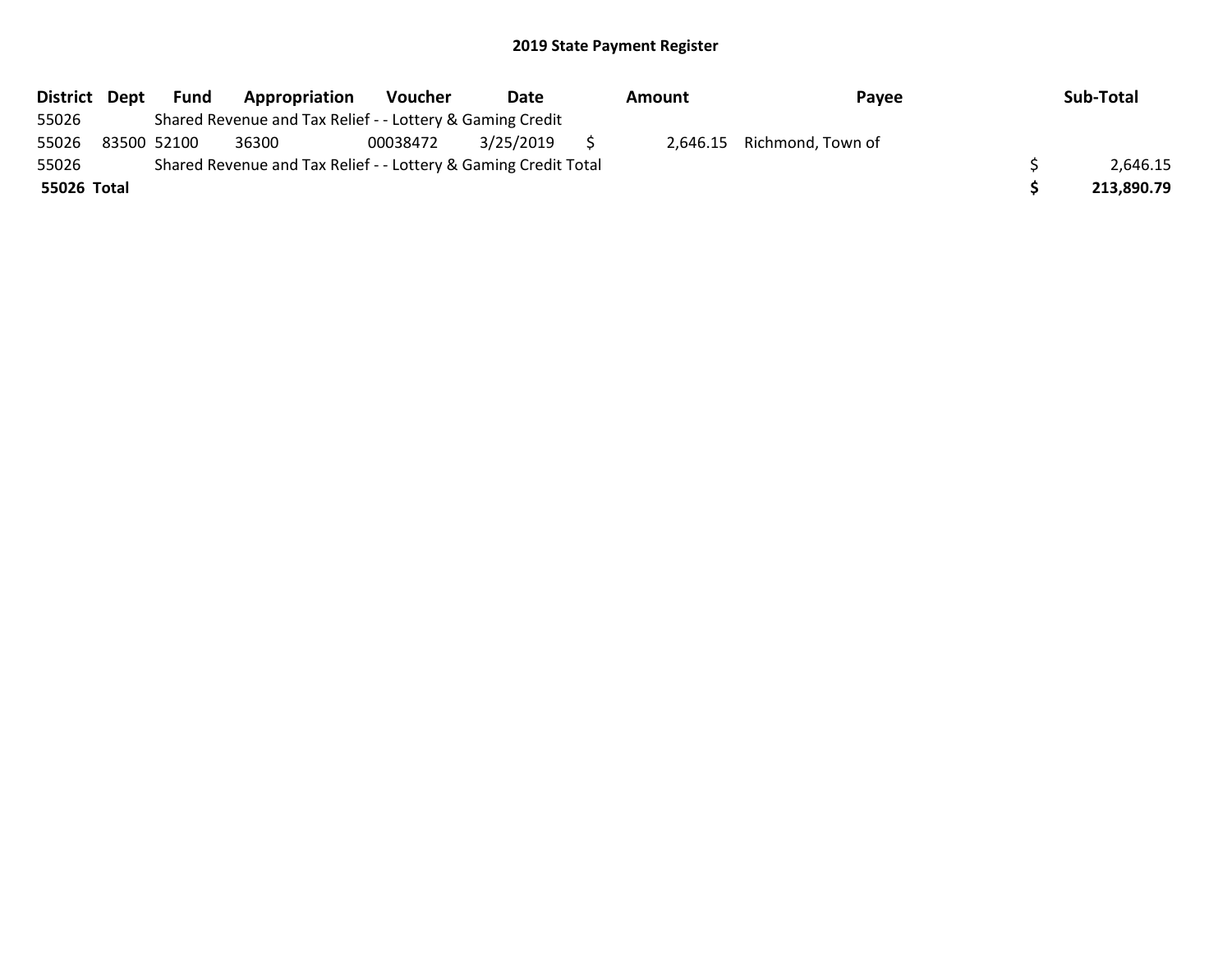| <b>District</b>    | <b>Dept</b> | <b>Fund</b> | Appropriation                                                      | Voucher  | <b>Date</b> | Amount          | Payee                         | Sub-Total       |
|--------------------|-------------|-------------|--------------------------------------------------------------------|----------|-------------|-----------------|-------------------------------|-----------------|
| 55028              |             |             | Dept of Safety & Prof Services - - Fire Dues Distribution          |          |             |                 |                               |                 |
| 55028              | 16500 10000 |             | 22500                                                              | 00031044 | 7/17/2019   | \$              | 2,244.06 Rush River, Town of  |                 |
| 55028              |             |             | Dept of Safety & Prof Services - - Fire Dues Distribution Total    |          |             |                 |                               | \$<br>2,244.06  |
| 55028              |             |             | Dept of Natural Resources - - Aids In Lieu Of Taxes - Gener        |          |             |                 |                               |                 |
| 55028              |             | 37000 10000 | 50300                                                              | 00298306 | 2/14/2019   | \$              | 4,591.89 Rush River, Town of  |                 |
| 55028              |             |             | Dept of Natural Resources - - Aids In Lieu Of Taxes - Gener Total  |          |             |                 |                               | \$<br>4,591.89  |
| 55028              |             |             | Dept of Natural Resources - - Resaids - Cnty Forst, CI & Mfl       |          |             |                 |                               |                 |
| 55028              | 37000 21200 |             | 57100                                                              | 00333171 | 6/21/2019   | \$<br>73.00     | Rush River, Town of           |                 |
| 55028              |             |             | Dept of Natural Resources - - Resaids - Cnty Forst, Cl & Mfl Total |          |             |                 |                               | \$<br>73.00     |
| 55028              |             |             | WI Dept of Transportation - - Trns Aids To Mnc.-Sf                 |          |             |                 |                               |                 |
| 55028              |             | 39500 21100 | 19100                                                              | 00337230 | 1/7/2019    | \$<br>12,703.50 | Rush River, Town of           |                 |
| 55028              |             | 39500 21100 | 19100                                                              | 00364544 | 4/1/2019    | \$<br>12,703.50 | Rush River, Town of           |                 |
| 55028              |             | 39500 21100 | 19100                                                              | 00402553 | 7/1/2019    | \$<br>12,703.50 | Rush River, Town of           |                 |
| 55028              | 39500 21100 |             | 19100                                                              | 00445371 | 10/7/2019   | \$<br>12,703.53 | Rush River, Town of           |                 |
| 55028              |             |             | WI Dept of Transportation - - Trns Aids To Mnc.-Sf Total           |          |             |                 |                               | \$<br>50,814.03 |
| 55028              |             |             | Elections Commission - - 2018 Hava Election Security               |          |             |                 |                               |                 |
| 55028              | 51000 22000 |             | 18200                                                              | 00002873 | 11/22/2019  | \$              | 1,200.00 Rush River, Town of  |                 |
| 55028              |             |             | Elections Commission - - 2018 Hava Election Security Total         |          |             |                 |                               | \$<br>1,200.00  |
| 55028              |             |             | Shared Revenue and Tax Relief - - County And Municipal Aid         |          |             |                 |                               |                 |
| 55028              | 83500 10000 |             | 10500                                                              | 00049676 | 7/22/2019   | \$<br>1,790.60  | Rush River, Town of           |                 |
| 55028              | 83500 10000 |             | 10500                                                              | 00053974 | 11/18/2019  | \$              | 10,146.76 Rush River, Town of |                 |
| 55028              |             |             | Shared Revenue and Tax Relief - - County And Municipal Aid Total   |          |             |                 |                               | \$<br>11,937.36 |
| 55028              |             |             | Shared Revenue and Tax Relief - - Exempt Computer Aid              |          |             |                 |                               |                 |
| 55028              | 83500 10000 |             | 10900                                                              | 00046734 | 7/22/2019   | \$<br>3.11      | Rush River, Town of           |                 |
| 55028              |             |             | Shared Revenue and Tax Relief - - Exempt Computer Aid Total        |          |             |                 |                               | \$<br>3.11      |
| 55028              |             |             | Shared Revenue and Tax Relief - - Personal Property Aid            |          |             |                 |                               |                 |
| 55028              | 83500 10000 |             | 11100                                                              | 00041310 | 5/6/2019    | \$<br>527.39    | Rush River, Town of           |                 |
| 55028              |             |             | Shared Revenue and Tax Relief - - Personal Property Aid Total      |          |             |                 |                               | \$<br>527.39    |
| <b>55028 Total</b> |             |             |                                                                    |          |             |                 |                               | \$<br>71,390.84 |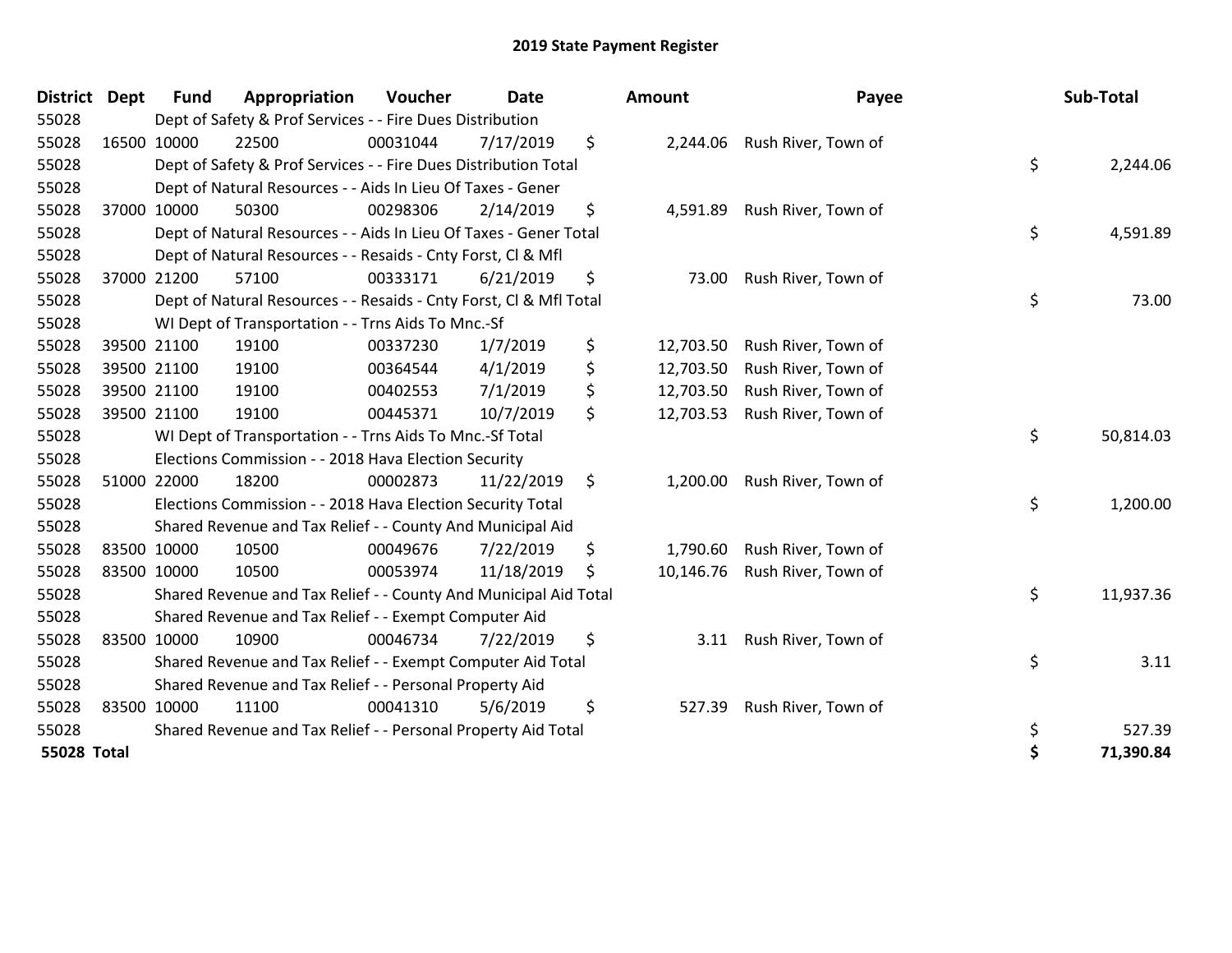| <b>District Dept</b> | <b>Fund</b> | Appropriation                                                      | Voucher  | <b>Date</b> | Amount          | Payee                           | Sub-Total        |
|----------------------|-------------|--------------------------------------------------------------------|----------|-------------|-----------------|---------------------------------|------------------|
| 55030                |             | Dept of Safety & Prof Services - - Fire Dues Distribution          |          |             |                 |                                 |                  |
| 55030                | 16500 10000 | 22500                                                              | 00029994 | 7/12/2019   | \$              | 21,693.44 Town Of Saint Joseph  |                  |
| 55030                |             | Dept of Safety & Prof Services - - Fire Dues Distribution Total    |          |             |                 |                                 | \$<br>21,693.44  |
| 55030                |             | Dept of Natural Resources - - Aids In Lieu Of Taxes - Gener        |          |             |                 |                                 |                  |
| 55030                | 37000 10000 | 50300                                                              | 00298279 | 2/13/2019   | \$<br>1,868.69  | Town Of Saint Joseph            |                  |
| 55030                | 37000 10000 | 50300                                                              | 00298280 | 2/13/2019   | \$<br>13,122.06 | Town Of Saint Joseph            |                  |
| 55030                | 37000 10000 | 50300                                                              | 00313683 | 4/19/2019   | \$<br>1,464.00  | Town Of Saint Joseph            |                  |
| 55030                |             | Dept of Natural Resources - - Aids In Lieu Of Taxes - Gener Total  |          |             |                 |                                 | \$<br>16,454.75  |
| 55030                |             | Dept of Natural Resources - - Resaids - Cnty Forst, Cl & Mfl       |          |             |                 |                                 |                  |
| 55030                | 37000 21200 | 57100                                                              | 00333172 | 6/21/2019   | \$<br>85.57     | Town Of Saint Joseph            |                  |
| 55030                |             | Dept of Natural Resources - - Resaids - Cnty Forst, Cl & Mfl Total |          |             |                 |                                 | \$<br>85.57      |
| 55030                |             | Dept of Natural Resources - - Aids In Lieu Of Taxes - Sum S        |          |             |                 |                                 |                  |
| 55030                | 37000 21200 | 57900                                                              | 00313682 | 4/19/2019   | \$              | 161.87 Town Of Saint Joseph     |                  |
| 55030                |             | Dept of Natural Resources - - Aids In Lieu Of Taxes - Sum S Total  |          |             |                 |                                 | \$<br>161.87     |
| 55030                |             | WI Dept of Transportation - - Trns Aids To Mnc.-Sf                 |          |             |                 |                                 |                  |
| 55030                | 39500 21100 | 19100                                                              | 00337231 | 1/7/2019    | \$<br>42,380.86 | Town Of Saint Joseph            |                  |
| 55030                | 39500 21100 | 19100                                                              | 00364545 | 4/1/2019    | \$<br>42,380.86 | Town Of Saint Joseph            |                  |
| 55030                | 39500 21100 | 19100                                                              | 00402554 | 7/1/2019    | \$<br>42,380.86 | Town Of Saint Joseph            |                  |
| 55030                | 39500 21100 | 19100                                                              | 00445372 | 10/7/2019   | \$<br>42,380.86 | Town Of Saint Joseph            |                  |
| 55030                |             | WI Dept of Transportation - - Trns Aids To Mnc.-Sf Total           |          |             |                 |                                 | \$<br>169,523.44 |
| 55030                |             | WI Dept of Transportation - - Mjr Intrst Bridge Sf                 |          |             |                 |                                 |                  |
| 55030                | 39500 21100 | 36700                                                              | 00417653 | 7/31/2019   | \$              | 352,000.00 Town Of Saint Joseph |                  |
| 55030                |             | WI Dept of Transportation - - Mjr Intrst Bridge Sf Total           |          |             |                 |                                 | \$<br>352,000.00 |
| 55030                |             | Elections Commission - - 2018 Hava Election Security               |          |             |                 |                                 |                  |
| 55030                | 51000 22000 | 18200                                                              | 00002303 | 11/5/2019   | \$<br>1,200.00  | Town Of Saint Joseph            |                  |
| 55030                |             | Elections Commission - - 2018 Hava Election Security Total         |          |             |                 |                                 | \$<br>1,200.00   |
| 55030                |             | Shared Revenue and Tax Relief - - County And Municipal Aid         |          |             |                 |                                 |                  |
| 55030                | 83500 10000 | 10500                                                              | 00049677 | 7/22/2019   | \$              | 5,761.41 Town Of Saint Joseph   |                  |
| 55030                | 83500 10000 | 10500                                                              | 00053975 | 11/18/2019  | \$              | 32,648.01 Town Of Saint Joseph  |                  |
| 55030                |             | Shared Revenue and Tax Relief - - County And Municipal Aid Total   |          |             |                 |                                 | \$<br>38,409.42  |
| 55030                |             | Shared Revenue and Tax Relief - - Exempt Computer Aid              |          |             |                 |                                 |                  |
| 55030                | 83500 10000 | 10900                                                              | 00046735 | 7/22/2019   | \$<br>186.03    | Town Of Saint Joseph            |                  |
| 55030                |             | Shared Revenue and Tax Relief - - Exempt Computer Aid Total        |          |             |                 |                                 | \$<br>186.03     |

| mount      | Payee                | Sub-Total        |
|------------|----------------------|------------------|
| 21,693.44  | Town Of Saint Joseph | \$<br>21,693.44  |
| 1,868.69   | Town Of Saint Joseph |                  |
| 13,122.06  | Town Of Saint Joseph |                  |
| 1,464.00   | Town Of Saint Joseph |                  |
|            |                      | \$<br>16,454.75  |
| 85.57      | Town Of Saint Joseph |                  |
|            |                      | \$<br>85.57      |
| 161.87     | Town Of Saint Joseph |                  |
|            |                      | \$<br>161.87     |
| 42,380.86  | Town Of Saint Joseph |                  |
| 42,380.86  | Town Of Saint Joseph |                  |
| 42,380.86  | Town Of Saint Joseph |                  |
| 42,380.86  | Town Of Saint Joseph |                  |
|            |                      | \$<br>169,523.44 |
| 352,000.00 | Town Of Saint Joseph |                  |
|            |                      | \$<br>352,000.00 |
| 1,200.00   | Town Of Saint Joseph |                  |
|            |                      | \$<br>1,200.00   |
| 5,761.41   | Town Of Saint Joseph |                  |
| 32,648.01  | Town Of Saint Joseph |                  |
|            |                      | \$<br>38,409.42  |
| 186.03     | Town Of Saint Joseph |                  |
|            |                      | \$<br>186.03     |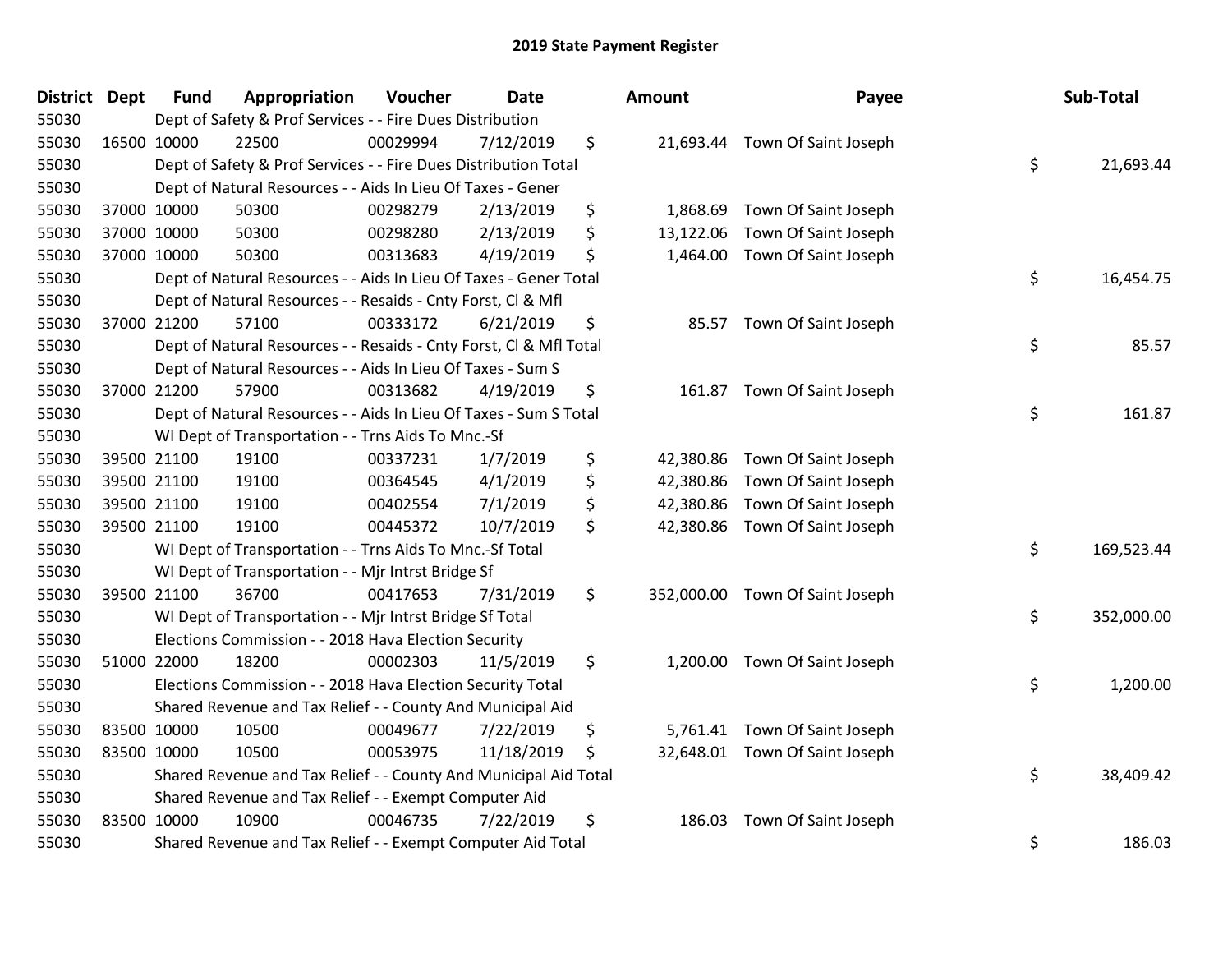| <b>District</b> | <b>Dept</b> | <b>Fund</b> | Appropriation                                                   | <b>Voucher</b> | Date       |    | Amount   | Payee                | Sub-Total  |
|-----------------|-------------|-------------|-----------------------------------------------------------------|----------------|------------|----|----------|----------------------|------------|
| 55030           |             |             | Shared Revenue and Tax Relief - - Utility Aid                   |                |            |    |          |                      |            |
| 55030           |             | 83500 10000 | 11000                                                           | 00049677       | 7/22/2019  | \$ | 3.55     | Town Of Saint Joseph |            |
| 55030           |             | 83500 10000 | 11000                                                           | 00053975       | 11/18/2019 | S  | 114.73   | Town Of Saint Joseph |            |
| 55030           |             |             | Shared Revenue and Tax Relief - - Utility Aid Total             |                |            |    |          |                      | 118.28     |
| 55030           |             |             | Shared Revenue and Tax Relief - - Personal Property Aid         |                |            |    |          |                      |            |
| 55030           |             | 83500 10000 | 11100                                                           | 00041311       | 5/6/2019   | \$ | 1,355.58 | Town Of Saint Joseph |            |
| 55030           |             |             | Shared Revenue and Tax Relief - - Personal Property Aid Total   |                |            |    |          |                      | 1,355.58   |
| 55030           |             |             | Shared Revenue and Tax Relief - - Lottery & Gaming Credit       |                |            |    |          |                      |            |
| 55030           |             | 83500 52100 | 36300                                                           | 00038473       | 3/25/2019  | \$ | 4.432.83 | Town Of Saint Joseph |            |
| 55030           |             |             | Shared Revenue and Tax Relief - - Lottery & Gaming Credit Total |                |            |    |          |                      | 4,432.83   |
| 55030 Total     |             |             |                                                                 |                |            |    |          |                      | 605,621.21 |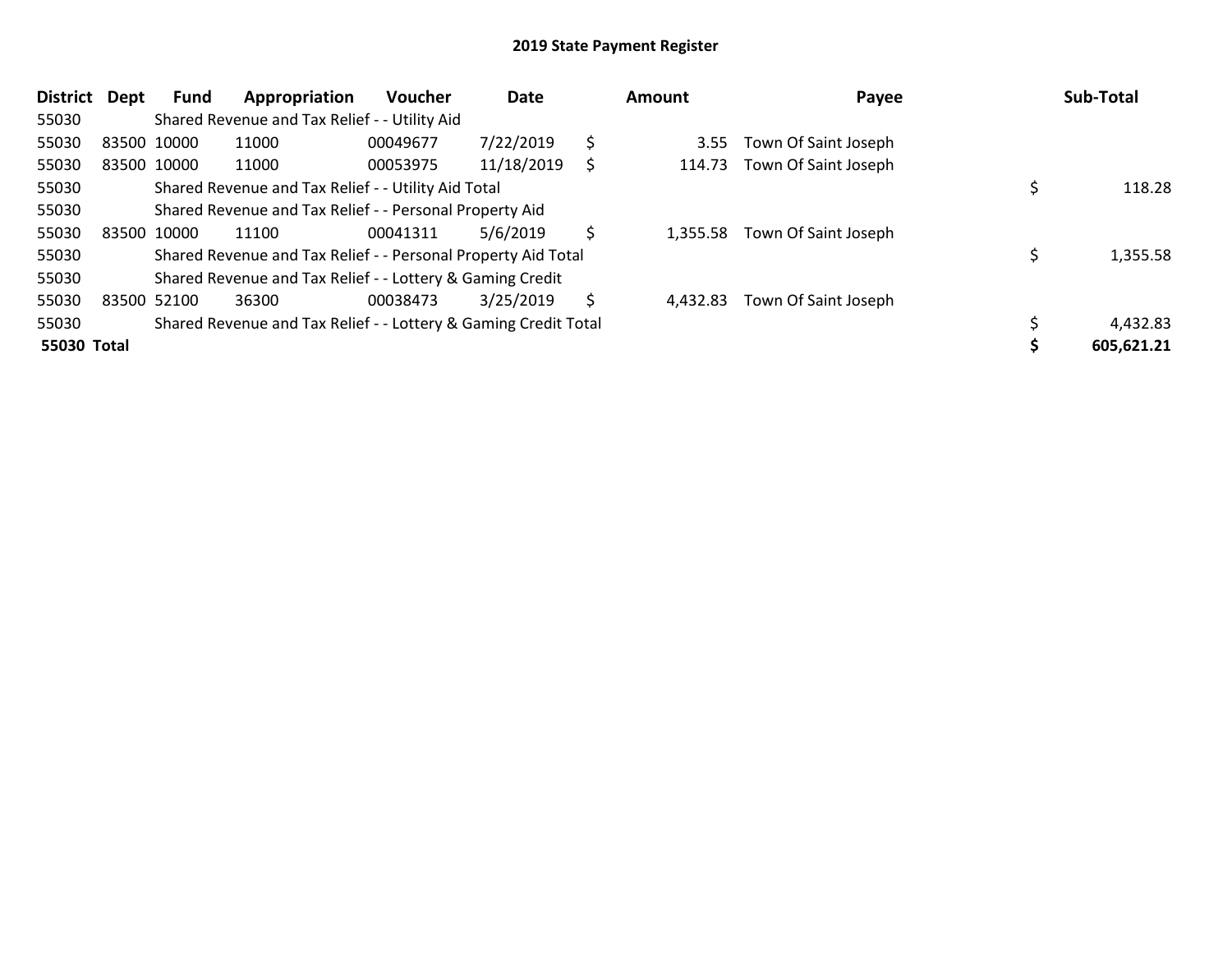| <b>District Dept</b> | <b>Fund</b> | Appropriation                                                      | Voucher  | <b>Date</b> | Amount         | Payee                      | Sub-Total        |
|----------------------|-------------|--------------------------------------------------------------------|----------|-------------|----------------|----------------------------|------------------|
| 55032                |             | Dept of Safety & Prof Services - - Fire Dues Distribution          |          |             |                |                            |                  |
| 55032                | 16500 10000 | 22500                                                              | 00029997 | 7/15/2019   | \$             | 21,268.60 Town Of Somerset |                  |
| 55032                |             | Dept of Safety & Prof Services - - Fire Dues Distribution Total    |          |             |                |                            | \$<br>21,268.60  |
| 55032                |             | Dept of Natural Resources - - Aids In Lieu Of Taxes - Gener        |          |             |                |                            |                  |
| 55032                | 37000 10000 | 50300                                                              | 00298404 | 2/14/2019   | \$<br>4,867.46 | Town Of Somerset           |                  |
| 55032                | 37000 10000 | 50300                                                              | 00298405 | 2/14/2019   | \$<br>8,315.96 | Town Of Somerset           |                  |
| 55032                | 37000 10000 | 50300                                                              | 00314852 | 4/19/2019   | \$<br>789.69   | Town Of Somerset           |                  |
| 55032                | 37000 10000 | 50300                                                              | 00314853 | 4/19/2019   | \$<br>207.65   | <b>Town Of Somerset</b>    |                  |
| 55032                | 37000 10000 | 50300                                                              | 00314854 | 4/19/2019   | \$<br>2.39     | Town Of Somerset           |                  |
| 55032                |             | Dept of Natural Resources - - Aids In Lieu Of Taxes - Gener Total  |          |             |                |                            | \$<br>14,183.15  |
| 55032                |             | Dept of Natural Resources - - Resaids - Cnty Forst, Cl & Mfl       |          |             |                |                            |                  |
| 55032                | 37000 21200 | 57100                                                              | 00333173 | 6/21/2019   | \$             | 257.99 Town Of Somerset    |                  |
| 55032                |             | Dept of Natural Resources - - Resaids - Cnty Forst, Cl & Mfl Total |          |             |                |                            | \$<br>257.99     |
| 55032                |             | Dept of Natural Resources - - Aids In Lieu Of Taxes - Sum S        |          |             |                |                            |                  |
| 55032                | 37000 21200 | 57900                                                              | 00314855 | 4/19/2019   | \$<br>473.34   | <b>Town Of Somerset</b>    |                  |
| 55032                |             | Dept of Natural Resources - - Aids In Lieu Of Taxes - Sum S Total  |          |             |                |                            | \$<br>473.34     |
| 55032                |             | WI Dept of Transportation - - Trns Aids To Mnc.-Sf                 |          |             |                |                            |                  |
| 55032                | 39500 21100 | 19100                                                              | 00337232 | 1/7/2019    | \$             | 60,047.51 Town Of Somerset |                  |
| 55032                | 39500 21100 | 19100                                                              | 00364546 | 4/1/2019    | \$             | 60,047.51 Town Of Somerset |                  |
| 55032                | 39500 21100 | 19100                                                              | 00402555 | 7/1/2019    | \$             | 60,047.51 Town Of Somerset |                  |
| 55032                | 39500 21100 | 19100                                                              | 00445373 | 10/7/2019   | \$             | 60,047.53 Town Of Somerset |                  |
| 55032                |             | WI Dept of Transportation - - Trns Aids To Mnc.-Sf Total           |          |             |                |                            | \$<br>240,190.06 |
| 55032                |             | Elections Commission - - 2018 Hava Election Security               |          |             |                |                            |                  |
| 55032                | 51000 22000 | 18200                                                              | 00002216 | 11/6/2019   | \$             | 600.00 Town Of Somerset    |                  |
| 55032                |             | Elections Commission - - 2018 Hava Election Security Total         |          |             |                |                            | \$<br>600.00     |
| 55032                |             | Shared Revenue and Tax Relief - - County And Municipal Aid         |          |             |                |                            |                  |
| 55032                | 83500 10000 | 10500                                                              | 00049678 | 7/22/2019   | \$<br>4,406.00 | <b>Town Of Somerset</b>    |                  |
| 55032                | 83500 10000 | 10500                                                              | 00053976 | 11/18/2019  | \$             | 24,967.34 Town Of Somerset |                  |
| 55032                |             | Shared Revenue and Tax Relief - - County And Municipal Aid Total   |          |             |                |                            | \$<br>29,373.34  |
| 55032                |             | Shared Revenue and Tax Relief - - Exempt Computer Aid              |          |             |                |                            |                  |
| 55032                | 83500 10000 | 10900                                                              | 00046736 | 7/22/2019   | \$             | 1,537.06 Town Of Somerset  |                  |
| 55032                |             | Shared Revenue and Tax Relief - - Exempt Computer Aid Total        |          |             |                |                            | \$<br>1,537.06   |
| 55032                |             | Shared Revenue and Tax Relief - - Utility Aid                      |          |             |                |                            |                  |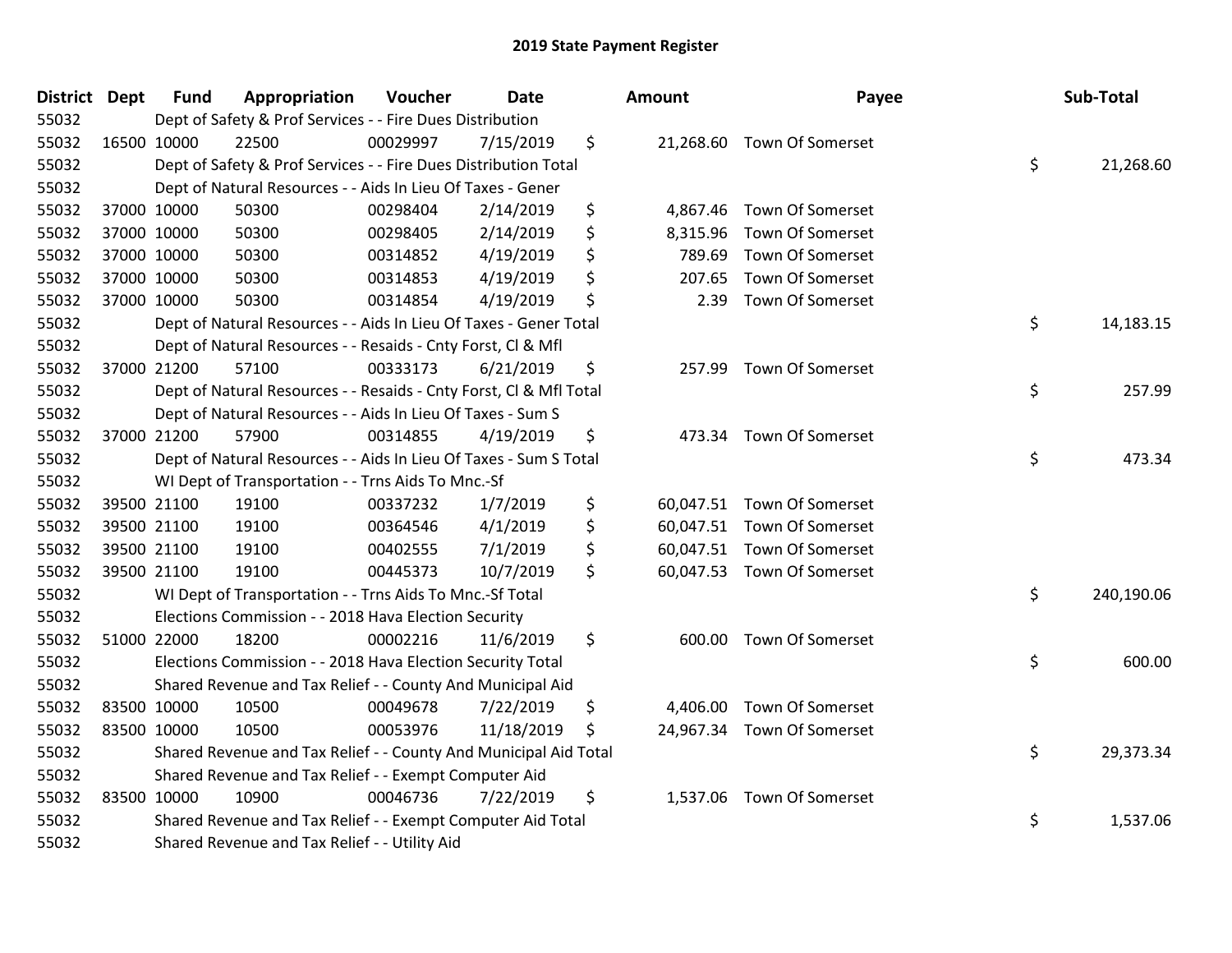| <b>District</b> | Dept | Fund        | Appropriation                                                   | Voucher  | Date       |    | Amount   | Payee                   | Sub-Total  |
|-----------------|------|-------------|-----------------------------------------------------------------|----------|------------|----|----------|-------------------------|------------|
| 55032           |      | 83500 10000 | 11000                                                           | 00049678 | 7/22/2019  | \$ | 741.37   | <b>Town Of Somerset</b> |            |
| 55032           |      | 83500 10000 | 11000                                                           | 00053976 | 11/18/2019 |    | 4,178.59 | Town Of Somerset        |            |
| 55032           |      |             | Shared Revenue and Tax Relief - - Utility Aid Total             |          |            |    |          |                         | 4,919.96   |
| 55032           |      |             | Shared Revenue and Tax Relief - - Personal Property Aid         |          |            |    |          |                         |            |
| 55032           |      | 83500 10000 | 11100                                                           | 00041312 | 5/6/2019   |    | 3.397.79 | Town Of Somerset        |            |
| 55032           |      |             | Shared Revenue and Tax Relief - - Personal Property Aid Total   |          |            |    |          |                         | 3,397.79   |
| 55032           |      |             | Shared Revenue and Tax Relief - - Lottery & Gaming Credit       |          |            |    |          |                         |            |
| 55032           |      | 83500 52100 | 36300                                                           | 00038474 | 3/25/2019  | Ŝ  | 2.856.08 | Town Of Somerset        |            |
| 55032           |      |             | Shared Revenue and Tax Relief - - Lottery & Gaming Credit Total |          |            |    |          |                         | 2,856.08   |
| 55032 Total     |      |             |                                                                 |          |            |    |          |                         | 319,057.37 |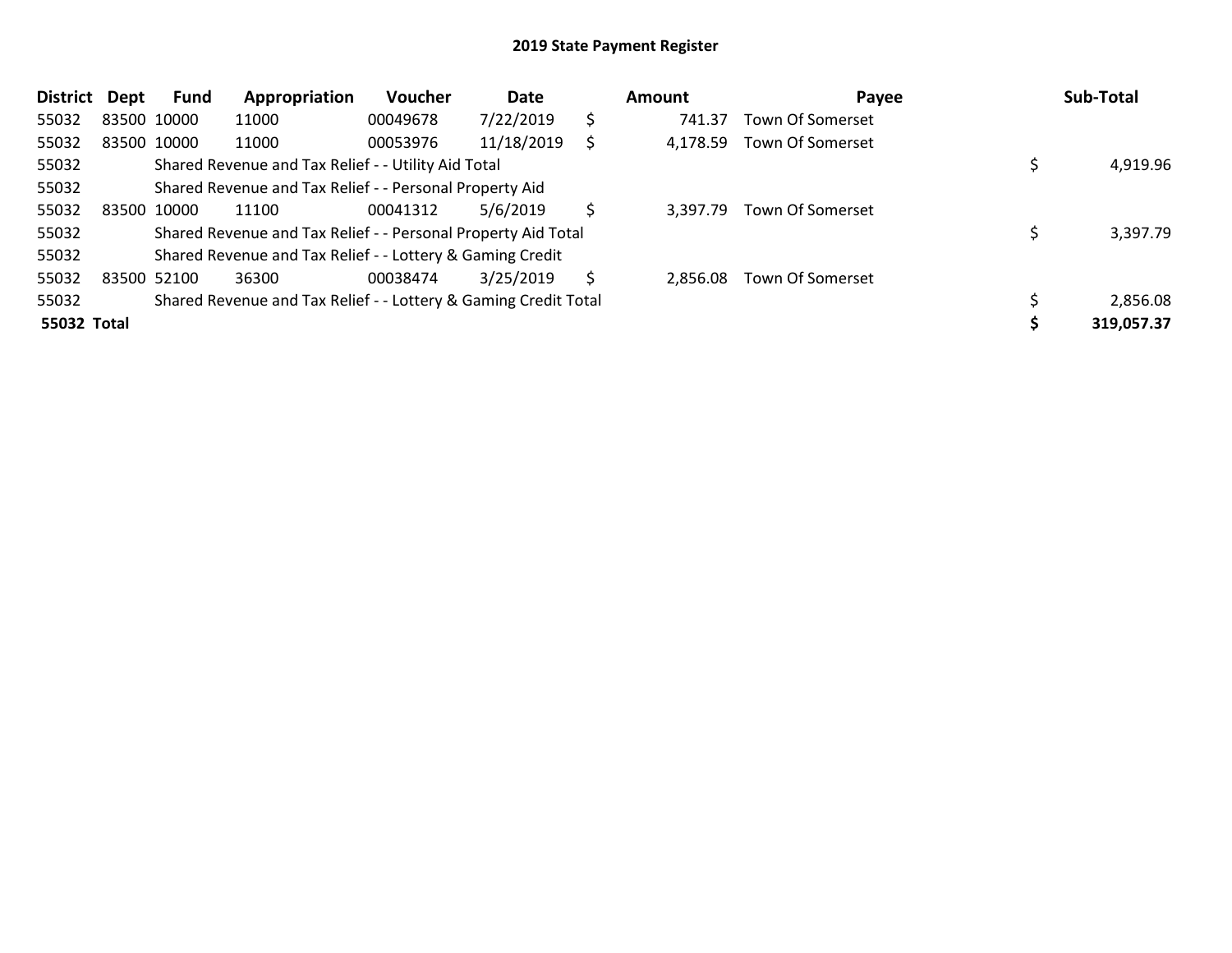| District    | Dept | Fund        | Appropriation                                                      | <b>Voucher</b> | <b>Date</b> | <b>Amount</b>   | Payee               | Sub-Total        |
|-------------|------|-------------|--------------------------------------------------------------------|----------------|-------------|-----------------|---------------------|------------------|
| 55034       |      |             | Dept of Safety & Prof Services - - Fire Dues Distribution          |                |             |                 |                     |                  |
| 55034       |      | 16500 10000 | 22500                                                              | 00030789       | 7/17/2019   | \$<br>3,141.30  | Town Of Springfield |                  |
| 55034       |      |             | Dept of Safety & Prof Services - - Fire Dues Distribution Total    |                |             |                 |                     | \$<br>3,141.30   |
| 55034       |      |             | Dept of Natural Resources - - Resaids - Cnty Forst, Cl & Mfl       |                |             |                 |                     |                  |
| 55034       |      | 37000 21200 | 57100                                                              | 00333174       | 6/21/2019   | \$<br>140.04    | Town Of Springfield |                  |
| 55034       |      |             | Dept of Natural Resources - - Resaids - Cnty Forst, CI & Mfl Total |                |             |                 |                     | \$<br>140.04     |
| 55034       |      |             | WI Dept of Transportation - - Trns Aids To Mnc.-Sf                 |                |             |                 |                     |                  |
| 55034       |      | 39500 21100 | 19100                                                              | 00337233       | 1/7/2019    | \$<br>20,419.97 | Town Of Springfield |                  |
| 55034       |      | 39500 21100 | 19100                                                              | 00364547       | 4/1/2019    | \$<br>20,419.97 | Town Of Springfield |                  |
| 55034       |      | 39500 21100 | 19100                                                              | 00402556       | 7/1/2019    | \$<br>20,419.97 | Town Of Springfield |                  |
| 55034       |      | 39500 21100 | 19100                                                              | 00445374       | 10/7/2019   | \$<br>20,420.00 | Town Of Springfield |                  |
| 55034       |      |             | WI Dept of Transportation - - Trns Aids To Mnc.-Sf Total           |                |             |                 |                     | \$<br>81,679.91  |
| 55034       |      |             | Shared Revenue and Tax Relief - - County And Municipal Aid         |                |             |                 |                     |                  |
| 55034       |      | 83500 10000 | 10500                                                              | 00049679       | 7/22/2019   | \$<br>6,459.24  | Town Of Springfield |                  |
| 55034       |      | 83500 10000 | 10500                                                              | 00053977       | 11/18/2019  | \$<br>36,602.38 | Town Of Springfield |                  |
| 55034       |      |             | Shared Revenue and Tax Relief - - County And Municipal Aid Total   |                |             |                 |                     | \$<br>43,061.62  |
| 55034       |      |             | Shared Revenue and Tax Relief - - Exempt Computer Aid              |                |             |                 |                     |                  |
| 55034       |      | 83500 10000 | 10900                                                              | 00046737       | 7/22/2019   | \$<br>3.11      | Town Of Springfield |                  |
| 55034       |      |             | Shared Revenue and Tax Relief - - Exempt Computer Aid Total        |                |             |                 |                     | \$<br>3.11       |
| 55034       |      |             | Shared Revenue and Tax Relief - - Personal Property Aid            |                |             |                 |                     |                  |
| 55034       |      | 83500 10000 | 11100                                                              | 00041313       | 5/6/2019    | \$<br>172.22    | Town Of Springfield |                  |
| 55034       |      |             | Shared Revenue and Tax Relief - - Personal Property Aid Total      |                |             |                 |                     | \$<br>172.22     |
| 55034 Total |      |             |                                                                    |                |             |                 |                     | \$<br>128,198.20 |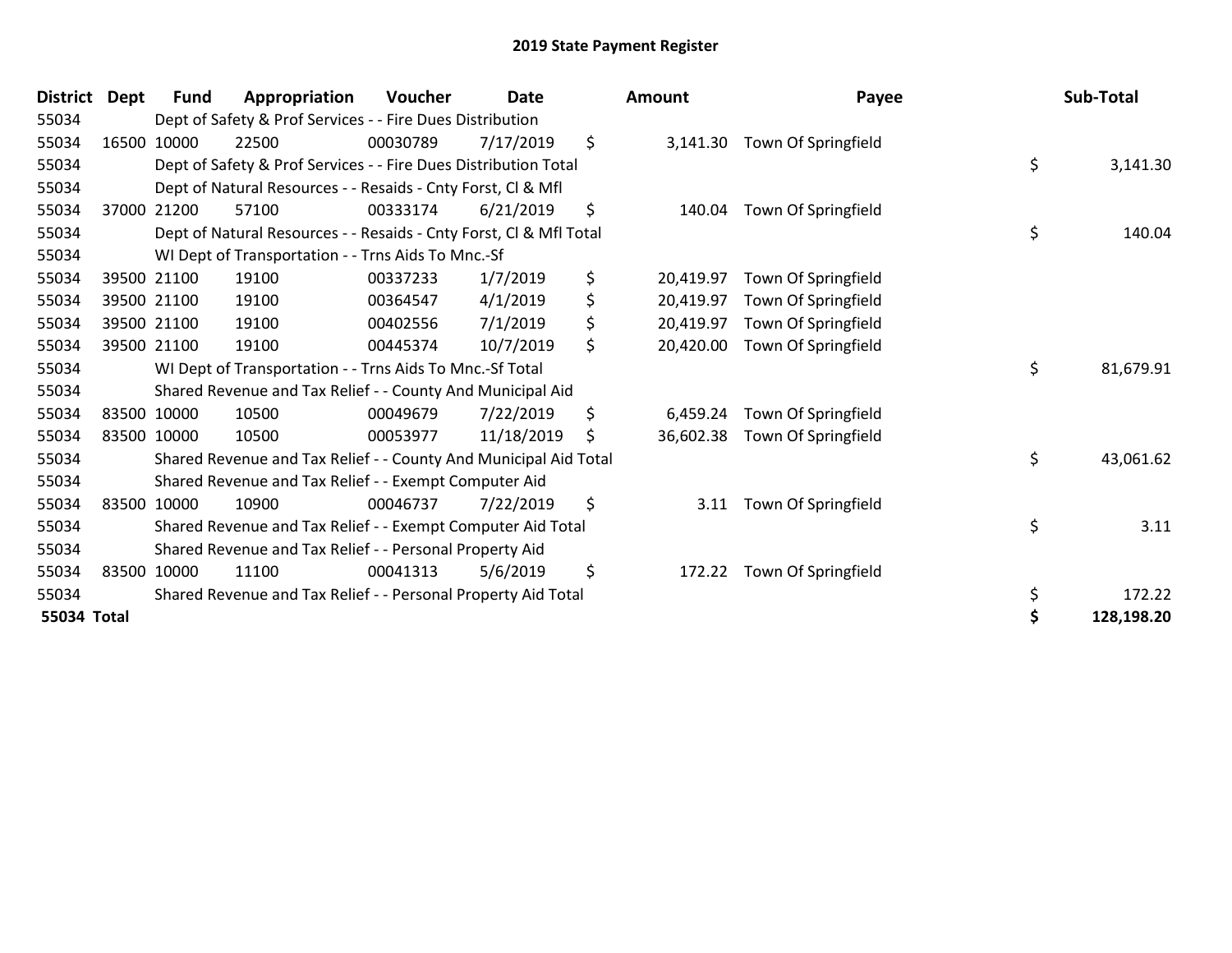| <b>District Dept</b> |             | <b>Fund</b> | Appropriation                                                      | Voucher  | <b>Date</b> | <b>Amount</b> | Payee                     | Sub-Total        |
|----------------------|-------------|-------------|--------------------------------------------------------------------|----------|-------------|---------------|---------------------------|------------------|
| 55036                |             |             | Dept of Safety & Prof Services - - Fire Dues Distribution          |          |             |               |                           |                  |
| 55036                | 16500 10000 |             | 22500                                                              | 00030768 | 7/17/2019   | \$            | 3,242.19 Town Of Stanton  |                  |
| 55036                |             |             | Dept of Safety & Prof Services - - Fire Dues Distribution Total    |          |             |               |                           | \$<br>3,242.19   |
| 55036                |             |             | Dept of Natural Resources - - Aids In Lieu Of Taxes - Gener        |          |             |               |                           |                  |
| 55036                | 37000 10000 |             | 50300                                                              | 00298300 | 2/14/2019   | \$            | 10,548.76 Town Of Stanton |                  |
| 55036                | 37000 10000 |             | 50300                                                              | 00313821 | 4/19/2019   | \$            | 213.20 Town Of Stanton    |                  |
| 55036                |             |             | Dept of Natural Resources - - Aids In Lieu Of Taxes - Gener Total  |          |             |               |                           | \$<br>10,761.96  |
| 55036                |             |             | Dept of Natural Resources - - Resaids - Cnty Forst, Cl & Mfl       |          |             |               |                           |                  |
| 55036                | 37000 21200 |             | 57100                                                              | 00333175 | 6/21/2019   | \$            | 112.35 Town Of Stanton    |                  |
| 55036                |             |             | Dept of Natural Resources - - Resaids - Cnty Forst, Cl & Mfl Total |          |             |               |                           | \$<br>112.35     |
| 55036                |             |             | WI Dept of Transportation - - Trns Aids To Mnc.-Sf                 |          |             |               |                           |                  |
| 55036                | 39500 21100 |             | 19100                                                              | 00337234 | 1/7/2019    | \$            | 25,442.85 Town Of Stanton |                  |
| 55036                | 39500 21100 |             | 19100                                                              | 00364548 | 4/1/2019    | \$            | 25,442.85 Town Of Stanton |                  |
| 55036                | 39500 21100 |             | 19100                                                              | 00402557 | 7/1/2019    | \$            | 25,442.85 Town Of Stanton |                  |
| 55036                | 39500 21100 |             | 19100                                                              | 00445375 | 10/7/2019   | \$            | 25,442.85 Town Of Stanton |                  |
| 55036                |             |             | WI Dept of Transportation - - Trns Aids To Mnc.-Sf Total           |          |             |               |                           | \$<br>101,771.40 |
| 55036                |             |             | WI Dept of Transportation - - Loc Rd Imp Prg St Fd                 |          |             |               |                           |                  |
| 55036                | 39500 21100 |             | 27800                                                              | 00468806 | 12/10/2019  | \$            | 16,109.77 Town Of Stanton |                  |
| 55036                |             |             | WI Dept of Transportation - - Loc Rd Imp Prg St Fd Total           |          |             |               |                           | \$<br>16,109.77  |
| 55036                |             |             | Elections Commission - - 2018 Hava Election Security               |          |             |               |                           |                  |
| 55036                | 51000 22000 |             | 18200                                                              | 00002776 | 11/20/2019  | \$            | 600.00 Town Of Stanton    |                  |
| 55036                |             |             | Elections Commission - - 2018 Hava Election Security Total         |          |             |               |                           | \$<br>600.00     |
| 55036                |             |             | Shared Revenue and Tax Relief - - County And Municipal Aid         |          |             |               |                           |                  |
| 55036                | 83500 10000 |             | 10500                                                              | 00049680 | 7/22/2019   | \$            | 4,815.13 Town Of Stanton  |                  |
| 55036                | 83500 10000 |             | 10500                                                              | 00053978 | 11/18/2019  | \$            | 27,285.75 Town Of Stanton |                  |
| 55036                |             |             | Shared Revenue and Tax Relief - - County And Municipal Aid Total   |          |             |               |                           | \$<br>32,100.88  |
| 55036                |             |             | Shared Revenue and Tax Relief - - Exempt Computer Aid              |          |             |               |                           |                  |
| 55036                | 83500 10000 |             | 10900                                                              | 00046738 | 7/22/2019   | \$            | 12.47 Town Of Stanton     |                  |
| 55036                |             |             | Shared Revenue and Tax Relief - - Exempt Computer Aid Total        |          |             |               |                           | \$<br>12.47      |
| 55036                |             |             | Shared Revenue and Tax Relief - - Utility Aid                      |          |             |               |                           |                  |
| 55036                | 83500 10000 |             | 11000                                                              | 00049680 | 7/22/2019   | \$<br>661.88  | Town Of Stanton           |                  |
| 55036                | 83500 10000 |             | 11000                                                              | 00053978 | 11/18/2019  | \$            | 3,780.66 Town Of Stanton  |                  |
| 55036                |             |             | Shared Revenue and Tax Relief - - Utility Aid Total                |          |             |               |                           | \$<br>4,442.54   |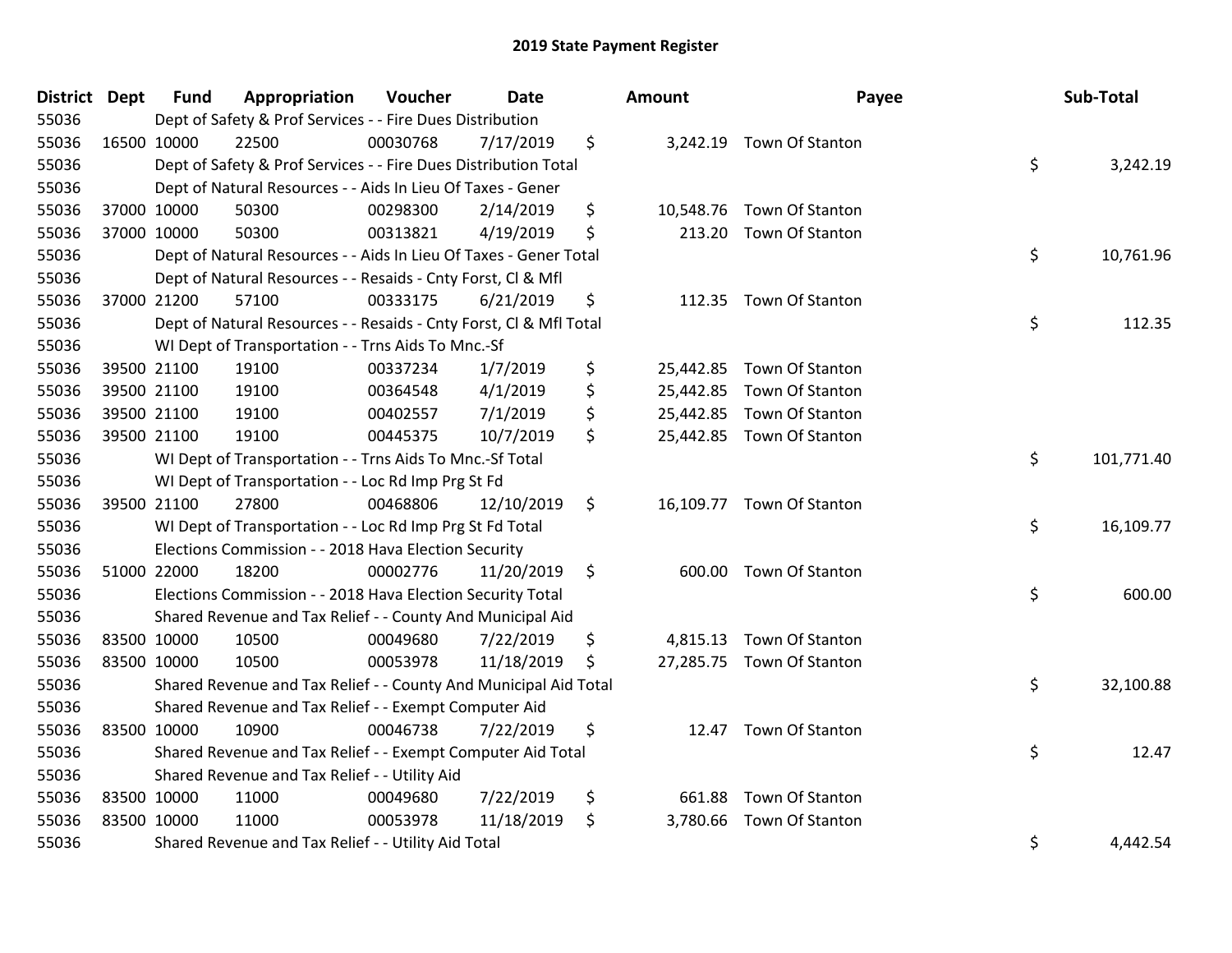| <b>District</b> | <b>Dept</b> | Fund        | Appropriation                                                       | <b>Voucher</b> | Date      |   | Amount   | Payee           | Sub-Total  |
|-----------------|-------------|-------------|---------------------------------------------------------------------|----------------|-----------|---|----------|-----------------|------------|
| 55036           |             |             | Shared Revenue and Tax Relief - - Personal Property Aid             |                |           |   |          |                 |            |
| 55036           |             | 83500 10000 | 11100                                                               | 00041314       | 5/6/2019  |   | 215.39   | Town Of Stanton |            |
| 55036           |             |             | Shared Revenue and Tax Relief - - Personal Property Aid Total       |                |           |   |          |                 | 215.39     |
| 55036           |             |             | Shared Revenue and Tax Relief - - Payments For Municipal Svcs       |                |           |   |          |                 |            |
| 55036           |             | 83500 10000 | 50100                                                               | 00037768       | 1/31/2019 | Ś | 44.95    | Town Of Stanton |            |
| 55036           |             |             | Shared Revenue and Tax Relief - - Payments For Municipal Svcs Total |                |           |   |          |                 | 44.95      |
| 55036           |             |             | Shared Revenue and Tax Relief - - Lottery & Gaming Credit           |                |           |   |          |                 |            |
| 55036           |             | 83500 52100 | 36300                                                               | 00038475       | 3/25/2019 | Ś | 1.436.76 | Town Of Stanton |            |
| 55036           |             |             | Shared Revenue and Tax Relief - - Lottery & Gaming Credit Total     |                |           |   |          |                 | 1,436.76   |
| 55036 Total     |             |             |                                                                     |                |           |   |          |                 | 170,850.66 |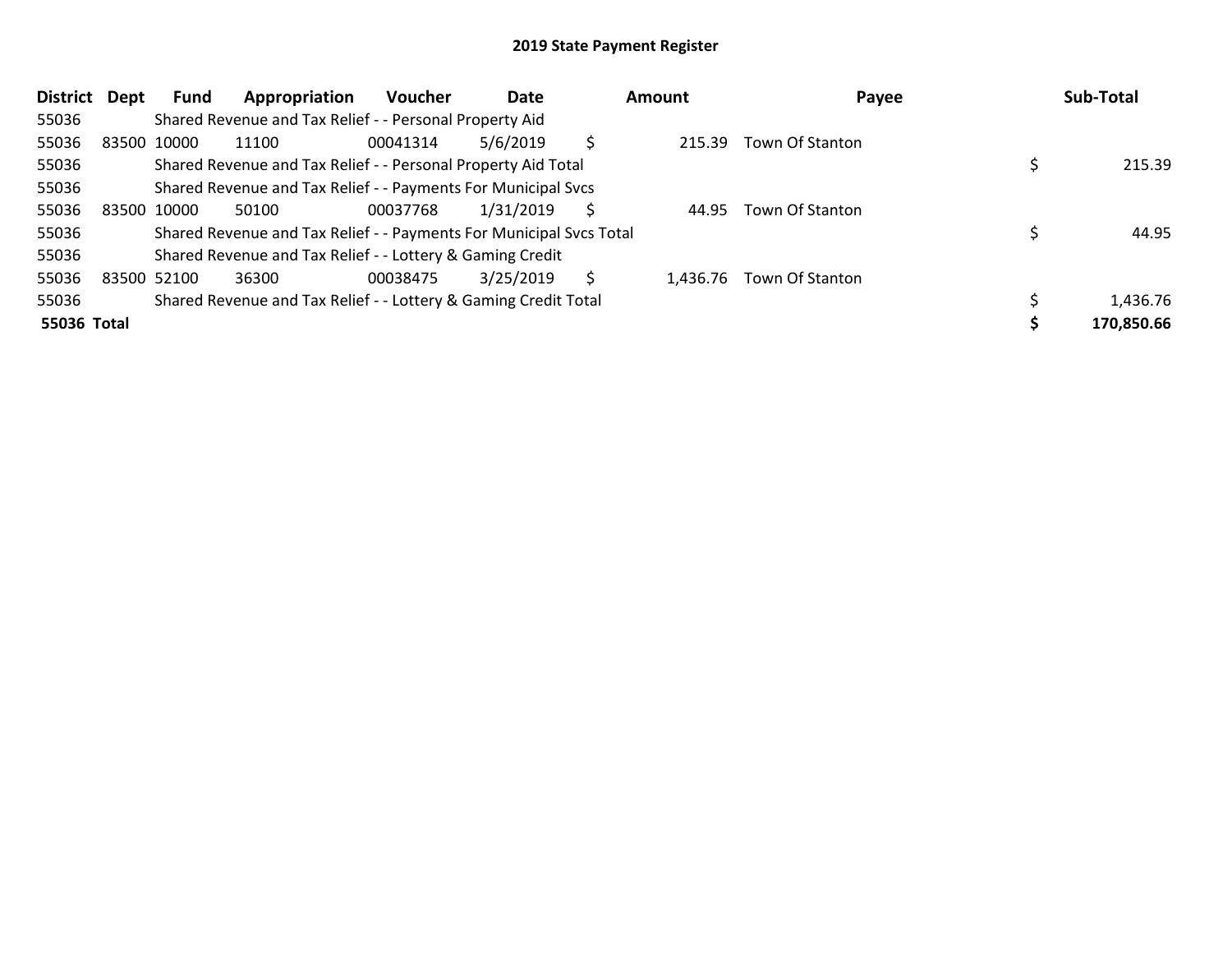| District Dept | <b>Fund</b> | Appropriation                                                      | Voucher  | <b>Date</b> | <b>Amount</b>   | Payee                          | Sub-Total        |
|---------------|-------------|--------------------------------------------------------------------|----------|-------------|-----------------|--------------------------------|------------------|
| 55038         |             | Dept of Safety & Prof Services - - Fire Dues Distribution          |          |             |                 |                                |                  |
| 55038         | 16500 10000 | 22500                                                              | 00030093 | 7/15/2019   | \$              | 13,786.89 Town Of Star Prairie |                  |
| 55038         |             | Dept of Safety & Prof Services - - Fire Dues Distribution Total    |          |             |                 |                                | \$<br>13,786.89  |
| 55038         |             | Dept of Natural Resources - - Resaids - Cnty Forst, Cl & Mfl       |          |             |                 |                                |                  |
| 55038         | 37000 21200 | 57100                                                              | 00333176 | 6/21/2019   | \$              | 134.54 Town Of Star Prairie    |                  |
| 55038         |             | Dept of Natural Resources - - Resaids - Cnty Forst, CI & Mfl Total |          |             |                 |                                | \$<br>134.54     |
| 55038         |             | WI Dept of Transportation - - Trns Aids To Mnc.-Sf                 |          |             |                 |                                |                  |
| 55038         | 39500 21100 | 19100                                                              | 00337235 | 1/7/2019    | \$<br>36,778.65 | <b>Town Of Star Prairie</b>    |                  |
| 55038         | 39500 21100 | 19100                                                              | 00364549 | 4/1/2019    | \$<br>36,778.65 | Town Of Star Prairie           |                  |
| 55038         | 39500 21100 | 19100                                                              | 00402558 | 7/1/2019    | \$<br>36,778.65 | <b>Town Of Star Prairie</b>    |                  |
| 55038         | 39500 21100 | 19100                                                              | 00445376 | 10/7/2019   | \$              | 36,778.67 Town Of Star Prairie |                  |
| 55038         |             | WI Dept of Transportation - - Trns Aids To Mnc.-Sf Total           |          |             |                 |                                | \$<br>147,114.62 |
| 55038         |             | Elections Commission - - 2018 Hava Election Security               |          |             |                 |                                |                  |
| 55038         | 51000 22000 | 18200                                                              | 00002595 | 11/18/2019  | \$              | 1,200.00 Town Of Star Prairie  |                  |
| 55038         |             | Elections Commission - - 2018 Hava Election Security Total         |          |             |                 |                                | \$<br>1,200.00   |
| 55038         |             | Shared Revenue and Tax Relief - - County And Municipal Aid         |          |             |                 |                                |                  |
| 55038         | 83500 10000 | 10500                                                              | 00049681 | 7/22/2019   | \$<br>4,274.43  | <b>Town Of Star Prairie</b>    |                  |
| 55038         | 83500 10000 | 10500                                                              | 00053979 | 11/18/2019  | \$              | 24,221.80 Town Of Star Prairie |                  |
| 55038         |             | Shared Revenue and Tax Relief - - County And Municipal Aid Total   |          |             |                 |                                | \$<br>28,496.23  |
| 55038         |             | Shared Revenue and Tax Relief - - Exempt Computer Aid              |          |             |                 |                                |                  |
| 55038         | 83500 10000 | 10900                                                              | 00046739 | 7/22/2019   | \$              | 41.57 Town Of Star Prairie     |                  |
| 55038         |             | Shared Revenue and Tax Relief - - Exempt Computer Aid Total        |          |             |                 |                                | \$<br>41.57      |
| 55038         |             | Shared Revenue and Tax Relief - - Utility Aid                      |          |             |                 |                                |                  |
| 55038         | 83500 10000 | 11000                                                              | 00049681 | 7/22/2019   | \$<br>887.92    | <b>Town Of Star Prairie</b>    |                  |
| 55038         | 83500 10000 | 11000                                                              | 00053979 | 11/18/2019  | \$              | 4,953.62 Town Of Star Prairie  |                  |
| 55038         |             | Shared Revenue and Tax Relief - - Utility Aid Total                |          |             |                 |                                | \$<br>5,841.54   |
| 55038         |             | Shared Revenue and Tax Relief - - Personal Property Aid            |          |             |                 |                                |                  |
| 55038         | 83500 10000 | 11100                                                              | 00041315 | 5/6/2019    | \$              | 1,078.47 Town Of Star Prairie  |                  |
| 55038         |             | Shared Revenue and Tax Relief - - Personal Property Aid Total      |          |             |                 |                                | \$<br>1,078.47   |
| 55038         |             | Shared Revenue and Tax Relief - - Lottery & Gaming Credit          |          |             |                 |                                |                  |
| 55038         | 83500 52100 | 36300                                                              | 00038476 | 3/25/2019   | \$<br>11,961.38 | Town Of Star Prairie           |                  |
| 55038         |             | Shared Revenue and Tax Relief - - Lottery & Gaming Credit Total    |          |             |                 |                                | \$<br>11,961.38  |
| 55038 Total   |             |                                                                    |          |             |                 |                                | \$<br>209,655.24 |

| ount     | Payee                                                            | Sub-Total        |
|----------|------------------------------------------------------------------|------------------|
|          | 13,786.89 Town Of Star Prairie                                   | \$<br>13,786.89  |
|          | 134.54 Town Of Star Prairie                                      | \$<br>134.54     |
|          | 36,778.65 Town Of Star Prairie<br>36,778.65 Town Of Star Prairie |                  |
|          | 36,778.65 Town Of Star Prairie                                   |                  |
|          | 36,778.67 Town Of Star Prairie                                   |                  |
|          |                                                                  | \$<br>147,114.62 |
| 1,200.00 | <b>Town Of Star Prairie</b>                                      | \$<br>1,200.00   |
|          | 4,274.43 Town Of Star Prairie                                    |                  |
|          | 24,221.80 Town Of Star Prairie                                   | \$<br>28,496.23  |
| 41.57    | <b>Town Of Star Prairie</b>                                      | \$<br>41.57      |
|          | 887.92 Town Of Star Prairie                                      |                  |
|          | 4,953.62 Town Of Star Prairie                                    | \$<br>5,841.54   |
| 1,078.47 | Town Of Star Prairie                                             | \$<br>1,078.47   |
|          | 11,961.38 Town Of Star Prairie                                   | \$<br>11,961.38  |
|          |                                                                  | \$<br>209,655.24 |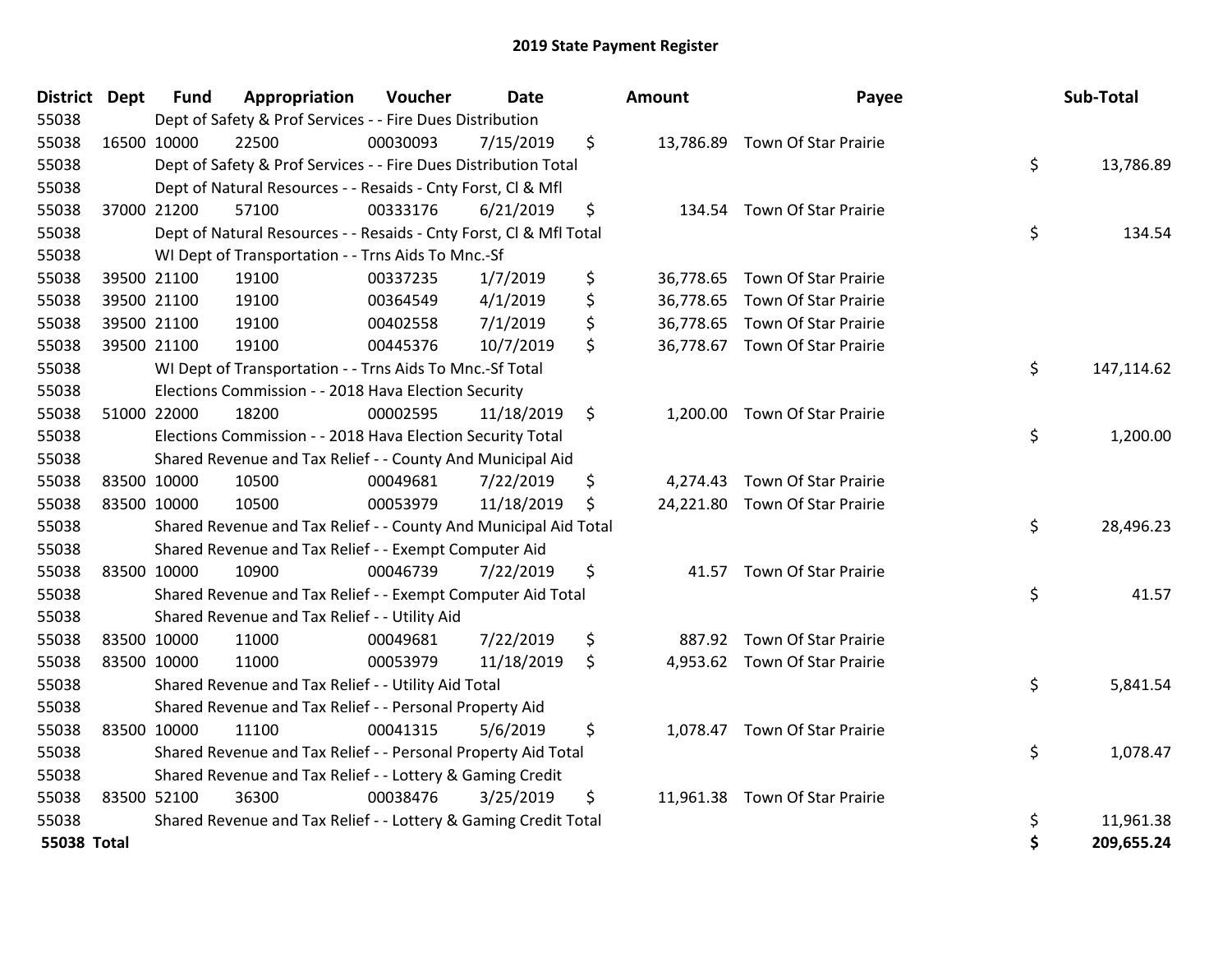| <b>District Dept</b> | <b>Fund</b> | Appropriation                                                      | Voucher  | <b>Date</b> | Amount     |                         | Payee | Sub-Total  |
|----------------------|-------------|--------------------------------------------------------------------|----------|-------------|------------|-------------------------|-------|------------|
| 55040                |             | Dept of Safety & Prof Services - - Fire Dues Distribution          |          |             |            |                         |       |            |
| 55040                | 16500 10000 | 22500                                                              | 00031742 | 7/18/2019   | \$         | 33,806.08 Town Of Troy  |       |            |
| 55040                |             | Dept of Safety & Prof Services - - Fire Dues Distribution Total    |          |             |            |                         | \$    | 33,806.08  |
| 55040                |             | Dept of Natural Resources - - Aids In Lieu Of Taxes - Gener        |          |             |            |                         |       |            |
| 55040                | 37000 10000 | 50300                                                              | 00314601 | 4/19/2019   | \$<br>2.80 | Town Of Troy            |       |            |
| 55040                |             | Dept of Natural Resources - - Aids In Lieu Of Taxes - Gener Total  |          |             |            |                         | \$    | 2.80       |
| 55040                |             | Dept of Natural Resources - - Resaids - Cnty Forst, Cl & Mfl       |          |             |            |                         |       |            |
| 55040                | 37000 21200 | 57100                                                              | 00333177 | 6/21/2019   | \$         | 145.46 Town Of Troy     |       |            |
| 55040                |             | Dept of Natural Resources - - Resaids - Cnty Forst, Cl & Mfl Total |          |             |            |                         | \$    | 145.46     |
| 55040                |             | Dept of Natural Resources - - Aids In Lieu Of Taxes - Sum S        |          |             |            |                         |       |            |
| 55040                | 37000 21200 | 57900                                                              | 00314600 | 4/19/2019   | \$<br>0.28 | Town Of Troy            |       |            |
| 55040                |             | Dept of Natural Resources - - Aids In Lieu Of Taxes - Sum S Total  |          |             |            |                         | \$    | 0.28       |
| 55040                |             | WI Dept of Transportation - - Trns Aids To Mnc.-Sf                 |          |             |            |                         |       |            |
| 55040                | 39500 21100 | 19100                                                              | 00337236 | 1/7/2019    | \$         | 53,555.40 Town Of Troy  |       |            |
| 55040                | 39500 21100 | 19100                                                              | 00364550 | 4/1/2019    | \$         | 53,555.40 Town Of Troy  |       |            |
| 55040                | 39500 21100 | 19100                                                              | 00402559 | 7/1/2019    | \$         | 53,555.40 Town Of Troy  |       |            |
| 55040                | 39500 21100 | 19100                                                              | 00445377 | 10/7/2019   | \$         | 53,555.43 Town Of Troy  |       |            |
| 55040                |             | WI Dept of Transportation - - Trns Aids To Mnc.-Sf Total           |          |             |            |                         | \$    | 214,221.63 |
| 55040                |             | WI Dept of Transportation - - Local Rds, Grants Sf                 |          |             |            |                         |       |            |
| 55040                | 39500 21100 | 27000                                                              | 00467556 | 12/4/2019   | \$         | 370,481.14 Town Of Troy |       |            |
| 55040                |             | WI Dept of Transportation - - Local Rds, Grants Sf Total           |          |             |            |                         | \$    | 370,481.14 |
| 55040                |             | WI Dept of Transportation - - Hwy Mgmt & Opers Sf                  |          |             |            |                         |       |            |
| 55040                | 39500 21100 | 36500                                                              | 00346732 | 1/29/2019   | \$         | 500.00 Town Of Troy     |       |            |
| 55040                |             | WI Dept of Transportation - - Hwy Mgmt & Opers Sf Total            |          |             |            |                         | \$    | 500.00     |
| 55040                |             | Elections Commission - - 2018 Hava Election Security               |          |             |            |                         |       |            |
| 55040                | 51000 22000 | 18200                                                              | 00002927 | 11/25/2019  | \$         | 600.00 Town Of Troy     |       |            |
| 55040                |             | Elections Commission - - 2018 Hava Election Security Total         |          |             |            |                         | \$    | 600.00     |
| 55040                |             | Shared Revenue and Tax Relief - - County And Municipal Aid         |          |             |            |                         |       |            |
| 55040                | 83500 10000 | 10500                                                              | 00049682 | 7/22/2019   | \$         | 6,203.89 Town Of Troy   |       |            |
| 55040                | 83500 10000 | 10500                                                              | 00053980 | 11/18/2019  | \$         | 35,155.36 Town Of Troy  |       |            |
| 55040                |             | Shared Revenue and Tax Relief - - County And Municipal Aid Total   |          |             |            |                         | \$    | 41,359.25  |
| 55040                |             | Shared Revenue and Tax Relief - - Exempt Computer Aid              |          |             |            |                         |       |            |
| 55040                | 83500 10000 | 10900                                                              | 00046740 | 7/22/2019   | \$         | 59.24 Town Of Troy      |       |            |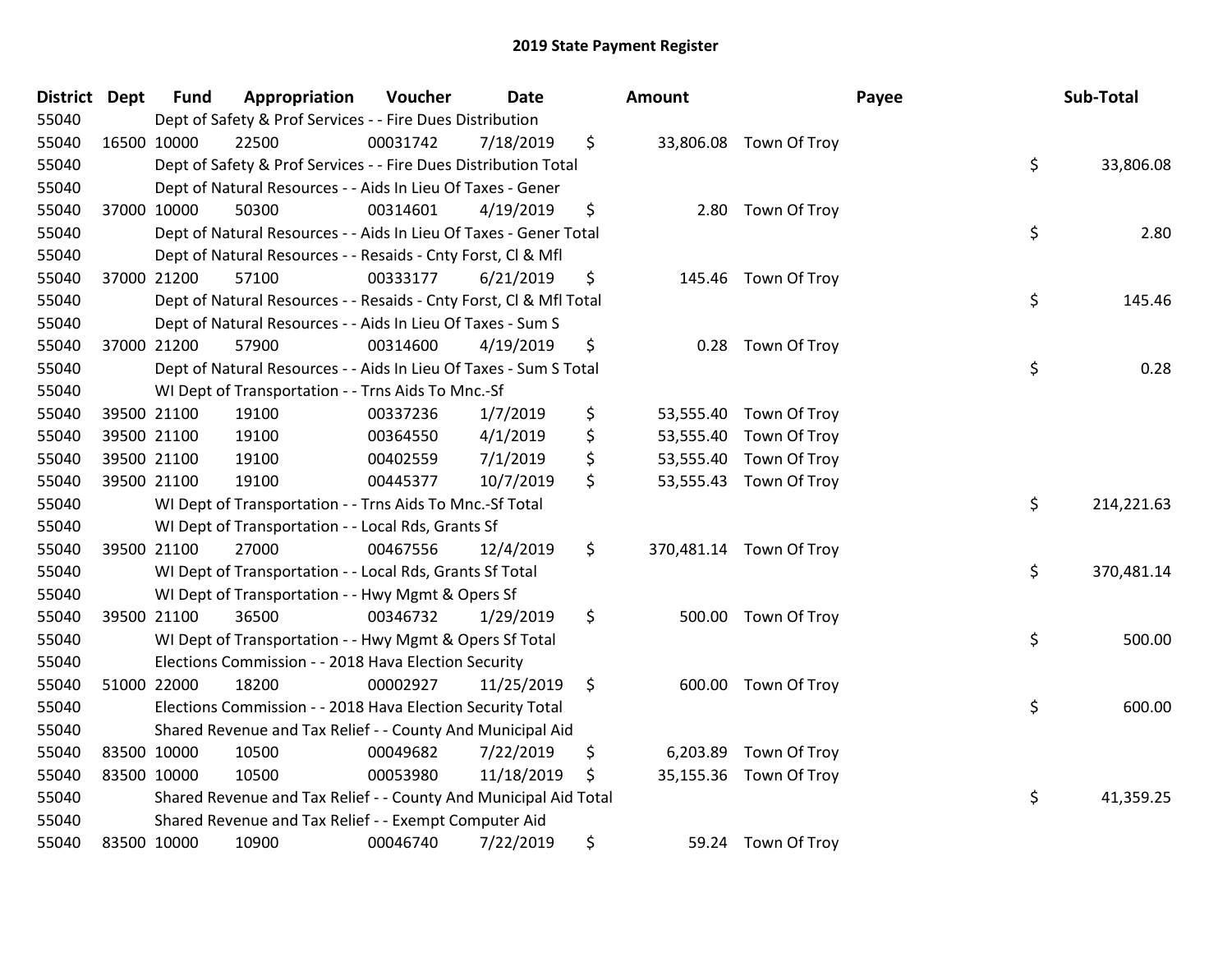| <b>District</b> | Dept | Fund        | Appropriation                                                   | Voucher  | Date       |    | Amount   |                       | Payee | Sub-Total   |
|-----------------|------|-------------|-----------------------------------------------------------------|----------|------------|----|----------|-----------------------|-------|-------------|
| 55040           |      |             | Shared Revenue and Tax Relief - - Exempt Computer Aid Total     |          |            |    |          |                       |       | \$<br>59.24 |
| 55040           |      |             | Shared Revenue and Tax Relief - - Utility Aid                   |          |            |    |          |                       |       |             |
| 55040           |      | 83500 10000 | 11000                                                           | 00049682 | 7/22/2019  | \$ | 323.96   | Town Of Troy          |       |             |
| 55040           |      | 83500 10000 | 11000                                                           | 00053980 | 11/18/2019 | S  |          | 1,895.50 Town Of Troy |       |             |
| 55040           |      |             | Shared Revenue and Tax Relief - - Utility Aid Total             |          |            |    |          |                       |       | 2,219.46    |
| 55040           |      |             | Shared Revenue and Tax Relief - - Personal Property Aid         |          |            |    |          |                       |       |             |
| 55040           |      | 83500 10000 | 11100                                                           | 00041316 | 5/6/2019   | \$ | 1,979.97 | Town Of Troy          |       |             |
| 55040           |      |             | Shared Revenue and Tax Relief - - Personal Property Aid Total   |          |            |    |          |                       |       | 1,979.97    |
| 55040           |      |             | Shared Revenue and Tax Relief - - Lottery & Gaming Credit       |          |            |    |          |                       |       |             |
| 55040           |      | 83500 52100 | 36300                                                           | 00038477 | 3/21/2019  | S  | 4,624.40 | Town Of Troy          |       |             |
| 55040           |      |             | Shared Revenue and Tax Relief - - Lottery & Gaming Credit Total |          |            |    |          |                       |       | 4,624.40    |
| 55040 Total     |      |             |                                                                 |          |            |    |          |                       |       | 669,999.71  |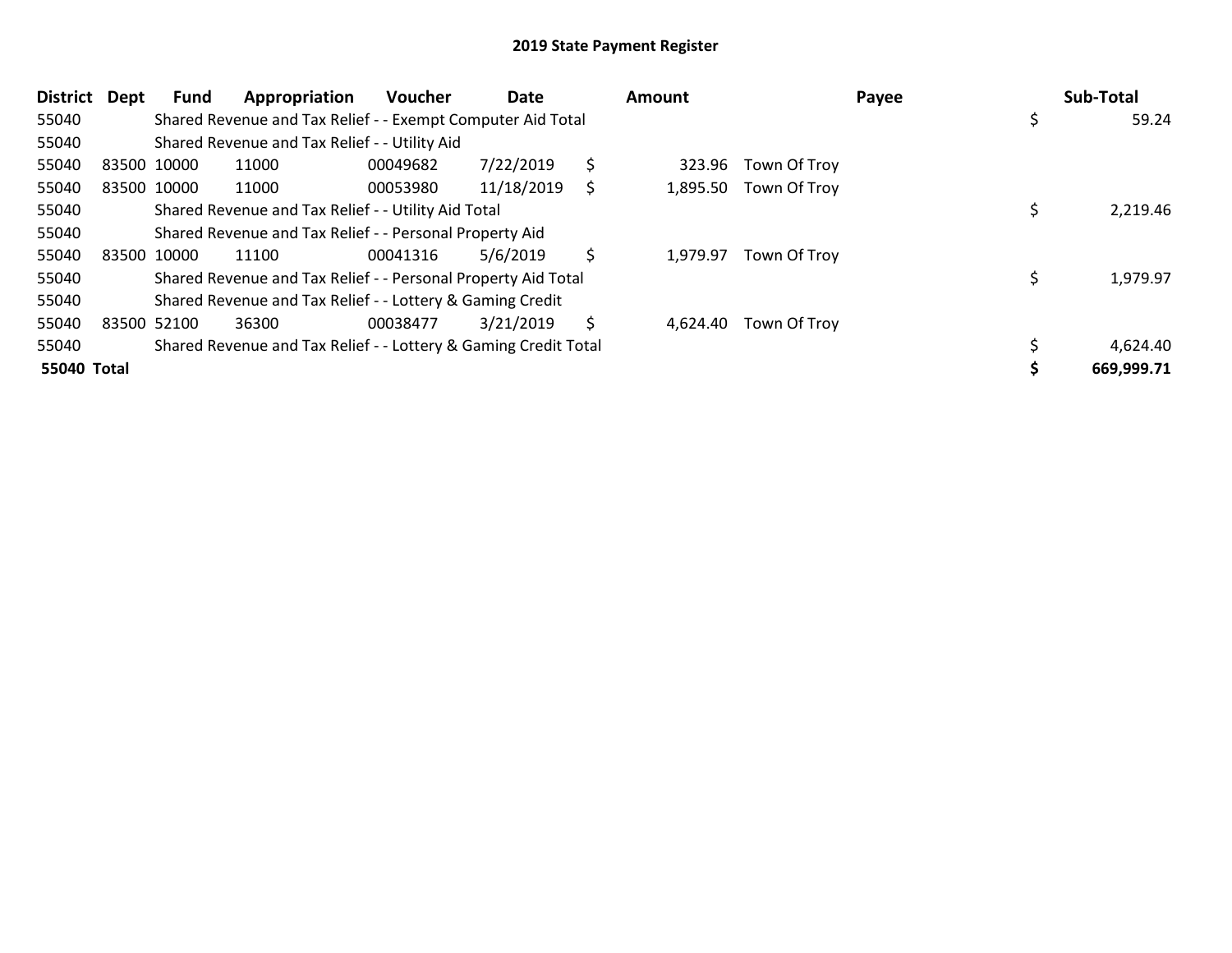| <b>District Dept</b> |             | <b>Fund</b> | Appropriation                                                      | Voucher  | <b>Date</b> | <b>Amount</b>   | Payee                     | Sub-Total        |
|----------------------|-------------|-------------|--------------------------------------------------------------------|----------|-------------|-----------------|---------------------------|------------------|
| 55042                |             |             | Dept of Safety & Prof Services - - Fire Dues Distribution          |          |             |                 |                           |                  |
| 55042                | 16500 10000 |             | 22500                                                              | 00030298 | 7/16/2019   | \$              | 7,803.43 Warren, Town of  |                  |
| 55042                |             |             | Dept of Safety & Prof Services - - Fire Dues Distribution Total    |          |             |                 |                           | \$<br>7,803.43   |
| 55042                |             |             | Dept of Natural Resources - - Aids In Lieu Of Taxes - Gener        |          |             |                 |                           |                  |
| 55042                |             | 37000 10000 | 50300                                                              | 00298328 | 2/14/2019   | \$<br>18,846.58 | Warren, Town of           |                  |
| 55042                |             | 37000 10000 | 50300                                                              | 00298329 | 2/14/2019   | \$<br>60,895.70 | Warren, Town of           |                  |
| 55042                |             | 37000 10000 | 50300                                                              | 00314104 | 4/19/2019   | \$<br>21.26     | Warren, Town of           |                  |
| 55042                | 37000 10000 |             | 50300                                                              | 00314105 | 4/19/2019   | \$<br>233.45    | Warren, Town of           |                  |
| 55042                |             |             | Dept of Natural Resources - - Aids In Lieu Of Taxes - Gener Total  |          |             |                 |                           | \$<br>79,996.99  |
| 55042                |             |             | Dept of Natural Resources - - Resaids - Cnty Forst, Cl & Mfl       |          |             |                 |                           |                  |
| 55042                |             | 37000 21200 | 57100                                                              | 00333178 | 6/21/2019   | \$<br>47.30     | Warren, Town of           |                  |
| 55042                |             |             | Dept of Natural Resources - - Resaids - Cnty Forst, CI & Mfl Total |          |             |                 |                           | \$<br>47.30      |
| 55042                |             |             | Dept of Natural Resources - - Aids In Lieu Of Taxes - Sum S        |          |             |                 |                           |                  |
| 55042                |             | 37000 21200 | 57900                                                              | 00314106 | 4/19/2019   | \$<br>3.18      | Warren, Town of           |                  |
| 55042                |             |             | Dept of Natural Resources - - Aids In Lieu Of Taxes - Sum S Total  |          |             |                 |                           | \$<br>3.18       |
| 55042                |             |             | Dept of Natural Resources - - Fin Asst For Responsible Units       |          |             |                 |                           |                  |
| 55042                |             | 37000 27400 | 67000                                                              | 00322700 | 5/22/2019   | \$<br>6,224.97  | Warren, Town of           |                  |
| 55042                |             |             | Dept of Natural Resources - - Fin Asst For Responsible Units Total |          |             |                 |                           | \$<br>6,224.97   |
| 55042                |             |             | WI Dept of Transportation - - Trns Aids To Mnc.-Sf                 |          |             |                 |                           |                  |
| 55042                |             | 39500 21100 | 19100                                                              | 00337237 | 1/7/2019    | \$<br>28,781.47 | Warren, Town of           |                  |
| 55042                |             | 39500 21100 | 19100                                                              | 00364551 | 4/1/2019    | \$<br>28,781.47 | Warren, Town of           |                  |
| 55042                |             | 39500 21100 | 19100                                                              | 00402560 | 7/1/2019    | \$<br>28,781.47 | Warren, Town of           |                  |
| 55042                |             | 39500 21100 | 19100                                                              | 00445378 | 10/7/2019   | \$<br>28,781.50 | Warren, Town of           |                  |
| 55042                |             |             | WI Dept of Transportation - - Trns Aids To Mnc.-Sf Total           |          |             |                 |                           | \$<br>115,125.91 |
| 55042                |             |             | WI Dept of Transportation - - Loc Rd Imp Prg St Fd                 |          |             |                 |                           |                  |
| 55042                |             | 39500 21100 | 27800                                                              | 00429750 | 8/30/2019   | \$              | 19,253.18 Warren, Town of |                  |
| 55042                |             |             | WI Dept of Transportation - - Loc Rd Imp Prg St Fd Total           |          |             |                 |                           | \$<br>19,253.18  |
| 55042                |             |             | Elections Commission - - 2018 Hava Election Security               |          |             |                 |                           |                  |
| 55042                | 51000 22000 |             | 18200                                                              | 00002211 | 11/4/2019   | \$<br>600.00    | Warren, Town of           |                  |
| 55042                |             |             | Elections Commission - - 2018 Hava Election Security Total         |          |             |                 |                           | \$<br>600.00     |
| 55042                |             |             | Shared Revenue and Tax Relief - - County And Municipal Aid         |          |             |                 |                           |                  |
| 55042                |             | 83500 10000 | 10500                                                              | 00049683 | 7/22/2019   | \$<br>2,073.35  | Warren, Town of           |                  |
| 55042                |             | 83500 10000 | 10500                                                              | 00053981 | 11/18/2019  | \$<br>11,748.98 | Warren, Town of           |                  |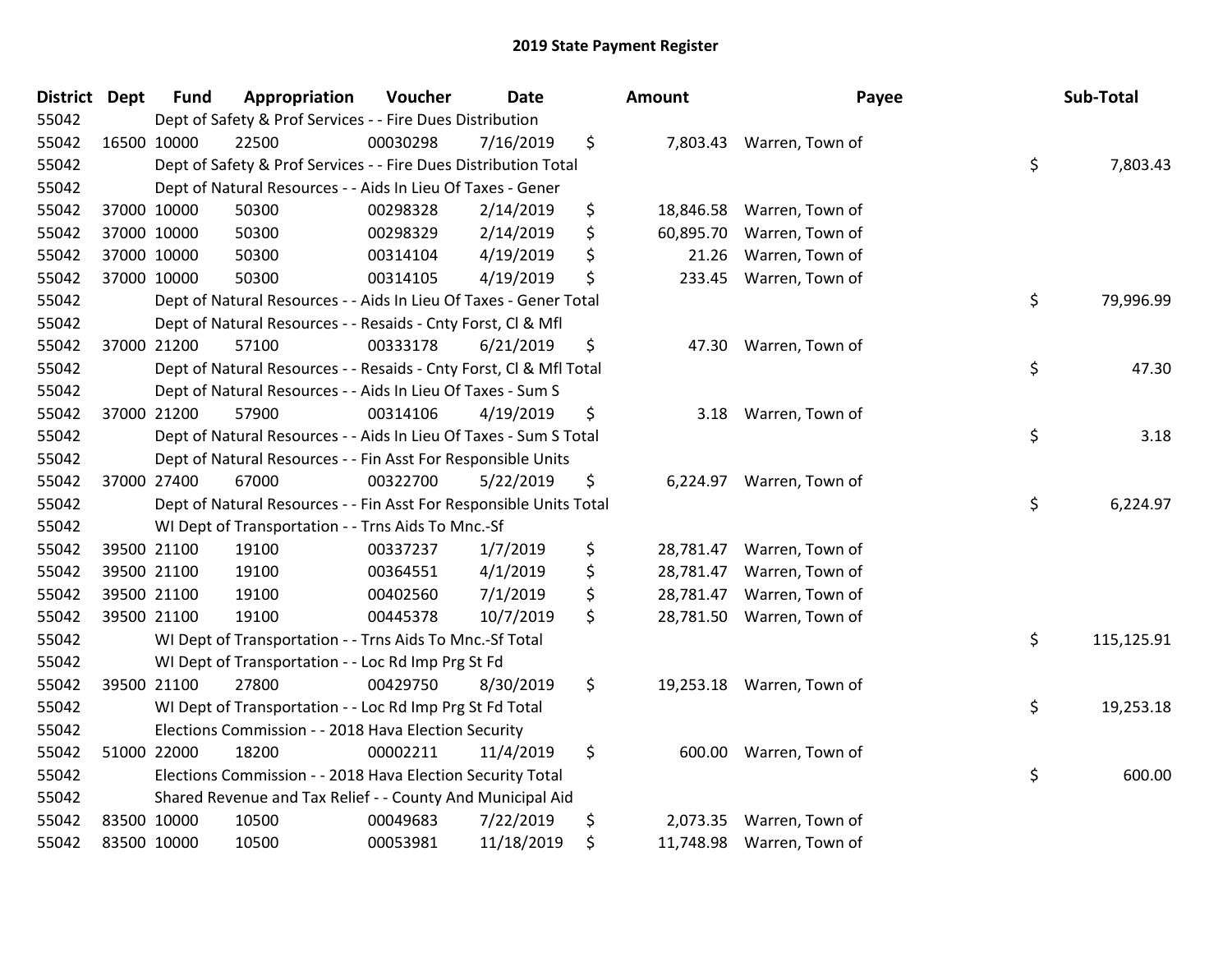| <b>District</b> | Dept        | Fund | Appropriation                                                    | <b>Voucher</b> | Date       |     | <b>Amount</b> | Payee                 | Sub-Total  |
|-----------------|-------------|------|------------------------------------------------------------------|----------------|------------|-----|---------------|-----------------------|------------|
| 55042           |             |      | Shared Revenue and Tax Relief - - County And Municipal Aid Total |                |            |     |               |                       | 13,822.33  |
| 55042           |             |      | Shared Revenue and Tax Relief - - Exempt Computer Aid            |                |            |     |               |                       |            |
| 55042           | 83500 10000 |      | 10900                                                            | 00046741       | 7/22/2019  | \$. |               | 85.22 Warren, Town of |            |
| 55042           |             |      | Shared Revenue and Tax Relief - - Exempt Computer Aid Total      |                |            |     |               |                       | 85.22      |
| 55042           |             |      | Shared Revenue and Tax Relief - - Utility Aid                    |                |            |     |               |                       |            |
| 55042           | 83500 10000 |      | 11000                                                            | 00049683       | 7/22/2019  | \$  | 129.86        | Warren, Town of       |            |
| 55042           | 83500 10000 |      | 11000                                                            | 00053981       | 11/18/2019 | \$  | 789.87        | Warren, Town of       |            |
| 55042           |             |      | Shared Revenue and Tax Relief - - Utility Aid Total              |                |            |     |               |                       | 919.73     |
| 55042           |             |      | Shared Revenue and Tax Relief - - Personal Property Aid          |                |            |     |               |                       |            |
| 55042           | 83500 10000 |      | 11100                                                            | 00041317       | 5/6/2019   | \$  | 872.39        | Warren, Town of       |            |
| 55042           |             |      | Shared Revenue and Tax Relief - - Personal Property Aid Total    |                |            |     |               |                       | 872.39     |
| 55042 Total     |             |      |                                                                  |                |            |     |               |                       | 244,754.63 |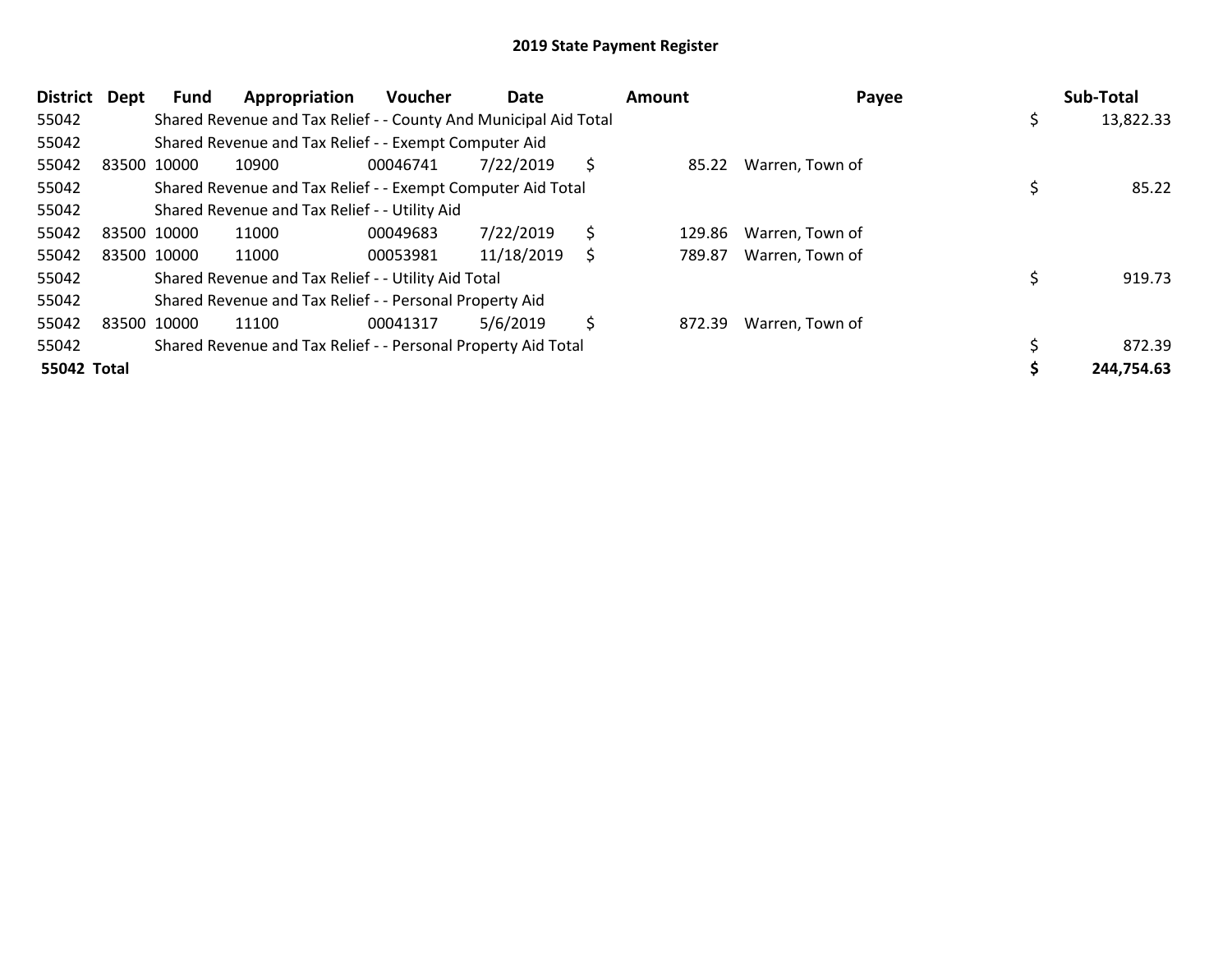| District Dept | <b>Fund</b> | Appropriation                                                                   | Voucher  | <b>Date</b>             | Amount          | Payee                        | Sub-Total        |
|---------------|-------------|---------------------------------------------------------------------------------|----------|-------------------------|-----------------|------------------------------|------------------|
| 55106         |             | Dept of Safety & Prof Services - - Fire Dues Distribution                       |          |                         |                 |                              |                  |
| 55106         | 16500 10000 | 22500                                                                           | 00030100 | 7/16/2019               | \$              | 13,477.98 Village Of Baldwin |                  |
| 55106         |             | Dept of Safety & Prof Services - - Fire Dues Distribution Total                 |          |                         |                 |                              | \$<br>13,477.98  |
| 55106         |             | WI Dept of Transportation - - Hwy Sfty Loc Aid Ffd                              |          |                         |                 |                              |                  |
| 55106         | 39500 21100 | 18500                                                                           | 00434583 | 9/17/2019               | \$              | 4,000.00 Village Of Baldwin  |                  |
| 55106         |             | WI Dept of Transportation - - Hwy Sfty Loc Aid Ffd Total                        |          |                         |                 |                              | \$<br>4,000.00   |
| 55106         |             | WI Dept of Transportation - - Trns Aids To Mnc.-Sf                              |          |                         |                 |                              |                  |
| 55106         | 39500 21100 | 19100                                                                           | 00337238 | 1/7/2019                | \$              | 59,242.24 Village Of Baldwin |                  |
| 55106         | 39500 21100 | 19100                                                                           | 00364552 | 4/1/2019                | \$              | 59,242.24 Village Of Baldwin |                  |
| 55106         | 39500 21100 | 19100                                                                           | 00402561 | 7/1/2019                | \$<br>59,242.24 | Village Of Baldwin           |                  |
| 55106         | 39500 21100 | 19100                                                                           | 00445379 | 10/7/2019               | \$              | 59,242.27 Village Of Baldwin |                  |
| 55106         |             | WI Dept of Transportation - - Trns Aids To Mnc.-Sf Total                        |          |                         |                 |                              | \$<br>236,968.99 |
| 55106         |             | WI Dept of Transportation - - Hwy Mgmt & Opers Sf                               |          |                         |                 |                              |                  |
| 55106         | 39500 21100 | 36500                                                                           | 00432601 | 9/11/2019               | \$              | 500.00 Village Of Baldwin    |                  |
| 55106         |             | WI Dept of Transportation - - Hwy Mgmt & Opers Sf Total                         |          |                         |                 |                              | \$<br>500.00     |
| 55106         |             | Department of Health Services - - Emergency Medical Services, Ai                |          |                         |                 |                              |                  |
| 55106         | 43500 10000 | 11900                                                                           | 00307847 | 9/4/2019                | \$              | 6,650.57 Village Of Baldwin  |                  |
| 55106         |             | Department of Health Services - - Emergency Medical Services, Ai Total          |          |                         |                 |                              | \$<br>6,650.57   |
| 55106         |             | Department of Health Services - - Prepaid Medical Transport Reimbursement       |          |                         |                 |                              |                  |
| 55106         | 43500 10000 | 16300                                                                           |          | AMBULANCE 11/18/2019 \$ | 20,374.05       | Village Of Baldwin           |                  |
| 55106         |             | Department of Health Services - - Prepaid Medical Transport Reimbursement Total |          |                         |                 |                              | \$<br>20,374.05  |
| 55106         |             | Department of Justice - - Law Enforcement Train, Local                          |          |                         |                 |                              |                  |
| 55106         | 45500 10000 | 23100                                                                           | 00072391 | 10/9/2019               | \$              | 1,120.00 Village Of Baldwin  |                  |
| 55106         |             | Department of Justice - - Law Enforcement Train, Local Total                    |          |                         |                 |                              | \$<br>1,120.00   |
| 55106         |             | Department of Justice - - Federal Aid; Victim Comp                              |          |                         |                 |                              |                  |
| 55106         | 45500 10000 | 54100                                                                           | 00058771 | 2/27/2019               | \$              | 2,263.60 Village Of Baldwin  |                  |
| 55106         |             | Department of Justice - - Federal Aid; Victim Comp Total                        |          |                         |                 |                              | \$<br>2,263.60   |
| 55106         |             | Elections Commission - - 2018 Hava Election Security                            |          |                         |                 |                              |                  |
| 55106         | 51000 22000 | 18200                                                                           | 00002068 | 10/9/2019               | \$              | 1,100.00 Village Of Baldwin  |                  |
| 55106         |             | Elections Commission - - 2018 Hava Election Security Total                      |          |                         |                 |                              | \$<br>1,100.00   |
| 55106         |             | Shared Revenue and Tax Relief - - Expenditure Restraint Program                 |          |                         |                 |                              |                  |
| 55106         | 83500 10000 | 10100                                                                           | 00049684 | 7/22/2019               | \$              | 56,965.94 Village Of Baldwin |                  |
| 55106         |             | Shared Revenue and Tax Relief - - Expenditure Restraint Program Total           |          |                         |                 |                              | \$<br>56,965.94  |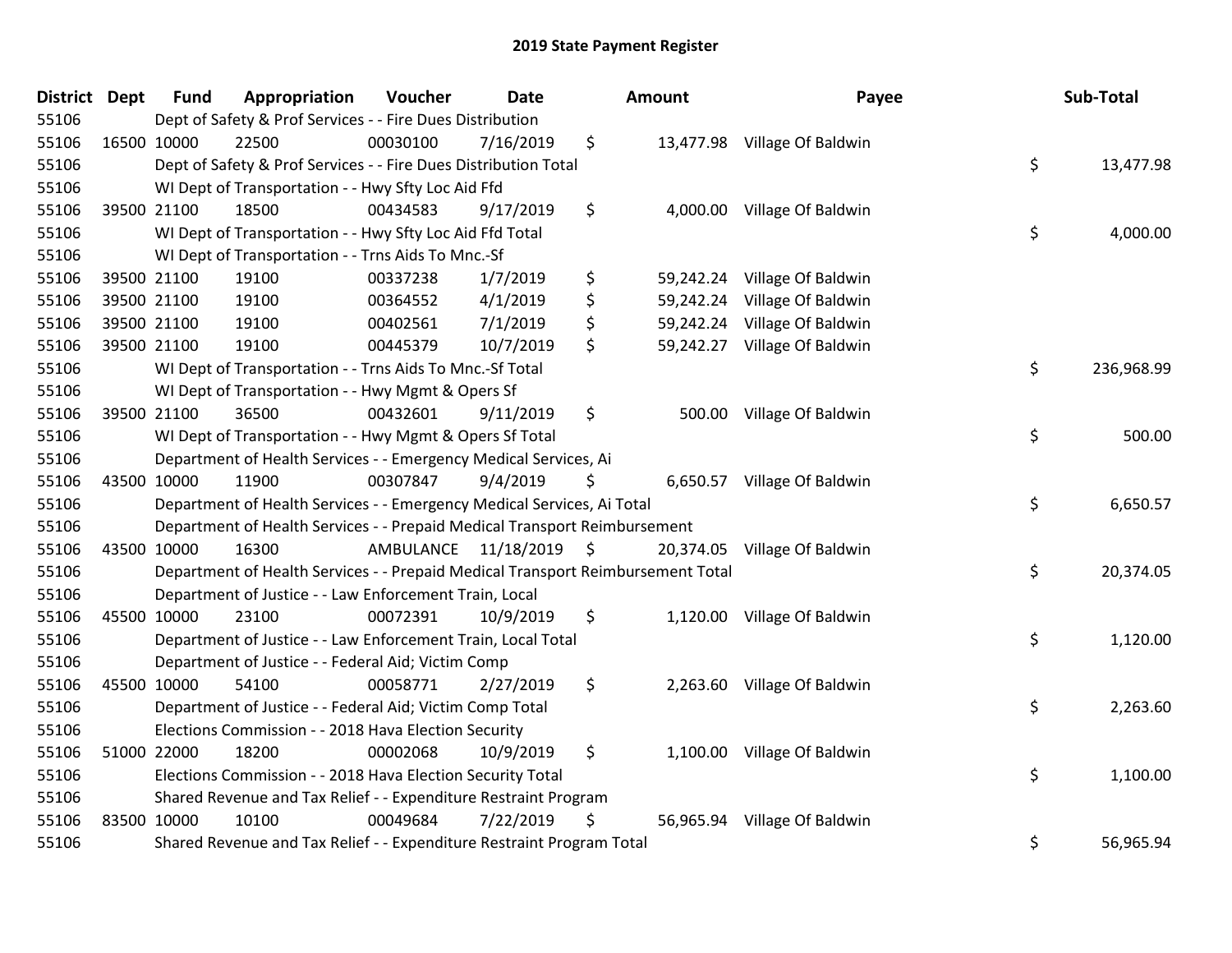| <b>District</b> | Dept | <b>Fund</b> | Appropriation                                                    | Voucher  | Date       | <b>Amount</b>    | Payee              | Sub-Total        |
|-----------------|------|-------------|------------------------------------------------------------------|----------|------------|------------------|--------------------|------------------|
| 55106           |      |             | Shared Revenue and Tax Relief - - County And Municipal Aid       |          |            |                  |                    |                  |
| 55106           |      | 83500 10000 | 10500                                                            | 00049684 | 7/22/2019  | \$<br>35,997.47  | Village Of Baldwin |                  |
| 55106           |      | 83500 10000 | 10500                                                            | 00053982 | 11/18/2019 | \$<br>183,611.58 | Village Of Baldwin |                  |
| 55106           |      |             | Shared Revenue and Tax Relief - - County And Municipal Aid Total |          |            |                  |                    | \$<br>219,609.05 |
| 55106           |      |             | Shared Revenue and Tax Relief - - Exempt Computer Aid            |          |            |                  |                    |                  |
| 55106           |      | 83500 10000 | 10900                                                            | 00046742 | 7/22/2019  | \$<br>5,789.69   | Village Of Baldwin |                  |
| 55106           |      | 83500 10000 | 10900                                                            | 00047988 | 7/22/2019  | \$<br>6,409.82   | Village Of Baldwin |                  |
| 55106           |      |             | Shared Revenue and Tax Relief - - Exempt Computer Aid Total      |          |            |                  |                    | \$<br>12,199.51  |
| 55106           |      |             | Shared Revenue and Tax Relief - - Utility Aid                    |          |            |                  |                    |                  |
| 55106           |      | 83500 10000 | 11000                                                            | 00049684 | 7/22/2019  | \$<br>89.59      | Village Of Baldwin |                  |
| 55106           |      | 83500 10000 | 11000                                                            | 00053982 | 11/18/2019 | \$<br>508.08     | Village Of Baldwin |                  |
| 55106           |      |             | Shared Revenue and Tax Relief - - Utility Aid Total              |          |            |                  |                    | \$<br>597.67     |
| 55106           |      |             | Shared Revenue and Tax Relief - - Personal Property Aid          |          |            |                  |                    |                  |
| 55106           |      | 83500 10000 | 11100                                                            | 00041318 | 5/6/2019   | \$<br>14,497.53  | Village Of Baldwin |                  |
| 55106           |      | 83500 10000 | 11100                                                            | 00042743 | 5/6/2019   | \$<br>576.12     | Village Of Baldwin |                  |
| 55106           |      |             | Shared Revenue and Tax Relief - - Personal Property Aid Total    |          |            |                  |                    | \$<br>15,073.65  |
| 55106           |      |             | Shared Revenue and Tax Relief - - Lottery & Gaming Credit        |          |            |                  |                    |                  |
| 55106           |      | 83500 52100 | 36300                                                            | 00038478 | 3/25/2019  | \$<br>4,860.84   | Village Of Baldwin |                  |
| 55106           |      |             | Shared Revenue and Tax Relief - - Lottery & Gaming Credit Total  |          |            |                  |                    | 4,860.84         |
| 55106 Total     |      |             |                                                                  |          |            |                  |                    | 595,761.85       |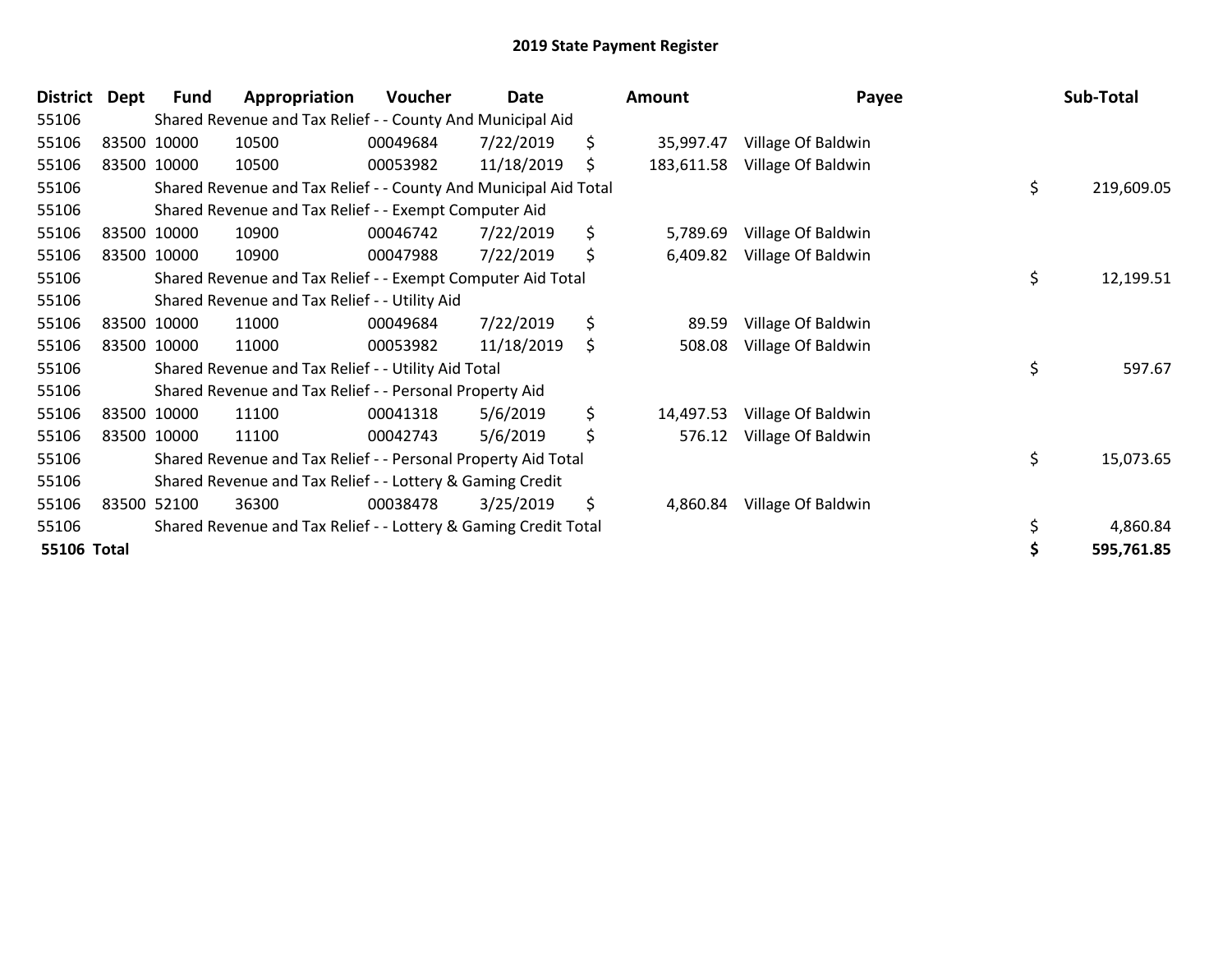| <b>District</b>    | <b>Dept</b> | <b>Fund</b> | Appropriation                                                    | Voucher  | <b>Date</b> |      | <b>Amount</b> | Payee                       | Sub-Total       |
|--------------------|-------------|-------------|------------------------------------------------------------------|----------|-------------|------|---------------|-----------------------------|-----------------|
| 55116              |             |             | Dept of Safety & Prof Services - - Fire Dues Distribution        |          |             |      |               |                             |                 |
| 55116              |             | 16500 10000 | 22500                                                            | 00031562 | 7/18/2019   | \$   |               | 618.94 Village Of Deer Park |                 |
| 55116              |             |             | Dept of Safety & Prof Services - - Fire Dues Distribution Total  |          |             |      |               |                             | \$<br>618.94    |
| 55116              |             |             | WI Dept of Transportation - - Trns Aids To Mnc.-Sf               |          |             |      |               |                             |                 |
| 55116              |             | 39500 21100 | 19100                                                            | 00337239 | 1/7/2019    | \$   | 1,809.66      | Village Of Deer Park        |                 |
| 55116              |             | 39500 21100 | 19100                                                            | 00364553 | 4/1/2019    | \$   | 1,809.66      | Village Of Deer Park        |                 |
| 55116              |             | 39500 21100 | 19100                                                            | 00402562 | 7/1/2019    | \$   | 1,809.66      | Village Of Deer Park        |                 |
| 55116              |             | 39500 21100 | 19100                                                            | 00445380 | 10/7/2019   | \$   | 1,809.69      | Village Of Deer Park        |                 |
| 55116              |             |             | WI Dept of Transportation - - Trns Aids To Mnc.-Sf Total         |          |             |      |               |                             | \$<br>7,238.67  |
| 55116              |             |             | Elections Commission - - General Program Ops, GPR                |          |             |      |               |                             |                 |
| 55116              |             | 51000 10000 | 10100                                                            | 00001525 | 1/25/2019   | \$   | 103.56        | Village Of Deer Park        |                 |
| 55116              |             |             | Elections Commission - - General Program Ops, GPR Total          |          |             |      |               |                             | \$<br>103.56    |
| 55116              |             |             | Elections Commission - - 2018 Hava Election Security             |          |             |      |               |                             |                 |
| 55116              |             | 51000 22000 | 18200                                                            | 00002586 | 11/18/2019  | - \$ | 1,200.00      | Village Of Deer Park        |                 |
| 55116              |             |             | Elections Commission - - 2018 Hava Election Security Total       |          |             |      |               |                             | \$<br>1,200.00  |
| 55116              |             |             | Shared Revenue and Tax Relief - - County And Municipal Aid       |          |             |      |               |                             |                 |
| 55116              |             | 83500 10000 | 10500                                                            | 00049685 | 7/22/2019   | \$   | 6,575.96      | Village Of Deer Park        |                 |
| 55116              |             | 83500 10000 | 10500                                                            | 00053983 | 11/18/2019  | S    | 37,263.78     | Village Of Deer Park        |                 |
| 55116              |             |             | Shared Revenue and Tax Relief - - County And Municipal Aid Total |          |             |      |               |                             | \$<br>43,839.74 |
| 55116              |             |             | Shared Revenue and Tax Relief - - Exempt Computer Aid            |          |             |      |               |                             |                 |
| 55116              |             | 83500 10000 | 10900                                                            | 00046743 | 7/22/2019   | \$   | 4.16          | Village Of Deer Park        |                 |
| 55116              |             |             | Shared Revenue and Tax Relief - - Exempt Computer Aid Total      |          |             |      |               |                             | \$<br>4.16      |
| 55116              |             |             | Shared Revenue and Tax Relief - - Personal Property Aid          |          |             |      |               |                             |                 |
| 55116              |             | 83500 10000 | 11100                                                            | 00041319 | 5/6/2019    | \$   | 158.76        | Village Of Deer Park        |                 |
| 55116              |             |             | Shared Revenue and Tax Relief - - Personal Property Aid Total    |          |             |      |               |                             | \$<br>158.76    |
| <b>55116 Total</b> |             |             |                                                                  |          |             |      |               |                             | \$<br>53,163.83 |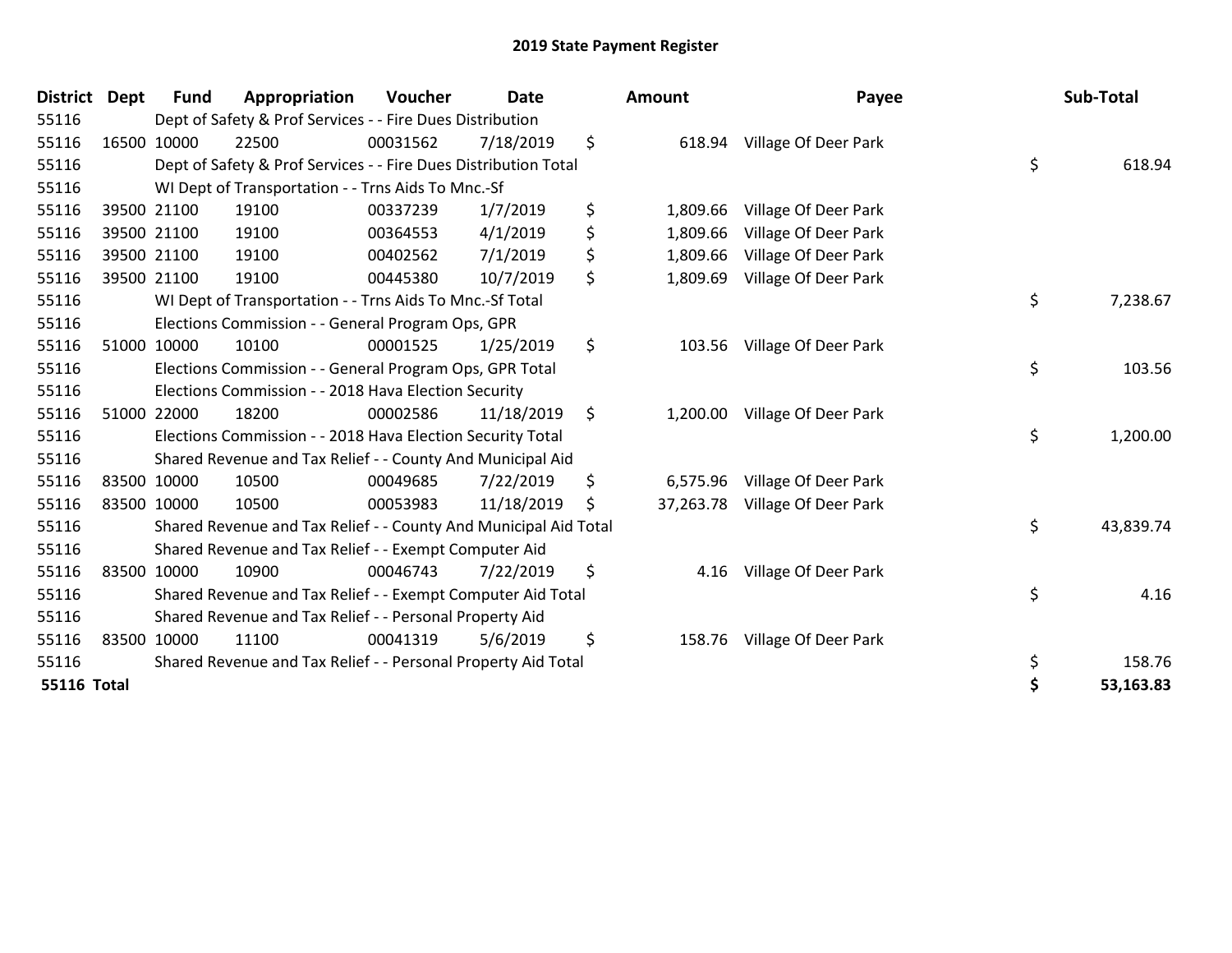| <b>District</b> | <b>Dept</b> | <b>Fund</b> | Appropriation                                                         | Voucher  | <b>Date</b> |               | Amount   | Payee                          | Sub-Total        |
|-----------------|-------------|-------------|-----------------------------------------------------------------------|----------|-------------|---------------|----------|--------------------------------|------------------|
| 55136           |             |             | Dept of Safety & Prof Services - - Fire Dues Distribution             |          |             |               |          |                                |                  |
| 55136           | 16500 10000 |             | 22500                                                                 | 00030412 | 7/16/2019   | \$            |          | 6,105.36 Hammond, Village of   |                  |
| 55136           |             |             | Dept of Safety & Prof Services - - Fire Dues Distribution Total       |          |             |               |          |                                | \$<br>6,105.36   |
| 55136           |             |             | WI Dept of Transportation - - Hwy Sfty Loc Aid Ffd                    |          |             |               |          |                                |                  |
| 55136           |             | 39500 21100 | 18500                                                                 | 00429233 | 9/3/2019    | \$            |          | 4,000.00 Hammond, Village of   |                  |
| 55136           |             |             | WI Dept of Transportation - - Hwy Sfty Loc Aid Ffd Total              |          |             |               |          |                                | \$<br>4,000.00   |
| 55136           |             |             | WI Dept of Transportation - - Trns Aids To Mnc.-Sf                    |          |             |               |          |                                |                  |
| 55136           |             | 39500 21100 | 19100                                                                 | 00337240 | 1/7/2019    | \$            |          | 32,263.11 Hammond, Village of  |                  |
| 55136           |             | 39500 21100 | 19100                                                                 | 00364554 | 4/1/2019    | \$            |          | 32,263.11 Hammond, Village of  |                  |
| 55136           |             | 39500 21100 | 19100                                                                 | 00402563 | 7/1/2019    | \$            |          | 32,263.11 Hammond, Village of  |                  |
| 55136           |             | 39500 21100 | 19100                                                                 | 00445381 | 10/7/2019   | \$            |          | 32,263.14 Hammond, Village of  |                  |
| 55136           |             |             | WI Dept of Transportation - - Trns Aids To Mnc.-Sf Total              |          |             |               |          |                                | \$<br>129,052.47 |
| 55136           |             |             | Department of Justice - - Law Enforcement Train, Local                |          |             |               |          |                                |                  |
| 55136           | 45500 10000 |             | 23100                                                                 | 00073154 | 10/17/2019  | $\ddot{\phi}$ | 320.00   | Hammond, Village of            |                  |
| 55136           |             |             | Department of Justice - - Law Enforcement Train, Local Total          |          |             |               |          |                                | \$<br>320.00     |
| 55136           |             |             | Elections Commission - - 2018 Hava Election Security                  |          |             |               |          |                                |                  |
| 55136           |             | 51000 22000 | 18200                                                                 | 00002639 | 11/18/2019  | \$            | 600.00   | Hammond, Village of            |                  |
| 55136           |             |             | Elections Commission - - 2018 Hava Election Security Total            |          |             |               |          |                                | \$<br>600.00     |
| 55136           |             |             | Shared Revenue and Tax Relief - - Expenditure Restraint Program       |          |             |               |          |                                |                  |
| 55136           | 83500 10000 |             | 10100                                                                 | 00049686 | 7/22/2019   | \$.           |          | 20,038.84 Hammond, Village of  |                  |
| 55136           |             |             | Shared Revenue and Tax Relief - - Expenditure Restraint Program Total |          |             |               |          |                                | \$<br>20,038.84  |
| 55136           |             |             | Shared Revenue and Tax Relief - - County And Municipal Aid            |          |             |               |          |                                |                  |
| 55136           | 83500 10000 |             | 10500                                                                 | 00049686 | 7/22/2019   | \$            |          | 32,957.87 Hammond, Village of  |                  |
| 55136           | 83500 10000 |             | 10500                                                                 | 00053984 | 11/18/2019  | \$            |          | 186,761.25 Hammond, Village of |                  |
| 55136           |             |             | Shared Revenue and Tax Relief - - County And Municipal Aid Total      |          |             |               |          |                                | \$<br>219,719.12 |
| 55136           |             |             | Shared Revenue and Tax Relief - - Exempt Computer Aid                 |          |             |               |          |                                |                  |
| 55136           | 83500 10000 |             | 10900                                                                 | 00046744 | 7/22/2019   | \$            | 1,041.33 | Hammond, Village of            |                  |
| 55136           | 83500 10000 |             | 10900                                                                 | 00047989 | 7/22/2019   | \$            |          | 109.78 Hammond, Village of     |                  |
| 55136           |             |             | Shared Revenue and Tax Relief - - Exempt Computer Aid Total           |          |             |               |          |                                | \$<br>1,151.11   |
| 55136           |             |             | Shared Revenue and Tax Relief - - Utility Aid                         |          |             |               |          |                                |                  |
| 55136           |             | 83500 10000 | 11000                                                                 | 00049686 | 7/22/2019   | \$            | 1,941.16 | Hammond, Village of            |                  |
| 55136           | 83500 10000 |             | 11000                                                                 | 00053984 | 11/18/2019  | \$            |          | 10,251.67 Hammond, Village of  |                  |
| 55136           |             |             | Shared Revenue and Tax Relief - - Utility Aid Total                   |          |             |               |          |                                | \$<br>12,192.83  |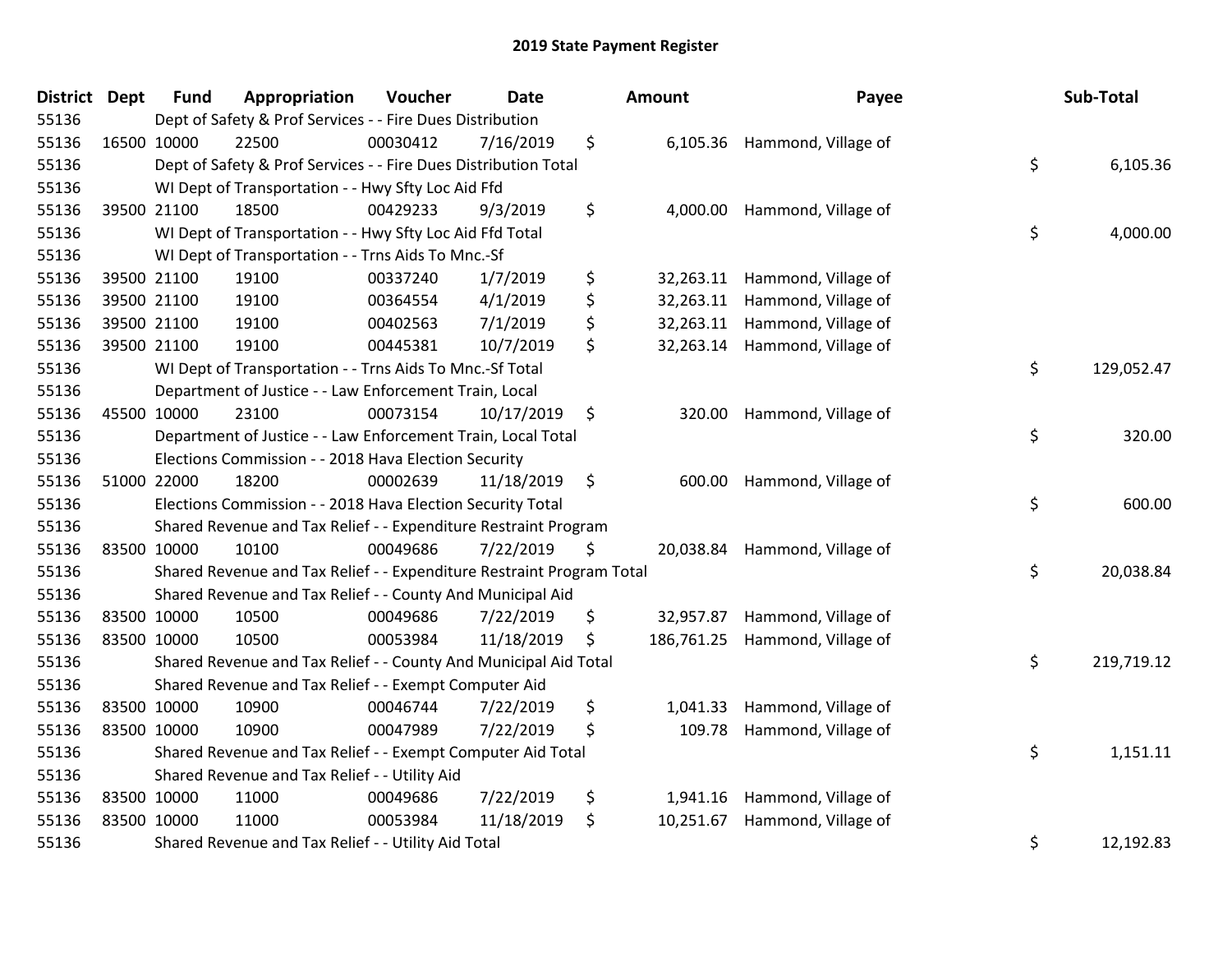| <b>District</b> | Dept | Fund        | Appropriation                                                   | <b>Voucher</b> | Date      |    | Amount    | Payee                        | Sub-Total  |
|-----------------|------|-------------|-----------------------------------------------------------------|----------------|-----------|----|-----------|------------------------------|------------|
| 55136           |      |             | Shared Revenue and Tax Relief - - Personal Property Aid         |                |           |    |           |                              |            |
| 55136           |      | 83500 10000 | 11100                                                           | 00041320       | 5/6/2019  | \$ | 10,804.01 | Hammond, Village of          |            |
| 55136           |      | 83500 10000 | 11100                                                           | 00042744       | 5/6/2019  | \$ | 4.124.59  | Hammond, Village of          |            |
| 55136           |      |             | Shared Revenue and Tax Relief - - Personal Property Aid Total   |                |           |    |           |                              | 14,928.60  |
| 55136           |      |             | Shared Revenue and Tax Relief - - Lottery & Gaming Credit       |                |           |    |           |                              |            |
| 55136           |      | 83500 52100 | 36300                                                           | 00038479       | 3/25/2019 | S  |           | 2,739.36 Hammond, Village of |            |
| 55136           |      |             | Shared Revenue and Tax Relief - - Lottery & Gaming Credit Total |                |           |    |           |                              | 2,739.36   |
| 55136 Total     |      |             |                                                                 |                |           |    |           |                              | 410,847.69 |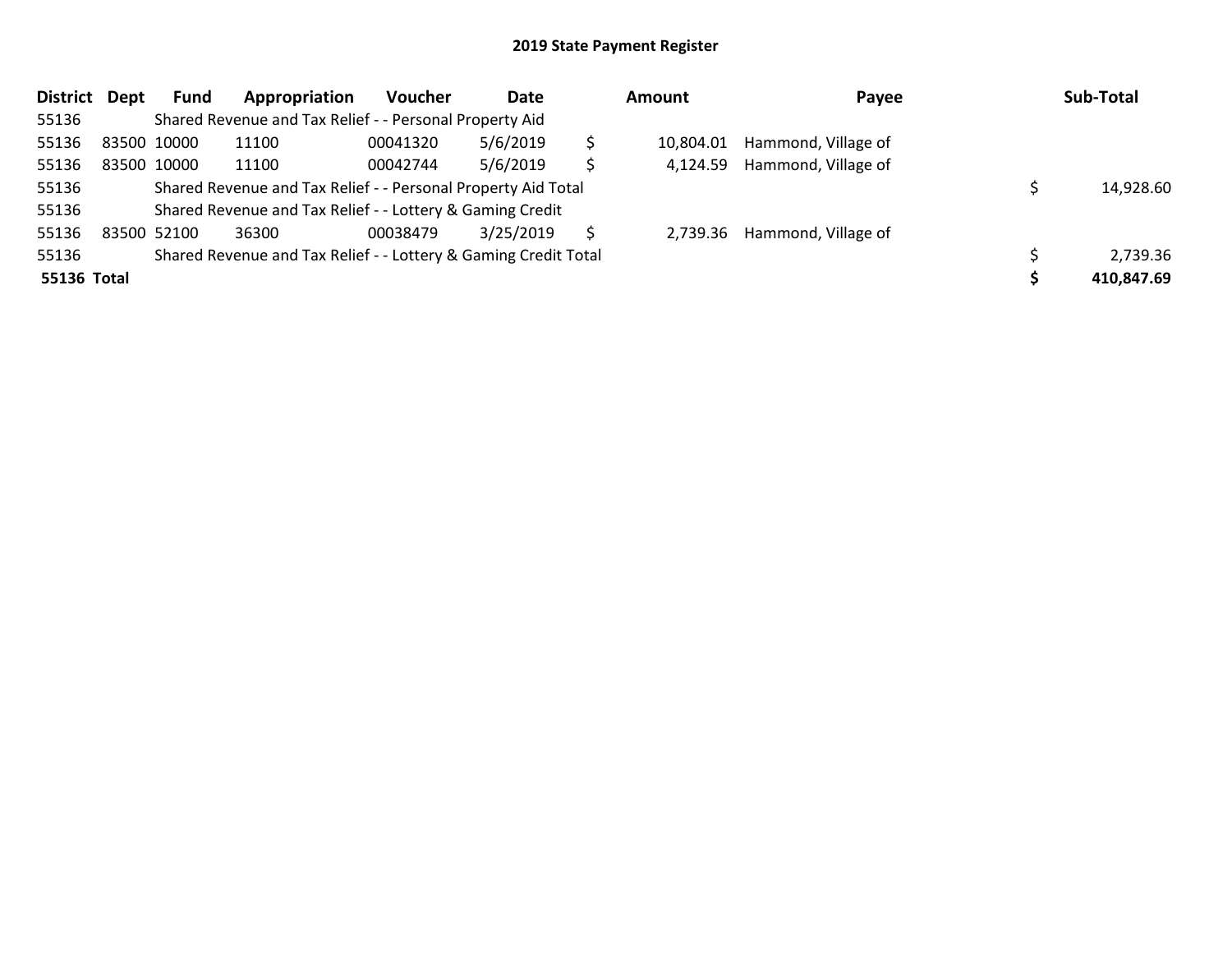| <b>District Dept</b> | <b>Fund</b> | Appropriation                                                    | Voucher  | <b>Date</b> | Amount          | Payee                              | Sub-Total        |
|----------------------|-------------|------------------------------------------------------------------|----------|-------------|-----------------|------------------------------------|------------------|
| 55161                |             | Dept of Safety & Prof Services - - Fire Dues Distribution        |          |             |                 |                                    |                  |
| 55161                | 16500 10000 | 22500                                                            | 00030058 | 7/15/2019   | \$              | 15,910.80 North Hudson, Village of |                  |
| 55161                |             | Dept of Safety & Prof Services - - Fire Dues Distribution Total  |          |             |                 |                                    | \$<br>15,910.80  |
| 55161                |             | WI Dept of Transportation - - Trns Aids To Mnc.-Sf               |          |             |                 |                                    |                  |
| 55161                | 39500 21100 | 19100                                                            | 00337241 | 1/7/2019    | \$<br>28,005.07 | North Hudson, Village of           |                  |
| 55161                | 39500 21100 | 19100                                                            | 00364555 | 4/1/2019    | \$<br>28,005.07 | North Hudson, Village of           |                  |
| 55161                | 39500 21100 | 19100                                                            | 00402564 | 7/1/2019    | \$<br>28,005.07 | North Hudson, Village of           |                  |
| 55161                | 39500 21100 | 19100                                                            | 00445382 | 10/7/2019   | \$<br>28,005.09 | North Hudson, Village of           |                  |
| 55161                |             | WI Dept of Transportation - - Trns Aids To Mnc.-Sf Total         |          |             |                 |                                    | \$<br>112,020.30 |
| 55161                |             | Department of Justice - - Law Enforcement Train, Local           |          |             |                 |                                    |                  |
| 55161                | 45500 10000 | 23100                                                            | 00073935 | 10/31/2019  | \$<br>320.00    | North Hudson, Village of           |                  |
| 55161                |             | Department of Justice - - Law Enforcement Train, Local Total     |          |             |                 |                                    | \$<br>320.00     |
| 55161                |             | Elections Commission - - 2018 Hava Election Security             |          |             |                 |                                    |                  |
| 55161                | 51000 22000 | 18200                                                            | 00002214 | 11/4/2019   | \$<br>600.00    | North Hudson, Village of           |                  |
| 55161                |             | Elections Commission - - 2018 Hava Election Security Total       |          |             |                 |                                    | \$<br>600.00     |
| 55161                |             | Shared Revenue and Tax Relief - - County And Municipal Aid       |          |             |                 |                                    |                  |
| 55161                | 83500 10000 | 10500                                                            | 00049687 | 7/22/2019   | \$<br>11,312.86 | North Hudson, Village of           |                  |
| 55161                | 83500 10000 | 10500                                                            | 00053985 | 11/18/2019  | \$<br>64,106.21 | North Hudson, Village of           |                  |
| 55161                |             | Shared Revenue and Tax Relief - - County And Municipal Aid Total |          |             |                 |                                    | \$<br>75,419.07  |
| 55161                |             | Shared Revenue and Tax Relief - - Exempt Computer Aid            |          |             |                 |                                    |                  |
| 55161                | 83500 10000 | 10900                                                            | 00046745 | 7/22/2019   | \$<br>325.29    | North Hudson, Village of           |                  |
| 55161                |             | Shared Revenue and Tax Relief - - Exempt Computer Aid Total      |          |             |                 |                                    | \$<br>325.29     |
| 55161                |             | Shared Revenue and Tax Relief - - Utility Aid                    |          |             |                 |                                    |                  |
| 55161                | 83500 10000 | 11000                                                            | 00049687 | 7/22/2019   | \$<br>165.91    | North Hudson, Village of           |                  |
| 55161                | 83500 10000 | 11000                                                            | 00053985 | 11/18/2019  | \$<br>1,218.69  | North Hudson, Village of           |                  |
| 55161                |             | Shared Revenue and Tax Relief - - Utility Aid Total              |          |             |                 |                                    | \$<br>1,384.60   |
| 55161                |             | Shared Revenue and Tax Relief - - Personal Property Aid          |          |             |                 |                                    |                  |
| 55161                | 83500 10000 | 11100                                                            | 00041321 | 5/6/2019    | \$<br>5,503.38  | North Hudson, Village of           |                  |
| 55161                |             | Shared Revenue and Tax Relief - - Personal Property Aid Total    |          |             |                 |                                    | \$<br>5,503.38   |
| 55161                |             | Shared Revenue and Tax Relief - - Lottery & Gaming Credit        |          |             |                 |                                    |                  |
| 55161                | 83500 52100 | 36300                                                            | 00038480 | 3/25/2019   | \$<br>303.96    | North Hudson, Village of           |                  |
| 55161                |             | Shared Revenue and Tax Relief - - Lottery & Gaming Credit Total  |          |             |                 |                                    | \$<br>303.96     |
| 55161 Total          |             |                                                                  |          |             |                 |                                    | \$<br>211,787.40 |

| District Dept      |             | <b>Fund</b> | Appropriation                                                    | Voucher  | Date       |    | Amount    | Payee                              | Sub-Total        |
|--------------------|-------------|-------------|------------------------------------------------------------------|----------|------------|----|-----------|------------------------------------|------------------|
| 55161              |             |             | Dept of Safety & Prof Services - - Fire Dues Distribution        |          |            |    |           |                                    |                  |
| 55161              | 16500 10000 |             | 22500                                                            | 00030058 | 7/15/2019  | \$ |           | 15,910.80 North Hudson, Village of |                  |
| 55161              |             |             | Dept of Safety & Prof Services - - Fire Dues Distribution Total  |          |            |    |           |                                    | \$<br>15,910.80  |
| 55161              |             |             | WI Dept of Transportation - - Trns Aids To Mnc.-Sf               |          |            |    |           |                                    |                  |
| 55161              |             | 39500 21100 | 19100                                                            | 00337241 | 1/7/2019   | \$ | 28,005.07 | North Hudson, Village of           |                  |
| 55161              |             | 39500 21100 | 19100                                                            | 00364555 | 4/1/2019   | \$ | 28,005.07 | North Hudson, Village of           |                  |
| 55161              |             | 39500 21100 | 19100                                                            | 00402564 | 7/1/2019   | \$ | 28,005.07 | North Hudson, Village of           |                  |
| 55161              | 39500 21100 |             | 19100                                                            | 00445382 | 10/7/2019  | \$ | 28,005.09 | North Hudson, Village of           |                  |
| 55161              |             |             | WI Dept of Transportation - - Trns Aids To Mnc.-Sf Total         |          |            |    |           |                                    | \$<br>112,020.30 |
| 55161              |             |             | Department of Justice - - Law Enforcement Train, Local           |          |            |    |           |                                    |                  |
| 55161              |             | 45500 10000 | 23100                                                            | 00073935 | 10/31/2019 | \$ | 320.00    | North Hudson, Village of           |                  |
| 55161              |             |             | Department of Justice - - Law Enforcement Train, Local Total     |          |            |    |           |                                    | \$<br>320.00     |
| 55161              |             |             | Elections Commission - - 2018 Hava Election Security             |          |            |    |           |                                    |                  |
| 55161              | 51000 22000 |             | 18200                                                            | 00002214 | 11/4/2019  | \$ |           | 600.00 North Hudson, Village of    |                  |
| 55161              |             |             | Elections Commission - - 2018 Hava Election Security Total       |          |            |    |           |                                    | \$<br>600.00     |
| 55161              |             |             | Shared Revenue and Tax Relief - - County And Municipal Aid       |          |            |    |           |                                    |                  |
| 55161              |             | 83500 10000 | 10500                                                            | 00049687 | 7/22/2019  | \$ | 11,312.86 | North Hudson, Village of           |                  |
| 55161              | 83500 10000 |             | 10500                                                            | 00053985 | 11/18/2019 | S  | 64,106.21 | North Hudson, Village of           |                  |
| 55161              |             |             | Shared Revenue and Tax Relief - - County And Municipal Aid Total |          |            |    |           |                                    | \$<br>75,419.07  |
| 55161              |             |             | Shared Revenue and Tax Relief - - Exempt Computer Aid            |          |            |    |           |                                    |                  |
| 55161              | 83500 10000 |             | 10900                                                            | 00046745 | 7/22/2019  | \$ | 325.29    | North Hudson, Village of           |                  |
| 55161              |             |             | Shared Revenue and Tax Relief - - Exempt Computer Aid Total      |          |            |    |           |                                    | \$<br>325.29     |
| 55161              |             |             | Shared Revenue and Tax Relief - - Utility Aid                    |          |            |    |           |                                    |                  |
| 55161              |             | 83500 10000 | 11000                                                            | 00049687 | 7/22/2019  | \$ | 165.91    | North Hudson, Village of           |                  |
| 55161              |             | 83500 10000 | 11000                                                            | 00053985 | 11/18/2019 | \$ | 1,218.69  | North Hudson, Village of           |                  |
| 55161              |             |             | Shared Revenue and Tax Relief - - Utility Aid Total              |          |            |    |           |                                    | \$<br>1,384.60   |
| 55161              |             |             | Shared Revenue and Tax Relief - - Personal Property Aid          |          |            |    |           |                                    |                  |
| 55161              |             | 83500 10000 | 11100                                                            | 00041321 | 5/6/2019   | \$ | 5,503.38  | North Hudson, Village of           |                  |
| 55161              |             |             | Shared Revenue and Tax Relief - - Personal Property Aid Total    |          |            |    |           |                                    | \$<br>5,503.38   |
| 55161              |             |             | Shared Revenue and Tax Relief - - Lottery & Gaming Credit        |          |            |    |           |                                    |                  |
| 55161              | 83500 52100 |             | 36300                                                            | 00038480 | 3/25/2019  | \$ |           | 303.96 North Hudson, Village of    |                  |
| 55161              |             |             | Shared Revenue and Tax Relief - - Lottery & Gaming Credit Total  |          |            |    |           |                                    | \$<br>303.96     |
| <b>55161 Total</b> |             |             |                                                                  |          |            |    |           |                                    | \$<br>211,787.40 |
|                    |             |             |                                                                  |          |            |    |           |                                    |                  |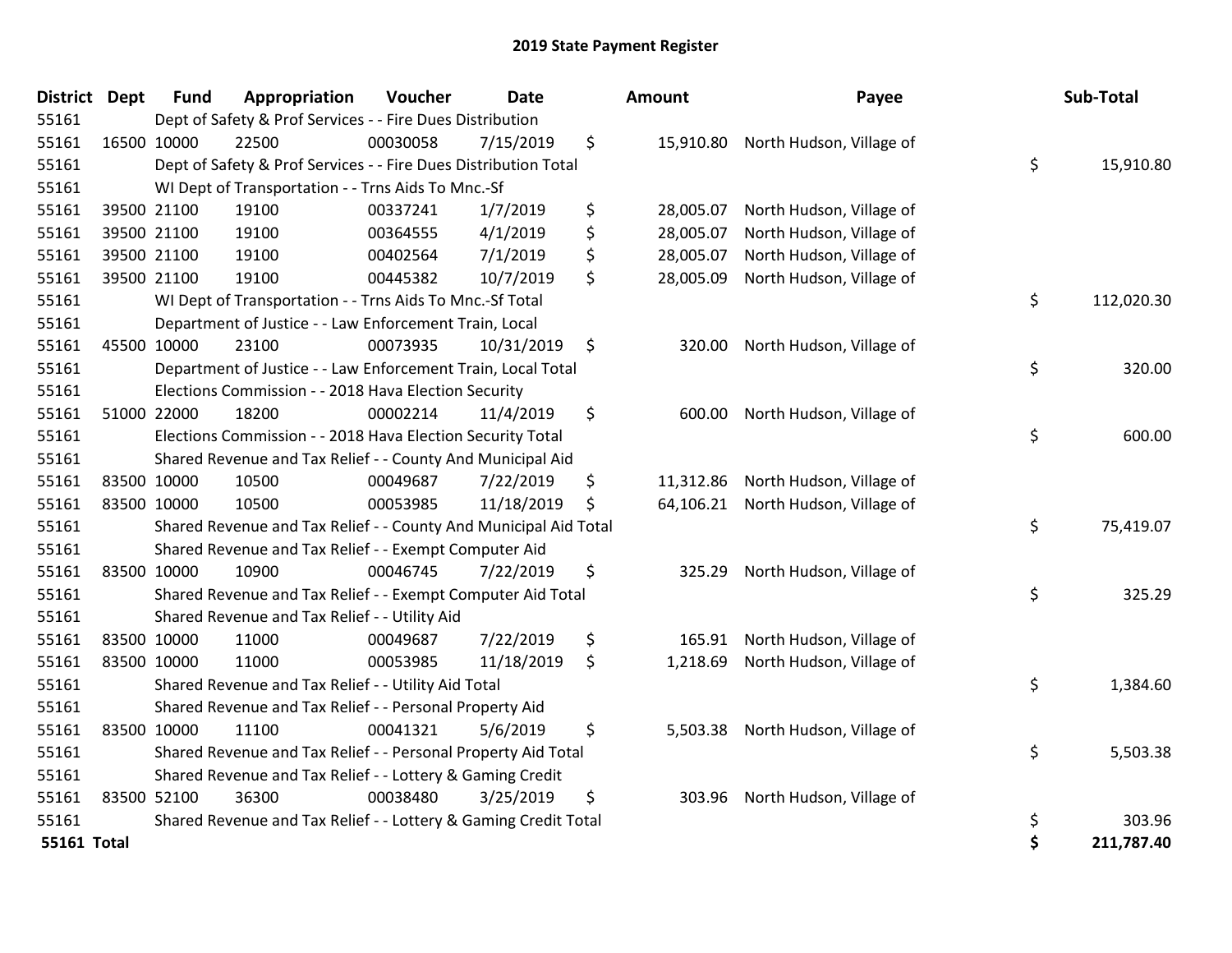| District | <b>Dept</b> | <b>Fund</b> | Appropriation                                                         | Voucher  | <b>Date</b> | Amount          | Payee                         | Sub-Total        |
|----------|-------------|-------------|-----------------------------------------------------------------------|----------|-------------|-----------------|-------------------------------|------------------|
| 55176    |             |             | Dept of Safety & Prof Services - - Fire Dues Distribution             |          |             |                 |                               |                  |
| 55176    | 16500 10000 |             | 22500                                                                 | 00030382 | 7/16/2019   | \$              | 6,432.05 Village Of Roberts   |                  |
| 55176    |             |             | Dept of Safety & Prof Services - - Fire Dues Distribution Total       |          |             |                 |                               | \$<br>6,432.05   |
| 55176    |             |             | Dept of Natural Resources - - Fin Asst For Responsible Units          |          |             |                 |                               |                  |
| 55176    |             | 37000 27400 | 67000                                                                 | 00323383 | 5/22/2019   | \$              | 5,675.30 Village Of Roberts   |                  |
| 55176    |             |             | Dept of Natural Resources - - Fin Asst For Responsible Units Total    |          |             |                 |                               | \$<br>5,675.30   |
| 55176    |             |             | WI Dept of Transportation - - Hwy Sfty Loc Aid Ffd                    |          |             |                 |                               |                  |
| 55176    |             | 39500 21100 | 18500                                                                 | 00434584 | 9/17/2019   | \$              | 4,000.00 Village Of Roberts   |                  |
| 55176    |             |             | WI Dept of Transportation - - Hwy Sfty Loc Aid Ffd Total              |          |             |                 |                               | \$<br>4,000.00   |
| 55176    |             |             | WI Dept of Transportation - - Trns Aids To Mnc.-Sf                    |          |             |                 |                               |                  |
| 55176    |             | 39500 21100 | 19100                                                                 | 00337242 | 1/7/2019    | \$              | 21,869.56 Village Of Roberts  |                  |
| 55176    |             | 39500 21100 | 19100                                                                 | 00364556 | 4/1/2019    | \$<br>21,869.56 | Village Of Roberts            |                  |
| 55176    |             | 39500 21100 | 19100                                                                 | 00402565 | 7/1/2019    | \$<br>21,869.56 | Village Of Roberts            |                  |
| 55176    |             | 39500 21100 | 19100                                                                 | 00445383 | 10/7/2019   | \$<br>21,869.57 | Village Of Roberts            |                  |
| 55176    |             |             | WI Dept of Transportation - - Trns Aids To Mnc.-Sf Total              |          |             |                 |                               | \$<br>87,478.25  |
| 55176    |             |             | Department of Justice - - Law Enforcement Train, Local                |          |             |                 |                               |                  |
| 55176    | 45500 10000 |             | 23100                                                                 | 00074553 | 11/12/2019  | \$              | 640.00 Village Of Roberts     |                  |
| 55176    |             |             | Department of Justice - - Law Enforcement Train, Local Total          |          |             |                 |                               | \$<br>640.00     |
| 55176    |             |             | Elections Commission - - General Program Ops, GPR                     |          |             |                 |                               |                  |
| 55176    |             | 51000 10000 | 10100                                                                 | 00001487 | 1/25/2019   | \$              | 281.60 Village Of Roberts     |                  |
| 55176    |             |             | Elections Commission - - General Program Ops, GPR Total               |          |             |                 |                               | \$<br>281.60     |
| 55176    |             |             | Shared Revenue and Tax Relief - - Expenditure Restraint Program       |          |             |                 |                               |                  |
| 55176    | 83500 10000 |             | 10100                                                                 | 00049688 | 7/22/2019   | \$              | 27,057.74 Village Of Roberts  |                  |
| 55176    |             |             | Shared Revenue and Tax Relief - - Expenditure Restraint Program Total |          |             |                 |                               | \$<br>27,057.74  |
| 55176    |             |             | Shared Revenue and Tax Relief - - County And Municipal Aid            |          |             |                 |                               |                  |
| 55176    |             | 83500 10000 | 10500                                                                 | 00049688 | 7/22/2019   | \$              | 38,764.78 Village Of Roberts  |                  |
| 55176    | 83500 10000 |             | 10500                                                                 | 00053986 | 11/18/2019  | \$              | 219,667.06 Village Of Roberts |                  |
| 55176    |             |             | Shared Revenue and Tax Relief - - County And Municipal Aid Total      |          |             |                 |                               | \$<br>258,431.84 |
| 55176    |             |             | Shared Revenue and Tax Relief - - Exempt Computer Aid                 |          |             |                 |                               |                  |
| 55176    | 83500 10000 |             | 10900                                                                 | 00046746 | 7/22/2019   | \$<br>1,286.60  | Village Of Roberts            |                  |
| 55176    | 83500 10000 |             | 10900                                                                 | 00047990 | 7/22/2019   | \$<br>660.09    | Village Of Roberts            |                  |
| 55176    |             |             | Shared Revenue and Tax Relief - - Exempt Computer Aid Total           |          |             |                 |                               | \$<br>1,946.69   |
| 55176    |             |             | Shared Revenue and Tax Relief - - Utility Aid                         |          |             |                 |                               |                  |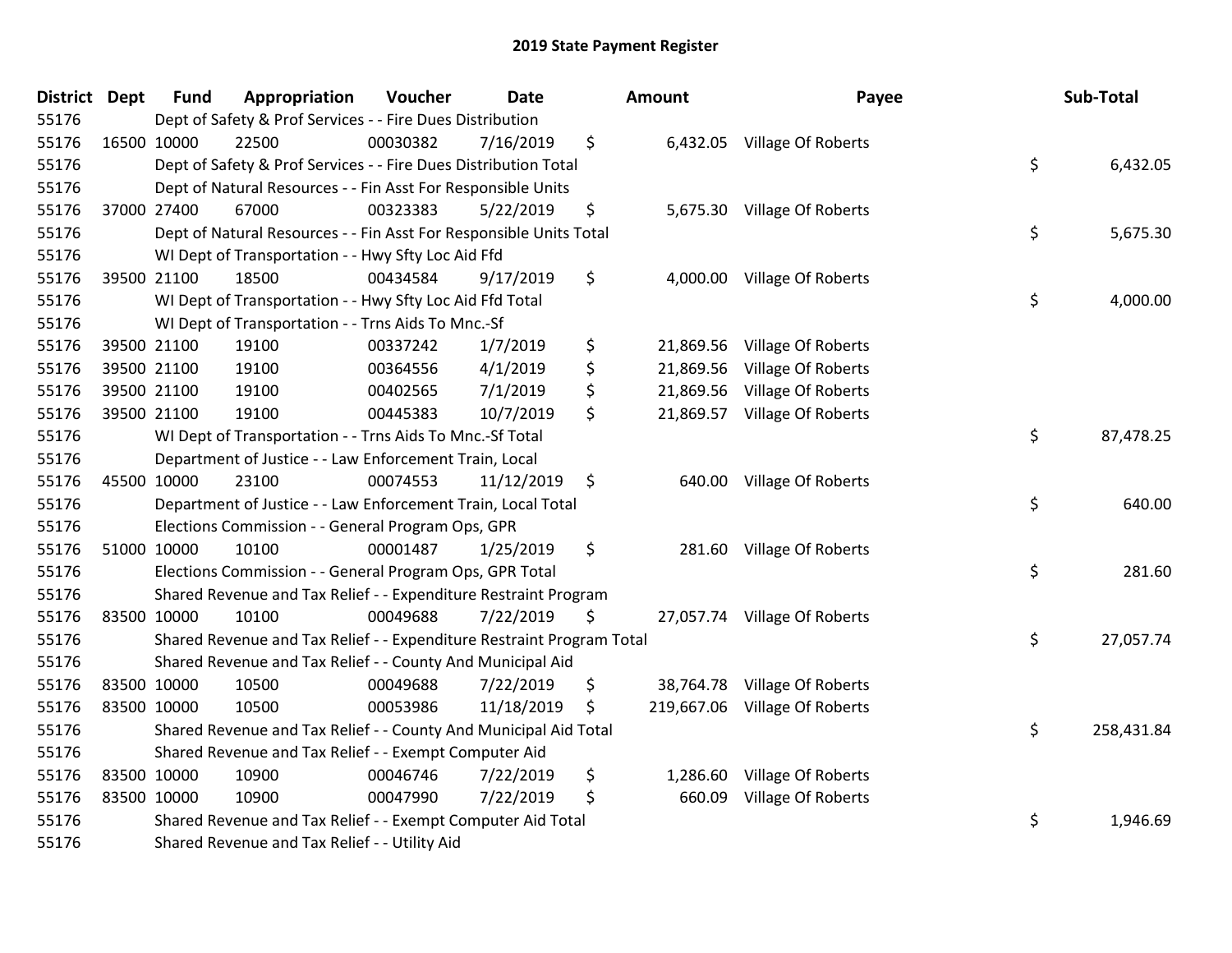| District    | Dept        | Fund        | Appropriation                                                   | Voucher  | Date       |    | <b>Amount</b> | Payee                     | Sub-Total  |
|-------------|-------------|-------------|-----------------------------------------------------------------|----------|------------|----|---------------|---------------------------|------------|
| 55176       |             | 83500 10000 | 11000                                                           | 00049688 | 7/22/2019  | \$ | 4,156.18      | <b>Village Of Roberts</b> |            |
| 55176       | 83500 10000 |             | 11000                                                           | 00053986 | 11/18/2019 | S  | 23,247.24     | <b>Village Of Roberts</b> |            |
| 55176       |             |             | Shared Revenue and Tax Relief - - Utility Aid Total             |          |            |    |               |                           | 27,403.42  |
| 55176       |             |             | Shared Revenue and Tax Relief - - Personal Property Aid         |          |            |    |               |                           |            |
| 55176       | 83500 10000 |             | 11100                                                           | 00041322 | 5/6/2019   | \$ | 7,099.26      | Village Of Roberts        |            |
| 55176       |             | 83500 10000 | 11100                                                           | 00042745 | 5/6/2019   | \$ | 4.382.45      | Village Of Roberts        |            |
| 55176       |             |             | Shared Revenue and Tax Relief - - Personal Property Aid Total   |          |            |    |               |                           | 11,481.71  |
| 55176       |             |             | Shared Revenue and Tax Relief - - Lottery & Gaming Credit       |          |            |    |               |                           |            |
| 55176       |             | 83500 52100 | 36300                                                           | 00038481 | 3/25/2019  | S  | 3,957.88      | Village Of Roberts        |            |
| 55176       |             |             | Shared Revenue and Tax Relief - - Lottery & Gaming Credit Total |          |            |    |               |                           | 3,957.88   |
| 55176 Total |             |             |                                                                 |          |            |    |               |                           | 434,786.48 |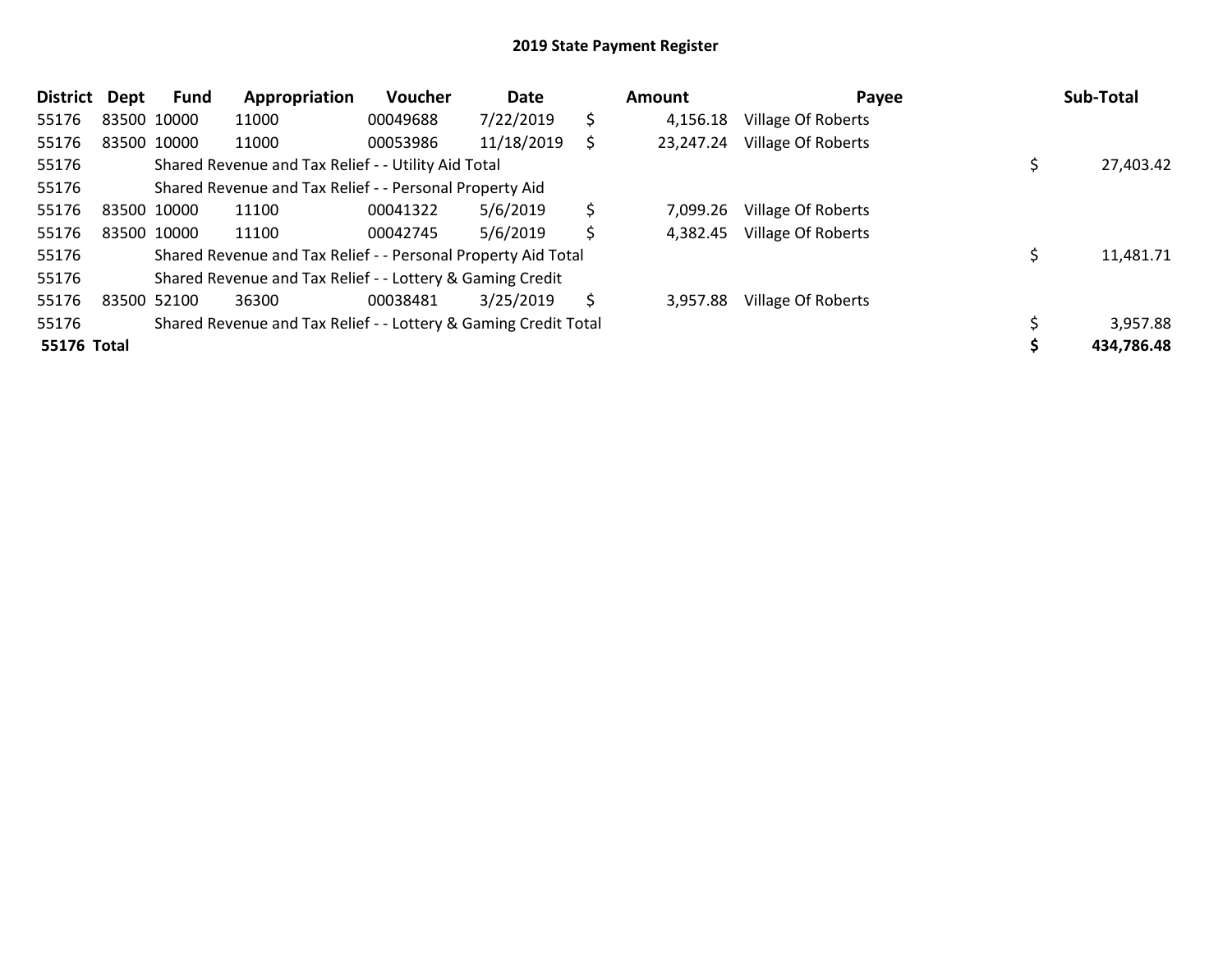| District Dept | <b>Fund</b> | Appropriation                                                         | Voucher  | <b>Date</b> | Amount          | Payee                          | Sub-Total        |
|---------------|-------------|-----------------------------------------------------------------------|----------|-------------|-----------------|--------------------------------|------------------|
| 55181         |             | Dept of Safety & Prof Services - - Fire Dues Distribution             |          |             |                 |                                |                  |
| 55181         | 16500 10000 | 22500                                                                 | 00030160 | 7/16/2019   | \$              | 10,730.59 Village of Somerset  |                  |
| 55181         |             | Dept of Safety & Prof Services - - Fire Dues Distribution Total       |          |             |                 |                                | \$<br>10,730.59  |
| 55181         |             | Dept of Natural Resources - - Resaids - Cnty Forst, Cl & Mfl          |          |             |                 |                                |                  |
| 55181         | 37000 21200 | 57100                                                                 | 00333179 | 6/21/2019   | \$<br>4.40      | Village of Somerset            |                  |
| 55181         |             | Dept of Natural Resources - - Resaids - Cnty Forst, Cl & Mfl Total    |          |             |                 |                                | \$<br>4.40       |
| 55181         |             | WI Dept of Transportation - - Hwy Sfty Loc Aid Ffd                    |          |             |                 |                                |                  |
| 55181         | 39500 21100 | 18500                                                                 | 00432036 | 9/9/2019    | \$              | 4,000.00 Village of Somerset   |                  |
| 55181         |             | WI Dept of Transportation - - Hwy Sfty Loc Aid Ffd Total              |          |             |                 |                                | \$<br>4,000.00   |
| 55181         |             | WI Dept of Transportation - - Trns Aids To Mnc.-Sf                    |          |             |                 |                                |                  |
| 55181         | 39500 21100 | 19100                                                                 | 00337243 | 1/7/2019    | \$              | 39,233.68 Village of Somerset  |                  |
| 55181         | 39500 21100 | 19100                                                                 | 00364557 | 4/1/2019    | \$<br>39,233.68 | Village of Somerset            |                  |
| 55181         | 39500 21100 | 19100                                                                 | 00402566 | 7/1/2019    | \$              | 39,233.68 Village of Somerset  |                  |
| 55181         | 39500 21100 | 19100                                                                 | 00445384 | 10/7/2019   | \$<br>39,233.68 | <b>Village of Somerset</b>     |                  |
| 55181         |             | WI Dept of Transportation - - Trns Aids To Mnc.-Sf Total              |          |             |                 |                                | \$<br>156,934.72 |
| 55181         |             | Department of Justice - - Law Enforcement Train, Local                |          |             |                 |                                |                  |
| 55181         | 45500 10000 | 23100                                                                 | 00076786 | 12/20/2019  | \$              | 640.00 Village of Somerset     |                  |
| 55181         |             | Department of Justice - - Law Enforcement Train, Local Total          |          |             |                 |                                | \$<br>640.00     |
| 55181         |             | Department of Administration - - Federal Aid, Local Assistance        |          |             |                 |                                |                  |
| 55181         | 50500 10000 | 74300                                                                 | 00098009 | 3/7/2019    | \$              | 178,935.85 Village of Somerset |                  |
| 55181         |             | Department of Administration - - Federal Aid, Local Assistance Total  |          |             |                 |                                | \$<br>178,935.85 |
| 55181         |             | Shared Revenue and Tax Relief - - Expenditure Restraint Program       |          |             |                 |                                |                  |
| 55181         | 83500 10000 | 10100                                                                 | 00049689 | 7/22/2019   | \$              | 37,167.85 Village of Somerset  |                  |
| 55181         |             | Shared Revenue and Tax Relief - - Expenditure Restraint Program Total |          |             |                 |                                | \$<br>37,167.85  |
| 55181         |             | Shared Revenue and Tax Relief - - County And Municipal Aid            |          |             |                 |                                |                  |
| 55181         | 83500 10000 | 10500                                                                 | 00049689 | 7/22/2019   | \$<br>30,614.80 | Village of Somerset            |                  |
| 55181         | 83500 10000 | 10500                                                                 | 00053987 | 11/18/2019  | \$              | 173,483.89 Village of Somerset |                  |
| 55181         |             | Shared Revenue and Tax Relief - - County And Municipal Aid Total      |          |             |                 |                                | \$<br>204,098.69 |
| 55181         |             | Shared Revenue and Tax Relief - - Exempt Computer Aid                 |          |             |                 |                                |                  |
| 55181         | 83500 10000 | 10900                                                                 | 00046747 | 7/22/2019   | \$              | 3,143.75 Village of Somerset   |                  |
| 55181         | 83500 10000 | 10900                                                                 | 00047991 | 7/22/2019   | \$              | 3,704.88 Village of Somerset   |                  |
| 55181         |             | Shared Revenue and Tax Relief - - Exempt Computer Aid Total           |          |             |                 |                                | \$<br>6,848.63   |
| 55181         |             | Shared Revenue and Tax Relief - - Utility Aid                         |          |             |                 |                                |                  |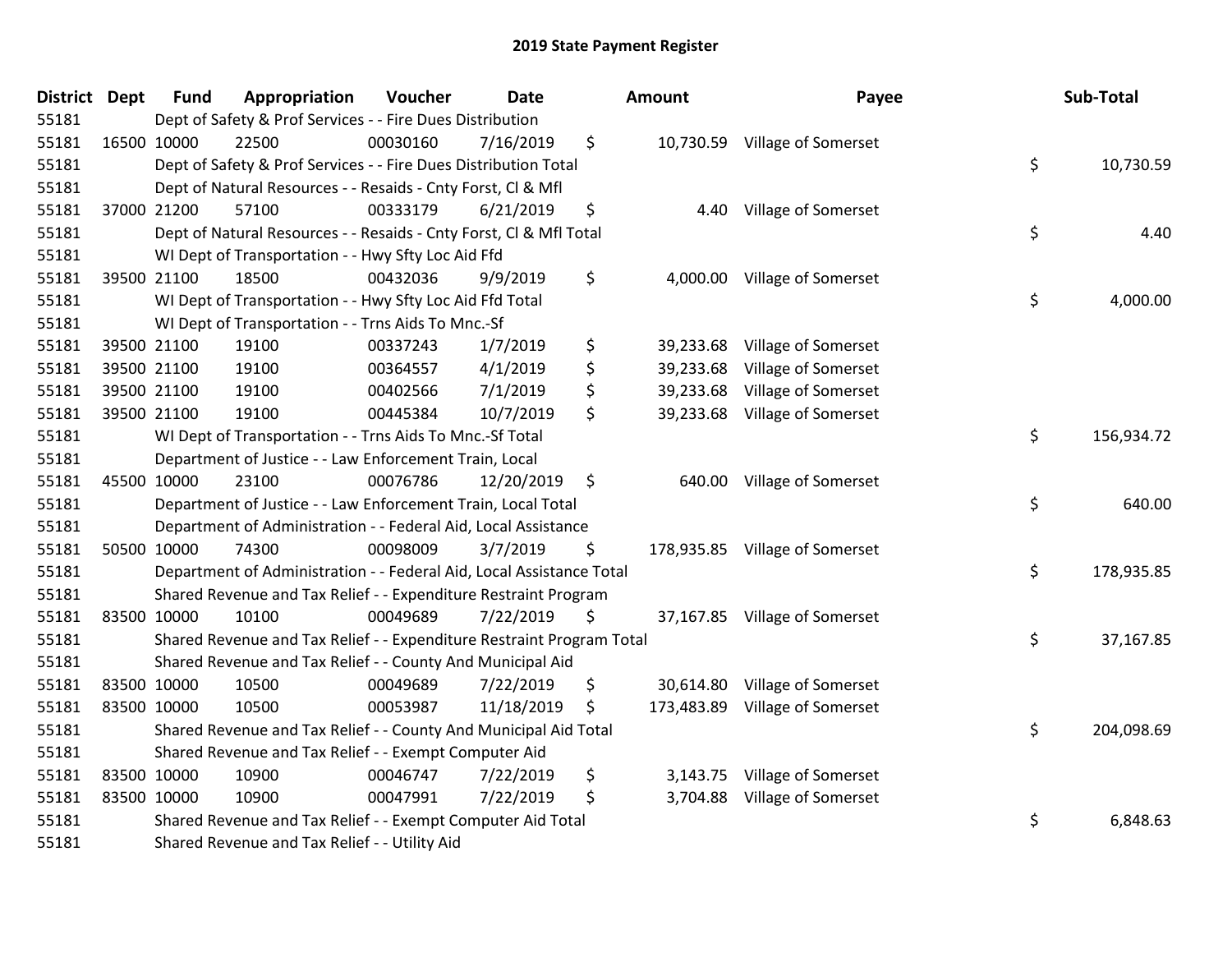| District Dept | <b>Fund</b> | Appropriation                                                 | Voucher  | Date       |    | Amount   | Payee                      | Sub-Total  |
|---------------|-------------|---------------------------------------------------------------|----------|------------|----|----------|----------------------------|------------|
| 55181         | 83500 10000 | 11000                                                         | 00049689 | 7/22/2019  | \$ | 21.66    | Village of Somerset        |            |
| 55181         | 83500 10000 | 11000                                                         | 00053987 | 11/18/2019 |    | 129.89   | Village of Somerset        |            |
| 55181         |             | Shared Revenue and Tax Relief - - Utility Aid Total           |          |            |    |          |                            | 151.55     |
| 55181         |             | Shared Revenue and Tax Relief - - Personal Property Aid       |          |            |    |          |                            |            |
| 55181         | 83500 10000 | 11100                                                         | 00041323 | 5/6/2019   | \$ | 7,773.23 | Village of Somerset        |            |
| 55181         | 83500 10000 | 11100                                                         | 00042746 | 5/6/2019   | S  | 3,559.37 | <b>Village of Somerset</b> |            |
| 55181         |             | Shared Revenue and Tax Relief - - Personal Property Aid Total |          |            |    |          |                            | 11,332.60  |
| 55181 Total   |             |                                                               |          |            |    |          |                            | 610,844.88 |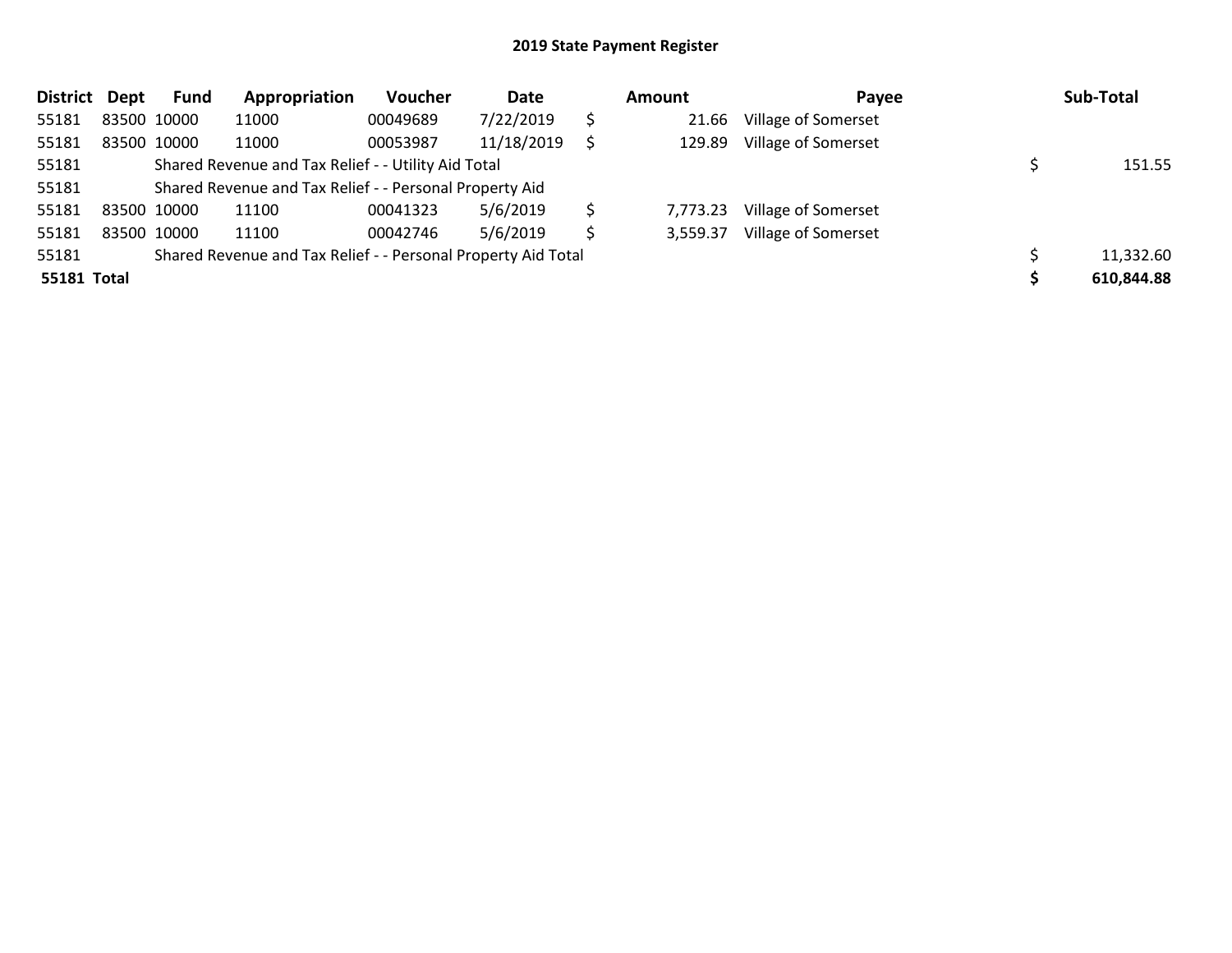| <b>District Dept</b> | <b>Fund</b> | Appropriation                                                         | Voucher  | <b>Date</b> | <b>Amount</b>  | Payee                             | Sub-Total       |
|----------------------|-------------|-----------------------------------------------------------------------|----------|-------------|----------------|-----------------------------------|-----------------|
| 55182                |             | Dept of Safety & Prof Services - - Fire Dues Distribution             |          |             |                |                                   |                 |
| 55182                | 16500 10000 | 22500                                                                 | 00031166 | 7/17/2019   | \$             | 1,842.34 Village Of Star Prairie  |                 |
| 55182                |             | Dept of Safety & Prof Services - - Fire Dues Distribution Total       |          |             |                |                                   | \$<br>1,842.34  |
| 55182                |             | Dept of Natural Resources - - Resaids - Cnty Forst, Cl & Mfl          |          |             |                |                                   |                 |
| 55182                | 37000 21200 | 57100                                                                 | 00333180 | 6/21/2019   | \$<br>14.58    | Village Of Star Prairie           |                 |
| 55182                |             | Dept of Natural Resources - - Resaids - Cnty Forst, Cl & Mfl Total    |          |             |                |                                   | \$<br>14.58     |
| 55182                |             | WI Dept of Transportation - - Trns Aids To Mnc.-Sf                    |          |             |                |                                   |                 |
| 55182                | 39500 21100 | 19100                                                                 | 00337244 | 1/7/2019    | \$             | 6,066.12 Village Of Star Prairie  |                 |
| 55182                | 39500 21100 | 19100                                                                 | 00364558 | 4/1/2019    | \$<br>6,066.12 | Village Of Star Prairie           |                 |
| 55182                | 39500 21100 | 19100                                                                 | 00402567 | 7/1/2019    | \$<br>6,066.12 | Village Of Star Prairie           |                 |
| 55182                | 39500 21100 | 19100                                                                 | 00445385 | 10/7/2019   | \$             | 6,066.14 Village Of Star Prairie  |                 |
| 55182                |             | WI Dept of Transportation - - Trns Aids To Mnc.-Sf Total              |          |             |                |                                   | \$<br>24,264.50 |
| 55182                |             | WI Dept of Transportation - - Loc Rd Imp Prg St Fd                    |          |             |                |                                   |                 |
| 55182                | 39500 21100 | 27800                                                                 | 00349711 | 2/6/2019    | \$             | 16,398.75 Village Of Star Prairie |                 |
| 55182                |             | WI Dept of Transportation - - Loc Rd Imp Prg St Fd Total              |          |             |                |                                   | \$<br>16,398.75 |
| 55182                |             | Elections Commission - - 2018 Hava Election Security                  |          |             |                |                                   |                 |
| 55182                | 51000 22000 | 18200                                                                 | 00003003 | 12/13/2019  | \$             | 1,200.00 Village Of Star Prairie  |                 |
| 55182                |             | Elections Commission - - 2018 Hava Election Security Total            |          |             |                |                                   | \$<br>1,200.00  |
| 55182                |             | Shared Revenue and Tax Relief - - Expenditure Restraint Program       |          |             |                |                                   |                 |
| 55182                | 83500 10000 | 10100                                                                 | 00049690 | 7/22/2019   | \$             | 2,131.27 Village Of Star Prairie  |                 |
| 55182                |             | Shared Revenue and Tax Relief - - Expenditure Restraint Program Total |          |             |                |                                   | \$<br>2,131.27  |
| 55182                |             | Shared Revenue and Tax Relief - - County And Municipal Aid            |          |             |                |                                   |                 |
| 55182                | 83500 10000 | 10500                                                                 | 00049690 | 7/22/2019   | \$             | 8,346.56 Village Of Star Prairie  |                 |
| 55182                | 83500 10000 | 10500                                                                 | 00053988 | 11/18/2019  | \$             | 47,297.14 Village Of Star Prairie |                 |
| 55182                |             | Shared Revenue and Tax Relief - - County And Municipal Aid Total      |          |             |                |                                   | \$<br>55,643.70 |
| 55182                |             | Shared Revenue and Tax Relief - - Exempt Computer Aid                 |          |             |                |                                   |                 |
| 55182                | 83500 10000 | 10900                                                                 | 00046748 | 7/22/2019   | \$<br>51.97    | Village Of Star Prairie           |                 |
| 55182                |             | Shared Revenue and Tax Relief - - Exempt Computer Aid Total           |          |             |                |                                   | \$<br>51.97     |
| 55182                |             | Shared Revenue and Tax Relief - - Utility Aid                         |          |             |                |                                   |                 |
| 55182                | 83500 10000 | 11000                                                                 | 00049690 | 7/22/2019   | \$<br>21.16    | Village Of Star Prairie           |                 |
| 55182                | 83500 10000 | 11000                                                                 | 00053988 | 11/18/2019  | \$<br>118.50   | Village Of Star Prairie           |                 |
| 55182                |             | Shared Revenue and Tax Relief - - Utility Aid Total                   |          |             |                |                                   | \$<br>139.66    |
| 55182                |             | Shared Revenue and Tax Relief - - Personal Property Aid               |          |             |                |                                   |                 |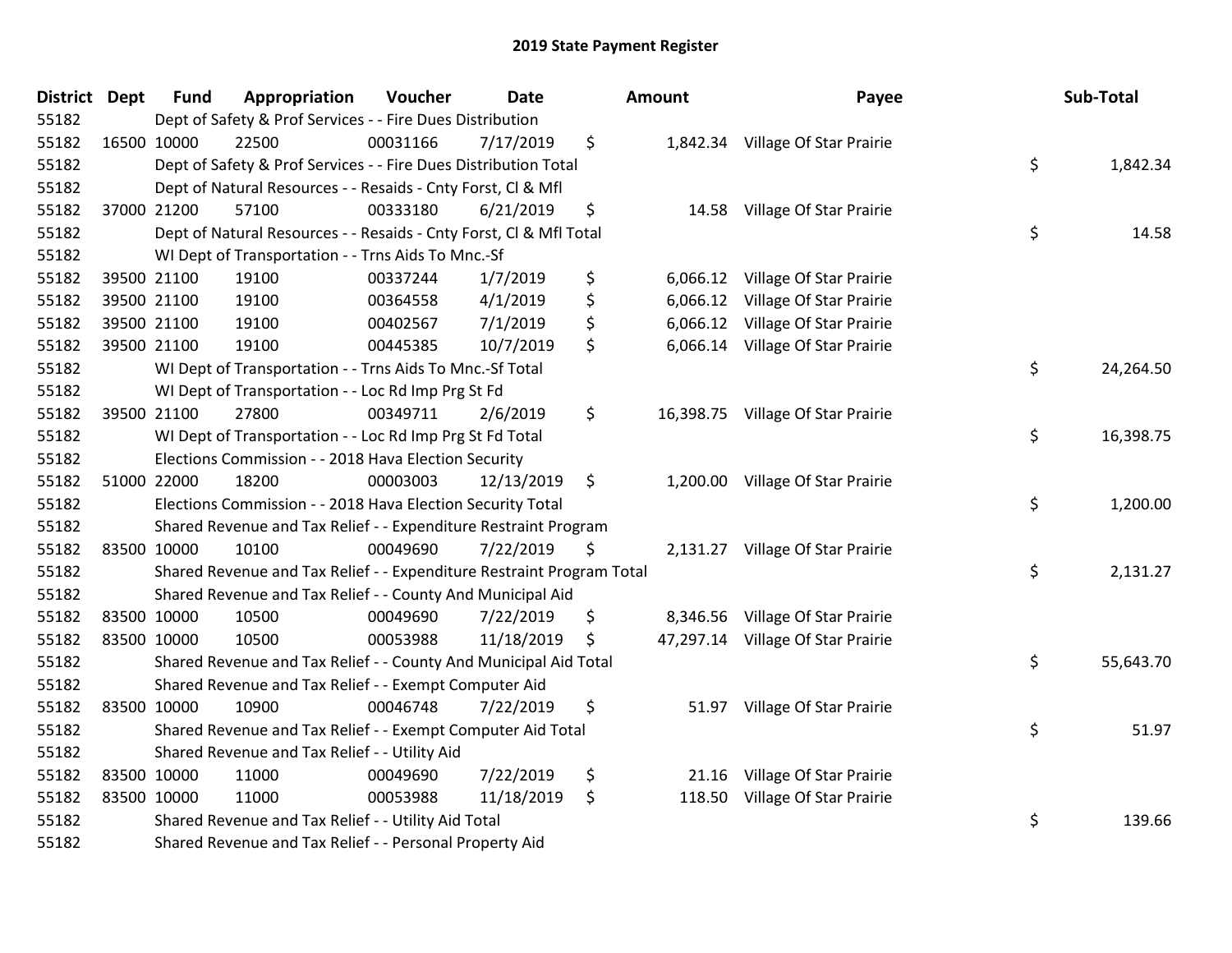| District Dept |             | Fund | <b>Appropriation</b>                                          | <b>Voucher</b> | Date     | Amount | Pavee                          | Sub-Total  |
|---------------|-------------|------|---------------------------------------------------------------|----------------|----------|--------|--------------------------------|------------|
| 55182         | 83500 10000 |      | 11100                                                         | 00041324       | 5/6/2019 |        | 347.19 Village Of Star Prairie |            |
| 55182         |             |      | Shared Revenue and Tax Relief - - Personal Property Aid Total |                |          |        |                                | 347.19     |
| 55182 Total   |             |      |                                                               |                |          |        |                                | 102,033.96 |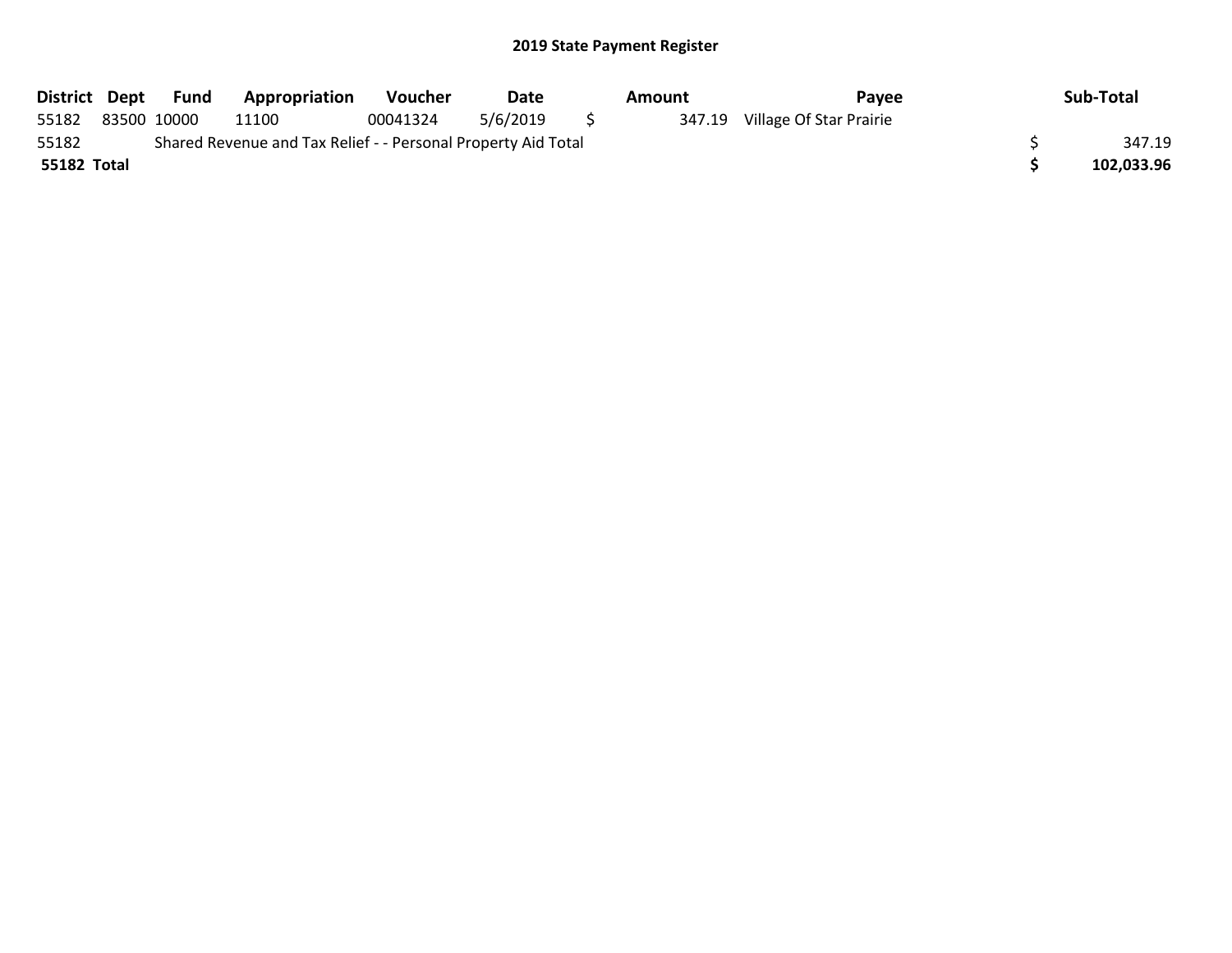| <b>District</b>    | <b>Dept</b> | <b>Fund</b> | Appropriation                                                      | Voucher  | <b>Date</b> | <b>Amount</b>   | Payee             | Sub-Total       |
|--------------------|-------------|-------------|--------------------------------------------------------------------|----------|-------------|-----------------|-------------------|-----------------|
| 55191              |             |             | Dept of Safety & Prof Services - - Fire Dues Distribution          |          |             |                 |                   |                 |
| 55191              |             | 16500 10000 | 22500                                                              | 00031584 | 7/18/2019   | \$<br>494.70    | Village Of Wilson |                 |
| 55191              |             |             | Dept of Safety & Prof Services - - Fire Dues Distribution Total    |          |             |                 |                   | \$<br>494.70    |
| 55191              |             |             | Dept of Natural Resources - - Resaids - Cnty Forst, CI & Mfl       |          |             |                 |                   |                 |
| 55191              |             | 37000 21200 | 57100                                                              | 00333181 | 6/21/2019   | \$<br>2.80      | Village Of Wilson |                 |
| 55191              |             |             | Dept of Natural Resources - - Resaids - Cnty Forst, CI & Mfl Total |          |             |                 |                   | \$<br>2.80      |
| 55191              |             |             | Dept of Natural Resources - - Fin Asst For Responsible Units       |          |             |                 |                   |                 |
| 55191              |             | 37000 27400 | 67000                                                              | 00323466 | 5/22/2019   | \$<br>970.78    | Village Of Wilson |                 |
| 55191              |             |             | Dept of Natural Resources - - Fin Asst For Responsible Units Total |          |             |                 |                   | \$<br>970.78    |
| 55191              |             |             | WI Dept of Transportation - - Trns Aids To Mnc.-Sf                 |          |             |                 |                   |                 |
| 55191              |             | 39500 21100 | 19100                                                              | 00337245 | 1/7/2019    | \$<br>2,365.11  | Village Of Wilson |                 |
| 55191              |             | 39500 21100 | 19100                                                              | 00364559 | 4/1/2019    | \$<br>2,365.11  | Village Of Wilson |                 |
| 55191              |             | 39500 21100 | 19100                                                              | 00402568 | 7/1/2019    | \$<br>2,365.11  | Village Of Wilson |                 |
| 55191              |             | 39500 21100 | 19100                                                              | 00445386 | 10/7/2019   | \$<br>2,365.11  | Village Of Wilson |                 |
| 55191              |             |             | WI Dept of Transportation - - Trns Aids To Mnc.-Sf Total           |          |             |                 |                   | \$<br>9,460.44  |
| 55191              |             |             | Shared Revenue and Tax Relief - - County And Municipal Aid         |          |             |                 |                   |                 |
| 55191              |             | 83500 10000 | 10500                                                              | 00049691 | 7/22/2019   | \$<br>9,765.99  | Village Of Wilson |                 |
| 55191              |             | 83500 10000 | 10500                                                              | 00053989 | 11/18/2019  | \$<br>55,340.59 | Village Of Wilson |                 |
| 55191              |             |             | Shared Revenue and Tax Relief - - County And Municipal Aid Total   |          |             |                 |                   | \$<br>65,106.58 |
| 55191              |             |             | Shared Revenue and Tax Relief - - Exempt Computer Aid              |          |             |                 |                   |                 |
| 55191              |             | 83500 10000 | 10900                                                              | 00046749 | 7/22/2019   | \$<br>1.03      | Village Of Wilson |                 |
| 55191              |             |             | Shared Revenue and Tax Relief - - Exempt Computer Aid Total        |          |             |                 |                   | \$<br>1.03      |
| 55191              |             |             | Shared Revenue and Tax Relief - - Personal Property Aid            |          |             |                 |                   |                 |
| 55191              |             | 83500 10000 | 11100                                                              | 00041325 | 5/6/2019    | \$<br>44.89     | Village Of Wilson |                 |
| 55191              |             |             | Shared Revenue and Tax Relief - - Personal Property Aid Total      |          |             |                 |                   | \$<br>44.89     |
| <b>55191 Total</b> |             |             |                                                                    |          |             |                 |                   | \$<br>76,081.22 |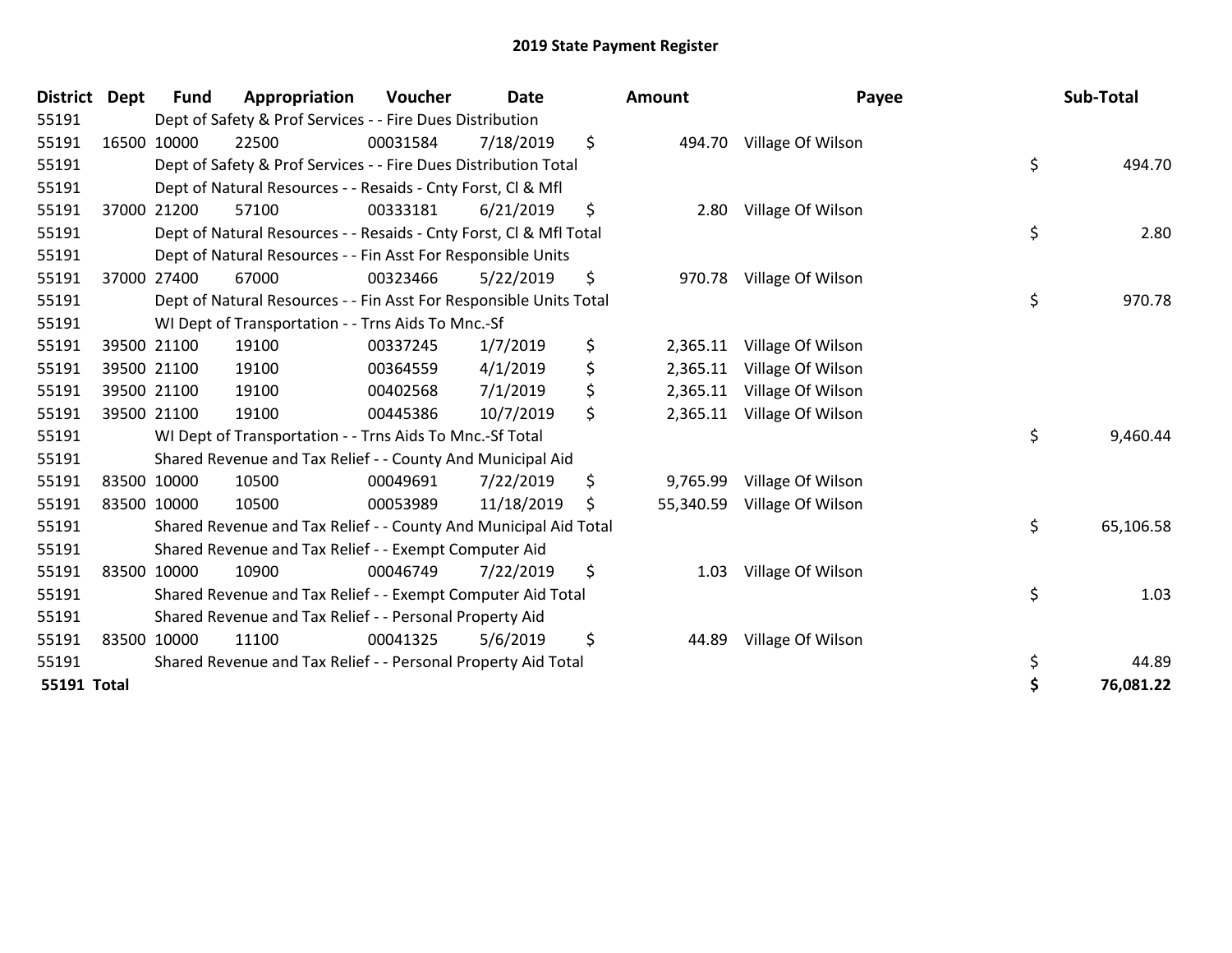| <b>District</b> | <b>Dept</b> | <b>Fund</b> | Appropriation                                                         | Voucher  | <b>Date</b> | Amount          | Payee                           | Sub-Total        |
|-----------------|-------------|-------------|-----------------------------------------------------------------------|----------|-------------|-----------------|---------------------------------|------------------|
| 55192           |             |             | Dept of Safety & Prof Services - - Fire Dues Distribution             |          |             |                 |                                 |                  |
| 55192           |             | 16500 10000 | 22500                                                                 | 00030681 | 7/17/2019   | \$              | 3,766.29 Village Of Woodville   |                  |
| 55192           |             |             | Dept of Safety & Prof Services - - Fire Dues Distribution Total       |          |             |                 |                                 | \$<br>3,766.29   |
| 55192           |             |             | WI Dept of Transportation - - Trns Aids To Mnc.-Sf                    |          |             |                 |                                 |                  |
| 55192           |             | 39500 21100 | 19100                                                                 | 00337246 | 1/7/2019    | \$<br>26,930.55 | Village Of Woodville            |                  |
| 55192           |             | 39500 21100 | 19100                                                                 | 00364560 | 4/1/2019    | \$<br>26,930.55 | Village Of Woodville            |                  |
| 55192           |             | 39500 21100 | 19100                                                                 | 00402569 | 7/1/2019    | \$<br>26,930.55 | Village Of Woodville            |                  |
| 55192           |             | 39500 21100 | 19100                                                                 | 00445387 | 10/7/2019   | \$              | 26,930.58 Village Of Woodville  |                  |
| 55192           |             |             | WI Dept of Transportation - - Trns Aids To Mnc.-Sf Total              |          |             |                 |                                 | \$<br>107,722.23 |
| 55192           |             |             | Department of Justice - - Law Enforcement Train, Local                |          |             |                 |                                 |                  |
| 55192           |             | 45500 10000 | 23100                                                                 | 00076792 | 12/20/2019  | \$<br>640.00    | Village Of Woodville            |                  |
| 55192           |             |             | Department of Justice - - Law Enforcement Train, Local Total          |          |             |                 |                                 | \$<br>640.00     |
| 55192           |             |             | Department of Administration - - Federal Aid, Local Assistance        |          |             |                 |                                 |                  |
| 55192           |             | 50500 10000 | 74300                                                                 | 00107137 | 8/20/2019   | \$              | 151,096.95 Village Of Woodville |                  |
| 55192           |             |             | Department of Administration - - Federal Aid, Local Assistance Total  |          |             |                 |                                 | \$<br>151,096.95 |
| 55192           |             |             | Shared Revenue and Tax Relief - - Expenditure Restraint Program       |          |             |                 |                                 |                  |
| 55192           |             | 83500 10000 | 10100                                                                 | 00049692 | 7/22/2019   | \$<br>21,490.08 | Village Of Woodville            |                  |
| 55192           |             |             | Shared Revenue and Tax Relief - - Expenditure Restraint Program Total |          |             |                 |                                 | \$<br>21,490.08  |
| 55192           |             |             | Shared Revenue and Tax Relief - - County And Municipal Aid            |          |             |                 |                                 |                  |
| 55192           |             | 83500 10000 | 10500                                                                 | 00049692 | 7/22/2019   | \$<br>43,100.41 | Village Of Woodville            |                  |
| 55192           |             | 83500 10000 | 10500                                                                 | 00053990 | 11/18/2019  | \$              | 244,235.68 Village Of Woodville |                  |
| 55192           |             |             | Shared Revenue and Tax Relief - - County And Municipal Aid Total      |          |             |                 |                                 | \$<br>287,336.09 |
| 55192           |             |             | Shared Revenue and Tax Relief - - Exempt Computer Aid                 |          |             |                 |                                 |                  |
| 55192           |             | 83500 10000 | 10900                                                                 | 00046750 | 7/22/2019   | \$<br>2,894.33  | Village Of Woodville            |                  |
| 55192           |             | 83500 10000 | 10900                                                                 | 00047992 | 7/22/2019   | \$<br>3,096.30  | Village Of Woodville            |                  |
| 55192           |             |             | Shared Revenue and Tax Relief - - Exempt Computer Aid Total           |          |             |                 |                                 | \$<br>5,990.63   |
| 55192           |             |             | Shared Revenue and Tax Relief - - Utility Aid                         |          |             |                 |                                 |                  |
| 55192           |             | 83500 10000 | 11000                                                                 | 00049692 | 7/22/2019   | \$              | 5,718.16 Village Of Woodville   |                  |
| 55192           |             | 83500 10000 | 11000                                                                 | 00053990 | 11/18/2019  | \$              | 32,928.15 Village Of Woodville  |                  |
| 55192           |             |             | Shared Revenue and Tax Relief - - Utility Aid Total                   |          |             |                 |                                 | \$<br>38,646.31  |
| 55192           |             |             | Shared Revenue and Tax Relief - - Personal Property Aid               |          |             |                 |                                 |                  |
| 55192           |             | 83500 10000 | 11100                                                                 | 00041326 | 5/6/2019    | \$<br>2,183.28  | Village Of Woodville            |                  |
| 55192           |             | 83500 10000 | 11100                                                                 | 00042747 | 5/6/2019    | \$<br>1,576.04  | Village Of Woodville            |                  |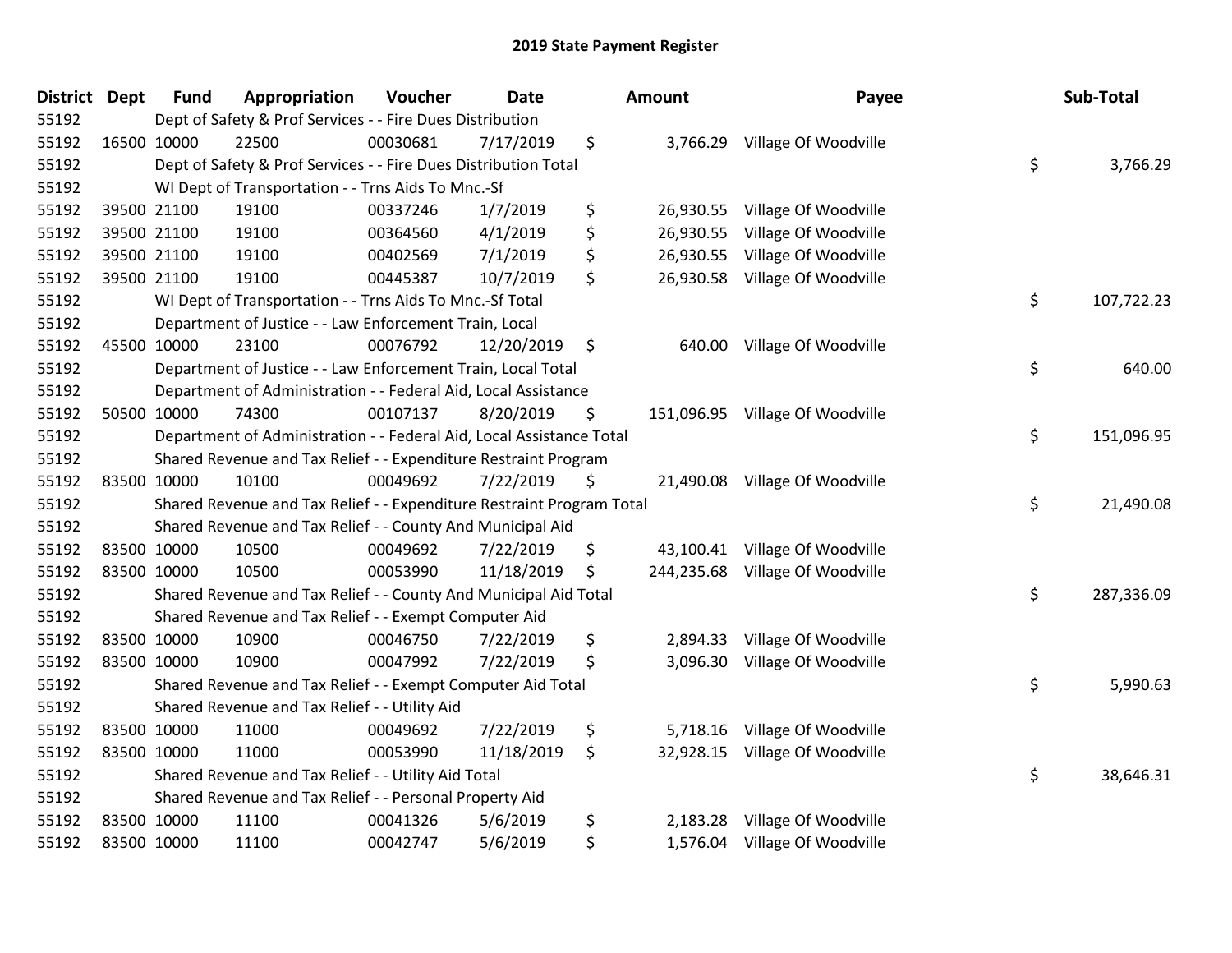| District Dept | <b>Fund</b> | Appropriation                                                   | Voucher  | Date      | Amount   | Payee                | Sub-Total  |
|---------------|-------------|-----------------------------------------------------------------|----------|-----------|----------|----------------------|------------|
| 55192         |             | Shared Revenue and Tax Relief - - Personal Property Aid Total   |          |           |          |                      | 3,759.32   |
| 55192         |             | Shared Revenue and Tax Relief - - Lottery & Gaming Credit       |          |           |          |                      |            |
| 55192         | 83500 52100 | 36300                                                           | 00038482 | 3/25/2019 | 4,790.28 | Village Of Woodville |            |
| 55192         |             | Shared Revenue and Tax Relief - - Lottery & Gaming Credit Total |          |           |          |                      | 4,790.28   |
| 55192 Total   |             |                                                                 |          |           |          |                      | 625,238.18 |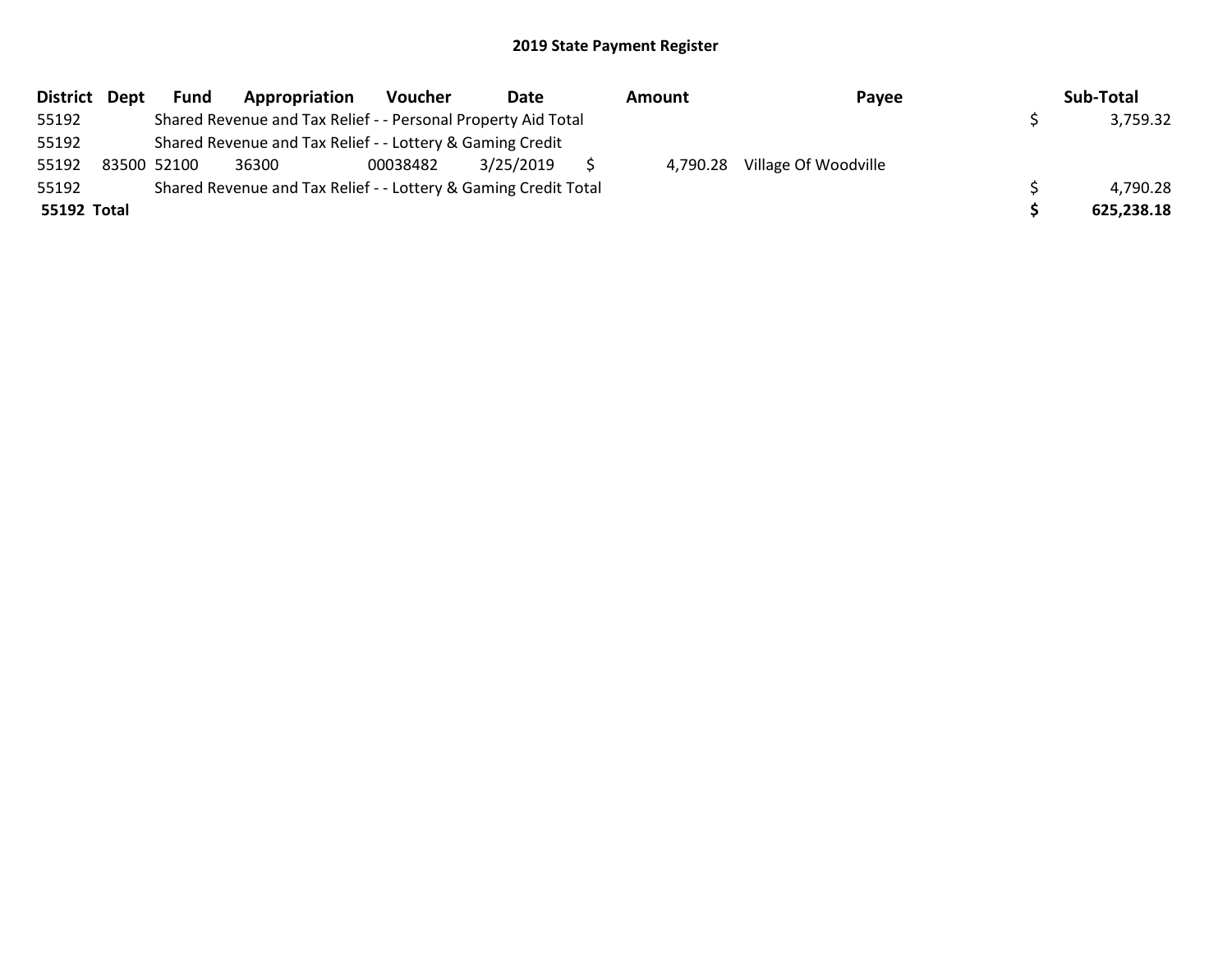| District Dept | <b>Fund</b> | Appropriation                                                                   | Voucher              | <b>Date</b>     | <b>Amount</b>    | Payee                           | Sub-Total        |
|---------------|-------------|---------------------------------------------------------------------------------|----------------------|-----------------|------------------|---------------------------------|------------------|
| 55231         |             | Dept of Safety & Prof Services - - Fire Dues Distribution                       |                      |                 |                  |                                 |                  |
| 55231         | 16500 10000 | 22500                                                                           | 00030821             | 7/17/2019       | \$               | 3,008.71 City Of Glenwood City  |                  |
| 55231         |             | Dept of Safety & Prof Services - - Fire Dues Distribution Total                 |                      |                 |                  |                                 | \$<br>3,008.71   |
| 55231         |             | Dept of Natural Resources - - Fin Asst For Responsible Units                    |                      |                 |                  |                                 |                  |
| 55231         | 37000 27400 | 67000                                                                           | 00323443             | 5/22/2019       | \$<br>9,515.34   | City Of Glenwood City           |                  |
| 55231         |             | Dept of Natural Resources - - Fin Asst For Responsible Units Total              |                      |                 |                  |                                 | \$<br>9,515.34   |
| 55231         |             | WI Dept of Transportation - - Trns Aids To Mnc.-Sf                              |                      |                 |                  |                                 |                  |
| 55231         | 39500 21100 | 19100                                                                           | 00337247             | 1/7/2019        | \$<br>14,130.55  | City Of Glenwood City           |                  |
| 55231         | 39500 21100 | 19100                                                                           | 00364561             | 4/1/2019        | \$<br>14,130.55  | City Of Glenwood City           |                  |
| 55231         | 39500 21100 | 19100                                                                           | 00402570             | 7/1/2019        | \$<br>14,130.55  | City Of Glenwood City           |                  |
| 55231         | 39500 21100 | 19100                                                                           | 00445388             | 10/7/2019       | \$<br>14,130.58  | City Of Glenwood City           |                  |
| 55231         |             | WI Dept of Transportation - - Trns Aids To Mnc.-Sf Total                        |                      |                 |                  |                                 | \$<br>56,522.23  |
| 55231         |             | WI Dept of Transportation - - Loc Rd Imp Prg St Fd                              |                      |                 |                  |                                 |                  |
| 55231         | 39500 21100 | 27800                                                                           | 00396277             | 6/20/2019       | \$<br>16,398.75  | City Of Glenwood City           |                  |
| 55231         |             | WI Dept of Transportation - - Loc Rd Imp Prg St Fd Total                        |                      |                 |                  |                                 | \$<br>16,398.75  |
| 55231         |             | Department of Health Services - - Emergency Medical Services, Ai                |                      |                 |                  |                                 |                  |
| 55231         | 43500 10000 | 11900                                                                           | 00307901             | 9/4/2019        | \$<br>5,383.59   | City Of Glenwood City           |                  |
| 55231         |             | Department of Health Services - - Emergency Medical Services, Ai Total          |                      |                 |                  |                                 | \$<br>5,383.59   |
| 55231         |             | Department of Health Services - - Prepaid Medical Transport Reimbursement       |                      |                 |                  |                                 |                  |
| 55231         | 43500 10000 | 16300                                                                           | AMBULANCE 11/18/2019 |                 | \$<br>2,367.63   | City Of Glenwood City           |                  |
| 55231         |             | Department of Health Services - - Prepaid Medical Transport Reimbursement Total |                      |                 |                  |                                 | \$<br>2,367.63   |
| 55231         |             | Department of Justice - - Law Enforcement Train, Local                          |                      |                 |                  |                                 |                  |
| 55231         | 45500 10000 | 23100                                                                           | 00073140             | $10/17/2019$ \$ | 320.00           | City Of Glenwood City           |                  |
| 55231         |             | Department of Justice - - Law Enforcement Train, Local Total                    |                      |                 |                  |                                 | \$<br>320.00     |
| 55231         |             | Shared Revenue and Tax Relief - - Expenditure Restraint Program                 |                      |                 |                  |                                 |                  |
| 55231         | 83500 10000 | 10100                                                                           | 00049693             | 7/22/2019       | \$               | 12,985.51 City Of Glenwood City |                  |
| 55231         |             | Shared Revenue and Tax Relief - - Expenditure Restraint Program Total           |                      |                 |                  |                                 | \$<br>12,985.51  |
| 55231         |             | Shared Revenue and Tax Relief - - County And Municipal Aid                      |                      |                 |                  |                                 |                  |
| 55231         | 83500 10000 | 10500                                                                           | 00049693             | 7/22/2019       | \$<br>38,658.59  | City Of Glenwood City           |                  |
| 55231         | 83500 10000 | 10500                                                                           | 00053991             | 11/18/2019      | \$<br>216,697.72 | City Of Glenwood City           |                  |
| 55231         |             | Shared Revenue and Tax Relief - - County And Municipal Aid Total                |                      |                 |                  |                                 | \$<br>255,356.31 |
| 55231         |             | Shared Revenue and Tax Relief - - Exempt Computer Aid                           |                      |                 |                  |                                 |                  |
| 55231         | 83500 10000 | 10900                                                                           | 00046751             | 7/22/2019       | \$<br>591.33     | City Of Glenwood City           |                  |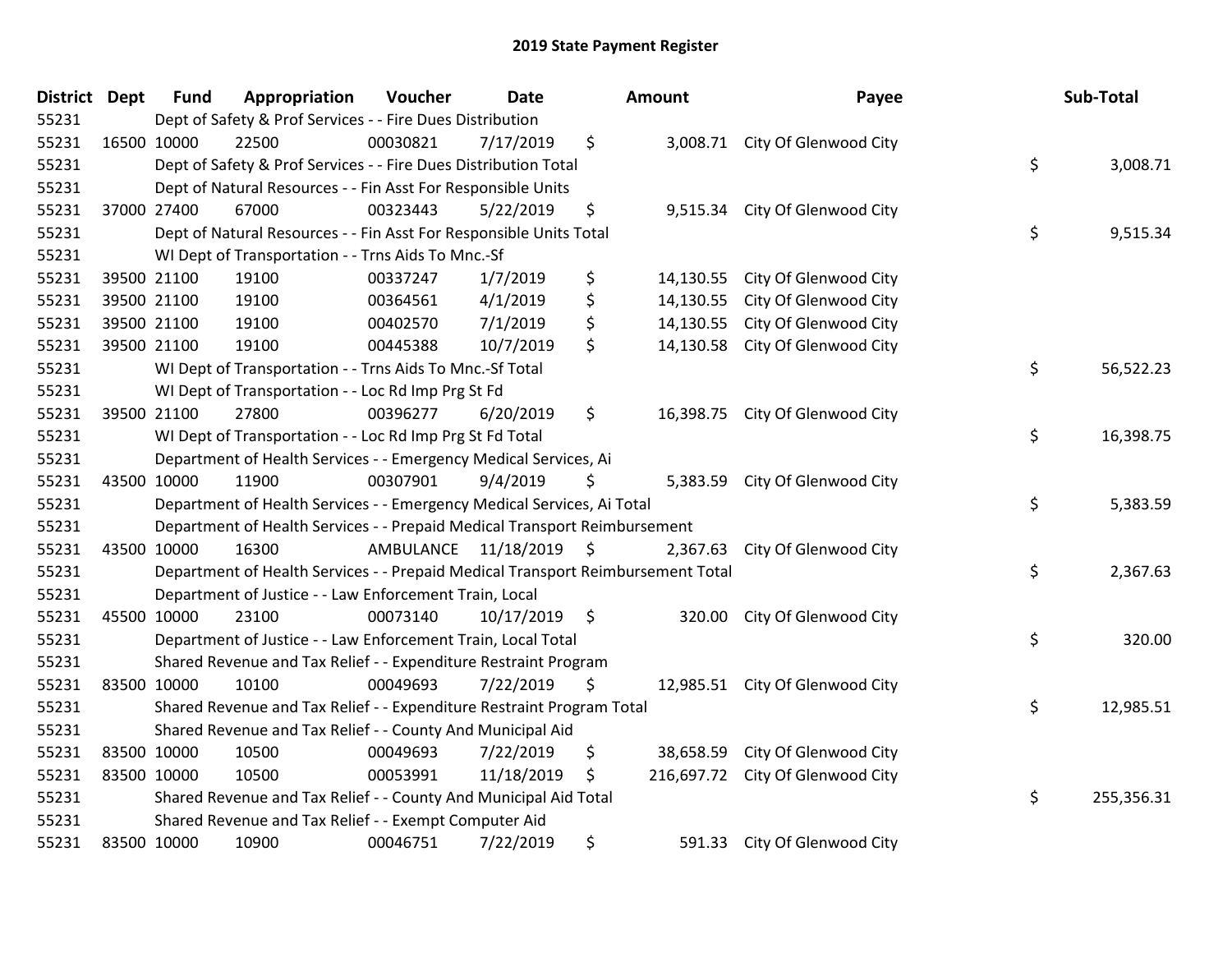| <b>District</b> | Dept | <b>Fund</b> | Appropriation                                                   | <b>Voucher</b> | Date       |    | Amount   | Payee                       | Sub-Total  |
|-----------------|------|-------------|-----------------------------------------------------------------|----------------|------------|----|----------|-----------------------------|------------|
| 55231           |      |             | Shared Revenue and Tax Relief - - Exempt Computer Aid Total     |                |            |    |          |                             | 591.33     |
| 55231           |      |             | Shared Revenue and Tax Relief - - Utility Aid                   |                |            |    |          |                             |            |
| 55231           |      | 83500 10000 | 11000                                                           | 00053991       | 11/18/2019 | S  |          | 11.20 City Of Glenwood City |            |
| 55231           |      |             | Shared Revenue and Tax Relief - - Utility Aid Total             |                |            |    |          |                             | 11.20      |
| 55231           |      |             | Shared Revenue and Tax Relief - - Personal Property Aid         |                |            |    |          |                             |            |
| 55231           |      | 83500 10000 | 11100                                                           | 00041327       | 5/6/2019   | \$ | 1.959.59 | City Of Glenwood City       |            |
| 55231           |      | 83500 10000 | 11100                                                           | 00042748       | 5/6/2019   | \$ | 159.93   | City Of Glenwood City       |            |
| 55231           |      |             | Shared Revenue and Tax Relief - - Personal Property Aid Total   |                |            |    |          |                             | 2,119.52   |
| 55231           |      |             | Shared Revenue and Tax Relief - - Lottery & Gaming Credit       |                |            |    |          |                             |            |
| 55231           |      | 83500 52100 | 36300                                                           | 00038483       | 3/25/2019  | \$ | 3.096.42 | City Of Glenwood City       |            |
| 55231           |      |             | Shared Revenue and Tax Relief - - Lottery & Gaming Credit Total |                |            |    |          |                             | 3,096.42   |
| 55231 Total     |      |             |                                                                 |                |            |    |          |                             | 367,676.54 |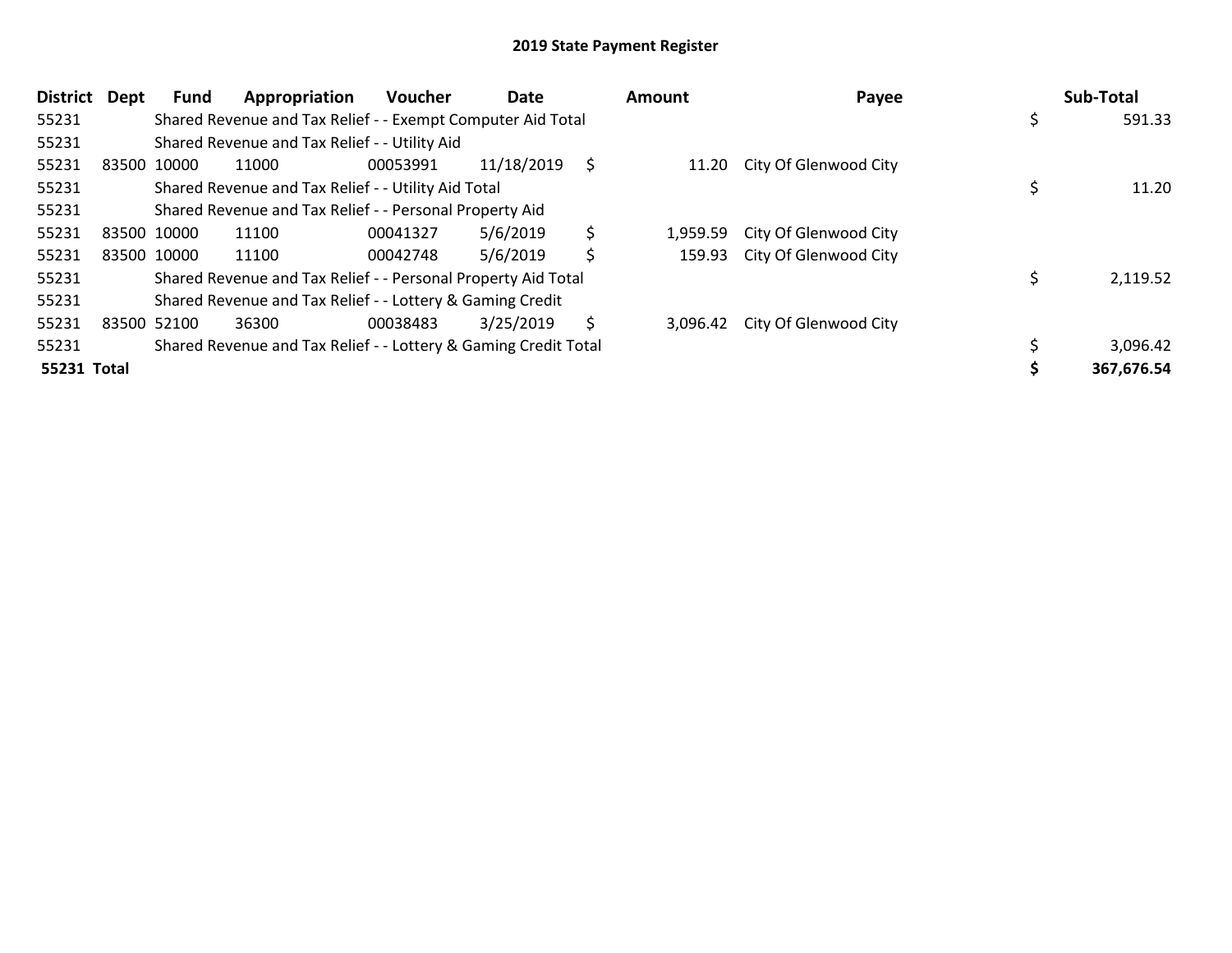| District Dept | <b>Fund</b> | Appropriation                                                                   | Voucher                 | <b>Date</b> | <b>Amount</b>    |                          | Payee | Sub-Total  |
|---------------|-------------|---------------------------------------------------------------------------------|-------------------------|-------------|------------------|--------------------------|-------|------------|
| 55236         |             | Dept of Safety & Prof Services - - Fire Dues Distribution                       |                         |             |                  |                          |       |            |
| 55236         | 16500 10000 | 22500                                                                           | 00029796                | 7/3/2019    | \$               | 77,121.34 City Of Hudson |       |            |
| 55236         |             | Dept of Safety & Prof Services - - Fire Dues Distribution Total                 |                         |             |                  |                          | \$    | 77,121.34  |
| 55236         |             | Dept of Natural Resources - - Resaids - Urban Forestry Grant                    |                         |             |                  |                          |       |            |
| 55236         | 37000 21200 | 58700                                                                           | 00375355                | 12/4/2019   | \$<br>24,550.29  | City Of Hudson           |       |            |
| 55236         |             | Dept of Natural Resources - - Resaids - Urban Forestry Grant Total              |                         |             |                  |                          | \$    | 24,550.29  |
| 55236         |             | Dept of Natural Resources - - Ea - Urban Nonpoint Source                        |                         |             |                  |                          |       |            |
| 55236         | 37000 27400 | 65800                                                                           | 00302921                | 3/5/2019    | \$<br>51,253.88  | City Of Hudson           |       |            |
| 55236         |             | Dept of Natural Resources - - Ea - Urban Nonpoint Source Total                  |                         |             |                  |                          | \$    | 51,253.88  |
| 55236         |             | WI Dept of Transportation - - Conn Hwy Aids St Fds                              |                         |             |                  |                          |       |            |
| 55236         | 39500 21100 | 16200                                                                           | 00337786                | 1/7/2019    | \$<br>4,543.83   | City Of Hudson           |       |            |
| 55236         | 39500 21100 | 16200                                                                           | 00365100                | 4/1/2019    | \$<br>4,543.83   | City Of Hudson           |       |            |
| 55236         | 39500 21100 | 16200                                                                           | 00403109                | 7/1/2019    | \$<br>4,543.83   | City Of Hudson           |       |            |
| 55236         | 39500 21100 | 16200                                                                           | 00445927                | 10/7/2019   | \$<br>4,543.83   | City Of Hudson           |       |            |
| 55236         |             | WI Dept of Transportation - - Conn Hwy Aids St Fds Total                        |                         |             |                  |                          | \$    | 18,175.32  |
| 55236         |             | WI Dept of Transportation - - Hwy Sfty Loc Aid Ffd                              |                         |             |                  |                          |       |            |
| 55236         | 39500 21100 | 18500                                                                           | 00446059                | 10/10/2019  | \$<br>3,945.84   | City Of Hudson           |       |            |
| 55236         |             | WI Dept of Transportation - - Hwy Sfty Loc Aid Ffd Total                        |                         |             |                  |                          | \$    | 3,945.84   |
| 55236         |             | WI Dept of Transportation - - Trns Aids To Mnc.-Sf                              |                         |             |                  |                          |       |            |
| 55236         | 39500 21100 | 19100                                                                           | 00337248                | 1/7/2019    | \$<br>178,541.34 | City Of Hudson           |       |            |
| 55236         | 39500 21100 | 19100                                                                           | 00364562                | 4/1/2019    | \$<br>178,541.34 | City Of Hudson           |       |            |
| 55236         | 39500 21100 | 19100                                                                           | 00402571                | 7/1/2019    | \$<br>178,541.34 | City Of Hudson           |       |            |
| 55236         | 39500 21100 | 19100                                                                           | 00445389                | 10/7/2019   | \$<br>178,541.34 | City Of Hudson           |       |            |
| 55236         |             | WI Dept of Transportation - - Trns Aids To Mnc.-Sf Total                        |                         |             |                  |                          | \$    | 714,165.36 |
| 55236         |             | Department of Health Services - - Federal Project Aids                          |                         |             |                  |                          |       |            |
| 55236         | 43500 10000 | 15000                                                                           | 00274669                | 4/25/2019   | \$<br>1,500.00   | City Of Hudson           |       |            |
| 55236         |             | Department of Health Services - - Federal Project Aids Total                    |                         |             |                  |                          | \$    | 1,500.00   |
| 55236         |             | Department of Health Services - - Prepaid Medical Transport Reimbursement       |                         |             |                  |                          |       |            |
| 55236         | 43500 10000 | 16300                                                                           | AMBULANCE 11/18/2019 \$ |             | 17,632.59        | City Of Hudson           |       |            |
| 55236         |             | Department of Health Services - - Prepaid Medical Transport Reimbursement Total |                         |             |                  |                          | \$    | 17,632.59  |
| 55236         |             | Department of Justice - - Law Enforcement Train, Local                          |                         |             |                  |                          |       |            |
| 55236         | 45500 10000 | 23100                                                                           | 00073219                | 10/21/2019  | \$<br>3,520.00   | City Of Hudson           |       |            |
| 55236         | 45500 10000 | 23100                                                                           | 00076288                | 12/16/2019  | \$<br>5,655.80   | City Of Hudson           |       |            |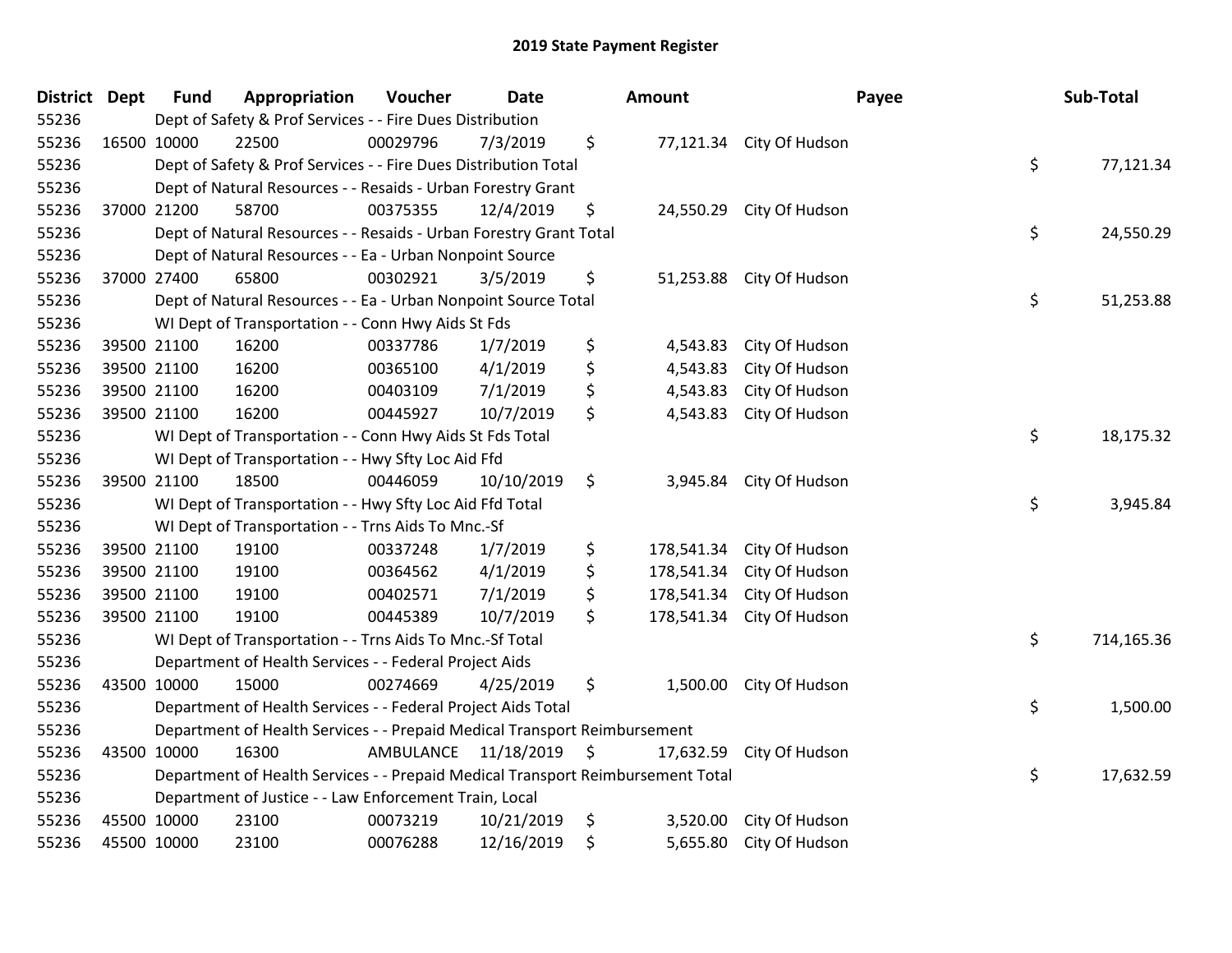| <b>District</b> | <b>Dept</b> | <b>Fund</b> | Appropriation                                                       | Voucher  | Date       | <b>Amount</b>    | Payee                    | Sub-Total          |
|-----------------|-------------|-------------|---------------------------------------------------------------------|----------|------------|------------------|--------------------------|--------------------|
| 55236           |             |             | Department of Justice - - Law Enforcement Train, Local Total        |          |            |                  |                          | \$<br>9,175.80     |
| 55236           |             |             | Department of Justice - - Federal Aid, State Operations             |          |            |                  |                          |                    |
| 55236           |             | 45500 10000 | 24100                                                               | 00063042 | 4/10/2019  | \$<br>3,850.00   | City Of Hudson           |                    |
| 55236           |             |             | Department of Justice - - Federal Aid, State Operations Total       |          |            |                  |                          | \$<br>3,850.00     |
| 55236           |             |             | Department of Justice - - Internet Crimes Against Childr            |          |            |                  |                          |                    |
| 55236           |             | 45500 10000 | 28400                                                               | 00064145 | 5/1/2019   | \$<br>329.97     | City Of Hudson           |                    |
| 55236           |             | 45500 10000 | 28400                                                               | 00065719 | 5/31/2019  | \$<br>692.83     | City Of Hudson           |                    |
| 55236           |             | 45500 10000 | 28400                                                               | 00069046 | 7/29/2019  | \$<br>454.88     | City Of Hudson           |                    |
| 55236           |             | 45500 10000 | 28400                                                               | 00071097 | 9/5/2019   | \$<br>219.98     | City Of Hudson           |                    |
| 55236           |             |             | Department of Justice - - Internet Crimes Against Childr Total      |          |            |                  |                          | \$<br>1,697.66     |
| 55236           |             |             | Department of Justice - - Awards For Victims Of Crimes              |          |            |                  |                          |                    |
| 55236           |             | 45500 10000 | 50200                                                               | 00072353 | 10/2/2019  | \$<br>260.00     | City Of Hudson           |                    |
| 55236           |             |             | Department of Justice - - Awards For Victims Of Crimes Total        |          |            |                  |                          | \$<br>260.00       |
| 55236           |             |             | Shared Revenue and Tax Relief - - County And Municipal Aid          |          |            |                  |                          |                    |
| 55236           |             | 83500 10000 | 10500                                                               | 00049694 | 7/22/2019  | \$<br>24,140.62  | City Of Hudson           |                    |
| 55236           |             | 83500 10000 | 10500                                                               | 00053992 | 11/18/2019 | \$<br>119,164.28 | City Of Hudson           |                    |
| 55236           |             |             | Shared Revenue and Tax Relief - - County And Municipal Aid Total    |          |            |                  |                          | \$<br>143,304.90   |
| 55236           |             |             | Shared Revenue and Tax Relief - - Exempt Computer Aid               |          |            |                  |                          |                    |
| 55236           |             | 83500 10000 | 10900                                                               | 00046752 | 7/22/2019  | \$               | 30,502.16 City Of Hudson |                    |
| 55236           |             |             | Shared Revenue and Tax Relief - - Exempt Computer Aid Total         |          |            |                  |                          | \$<br>30,502.16    |
| 55236           |             |             | Shared Revenue and Tax Relief - - Utility Aid                       |          |            |                  |                          |                    |
| 55236           |             | 83500 10000 | 11000                                                               | 00049694 | 7/22/2019  | \$<br>9,013.51   | City Of Hudson           |                    |
| 55236           |             | 83500 10000 | 11000                                                               | 00053992 | 11/18/2019 | \$<br>45,138.47  | City Of Hudson           |                    |
| 55236           |             |             | Shared Revenue and Tax Relief - - Utility Aid Total                 |          |            |                  |                          | \$<br>54,151.98    |
| 55236           |             |             | Shared Revenue and Tax Relief - - Personal Property Aid             |          |            |                  |                          |                    |
| 55236           |             | 83500 10000 | 11100                                                               | 00041328 | 5/6/2019   | \$<br>79,859.59  | City Of Hudson           |                    |
| 55236           |             |             | Shared Revenue and Tax Relief - - Personal Property Aid Total       |          |            |                  |                          | \$<br>79,859.59    |
| 55236           |             |             | Shared Revenue and Tax Relief - - Payments For Municipal Svcs       |          |            |                  |                          |                    |
| 55236           |             | 83500 10000 | 50100                                                               | 00037816 | 1/31/2019  | \$<br>143.27     | City Of Hudson           |                    |
| 55236           |             |             | Shared Revenue and Tax Relief - - Payments For Municipal Svcs Total |          |            |                  |                          | \$<br>143.27       |
| 55236 Total     |             |             |                                                                     |          |            |                  |                          | \$<br>1,231,289.98 |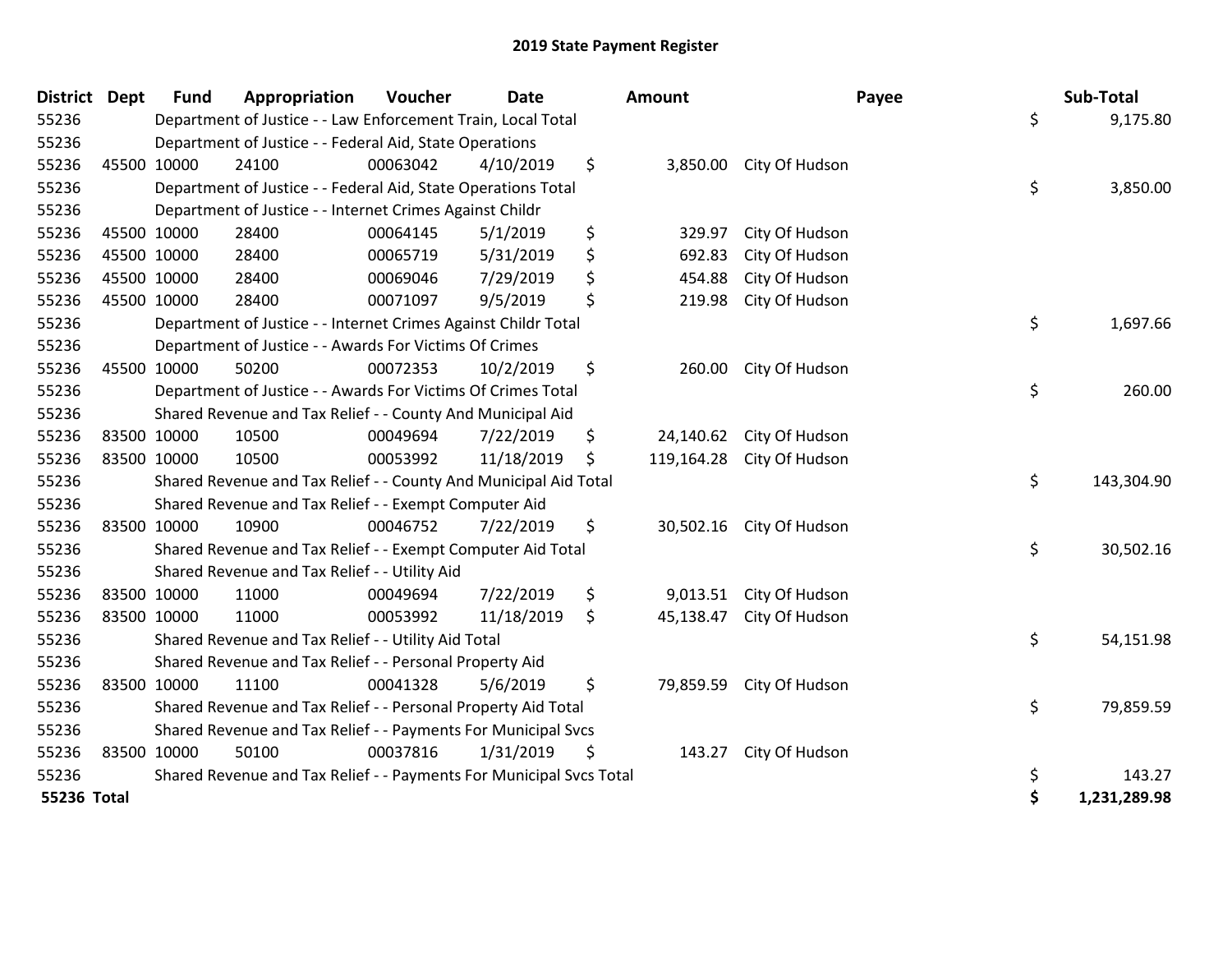| <b>District</b> | <b>Dept</b> | <b>Fund</b>                                                           | Appropriation                                                      | Voucher  | <b>Date</b> |    | Amount    | Payee                |    | Sub-Total |
|-----------------|-------------|-----------------------------------------------------------------------|--------------------------------------------------------------------|----------|-------------|----|-----------|----------------------|----|-----------|
| 55261           |             | Dept of Ag, Trade & Cons Protc - - Retail Petroleum                   |                                                                    |          |             |    |           |                      |    |           |
| 55261           | 11500 27200 |                                                                       | 16100                                                              | 00042670 | 1/11/2019   | \$ | 1,564.00  | City Of New Richmond |    |           |
| 55261           | 11500 27200 |                                                                       | 16100                                                              | 00048506 | 7/12/2019   | \$ | 131.10    | City Of New Richmond |    |           |
| 55261           | 11500 27200 |                                                                       | 16100                                                              | 00049388 | 8/8/2019    | \$ | 828.00    | City Of New Richmond |    |           |
| 55261           |             | 11500 27200                                                           | 16100                                                              | 00050546 | 9/11/2019   | \$ | 552.00    | City Of New Richmond |    |           |
| 55261           |             | 11500 27200                                                           | 16100                                                              | 00051963 | 10/21/2019  | \$ | 460.00    | City Of New Richmond |    |           |
| 55261           |             |                                                                       | Dept of Ag, Trade & Cons Protc - - Retail Petroleum Total          |          |             |    |           |                      | \$ | 3,535.10  |
| 55261           |             |                                                                       | Dept of Safety & Prof Services - - Fire Dues Distribution          |          |             |    |           |                      |    |           |
| 55261           | 16500 10000 |                                                                       | 22500                                                              | 00029937 | 7/11/2019   | \$ | 33,624.80 | City Of New Richmond |    |           |
| 55261           |             |                                                                       | Dept of Safety & Prof Services - - Fire Dues Distribution Total    |          |             |    |           |                      | \$ | 33,624.80 |
| 55261           |             |                                                                       | Wisconsin Historical Society - - General Program Operations-Prf    |          |             |    |           |                      |    |           |
| 55261           |             | 24500 10000                                                           | 14100                                                              | 00021188 | 1/2/2019    | \$ | 11,233.18 | City Of New Richmond |    |           |
| 55261           |             | 24500 10000                                                           | 14100                                                              | 00021493 | 1/18/2019   | \$ | 4,844.96  | City Of New Richmond |    |           |
| 55261           |             | 24500 10000                                                           | 14100                                                              | 00022554 | 4/17/2019   | \$ | 8,821.86  | City Of New Richmond |    |           |
| 55261           |             | Wisconsin Historical Society - - General Program Operations-Prf Total |                                                                    |          |             |    |           |                      | \$ | 24,900.00 |
| 55261           |             |                                                                       | Dept of Natural Resources - - Resaids - Urban Forestry Grant       |          |             |    |           |                      |    |           |
| 55261           |             | 37000 21200                                                           | 58700                                                              | 00296384 | 2/6/2019    | \$ | 10,008.50 | City Of New Richmond |    |           |
| 55261           |             |                                                                       | Dept of Natural Resources - - Resaids - Urban Forestry Grant Total |          |             |    |           |                      | \$ | 10,008.50 |
| 55261           |             |                                                                       | Dept of Natural Resources - - Urban Nonpoint Source Cost-Sha       |          |             |    |           |                      |    |           |
| 55261           |             | 37000 36300                                                           | TH100                                                              | 00312469 | 4/16/2019   | \$ | 42,500.00 | City Of New Richmond |    |           |
| 55261           |             | Dept of Natural Resources - - Urban Nonpoint Source Cost-Sha Total    |                                                                    |          |             |    |           |                      | \$ | 42,500.00 |
| 55261           |             |                                                                       | WI Dept of Transportation - - Conn Hwy Aids St Fds                 |          |             |    |           |                      |    |           |
| 55261           |             | 39500 21100                                                           | 16200                                                              | 00337787 | 1/7/2019    | \$ | 12,513.09 | City Of New Richmond |    |           |
| 55261           |             | 39500 21100                                                           | 16200                                                              | 00365101 | 4/1/2019    | \$ | 12,513.09 | City Of New Richmond |    |           |
| 55261           |             | 39500 21100                                                           | 16200                                                              | 00403110 | 7/1/2019    | \$ | 12,513.09 | City Of New Richmond |    |           |
| 55261           |             | 39500 21100                                                           | 16200                                                              | 00445928 | 10/7/2019   | \$ | 12,513.09 | City Of New Richmond |    |           |
| 55261           |             | WI Dept of Transportation - - Conn Hwy Aids St Fds Total              |                                                                    |          |             |    |           |                      |    | 50,052.36 |
| 55261           |             | WI Dept of Transportation - - Tc, Trns Oper Aid Sf                    |                                                                    |          |             |    |           |                      |    |           |
| 55261           |             | 39500 21100                                                           | 17700                                                              | 00392769 | 6/12/2019   | \$ | 10,628.00 | City Of New Richmond |    |           |
| 55261           |             | 39500 21100                                                           | 17700                                                              | 00417060 | 7/30/2019   | \$ | 31,884.00 | City Of New Richmond |    |           |
| 55261           |             | 39500 21100                                                           | 17700                                                              | 00423965 | 8/14/2019   | \$ | 4,829.00  | City Of New Richmond |    |           |
| 55261           |             | WI Dept of Transportation - - Tc, Trns Oper Aid Sf Total              |                                                                    |          |             |    |           |                      | \$ | 47,341.00 |
| 55261           |             | WI Dept of Transportation - - Trnst/Trns-Rel Aid F                    |                                                                    |          |             |    |           |                      |    |           |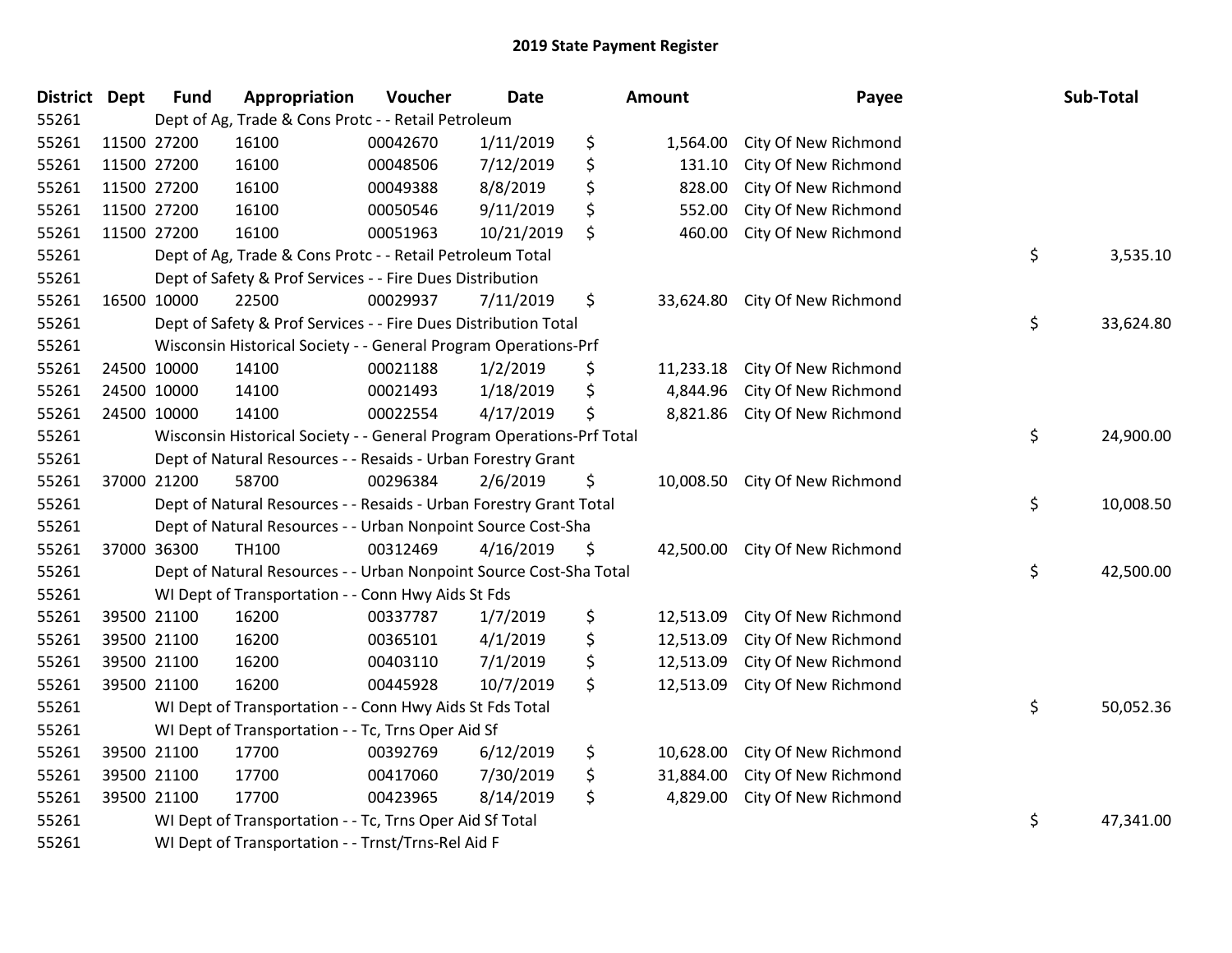| <b>District</b> | <b>Dept</b> | <b>Fund</b>                                              | Appropriation                                            | Voucher  | <b>Date</b> |    | <b>Amount</b> | Payee                |    | Sub-Total  |
|-----------------|-------------|----------------------------------------------------------|----------------------------------------------------------|----------|-------------|----|---------------|----------------------|----|------------|
| 55261           |             | 39500 21100                                              | 18200                                                    | 00353843 | 2/21/2019   | \$ | 17,117.64     | City Of New Richmond |    |            |
| 55261           |             | 39500 21100                                              | 18200                                                    | 00423891 | 8/15/2019   | \$ | 23,005.76     | City Of New Richmond |    |            |
| 55261           |             | 39500 21100                                              | 18200                                                    | 00424861 | 8/16/2019   | \$ | 22,627.19     | City Of New Richmond |    |            |
| 55261           |             | 39500 21100                                              | 18200                                                    | 00456981 | 11/6/2019   | \$ | 23,655.25     | City Of New Richmond |    |            |
| 55261           |             |                                                          | WI Dept of Transportation - - Trnst/Trns-Rel Aid F Total |          |             |    |               |                      | \$ | 86,405.84  |
| 55261           |             |                                                          | WI Dept of Transportation - - Hwy Sfty Loc Aid Ffd       |          |             |    |               |                      |    |            |
| 55261           |             | 39500 21100                                              | 18500                                                    | 00436543 | 9/23/2019   | \$ | 4,000.00      | City Of New Richmond |    |            |
| 55261           |             |                                                          | WI Dept of Transportation - - Hwy Sfty Loc Aid Ffd Total |          |             |    |               |                      | \$ | 4,000.00   |
| 55261           |             |                                                          | WI Dept of Transportation - - Trns Aids To Mnc.-Sf       |          |             |    |               |                      |    |            |
| 55261           |             | 39500 21100                                              | 19100                                                    | 00337249 | 1/7/2019    | \$ | 129,818.25    | City Of New Richmond |    |            |
| 55261           |             | 39500 21100                                              | 19100                                                    | 00364563 | 4/1/2019    | \$ | 129,818.25    | City Of New Richmond |    |            |
| 55261           |             | 39500 21100                                              | 19100                                                    | 00402572 | 7/1/2019    | \$ | 129,818.25    | City Of New Richmond |    |            |
| 55261           |             | 39500 21100                                              | 19100                                                    | 00445390 | 10/7/2019   | \$ | 129,818.28    | City Of New Richmond |    |            |
| 55261           |             | WI Dept of Transportation - - Trns Aids To Mnc.-Sf Total |                                                          |          |             |    |               |                      |    | 519,273.03 |
| 55261           |             |                                                          | WI Dept of Transportation - - Hwy Mgmt & Opers Sf        |          |             |    |               |                      |    |            |
| 55261           |             | 39500 21100                                              | 36500                                                    | 00346202 | 1/28/2019   | \$ | 67.24         | City Of New Richmond |    |            |
| 55261           |             | 39500 21100                                              | 36500                                                    | 00355438 | 2/25/2019   | \$ | 66.91         | City Of New Richmond |    |            |
| 55261           |             | 39500 21100                                              | 36500                                                    | 00366192 | 3/28/2019   | \$ | 67.37         | City Of New Richmond |    |            |
| 55261           |             | 39500 21100                                              | 36500                                                    | 00374180 | 4/22/2019   | \$ | 57.91         | City Of New Richmond |    |            |
| 55261           |             | 39500 21100                                              | 36500                                                    | 00385345 | 5/22/2019   | \$ | 59.37         | City Of New Richmond |    |            |
| 55261           |             | 39500 21100                                              | 36500                                                    | 00396442 | 6/21/2019   | \$ | 53.34         | City Of New Richmond |    |            |
| 55261           |             | 39500 21100                                              | 36500                                                    | 00413540 | 7/18/2019   | \$ | 58.51         | City Of New Richmond |    |            |
| 55261           |             | 39500 21100                                              | 36500                                                    | 00427110 | 8/22/2019   | \$ | 60.30         | City Of New Richmond |    |            |
| 55261           |             | 39500 21100                                              | 36500                                                    | 00436247 | 9/19/2019   | \$ | 65.82         | City Of New Richmond |    |            |
| 55261           |             | 39500 21100                                              | 36500                                                    | 00453607 | 10/25/2019  | \$ | 63.58         | City Of New Richmond |    |            |
| 55261           |             | 39500 21100                                              | 36500                                                    | 00464858 | 11/25/2019  | \$ | 56.99         | City Of New Richmond |    |            |
| 55261           |             | 39500 21100                                              | 36500                                                    | 00474032 | 12/23/2019  | \$ | 61.53         | City Of New Richmond |    |            |
| 55261           |             |                                                          | WI Dept of Transportation - - Hwy Mgmt & Opers Sf Total  |          |             |    |               |                      | \$ | 738.87     |
| 55261           |             |                                                          | WI Dept of Transportation - - Dept Mgt & Oper St Fd      |          |             |    |               |                      |    |            |
| 55261           |             | 39500 21100                                              | 46100                                                    | 00338768 | 1/3/2019    | \$ | 95.00         | City Of New Richmond |    |            |
| 55261           |             | 39500 21100                                              | 46100                                                    | 00380793 | 5/8/2019    | \$ | 95.00         | City Of New Richmond |    |            |
| 55261           |             | 39500 21100                                              | 46100                                                    | 00393260 | 6/14/2019   | \$ | 95.00         | City Of New Richmond |    |            |
| 55261           |             | 39500 21100                                              | 46100                                                    | 00441138 | 10/3/2019   | \$ | 95.00         | City Of New Richmond |    |            |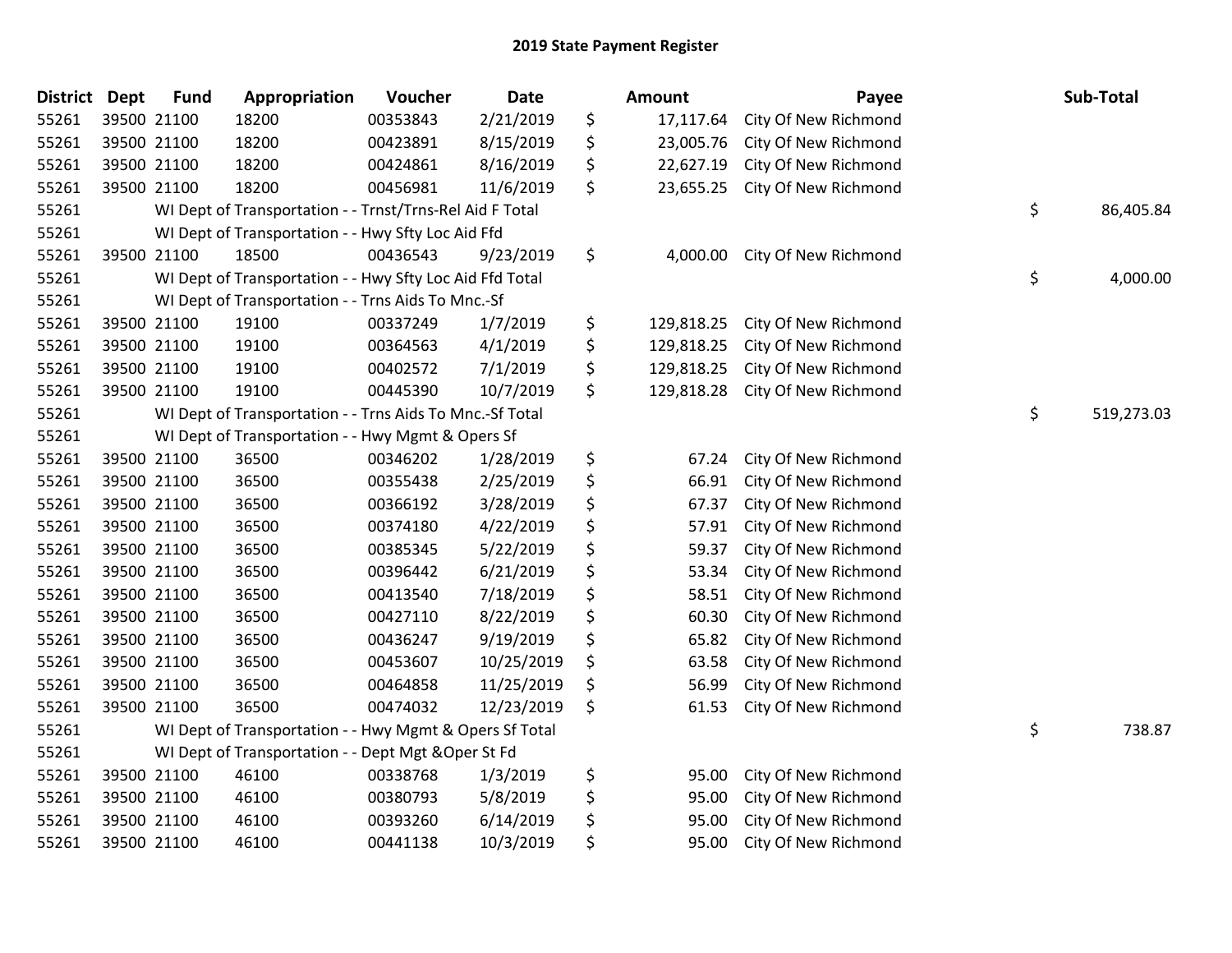| <b>District Dept</b> |             | <b>Fund</b>                                                               | Appropriation                                                                   | Voucher   | <b>Date</b>     |    | <b>Amount</b> | Payee                         |    | Sub-Total  |
|----------------------|-------------|---------------------------------------------------------------------------|---------------------------------------------------------------------------------|-----------|-----------------|----|---------------|-------------------------------|----|------------|
| 55261                |             | 39500 21100                                                               | 46100                                                                           | 00475061  | 12/27/2019      | \$ | 95.00         | City Of New Richmond          |    |            |
| 55261                |             |                                                                           | WI Dept of Transportation - - Dept Mgt & Oper St Fd Total                       |           |                 |    |               |                               | \$ | 475.00     |
| 55261                |             | Department of Health Services - - Prepaid Medical Transport Reimbursement |                                                                                 |           |                 |    |               |                               |    |            |
| 55261                | 43500 10000 |                                                                           | 16300                                                                           | AMBULANCE | 11/18/2019 \$   |    | 21,807.09     | City Of New Richmond          |    |            |
| 55261                |             |                                                                           | Department of Health Services - - Prepaid Medical Transport Reimbursement Total |           |                 |    |               |                               | \$ | 21,807.09  |
| 55261                |             |                                                                           | Department of Justice - - Law Enforcement Train, Local                          |           |                 |    |               |                               |    |            |
| 55261                | 45500 10000 |                                                                           | 23100                                                                           | 00073932  | $10/31/2019$ \$ |    | 3,040.00      | City Of New Richmond          |    |            |
| 55261                |             |                                                                           | Department of Justice - - Law Enforcement Train, Local Total                    |           |                 |    |               |                               | \$ | 3,040.00   |
| 55261                |             |                                                                           | Department of Military Affairs - - Federal Aid-Service Contracts                |           |                 |    |               |                               |    |            |
| 55261                | 46500 10000 |                                                                           | 14100                                                                           | 00054157  | 1/18/2019       | \$ | 15.00         | City Of New Richmond          |    |            |
| 55261                |             | 46500 10000                                                               | 14100                                                                           | 00063380  | 7/12/2019       | \$ | 75.00         | City Of New Richmond          |    |            |
| 55261                |             |                                                                           | Department of Military Affairs - - Federal Aid-Service Contracts Total          |           |                 |    |               |                               | \$ | 90.00      |
| 55261                |             |                                                                           | Shared Revenue and Tax Relief - - County And Municipal Aid                      |           |                 |    |               |                               |    |            |
| 55261                | 83500 10000 |                                                                           | 10500                                                                           | 00049695  | 7/22/2019       | \$ | 68,809.74     | City Of New Richmond          |    |            |
| 55261                | 83500 10000 |                                                                           | 10500                                                                           | 00053993  | 11/18/2019      | \$ | 368,114.74    | City Of New Richmond          |    |            |
| 55261                |             |                                                                           | Shared Revenue and Tax Relief - - County And Municipal Aid Total                |           |                 |    |               |                               | \$ | 436,924.48 |
| 55261                |             |                                                                           | Shared Revenue and Tax Relief - - Exempt Computer Aid                           |           |                 |    |               |                               |    |            |
| 55261                | 83500 10000 |                                                                           | 10900                                                                           | 00046753  | 7/22/2019       | \$ | 9,177.67      | City Of New Richmond          |    |            |
| 55261                | 83500 10000 |                                                                           | 10900                                                                           | 00047993  | 7/22/2019       | \$ | 27,620.77     | City Of New Richmond          |    |            |
| 55261                |             | Shared Revenue and Tax Relief - - Exempt Computer Aid Total               |                                                                                 |           |                 |    |               |                               |    | 36,798.44  |
| 55261                |             | Shared Revenue and Tax Relief - - Utility Aid                             |                                                                                 |           |                 |    |               |                               |    |            |
| 55261                | 83500 10000 |                                                                           | 11000                                                                           | 00049695  | 7/22/2019       | \$ | 1,116.41      | City Of New Richmond          |    |            |
| 55261                | 83500 10000 |                                                                           | 11000                                                                           | 00053993  | 11/18/2019      | \$ | 6,690.34      | City Of New Richmond          |    |            |
| 55261                |             | Shared Revenue and Tax Relief - - Utility Aid Total                       |                                                                                 |           |                 |    |               |                               |    | 7,806.75   |
| 55261                |             | Shared Revenue and Tax Relief - - Personal Property Aid                   |                                                                                 |           |                 |    |               |                               |    |            |
| 55261                | 83500 10000 |                                                                           | 11100                                                                           | 00041329  | 5/6/2019        | \$ | 40,813.28     | City Of New Richmond          |    |            |
| 55261                | 83500 10000 |                                                                           | 11100                                                                           | 00042749  | 5/6/2019        | \$ | 9,896.35      | City Of New Richmond          |    |            |
| 55261                |             | Shared Revenue and Tax Relief - - Personal Property Aid Total             |                                                                                 |           |                 |    |               |                               | \$ | 50,709.63  |
| 55261                |             | Shared Revenue and Tax Relief - - Payments For Municipal Svcs             |                                                                                 |           |                 |    |               |                               |    |            |
| 55261                | 83500 10000 |                                                                           | 50100                                                                           | 00037836  | 1/31/2019       | \$ |               | 7,709.28 City Of New Richmond |    |            |
| 55261                |             |                                                                           | Shared Revenue and Tax Relief - - Payments For Municipal Svcs Total             |           |                 |    |               |                               | \$ | 7,709.28   |
| 55261                |             | Shared Revenue and Tax Relief - - Lottery & Gaming Credit                 |                                                                                 |           |                 |    |               |                               |    |            |
| 55261                | 83500 52100 |                                                                           | 36300                                                                           | 00038484  | 3/25/2019       | \$ |               | 2,032.38 City Of New Richmond |    |            |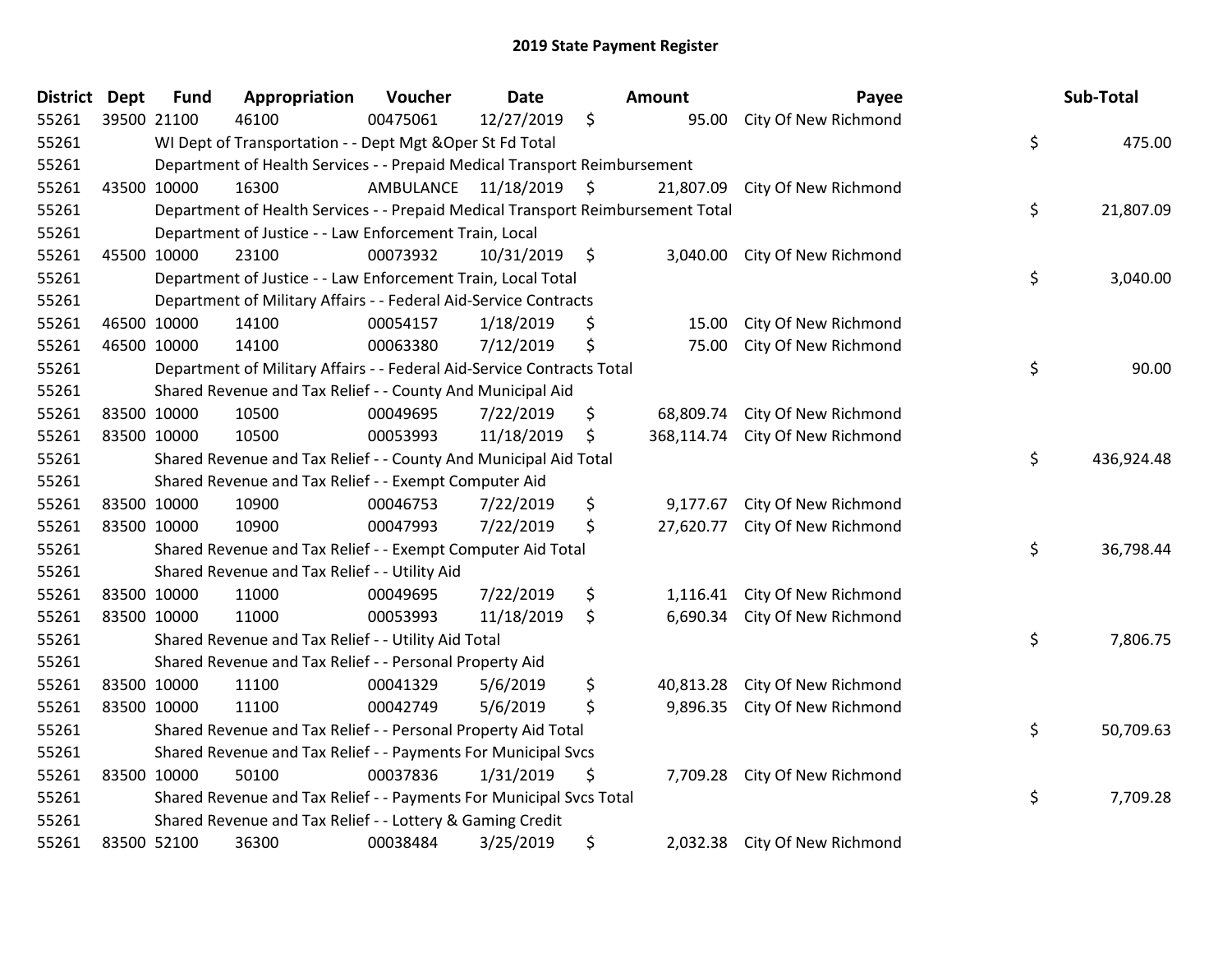## 2019 State Payment Register

| District Dept | Fund                                                            | <b>Appropriation</b> | Voucher | Date | Amount | Payee |  | Sub-Total    |
|---------------|-----------------------------------------------------------------|----------------------|---------|------|--------|-------|--|--------------|
| 55261         | Shared Revenue and Tax Relief - - Lottery & Gaming Credit Total |                      |         |      |        |       |  | 2,032.38     |
| 55261 Total   |                                                                 |                      |         |      |        |       |  | 1,389,772.55 |